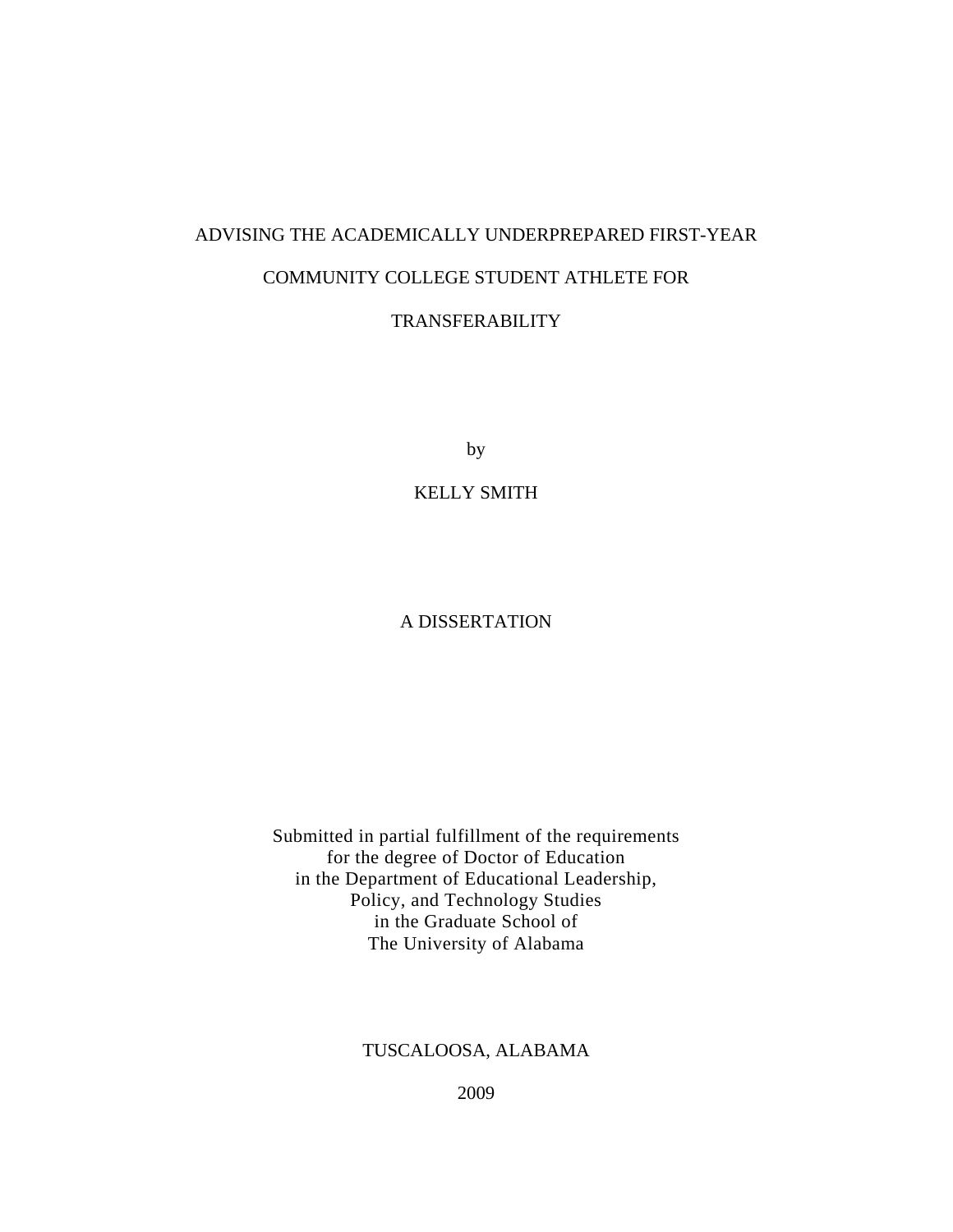Copyright Kelly Smith 2009 ALL RIGHTS RESERVED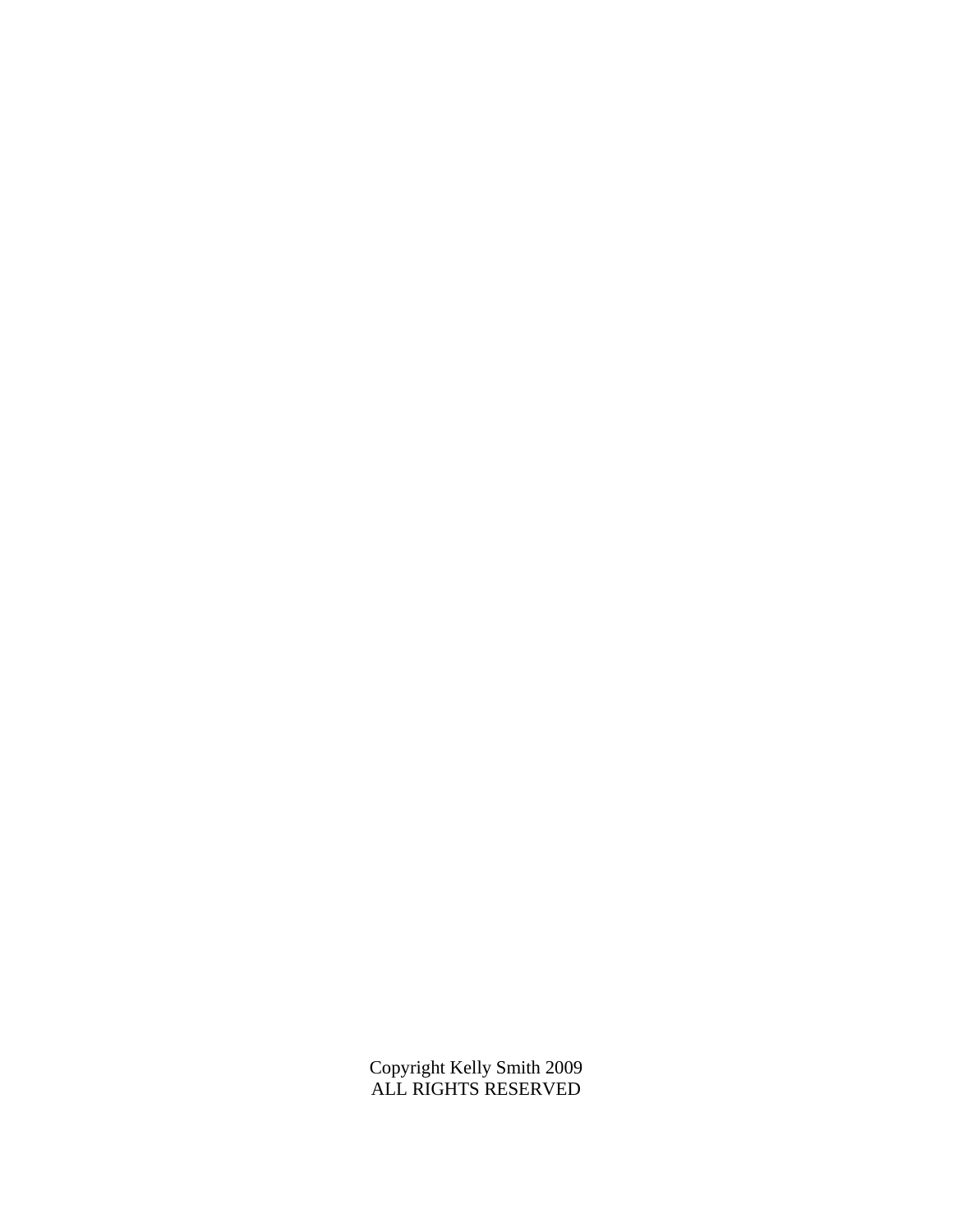#### ABSTRACT

Student athletes attending and competing at a two-year community college often aspire to compete their last 2 years at a Division I four-year college or university. The impact of advising community college athletes can influence their ability to transfer to an NCAA Division I institution. Students intending to be Division I athletes after high school fall into one of two categories: qualifiers and non-qualifiers. Non-qualifiers can enroll in a community college with the hope of meeting NCAA criteria to transfer.

Many of these student athletes enter community college underprepared for the rigors of higher education and, of particular importance to academic advisors in community colleges, are the students who are deemed to be of "academically underprepared" status.

The process of taking remedial courses and graduating from a community college combined with meeting the demands of the new NCAA transfer guidelines needs to actively involve the academic advisor.

Some first-year community college student athlete issues to consider are as follows:

1. How is the impact of academic advising affecting community college student athletes who aspire to transfer to NCAA Division I institutions?

2. How is the student athlete educated on transferability to NCAA institutions?

3. How is the student athlete being assured that academic advisors are knowledgeable of transfer guidelines to NCAA Division I institutions?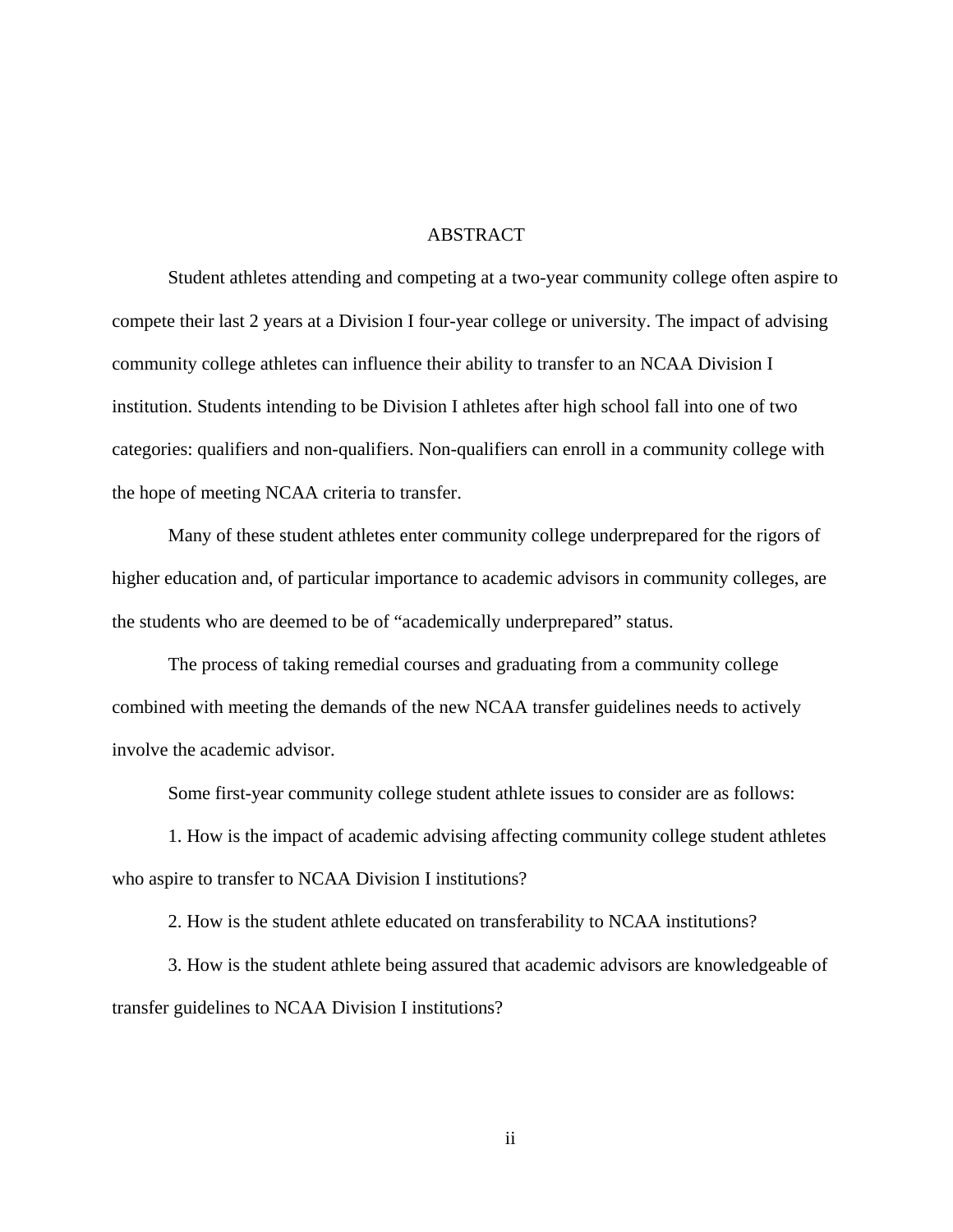The most important aspect of this study is the first-year community college student athlete. The student athlete carries the burden of producing "on and off the court," which entails not only being studious but also athletically successful.

This study examined the experiences of academically underprepared first-year community college student athletes as well as their experiences related to transferability and NCAA Division I athletic programs. An increased awareness of transferability rules by the academic advising staff and the student athletes will only enhance the educational experience and involvement for the students.

Data for this study consist of qualitative interviews from questions that were formulated and posed to academic advisors for student athletes, academically underprepared student athletes, the institution's coaching staff, and the athletic department personnel within a community college in Alabama.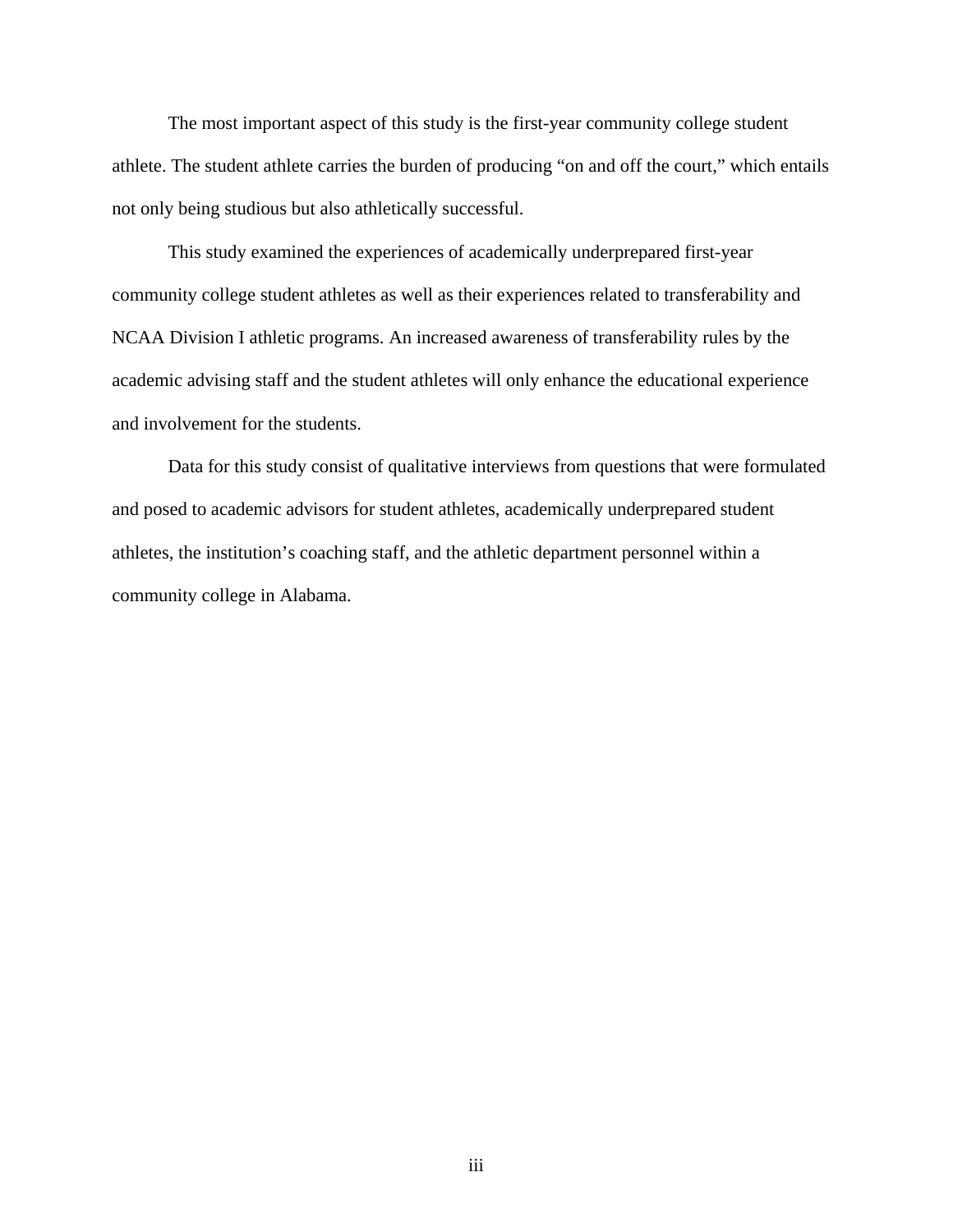#### ACKNOWLEDGMENTS

 The encouragement that I have received while working on this study has kept me motivated throughout the entire process. Many of my friends and loved ones have played vital roles in this endeavor and I can never thank them enough. I hope during this process that I was not too distant or aloof as to not appreciate their concern.

 The professors that I have had during this time have been an integral part of my academic success. Dr. Holley kept me motivated and made me believe in myself and that I could actually accomplish this goal all the while keeping me calm and focused. To Dr. Holley I am grateful. To my committee members, who also became my mentors, Dr. Karri Holley, Dr. Michael Harris, Dr. Beverly Dyer, Dr. John Vincent, and Dr. Ken Wright, I am truly thankful for your insight and cooperation.

 My co-workers who have put up with me during this process have all been extremely understanding and cooperative and to them I am truly grateful. This group includes Paul, Cynthia, Dan, Barry, Mary Leah, all of the coaches in the study, all of the advisors in the study, and the administration. Several of my classmates are be given extra thanks for encouraging me and motivating me to finish. This group includes Dr. Buckelew, Dr. Barnes, Dr. Reeves, Dr. Boyd, Susan O., and Susan B.

 I am especially thankful to Jennifer who kept me motivated and all the while never complained of all the time we lost together. I will never be able to thank her enough for the words of encouragement that kept me pushing ahead. She gave up too much for me and I am so grateful for her during this process that simple words cannot describe.

iv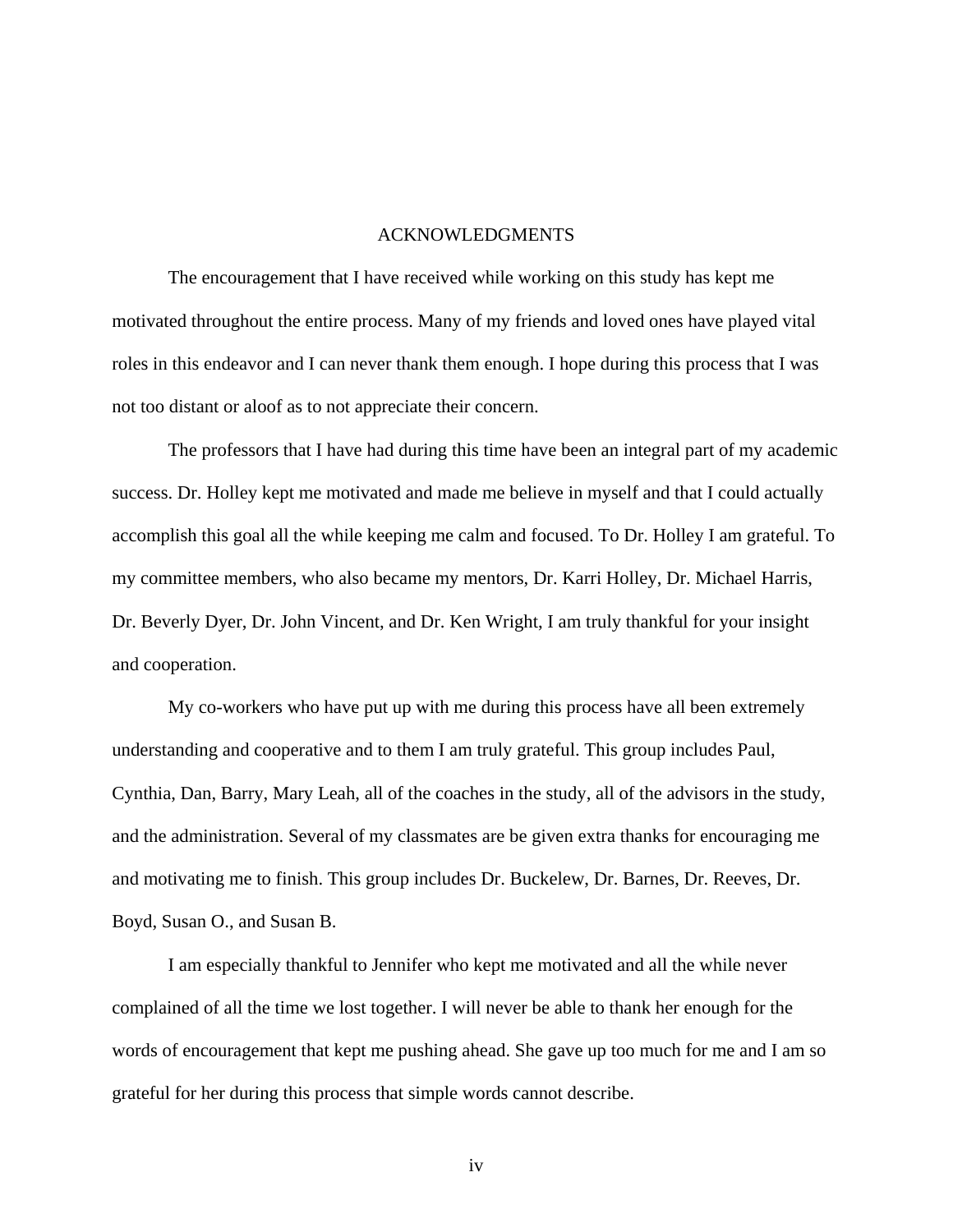## **CONTENTS**

| 1 |  |  |  |
|---|--|--|--|
|   |  |  |  |
|   |  |  |  |
|   |  |  |  |
|   |  |  |  |
|   |  |  |  |
|   |  |  |  |
| 2 |  |  |  |
|   |  |  |  |
|   |  |  |  |
|   |  |  |  |
|   |  |  |  |
|   |  |  |  |
|   |  |  |  |
|   |  |  |  |
|   |  |  |  |
|   |  |  |  |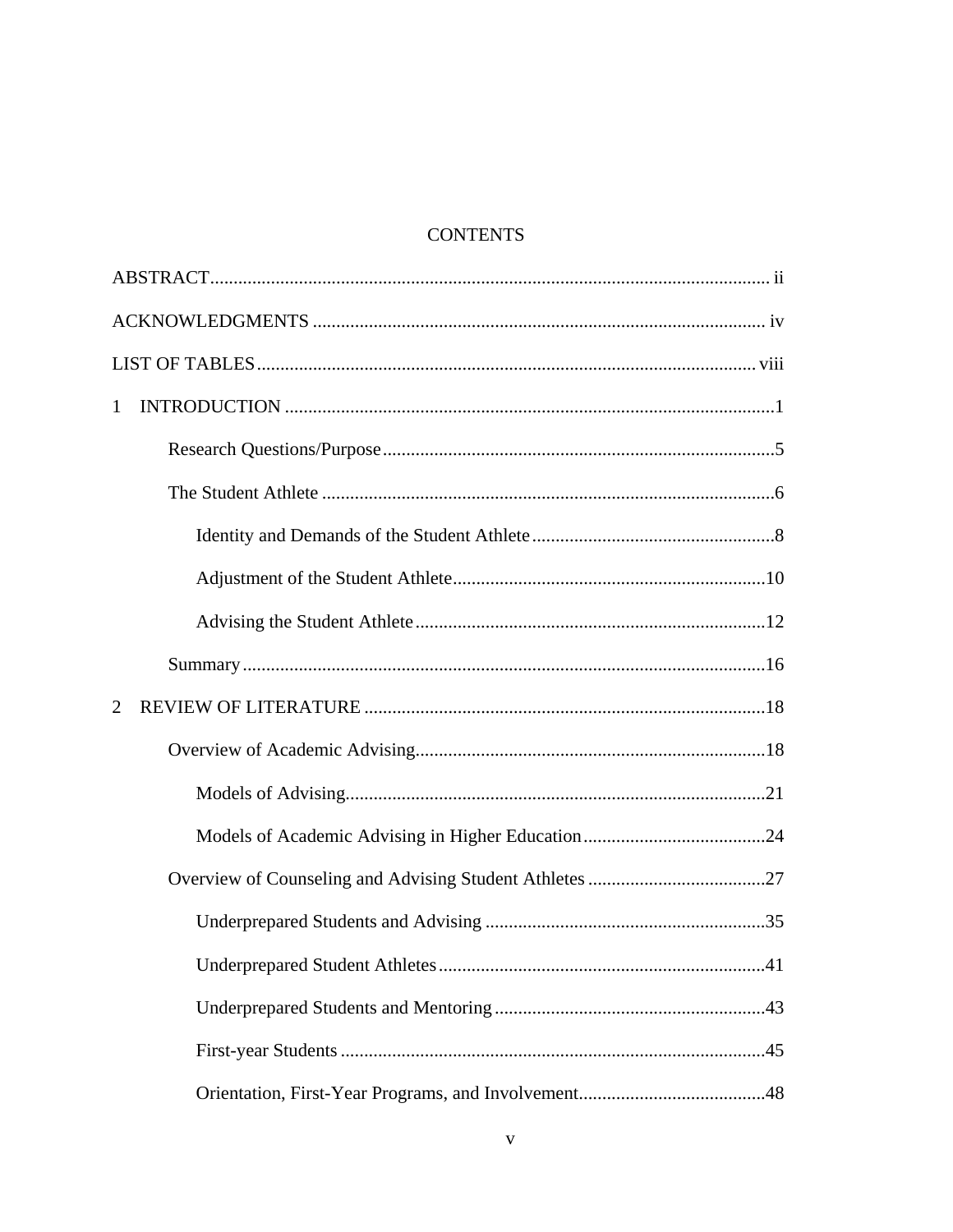| 3              |                                                                   |
|----------------|-------------------------------------------------------------------|
|                |                                                                   |
|                |                                                                   |
|                |                                                                   |
|                |                                                                   |
|                |                                                                   |
|                |                                                                   |
|                |                                                                   |
|                |                                                                   |
|                |                                                                   |
|                |                                                                   |
| $\overline{4}$ |                                                                   |
|                |                                                                   |
|                | The Opportunity for the Academically Underprepared Student        |
|                | Academically Underprepared Student Athletes Often Need Remedial   |
|                | The Academically Underprepared Student Athlete Needs to Take      |
|                | A Pervasive Lack of Knowledge of Transferability Rules Persist on |
|                |                                                                   |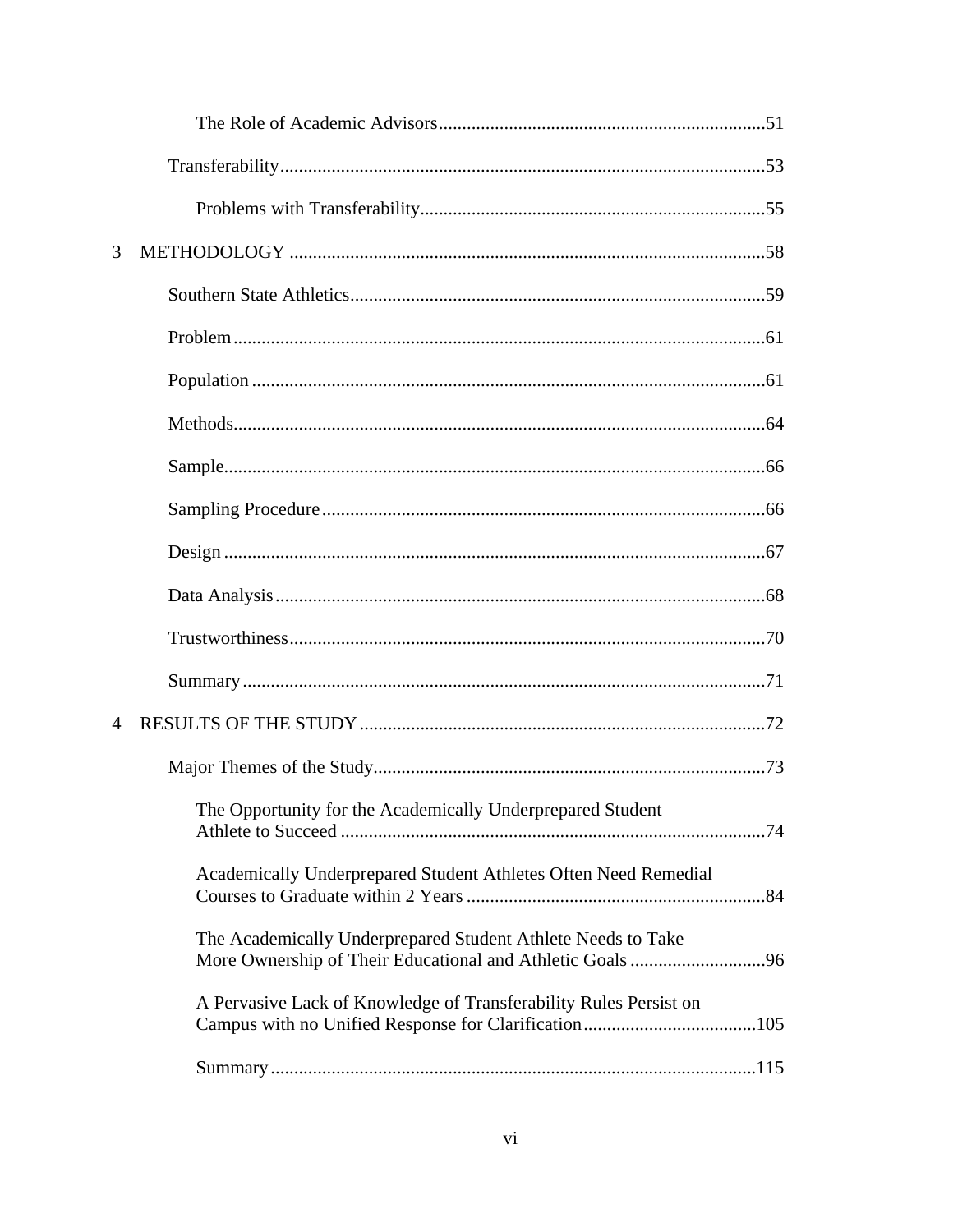| 5 |                                                                                                                                                             |
|---|-------------------------------------------------------------------------------------------------------------------------------------------------------------|
|   | What Is the Impact of Academic Advising on Community College<br>Student Athletes Who Aspire to Transfer to NCAA Division I                                  |
|   | How Is the Student Athlete Educated in Regard to Transferability                                                                                            |
|   | How Is the Student Athlete Being Assured that Academic Advisors are<br>Knowledgeable of Transfer Guidelines to NCAA Division I<br>$Institutions? \dots 125$ |
|   |                                                                                                                                                             |
|   |                                                                                                                                                             |
|   |                                                                                                                                                             |
|   |                                                                                                                                                             |
|   |                                                                                                                                                             |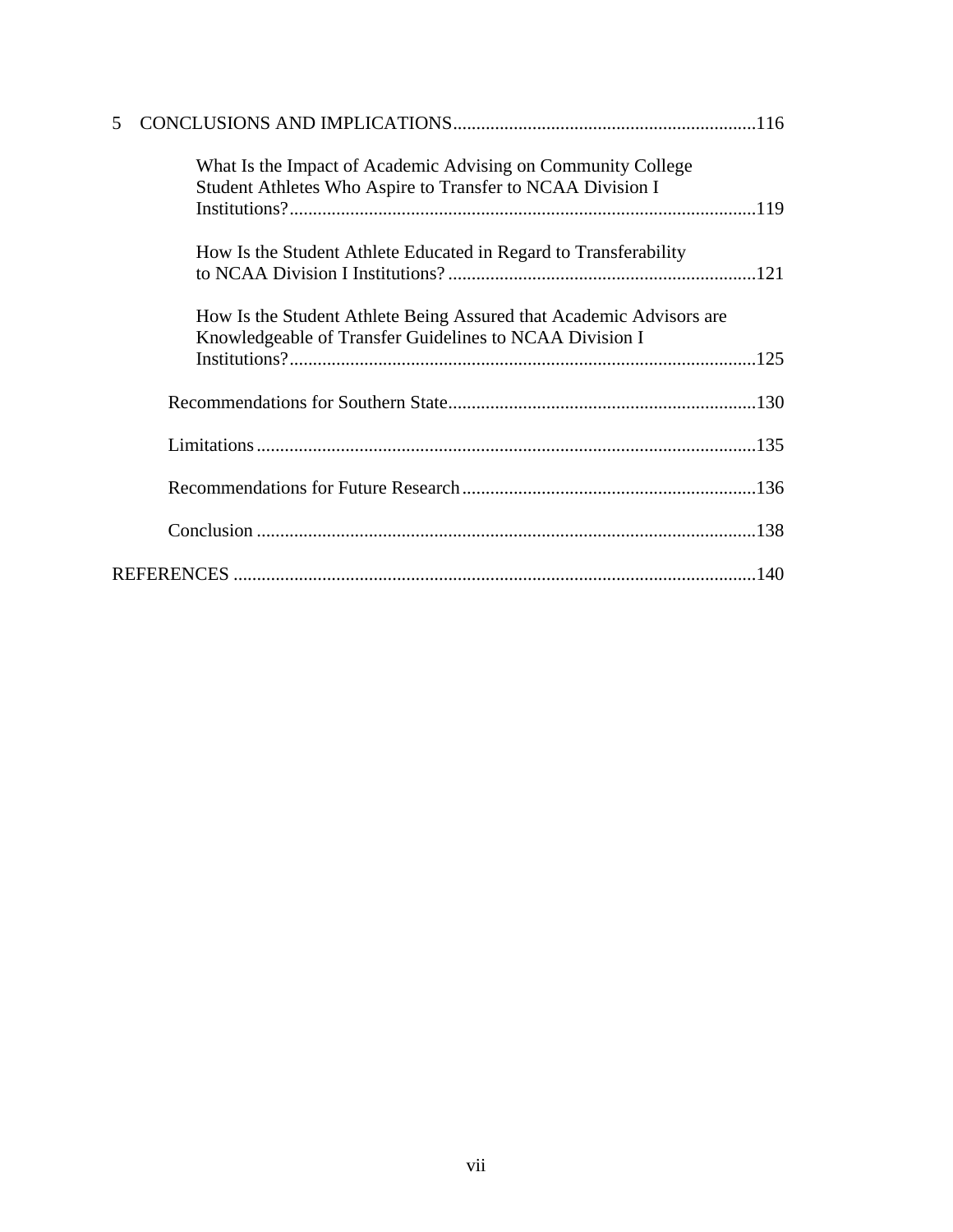# **LIST OF TABLES**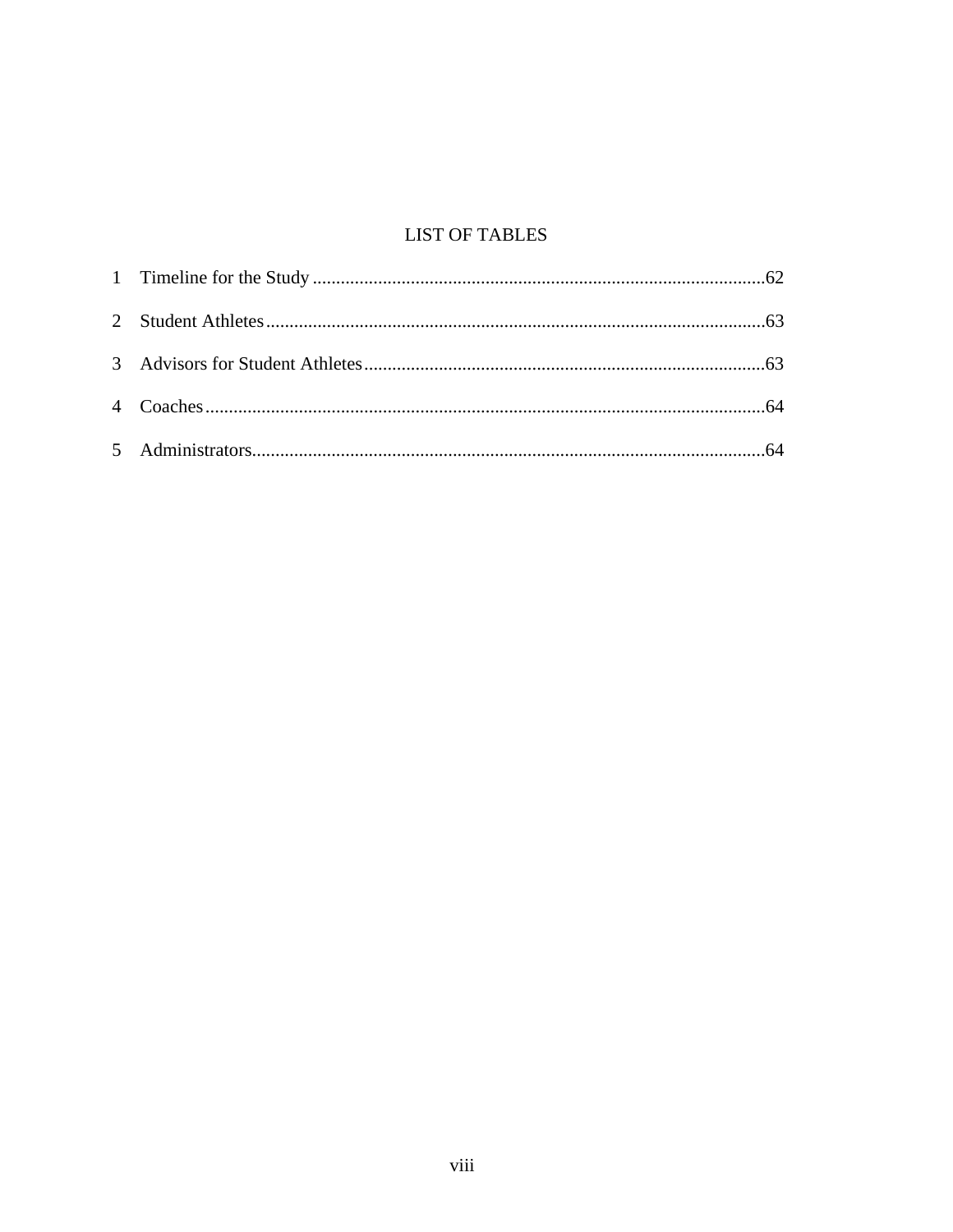#### CHAPTER 1

#### INTRODUCTION

 Due to a relatively open admission standard and affordable tuition, community colleges serve an important role in regard to a well-prepared start toward a bachelor's degree or training relevant to immediate job placement. The institutional characteristics of community colleges reflect four-year universities and colleges in numerous ways, including extracurricular activities, student social organizations, and athletic teams. Five hundred and sixteen American community colleges have athletic teams (NJCAA, 2007) in a range of sports, including football, basketball, and baseball, with many student athletes aspiring for chances to attain bachelor's degrees hopefully with the aid of an athletic scholarship. Students intending to be athletes after high school fall into one of two categories: qualifiers and non-qualifiers. Non-qualifiers can enroll in a community college with the hope of meeting NCAA criteria to transfer and compete by completing 48 transferable units with an associate's degree with a minimum 2.0 grade point average in a two-year period.

At the community college level, there are many similarities between athletes and nonathletes. Many of the community college students are first-generation students with the goal of either acquiring a two-year certificate from a technical or health program or using an Associate's degree to matriculate to a four-year college or university. In many cases, the community college student and student athlete are linked by pre-collegiate academic preparation and the inability to pay higher tuition, books, and fees that are found at four-year institutions. Many of these underprepared and first-generation students see community college as a possible breakthrough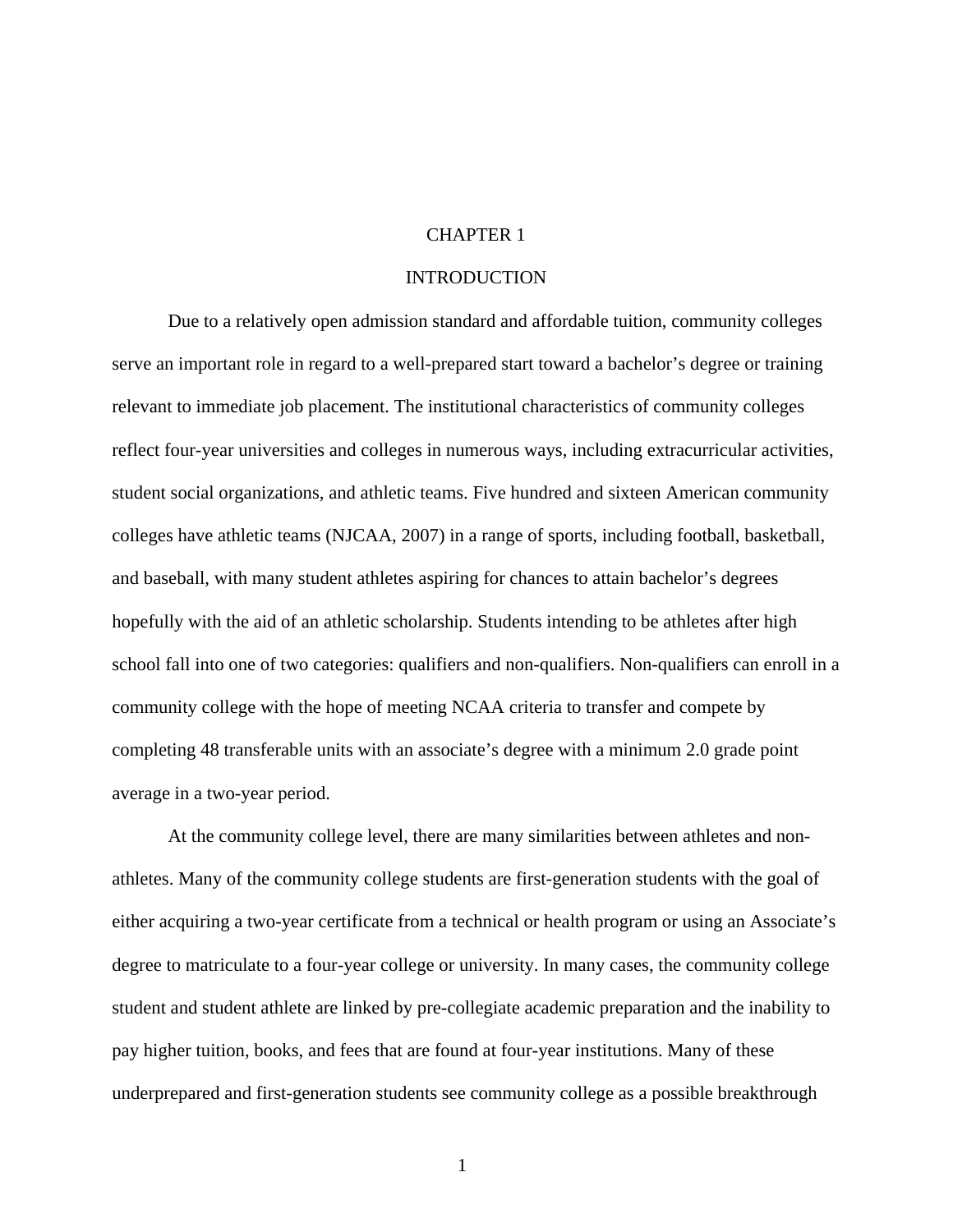toward upward mobility. This same formula is used by student athletes who aspire to transfer to a four-year school to participate in athletics. Further similarities between athletes and nonathletes include the ability to attend a small local community college at low cost and be within close proximity to their hometown. At the community college level, there are no "athletic dorms" per se as were seen at high profile NCAA athletic programs in the past. The athlete and nonathlete are provided with common housing, dining, technology, and tutorial services thus removing any bias or special treatment of athletes. The small college atmosphere that a community college offers to athletes and non-athletes alike also includes the lower teacher-tostudent ratio and a common understanding of the needs for academically underprepared students in a non-traditional setting. The community college student and student athlete can view the community college as providing a low-cost education with many of the amenities of a four-year institution that will provide a path to upward mobility. Many of these student athletes enter community college underprepared for the rigors of higher education and, of particular importance to academic advisors in community colleges, are students who are deemed to be of "academically underprepared" status.

The community college student athlete now faces new transfer rules mandated by the NCAA in regard to transferring and should be educated on the qualifications for a successful transfer during the initial contact with academic advisors. One such transfer rule is the 40/60/80% progress-toward-degree rule, which stipulates that the student athlete must earn 48 semester hours that must be transferable toward their degree at the four-year school (NCAA, 2007).

In this dissertation, I define the term "academically underprepared" student athletes as individuals who did not make the NCAA academic qualifying standards coming out of high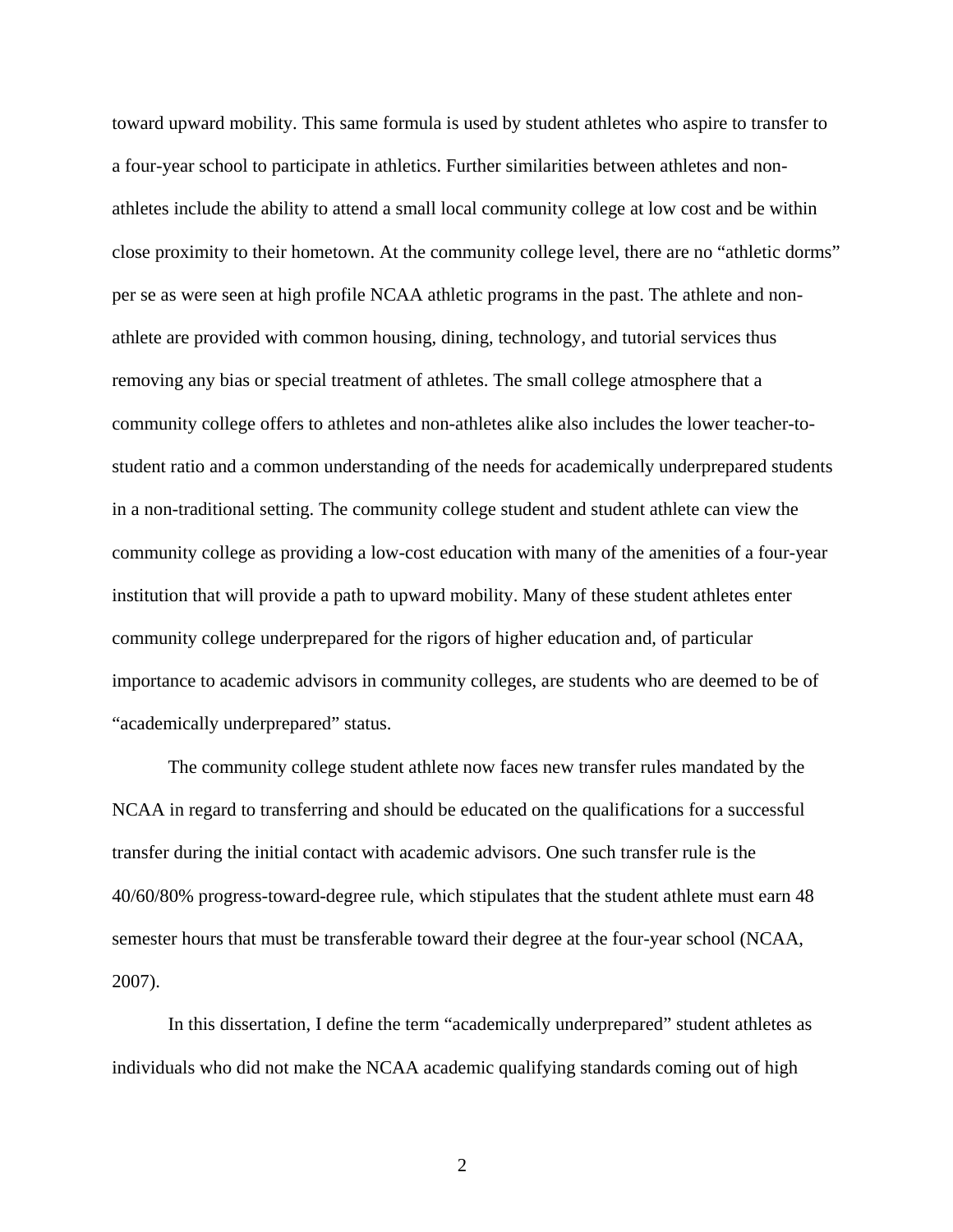school and thusly continue their athletic and academic careers at a two-year college. Many incoming student athletes at community colleges fall into minority and low socioeconomic groups. This group generally scores lower on college entrance exams (Petrie & Russell, 1995). The literature states that an entrance exam appears to be a valid predictor of graduation for students; student athletes typically score lower on the test therefore decreasing the likelihood of graduating from college (Benson, 1994, 1997). Jones and Watson (1990) have noted that academically at-risk students and their retention have a substantial impact on both institutions and society in general. Specifically, retention affects institutional funding patterns, facilities planning, and the academic curricula offered. Retention also impacts the future labor market. Students who do not have proper training for the workforce are generally unprepared to meet the expected roles and responsibilities associated with particular vocations (Heisserer & Parette, 2002).

Traditionally, the lack of academic preparation for college is defined by poor academic performance factors such as low standardized test scores or poor grades (Beck & Davidson, 2001). Athletes are continually being admitted to colleges and universities without being academically prepared for the rigors of college level work (Lapchick & Slaughter, 1989; Sperber, 1990). There are many reasons why student athletes choose to attend a community college. One motivation is a student's low college entrance test scores, low grade point average, and/or a chance to obtain scholarships after their community college eligibility has expired. Not all community college student athletes are non-qualifiers for NCAA institutions but for those individuals who are, meeting the academic, social, and athletic demands of college require institutional support.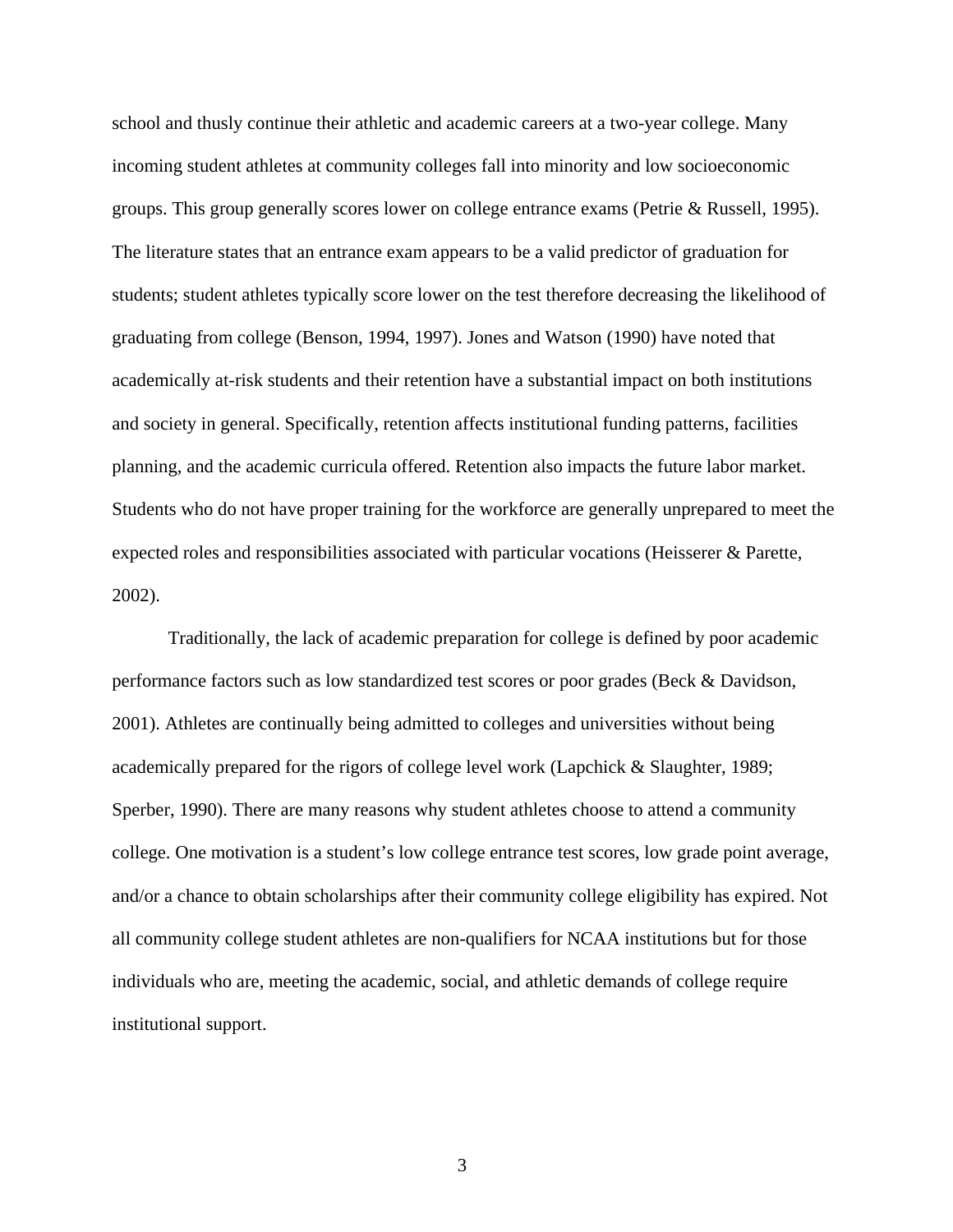Also a matter of concern for the academically underprepared community college student athlete is the transfer process that the student athlete must complete in order to continue to participate in their sport and complete their education at a four-year institution. In order to transfer, the community college student athlete must not only meet the requirements of eligibility to play while at the community college, but they also must prepare for eligibility at the four-year college or university. Since a community college student athlete is only eligible to participate for two seasons of competition, the courses he or she takes during the first year are crucial in determining an eligibility status upon transfer (NCAA, 2002). Often community college student athletes are required to take remedial courses in English, reading, mathematics, or a combination of all three. Almost half of all students beginning their studies at a community college are required to take at least one developmental course (Boylan & Saxon, 1998).

Researchers who examine postsecondary retention and attrition recognize preventing dropouts, assisting academic at-risk students, and fostering student success in the first year of college is a way to increase retention and graduation rates (Levitz & Noel, 1989; Noel, Levitz, Saluri & Associates, 1985; Roueche & Roueche, 1993; Tinto, 1987, 1990, 1993). Many researchers (Ervin, Saunders, Gillis, & Hogrebe, 1985; Kennedy & Dimick, 1987; Petrie & Russell, 1995; Watt & Moore, 2001; Young & Sowa, 1992) have suggested that student athletes face a unique set of challenges that they are not ready to meet without assistance. Student athletes are a diverse special population because of their roles on campus, their atypical lifestyles, and their special needs (Ferrante, Etzel, & Lantz, 1996). In this dissertation, I examine the academic advising experiences of first-year community college student athletes and their transferability. These student athletes will be those who did not meet NCAA qualifying standards upon finishing high school.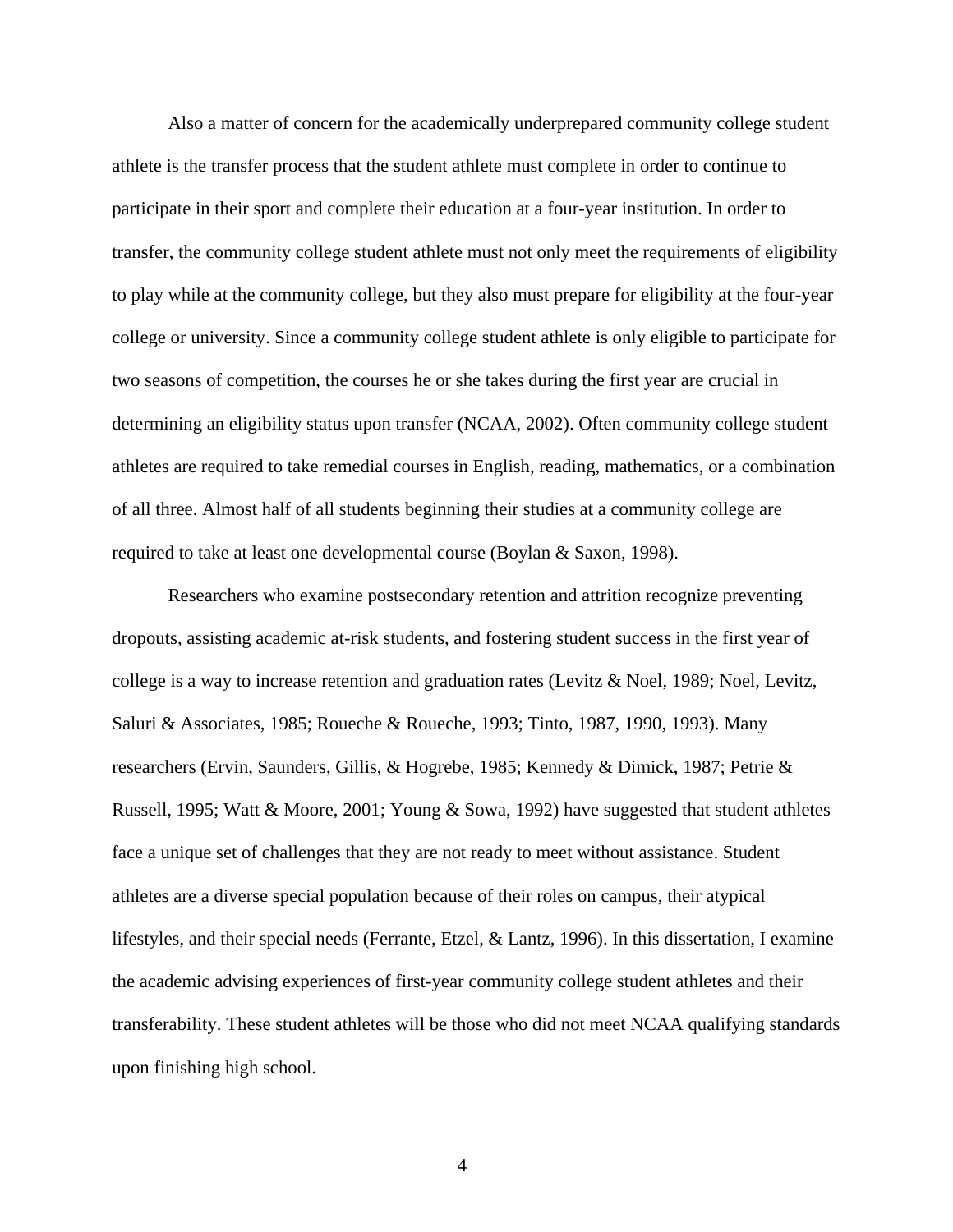High attrition rates among student athletes along with newly established transfer guidelines increase the importance of athletic academic advisors. Under the latest NCAA transfer guidelines, a student athlete entering the third year of full-time collegiate enrollment is required to have successfully completed at least 40% of a specific degree program (NCAA Transfer Guide, 2003). The accuracy and involvement of the athletic academic advisor are paramount to assure the access of community college student athletes to continuing progress at a four-year college or university. The involvement of the academic advisor is directly related to the successful transfer of the two-year college student athlete to a four-year school. My dissertation also examines the academic advising in relation to student athlete retention, persistence, and knowledge of transfer guidelines while attending the two-year community college.

#### Research Questions/Purpose

Student athletes attending and competing at a two-year community college often aspire to compete their last 2 years at a Division I four-year college or university. The impact of advising community college athletes can influence their ability to transfer to an NCAA Division I institution. For example, the process of taking remedial courses and graduating from a community college combined with meeting the demands of the new NCAA transfer guidelines needs to actively involve the academic advisor. In this dissertation, I focus on the experiences of academically underprepared community college student athletes with academic advising. I consider three research questions:

1. How is the impact of academic advising affecting community college student athletes who aspire to transfer to NCAA Division I institutions?

2. How is the student athlete educated on transferability to NCAA institutions?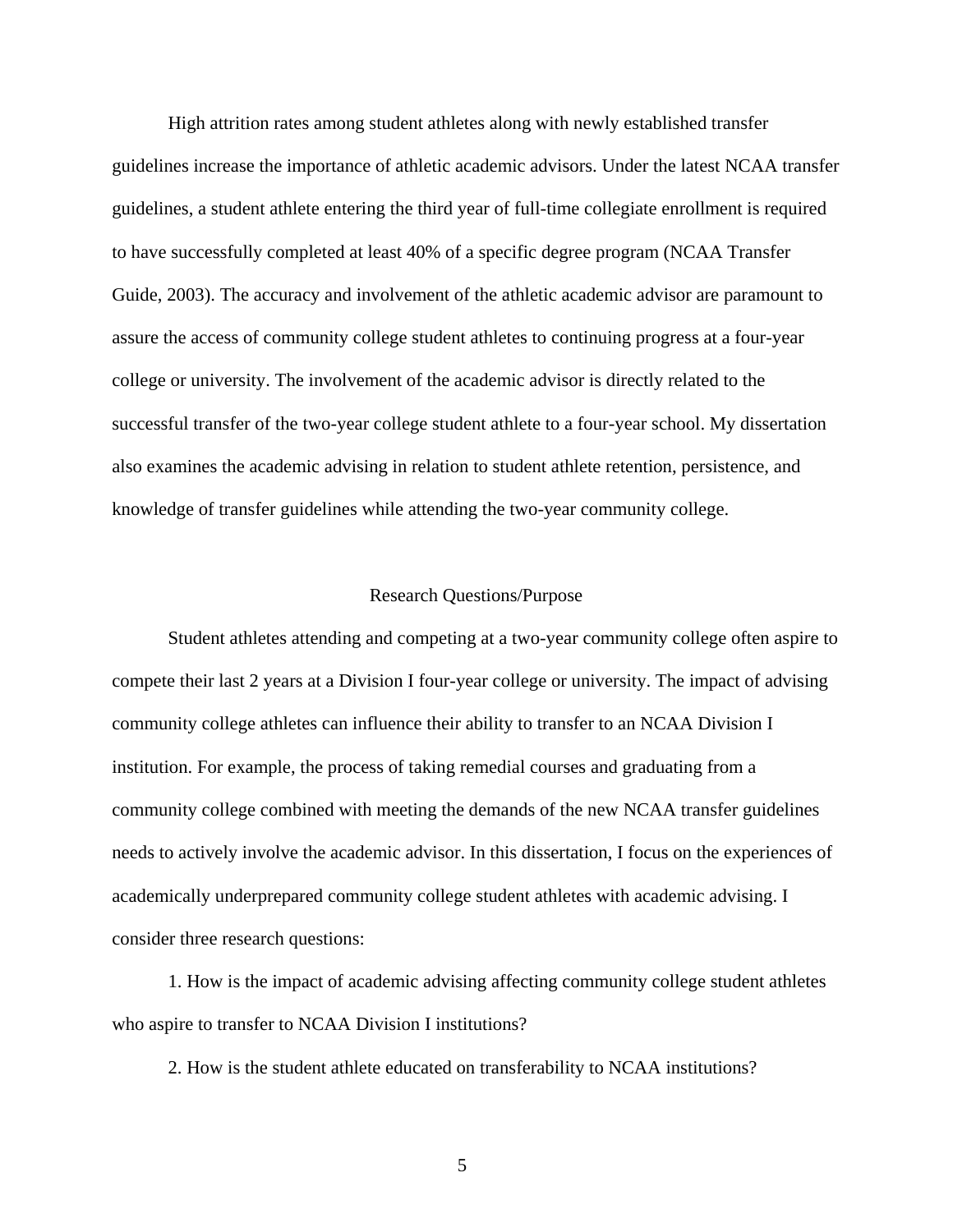3. How is the student athlete being assured that academic advisors are knowledgeable of transfer guidelines to NCAA Division I institutions?

The most important aspect of this study is the first-year community college student athlete. The student athlete carries the burden of producing "on and off the court," which entails not only being studious but also athletically successful. Therefore, I consider the following aspects of the student athlete to be examined closely as I review the identity, demands, adjustment, and advising of the student athlete.

#### The Student Athlete

 A review of the literature in regard to the college student experience (i.e., Pascarella & Terenzini, 1991) illustrates that as students move through college, they generally make positive development toward identifying a personal purpose in regard to academic and social issues as well as constructing interpersonal relationships. Students also develop more independence in their thinking and feeling and come to recognize their independence; they have more clearly defined educational, career, and lifestyle goals; they have increased tolerance and acceptance of others; and they have deeper, more meaningful friendships and relationships (Chickering & Reisser, 1993; Cornelius, 1995). Student athletes are a diverse special population because of their roles on campus, their atypical lifestyles, and their unique needs (Ferrante et al., 1996). In the remaining sections of chapter 1, I consider the identity of the student athlete, the demands that such students must make to the postsecondary environment, and the importance of advising in meeting those demands. Participation in athletics at the postsecondary level can have a positive impact on the student. Athletic participation in college often provides opportunities for social interaction and support (Sellars & Damas, 1996), generates feelings of belonging and acceptance among one's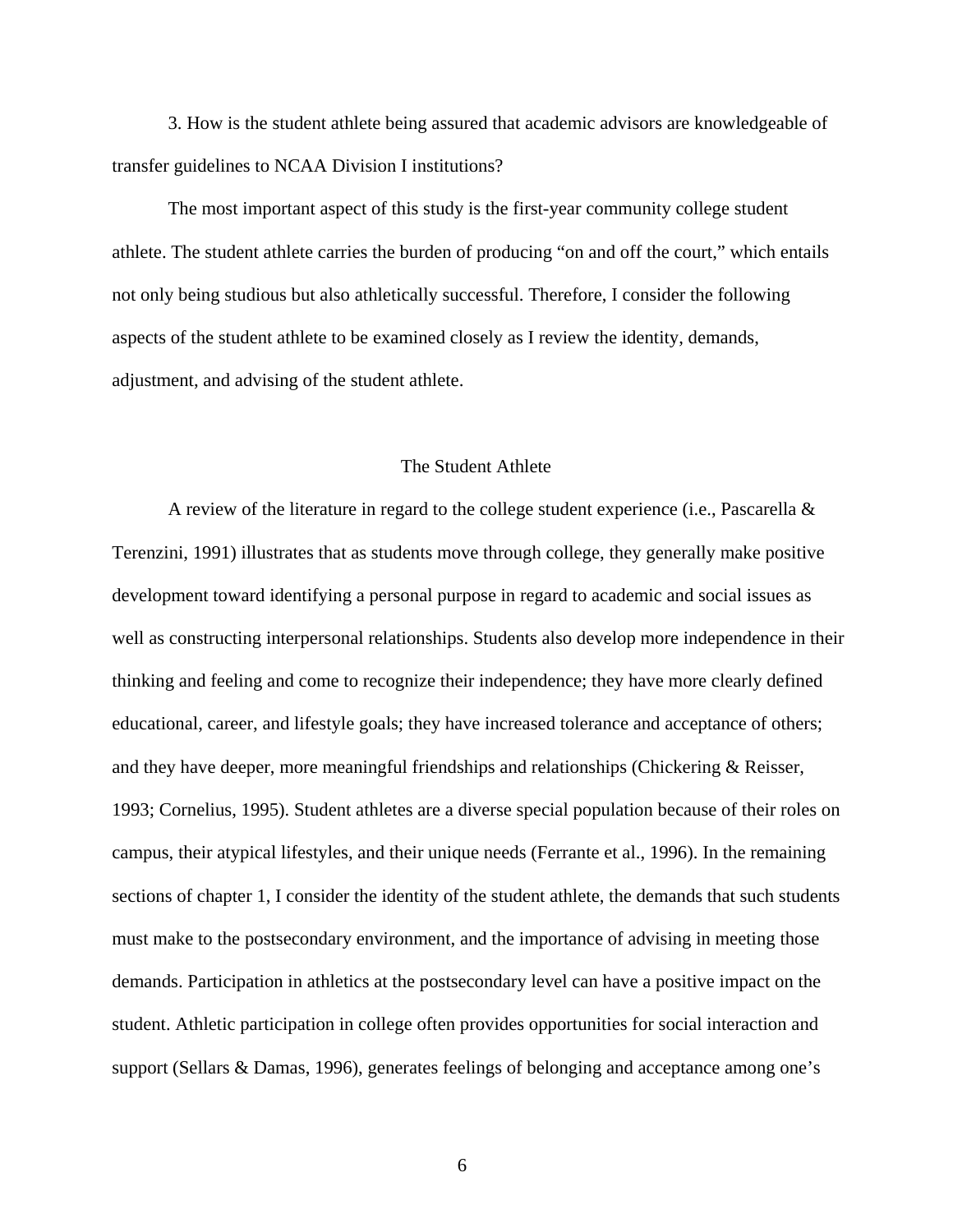peer group (Adler & Adler, 1991), and can develop feelings of pride and attachment to one's school (Melendez, 1991).Through their involvement with sports, athletes are provided with opportunities to exhibit leadership characteristics, which can help promote feelings of optimism, self-assurance, confidence in achieving long- and short-term goals, and confidence in internal stress-coping abilities (Melendez, 2006). But students choosing to compete in intercollegiate athletics at both the two-year and the four-year level face a unique set of challenges and circumstances as they make the transition from high school to college (Ferrante et al., 1996). In addition to common issues associated with making the transition to college, such as living away from home for the first time, developing new social groups, and assuming responsibilities of selfdiscipline, student athletes also face other significant hurdles throughout the course of their college experience (Parham, 1993).

Two such hurdles are balancing athletic and academic roles during the first year as a student athlete. The additional challenges which student athletes face beyond those of a normal college student include learning to balance athletic and academic pursuits; adapting to a certain degree of isolation; managing success or lack thereof in terms of athletics and academics; attending to their physical health in a more deliberate way compared to their peers as to avoid injury and subsequent rehabilitation; satisfying multiple relationships, including those having to do with coaches, parents, friends, and community; and terminating an athletic career and finding other activities in which participation will bring about a similar, if not more heightened, level of satisfaction (Parham, 1993). For the student athlete at either the two-year or four-year institution, the daily schedule in regard to academics, athletics, and nurturing friendships is limited, impacting the possibility of developing extracurricular participation and contact at the institution. Given these time constraints and decreased attention to social and leisure activities, student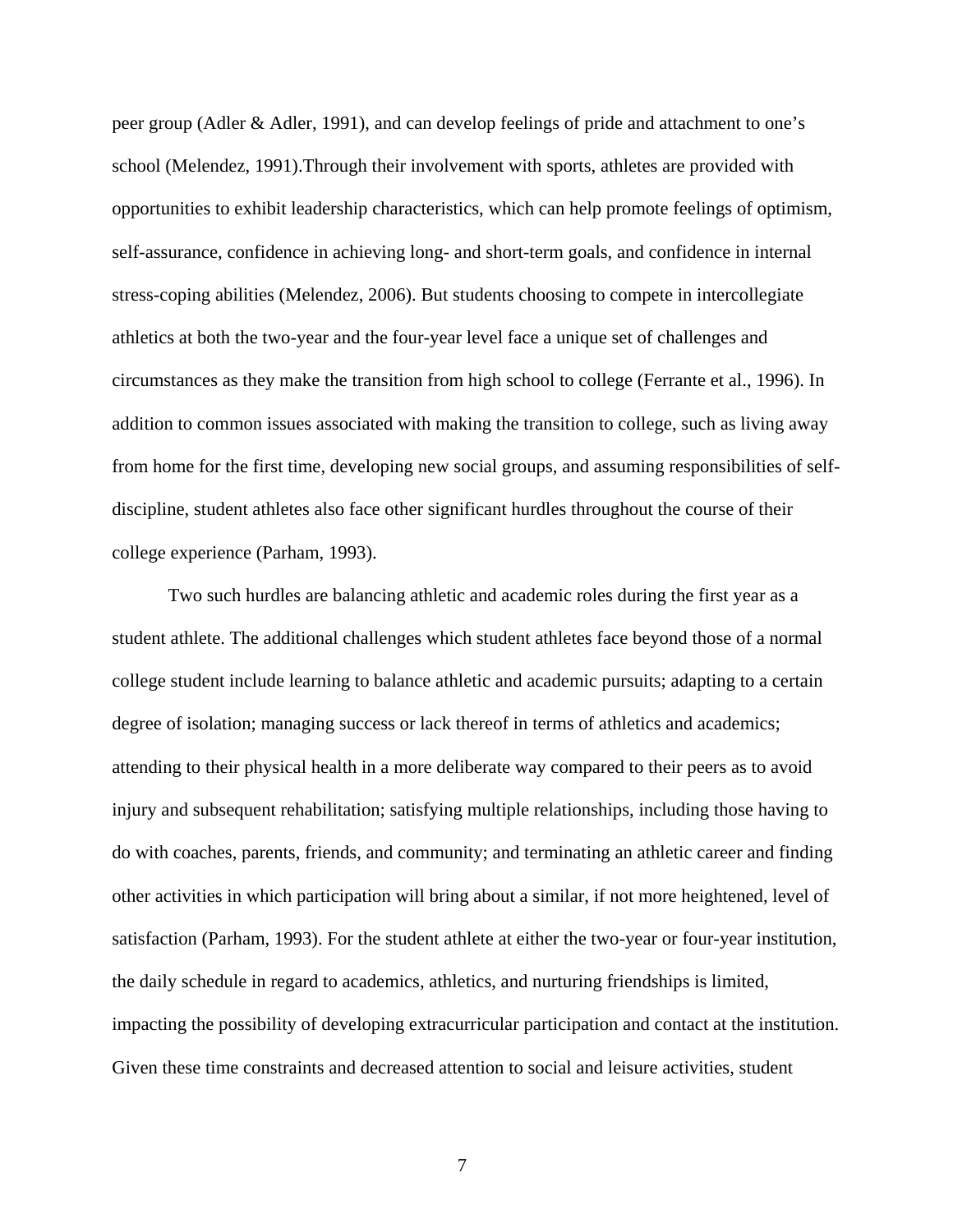athletes often report feeling estranged, left out, and not in touch with campus life (Parham, 1993). Even for those college athletes who exceed academic standards and enroll at the institution with strong academic preparation, the demands of practice, competition, and the rigors of academic and athletic life in college present difficult challenges (Naughton, 1996).

#### *Identity and Demands of the Student Athlete*

 A common perception of the student athlete includes being over-privileged, taking easy courses, and "coasting" through college doing very little work of substance (Parham, 1993)*.*  What most individuals do not realize is the near full-time commitment that sport participants have such as pre- and post-season activities and strength and conditioning sessions, often year round (Adler & Adler, 1985). Student athletes operate on schedules with limited flexibility; they typically attend classes in the mornings and early afternoons, participate in sports related activities during the afternoons and early evenings, and devote evenings to study or other necessary daily activities (Jordan & Denson, 1990).

 Most student athletes start college with the same degree aspirations as other students, but after 4 years of college, football and men's basketball players at all postsecondary institutions have a significantly lower degree attainment and degree aspirations when compared to their peers (Briggs, 1996). The level of degree aspirations drops significantly more after being enrolled for 1 year (Briggs, 1996) due to these athletes being the most highly sought after and receiving more extrinsic rewards in the areas of publicity and social support (Simons, Van Rheenen, & Covington, 1999). Athletes in men's basketball generally receive more positive reinforcement and accolades for their athletic performance rather than for their academic achievement, which can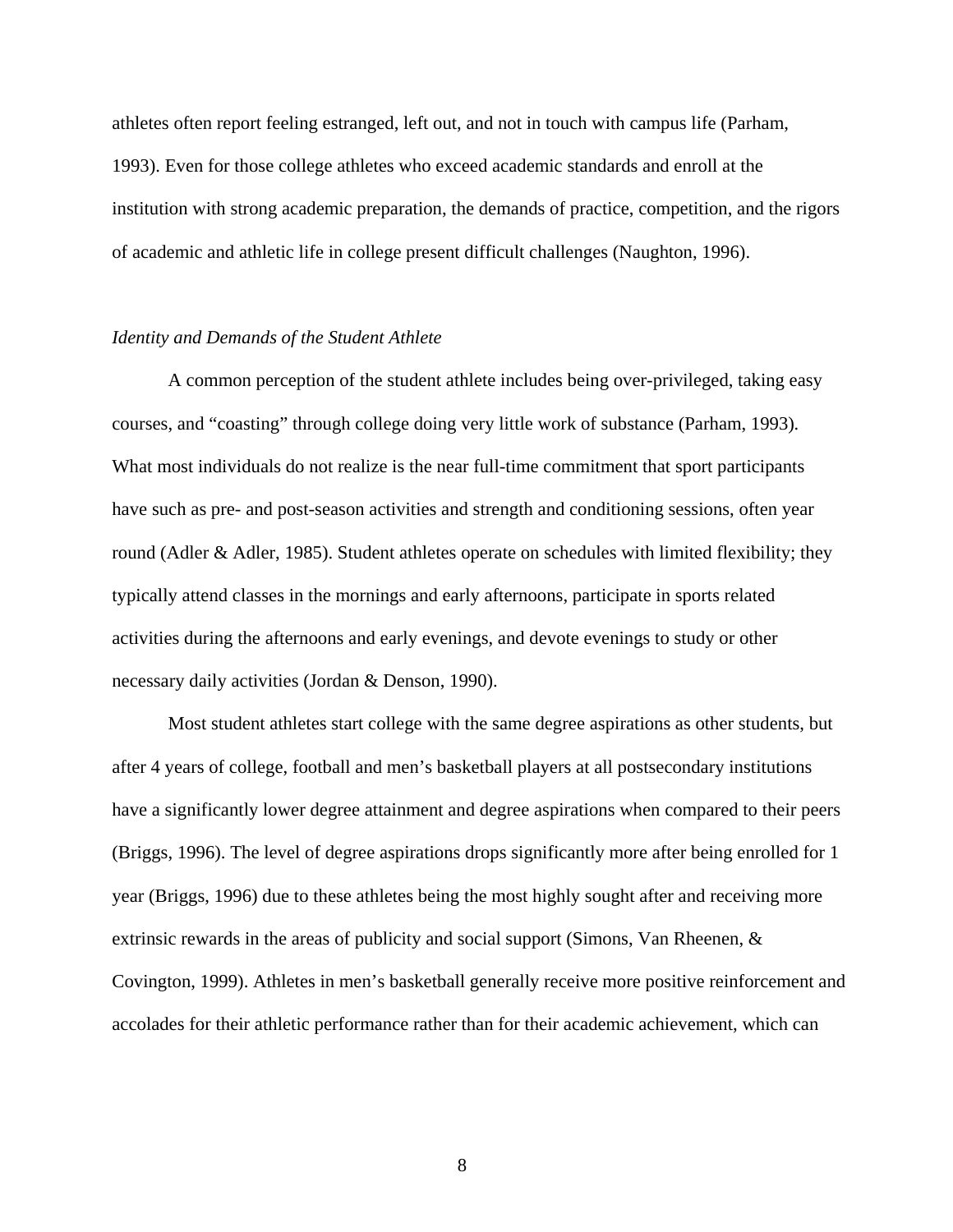shift their priority away from academics toward athletics (Adler & Adler, 1985; Eitzen & Purdy, 1986).

 Bowen and Levin (2003) found that student athletes who were recruited by coaches were more prone to under-performance academically than were student athletes who were accepted and then sought to participate in athletics as "walk-ons." In the athletic scholarship system, there is far less of an incentive for coaches to accommodate the academic needs of athletes than is the case when athletes are true amateurs (Sack & Staurowsky, 1998). Coaches are more interested in maintaining eligibility than in educating athletic youngsters, and neophyte intercollegiate athletes who often are ill-prepared for university level work have typically followed a particular eligibility strategy--by avoiding core courses required for graduation, athletes may skirt some of the more difficult courses in the university (Chu, 1989).

Revenue sport student athletes often take a downgraded curriculum, which is designed specifically for them, at the insistence of their coaches. This could significantly reduce the educational value of their time in college (Adler & Adler, 1991; Briggs, 1996). Not all student athletes pursue such a curriculum, of course. But when considering characteristics of this group in comparison with their peers, student athletes will often decide in favor of athletics when a conflict exists with academics (Adler & Adler, 1991) to please their coaches who possess the power to decide who starts in games and who is put on scholarship (Simons et al., 1999). Research has examined and identified administrators and coaches articulating the student-firstathlete-second philosophy, supposedly affirming the priority given to academics (i.e., Mallette, 1992). Yet other studies document the winning-at-all-costs objective, leaving the classroom experience as a distant second in the prioritization (Benson, 1994).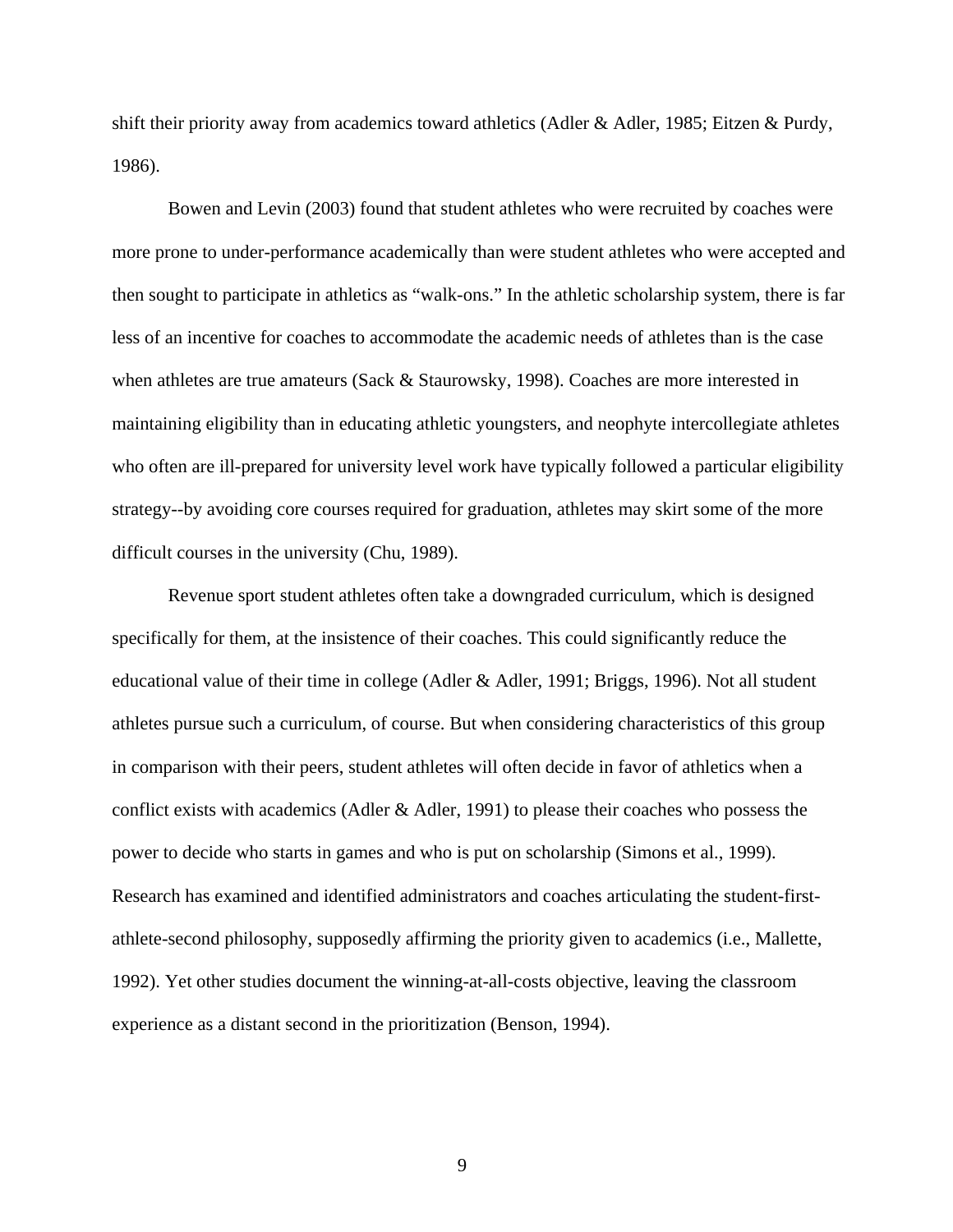While there is increasing concern for student athletes' social and emotional well-being, there continues to be a lack of understanding about their assimilation and acceptance into the college mainstream world (Engstrom & Sedlacek, 1991; Wiggins, 1991). Nishimoto (1997) found that the student athlete peer culture did function as the main social support network for the participants. Athletes tend to identify their athletic peers as their primary reference group. Findings generally indicate that the primary point of contact for the student athletes in both their scholastic and athletic environments lay within the membership ranks of their respective team's culture (Nishimoto, 1997).

#### *Adjustment of the Student Athlete*

Historically, college satisfaction and adjustment has been viewed as either a function of academic success and achievement (focused on GPAs or other cognitive measures; Sedlacek, 1989) or as an indicator of graduation and retention rates (Eitzen & Sage, 1997). Over the last few decades, research has typically revealed low levels of academic achievement and success, lower graduation rates, and higher rates of attrition for student athletes (Adler & Adler, 1985; Eitzen & Sage, 1997). Although graduation rates for student athletes have improved steadily over the past 2 decades, research examining the effects of sport participation on college adjustment is deficient. The ability to adjust to college life and maintain enrollment is affected by a number of non-academic issues such as finances, loneliness, health, interpersonal struggles, autonomy, and change (Kaczmarek, Matlock, & Franco, 1990). The adaptation to college adjustment may also be influenced by racial/ethnic variables. For example, African American student populations perceived social support as an important predictor of college retention, while White students perceived it as less important (Mallincrodt, 1988).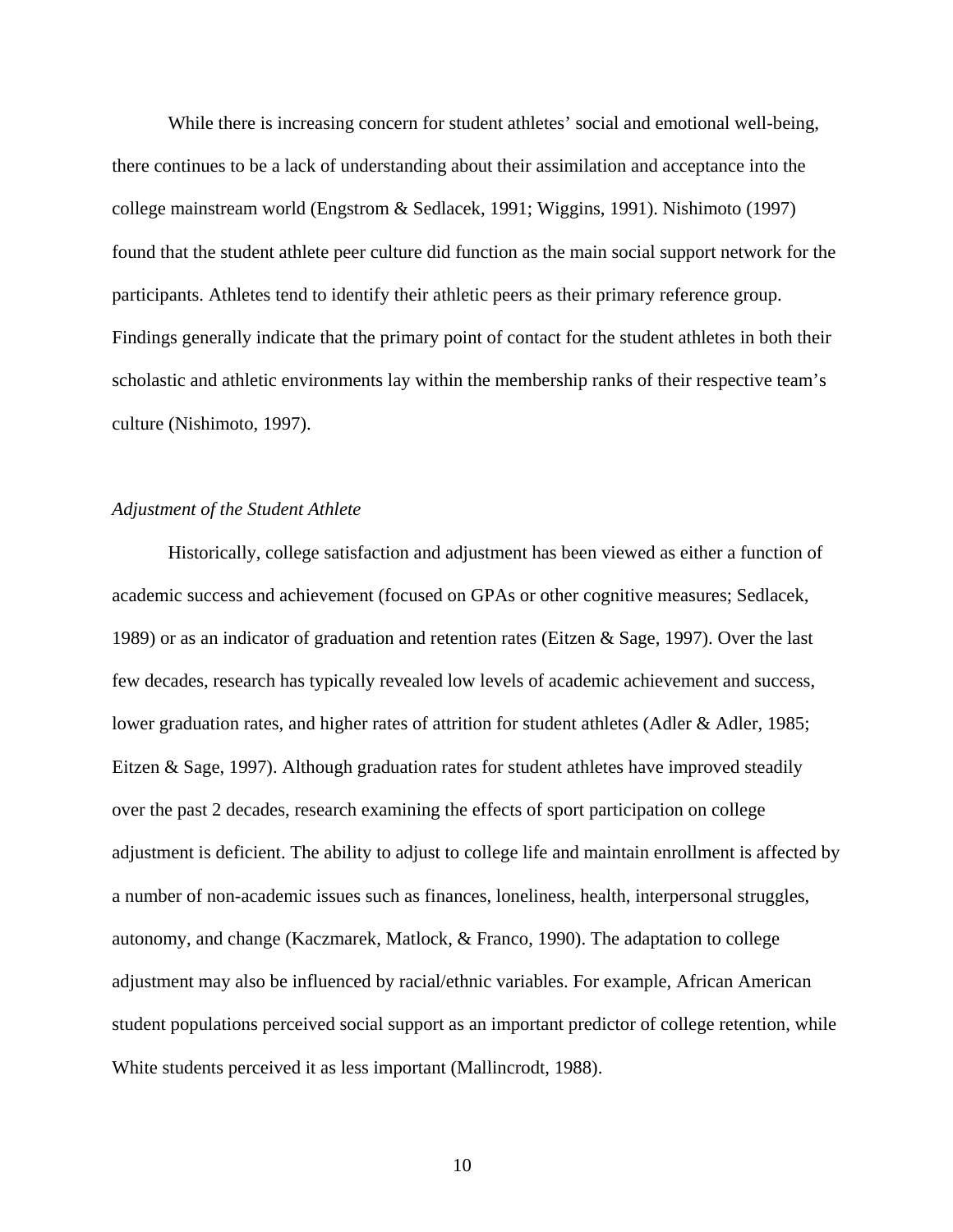Specific psychosocial and developmental influences associated with sports participation may be beneficial to the development and adjustment of college students (Melendez, 2006). Although athletic participation has been theorized to influence psychosocial development in general (Cornelius, 1995), the role of the student athletic subculture is often overlooked as a key developmental force on the college campus (Melendez, 2006). In a study by Astin (1993), athletic participation was seen as a positive aspect associated with overall satisfaction with the college experience, motivation to earn a degree, and the development of interpersonal and leadership skills. Athletic participation in high school resulted in many positive secondary and postsecondary outcomes, including improved orientation (adjustment), higher grades, higher self-esteem, and higher educational aspirations (Marsh & Kleitman, 2003). Athletic participation also eased social adjustment for college student athletes. Due in part to the social networks created by sports teams on campus, athletic participation was shown to ease feelings of loneliness and stress that often accompany major life changes in the first year of college (Miller & Kerr, 2002).

 These findings suggest that sport participation can promote certain developmental, social, emotional, and attitudinal experiences that ease the transition into college for many student athletes. This may especially be the case for minority student athletes, whose transition to college is often associated with considerable degrees of stress (Young, Ekeler, Sawyer, & Prichard, 1994). These potentially positive influences of athletic participation may allow for the development of key social support networks, institutional pride, and a sense of belonging and attachment that many minority student non-athletes seem to lack when they attend predominantly White colleges and universities (Smedley, Myers, & Harrell, 1993). Yet sport participation may also hinder the college adjustment of student athletes for a variety of reasons. Increased time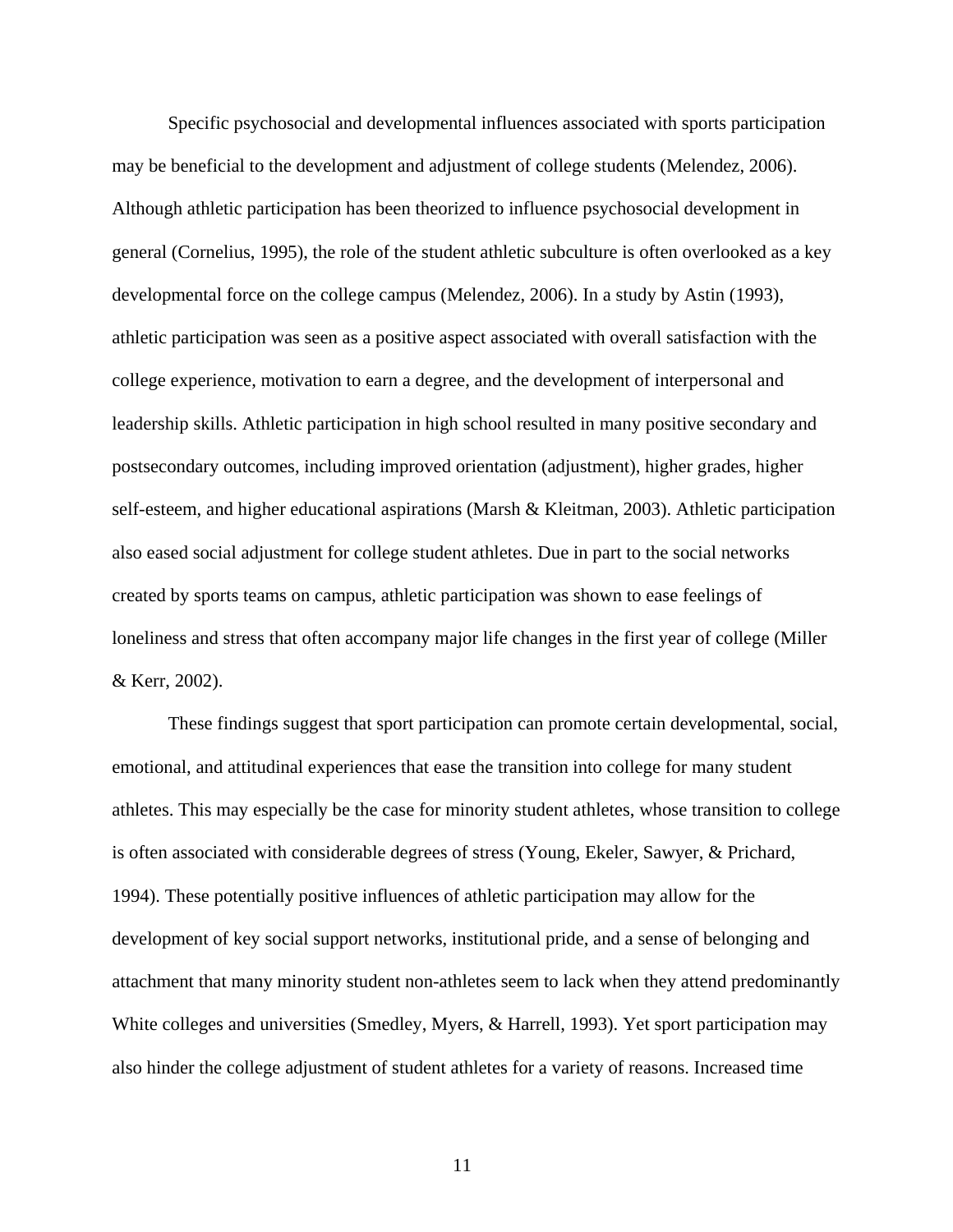demands due to practice and study hall schedules, less time and opportunity for social interactions with the general student body, lack of money due to time constraints hindering employability, and excessive focusing on the athlete role resulting in the neglect of academics may hinder college adjustment for student athletes (Cogan & Petrie, 1996).

Certain factors maintain dual positive and negative influences on college success and adjustment. For example, increased focus on the athletic role by student athletes may result in the formation of an overly strong "athletic identity" (Brewer, Van Raalte, & Linder, 1993). Defined as the degree to which an individual identifies with the athletic role, athletic identity was theorized within the framework of multidimensional self-concept theory. Individuals who develop strong athletic identities seem to place sport in the domain of high-perceived importance, linking sport performance with self-esteem. Furthermore, due to its social aspects, the extent to which one identifies as an athlete may be strongly influenced by family members, friends, coaches, teachers, and the media (Simons et al., 1999).

#### *Advising the Student Athlete*

 First-year students enter college with aspirations of being successful, but they simultaneously sense loss of family ties and friends while experiencing changes in their everyday lives. As a result of this complicated situation, they desire a complete independence while at the same time needing someone--often the academic advisor--to tell them exactly what to do (Chickering & Reisser, 1993). Research shows that students who make a connection to at least one adult on campus experience higher levels of satisfaction and higher retention rates than students who do not (Astin, 1978; Tinto, 1987). Academic advisors are among the first staff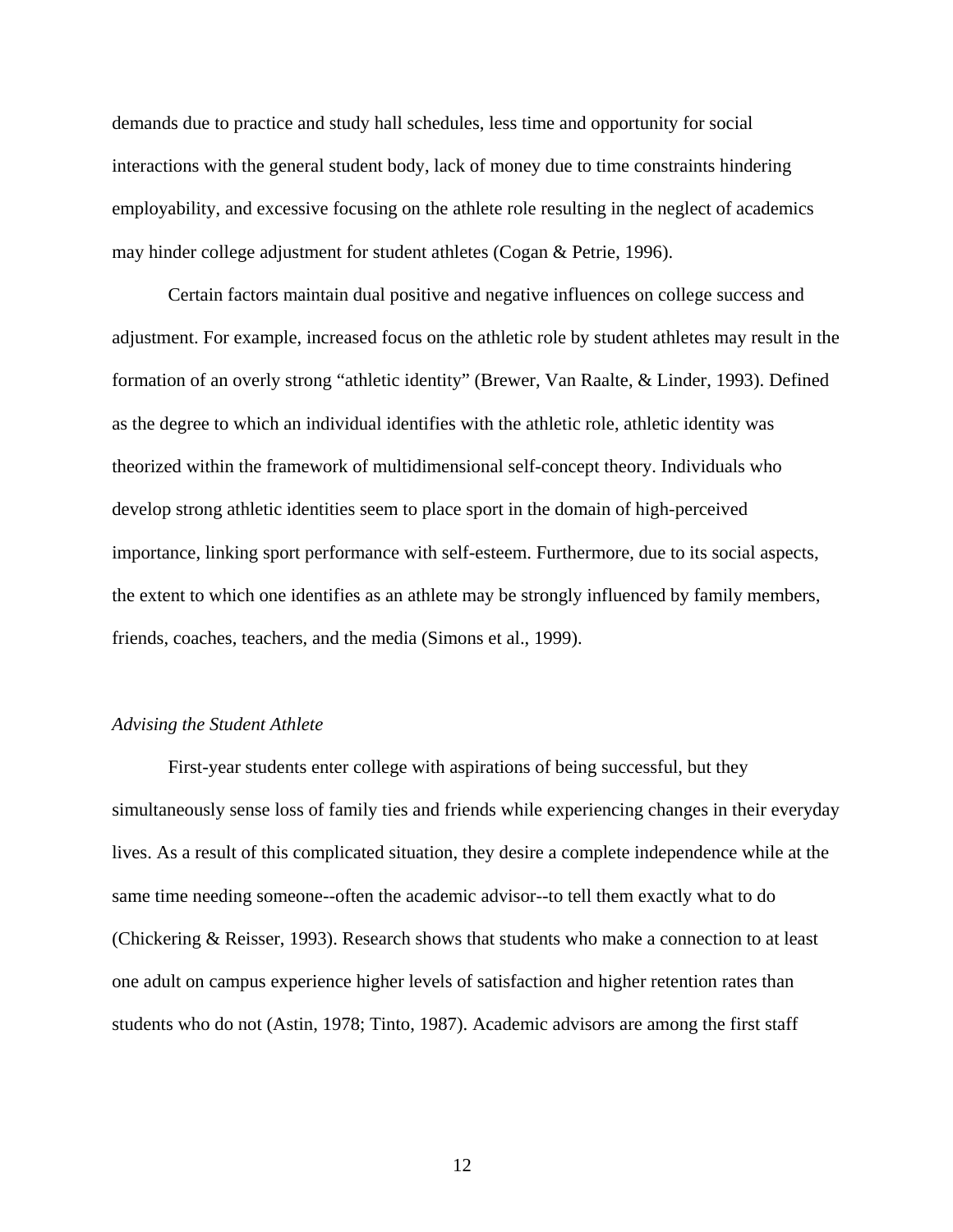members to interact with first-year students and can serve as important resources for them (Gordon & Habley, 2000).

 Limited evidence suggests that high-quality advising has a positive but indirect impact on persistence through its influence on grades and satisfaction with college and its negative influence on intent to withdraw (Pascarella & Terenzini, 1991). Many researchers (Petrie & Russell, 1995; Young & Sowa, 1992) suggest that student athletes face a unique set of challenges that they are not ready to meet without assistance. Broughton and Neyer (2001) advocated a practical approach to advising and counseling college student athletes. They classified student needs into four areas: academic advising, life skills development, clinical counseling, and performance enhancing. To better serve student athletes, student services must consider the constraints that inhibit effective results, such as time limitations and over commitment to sports (Ferrante et al., 1996; Martens & Lee, 1998).

 Colleges admit athletes as targeted populations in their efforts to pursue the bifurcated goal of athletic and academic excellence (Ferris, Finster, & McDonald, 2004). Athletes may be admitted to college under a special exemption and typically may need supportive academic services available only to student athletes to attain graduation (Benson, 1994). For example, an effective advising program for student athletes with learning disabilities provides services that will address the following domains: academic, athletic performance, and emotional behavioral functioning (Dede & Lane, 1998).

In a study by Good, Brewer, Petitpas, Van Raalte, and Mahar (1993), intercollegiate student-athletes may commit to the role of "athlete" without exploring alternative identities (career development issues, mentoring). When students are recruited and paid to attend college primarily because of their athletic skills, it is very likely that some of them will have neither the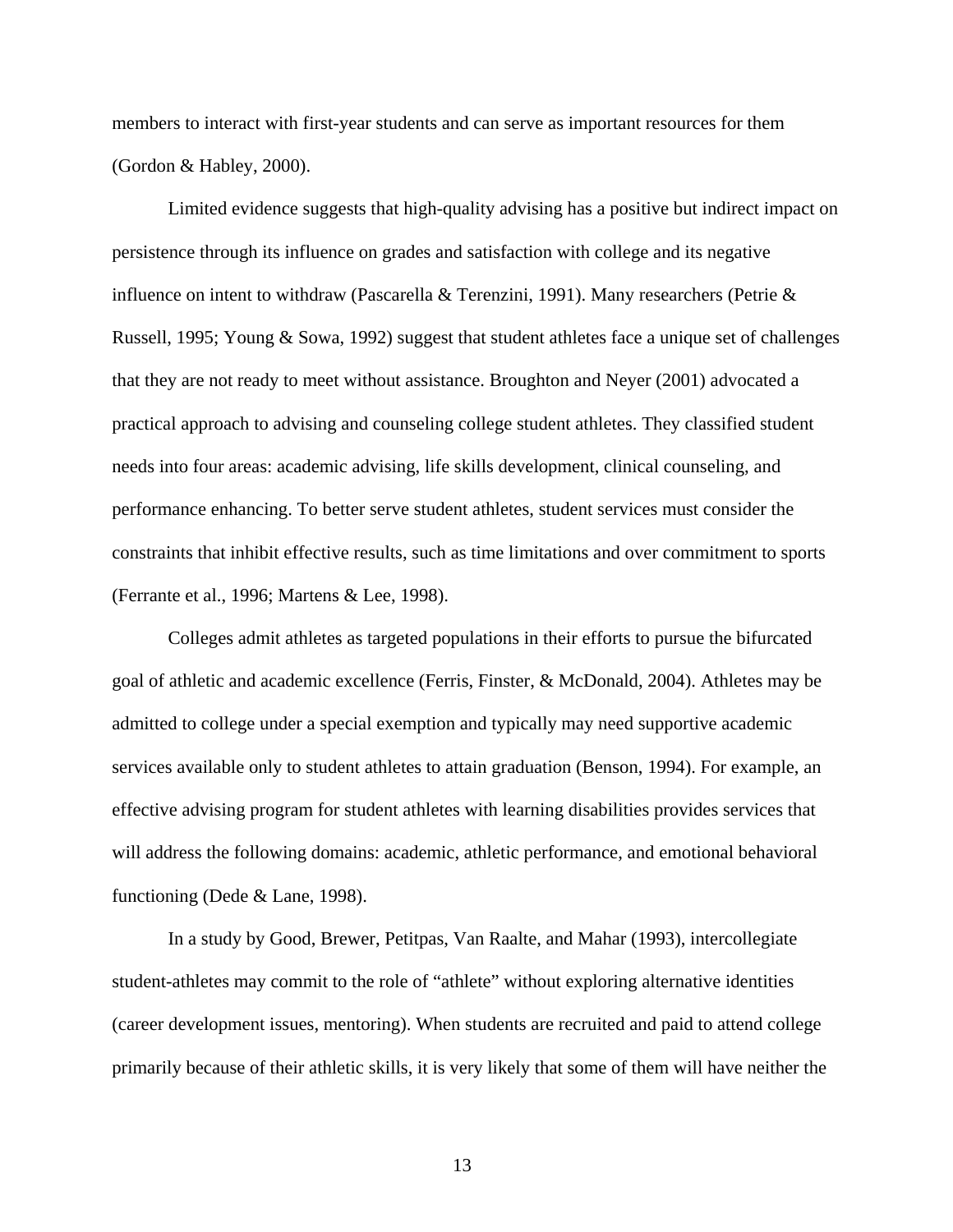motivation nor the aptitude to perform college-level work (Sack & Staurowsky, 1998). The sheer competitive nature of athletics and the desire to get the best athletes can persuade coaches to just look for the best athletes and not the academically oriented ones (Ridpath, 2002).

 Freshmen student athletes, inexperienced with the college environment and faced with the potential disruption of their existing support systems (such as moving away from family and established friendships), may be particularly vulnerable to the stressors associated with becoming a young adult, with beginning school, and with competing as a college athlete (Petrie & Stoever, 1997). Broadbridge (1996) reported that students needed extra time with an advisor/mentor at the beginning of their academic careers because of uncertainty and lack of awareness in regard to the scope of changes associated with college attendance. Indeed, student athletes are at risk for personal and academic distress (Pinkerton, Hintz, & Barrow, 1989), and athletic departments are taking steps to develop programs aimed at helping freshmen adjust to college and succeed academically and personally (Gabbard & Halischak, 1993). Research on college student athletes (Petrie, 1993; Sedlacek & Adams-Gaston, 1992) and non-athletes (Tracey & Sedlacek, 1987) supports the relationship between strong support systems and academic success, particularly in the initial semesters. Unfortunately, support systems are not always present, accessible, or satisfactory for first-year student athletes at either two-year or four-year institutions entering a new environment and leaving behind established support resources. In fact, many authors (such as Parham, 1993) have noted the social isolation student athletes experience due to the time demands and stigma associated with college sport participation.

 Counselors, mentors, and other student services professionals are well-suited and situated to assist student athletes with social support concerns. Advising college student athletes at many institutions continues to focus only on maintaining academic eligibility and graduation rates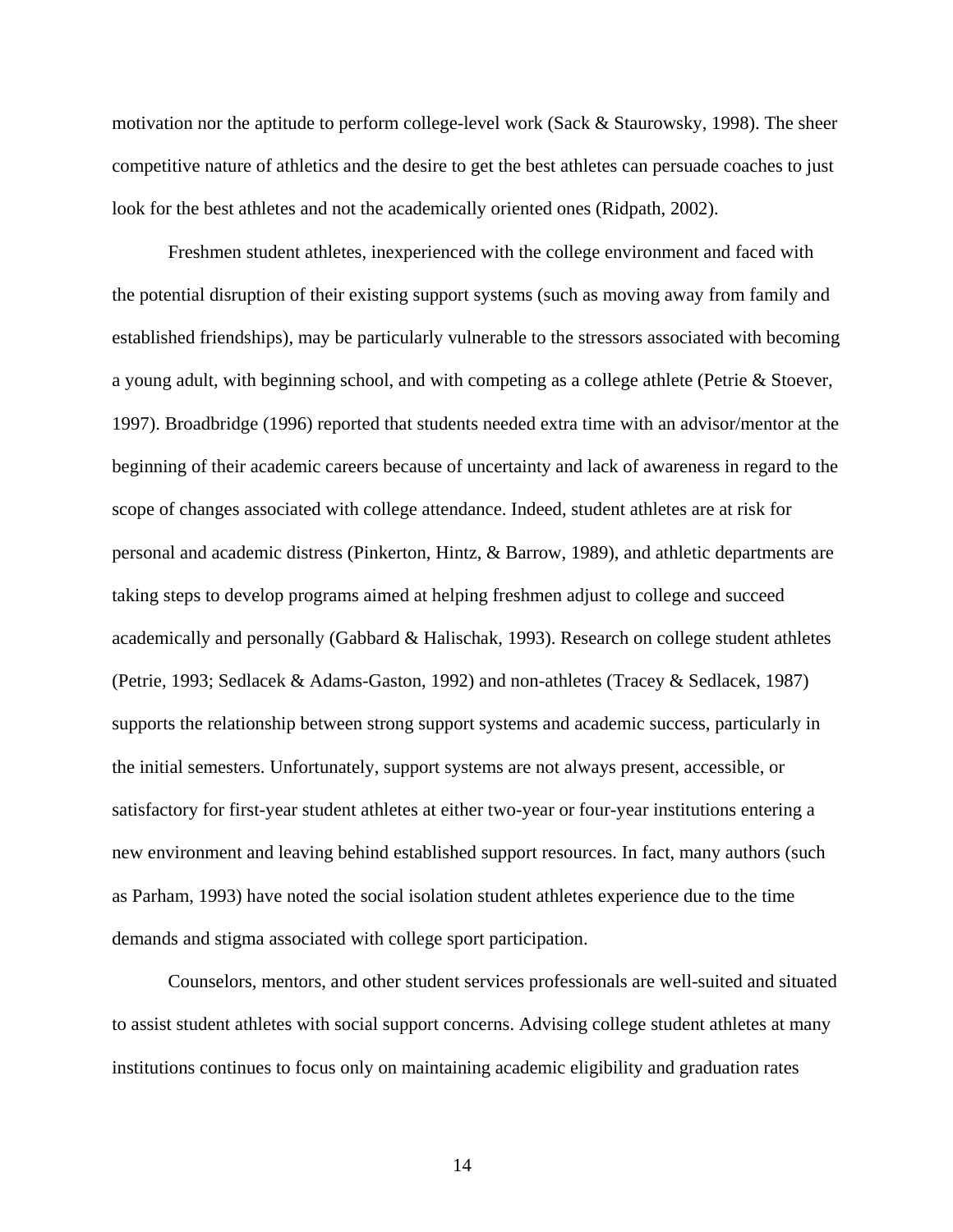rather than enhancing the academic, personal, and athletic development of the student athlete (Broughton & Neyer, 2001). Due to the challenging nature of transfer guidelines by the NJCAA and NCAA, a focus on academic demands is crucial. Any individual counseling or mentoring should be focused on assisting student athletes work through possible barriers to establish broader support networks on campus, such as other students' biases toward athletes, role conflict or overload, an over reliance on coaches and teammates, or the belief that student athletes should be able to handle things without the help of others (Engstrom & Sedlacek, 1991; Ferrante et al., 1996).

 Because of the potential for experiencing significant life changes, many researchers have focused on the freshman year and the transitional stressors related to it (Greenberg, 1993; Noel-Levitz, 1993). Lucas (1993) examined the concerns of African American freshmen students. The concerns the students listed included academic adjustment, grades, time management, developing effective study habits, and examination fears. The African American freshmen also felt that they lacked information about careers, knowledge about interests and skills, and were deficient in decision-making skills. They were also concerned about discrimination. A finding of Lucas (1993), which is important for counselors, is that minority students were reluctant to seek help for concerns they had about career-related issues. One method through which many colleges address the needs of the freshmen students is the development of freshmen orientation programs or courses (Boudreau & Kromrey, 1994). These courses provide students with much needed information about the university as well as providing frequent contact with at least one faculty member whose assignment is to assist them in their transition.

Another method through which universities can help students adapt to their new environment is through the use of faculty mentors. Research has shown that many first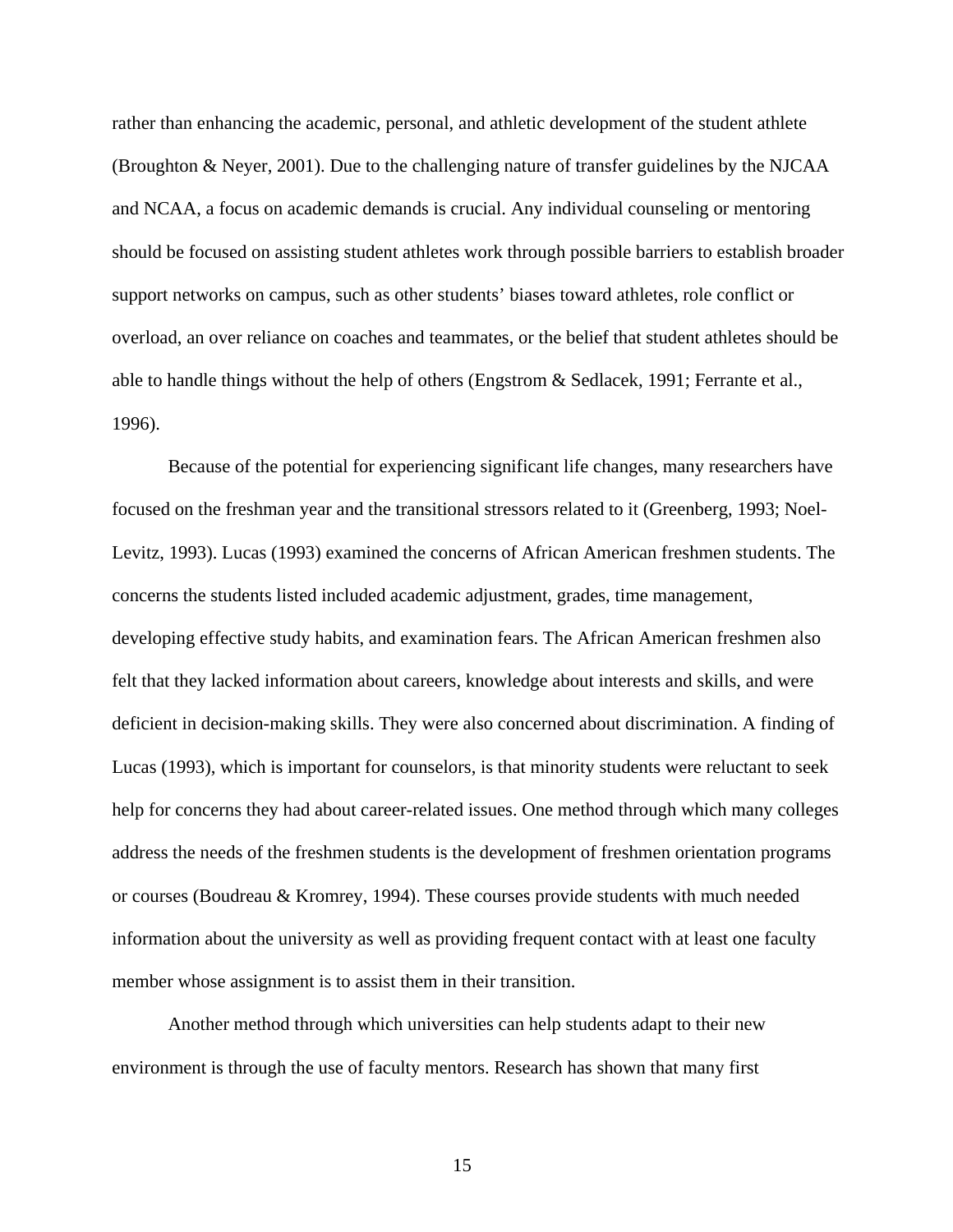generation students and/or minority students drop out of college because of inexperience or frustration with the academic environment. Many students feel rejection and cultural isolation, confusion about academic goals and how to attain them, and frustration with the bureaucracy of academic requirements or the environment (Pascarella, 1980; Pascarella & Terenzini, 1977; Tinto, 1987).

#### Summary

When examining issues in higher education, it is important not to overlook the contribution of the community college. The literature on retention (Tinto, 1987) and academic advising (King, 1993) indicates a strong connection between faculty activities and student persistence at the four-year level, but the research is less developed at the two-year level. Identifying and assisting the student athletes that may need additional academic assistance would allow community college student services personnel to focus and to more effectively provide services and interventions to help develop the academic skills required for success in the college environment (DeBerard, Spielmans & Julka, 2004; Entwistle & McCune, 2004). While faculty, administrators, and student affairs professionals all serve as student advocates and play an integral part in student retention and attrition, advisors are typically in the best position to assist students in making quality academic decisions (Heisserer & Parette, 2002). Their importance to the success of the student athlete cannot be overstated. In addition to being knowledgeable about academic programs and curricula requirements within the institution, the advisor's ability to give accurate and correct academic guidance is often the most commonly stated expectation of students receiving advising services (Creamer & Scott, 2000).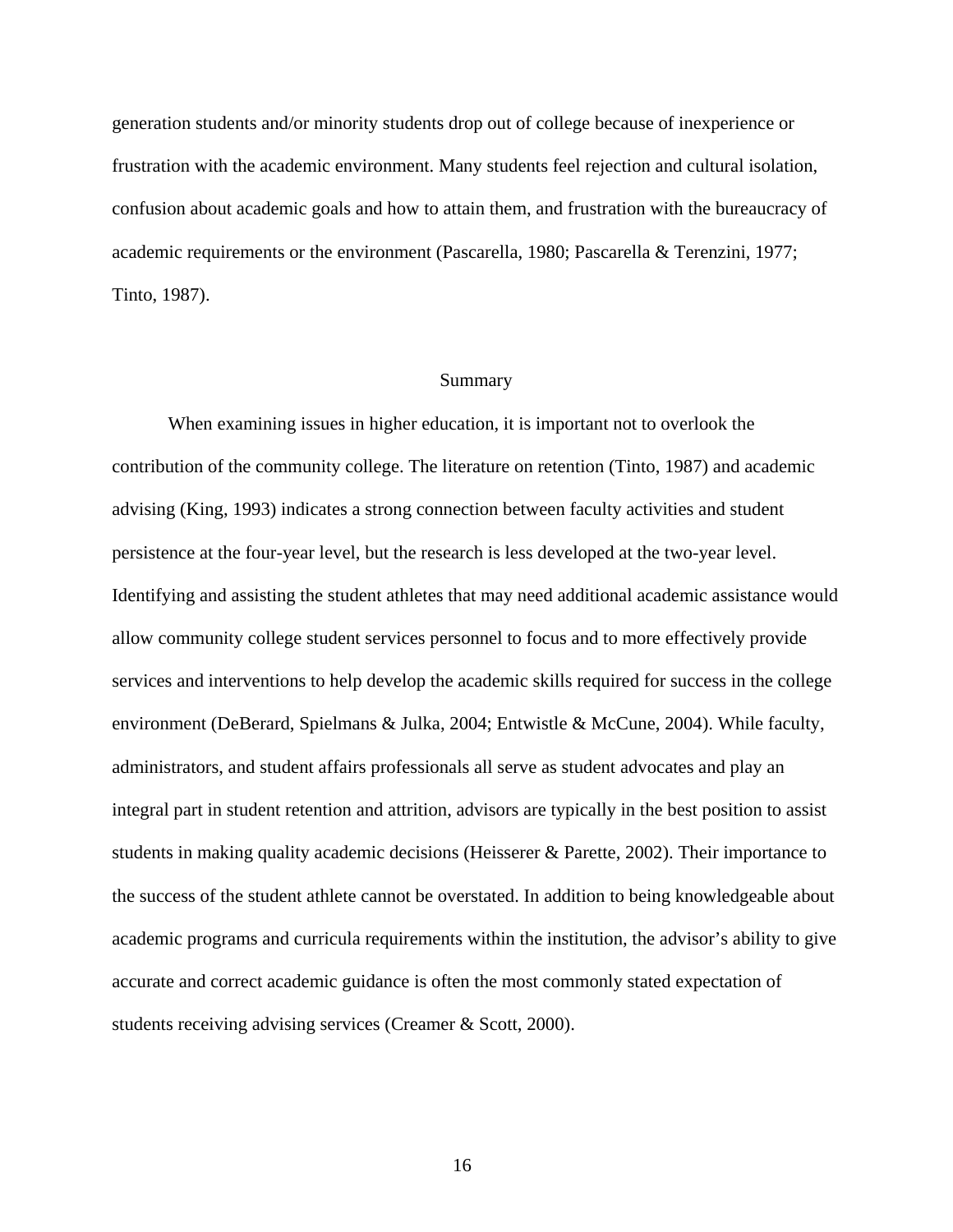The accuracy and involvement of the athletic academic advisor are paramount to assure the access of the two-year student athlete's pursuit of continuing their education at a four-year institution. The involvement of the athletic academic advisor is directly related to the successful transfer of the two-year college student athlete to a four-year school. The role of athletic academic advisor and the advising experiences of the student athlete in preparation to transfer to a four-year NCAA institution is the focus of this dissertation.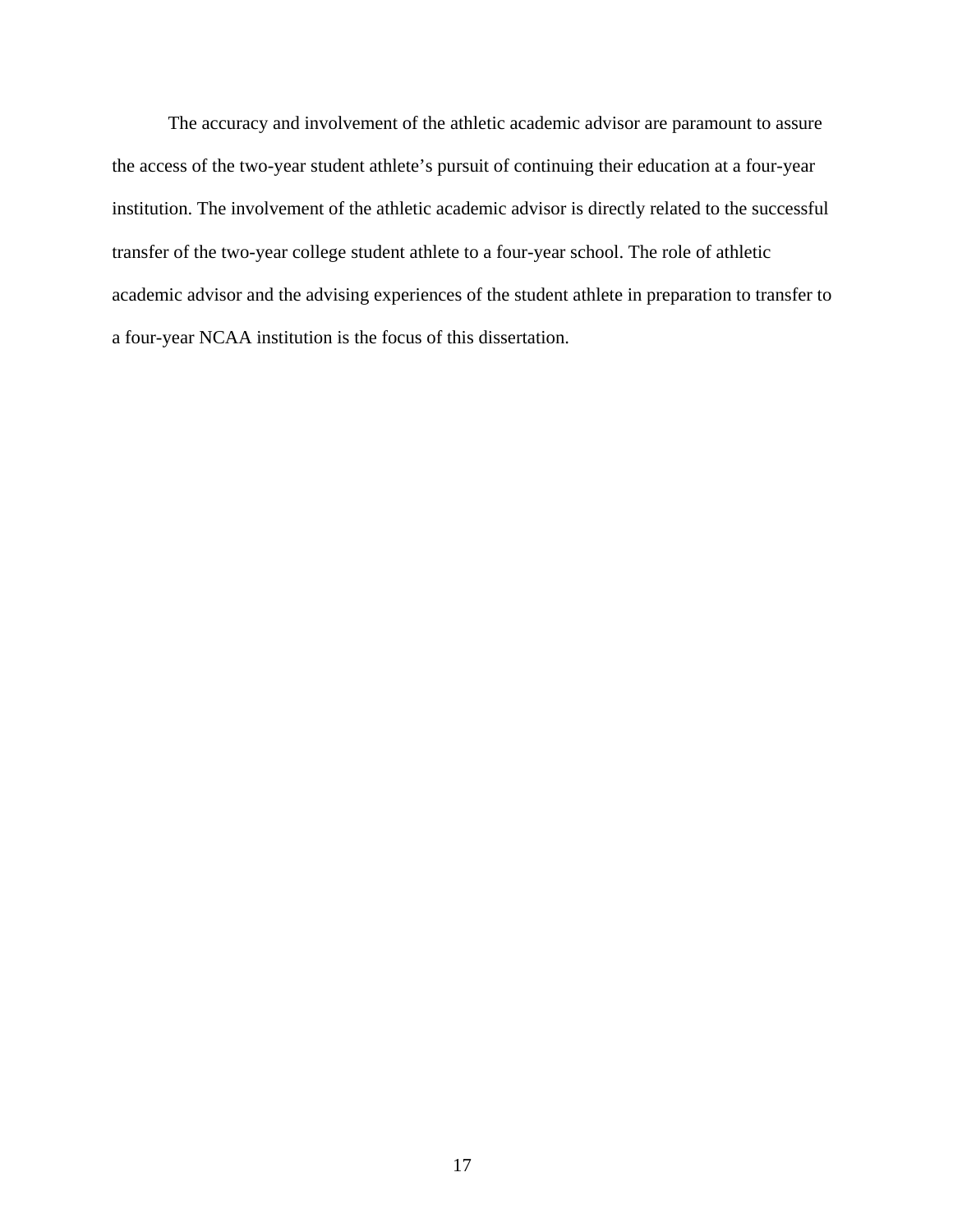#### CHAPTER 2

#### REVIEW OF LITERATURE

Community college student athletes, coaches, academic advisors, and administrators need to be knowledgeable of the NCAA transfer rules in order to have a positive impact on community college student athletes. If the student athlete wishes to attend an NCAA Division I institution, all of the aforementioned groups should be become involved for the betterment of those in need. I consider an overview of advising, the role of the academic advisor, the student athlete, the first-year student, and student involvement to be pertinent issues to be reviewed for this study.

#### Overview of Academic Advising

 Harvard President Charles W. Eliot is the historical godfather of all academic advising administrators. In 1870 he appointed the first administrator in charge of student discipline and development and initiated the elective system that created the need for advisement about course choices (Rudolph, 1962; Veysey, 1965). In 1876 Johns Hopkins University established a faculty advisor system, and by the 1930s most colleges and universities had developed organized approaches to academic advising (Bishop, 1987; Grites, 1979). And although the huge growth of enrollment after World War II spawned the plethora of student services common on campuses today, academic advising received little attention because it was seen as a faculty function (Tuttle, 2000). But as the research focus of faculty, the diversity of the student body, and concerns about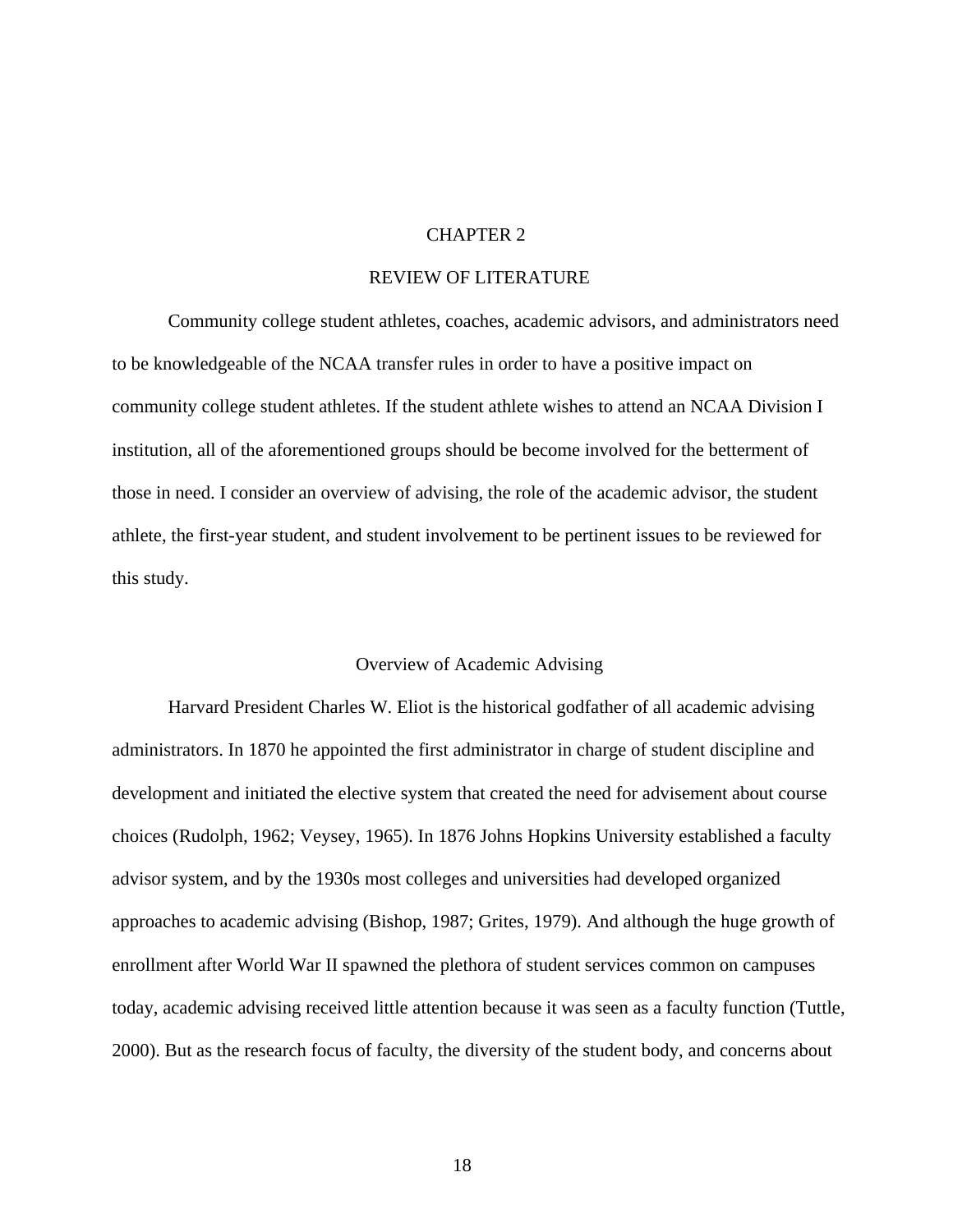student retention increased, so did the need for professional advisors and comprehensive advising systems (Frost, 1991).

According to Boyer (1987), continued formalization of academic advising on most campuses was one response to two forces: student populations that were increasingly numerous and diverse, and faculties that were devoted to research. By the late 1970s, academic advising had begun to resemble an organized profession (Gordon & Habley, 2000).

Since Beal and Noel (1980) published their landmark report in which they found academic advising to be one of three major areas promoting student satisfaction and retention across 947 institutions of higher education, the importance of academic advising with universities has increased (Bedford & Durkee, 1989; Carstensen & Siverhorn, 1979; Pascarella & Terenzini, 1980; Steele, Kennedy, & Gordon, 1993; Tinto, 1998; Trombley & Holmes, 1981). Academic advisors can be reminded of the critical impact they can have with all students; academic advising has been cited as the most critical supportive resource to assist in the retention, satisfaction, and positive integration of minority students (King, 1993). Advisors can foster a positive connection with their students by demonstrating themselves as knowledgeable student advocates (Smith, 2002).

In 1991, Pascarella and Terenzini summarized the findings of this inquiry in "How College Affects Students." They explained their strongest conclusion about the academic experience: "The greater the student's involvement in academic work or in the academic experiences of college, the greater his or her level of knowledge acquisition and general cognitive development" (Canonica, 2002, p. 30). In addition to educational intentions, the level of academic self-efficacy, self-regulation, and intrinsic motivation also play a role in student success and persistence (Carpenter, 2005). As evidence indicated, some instructional and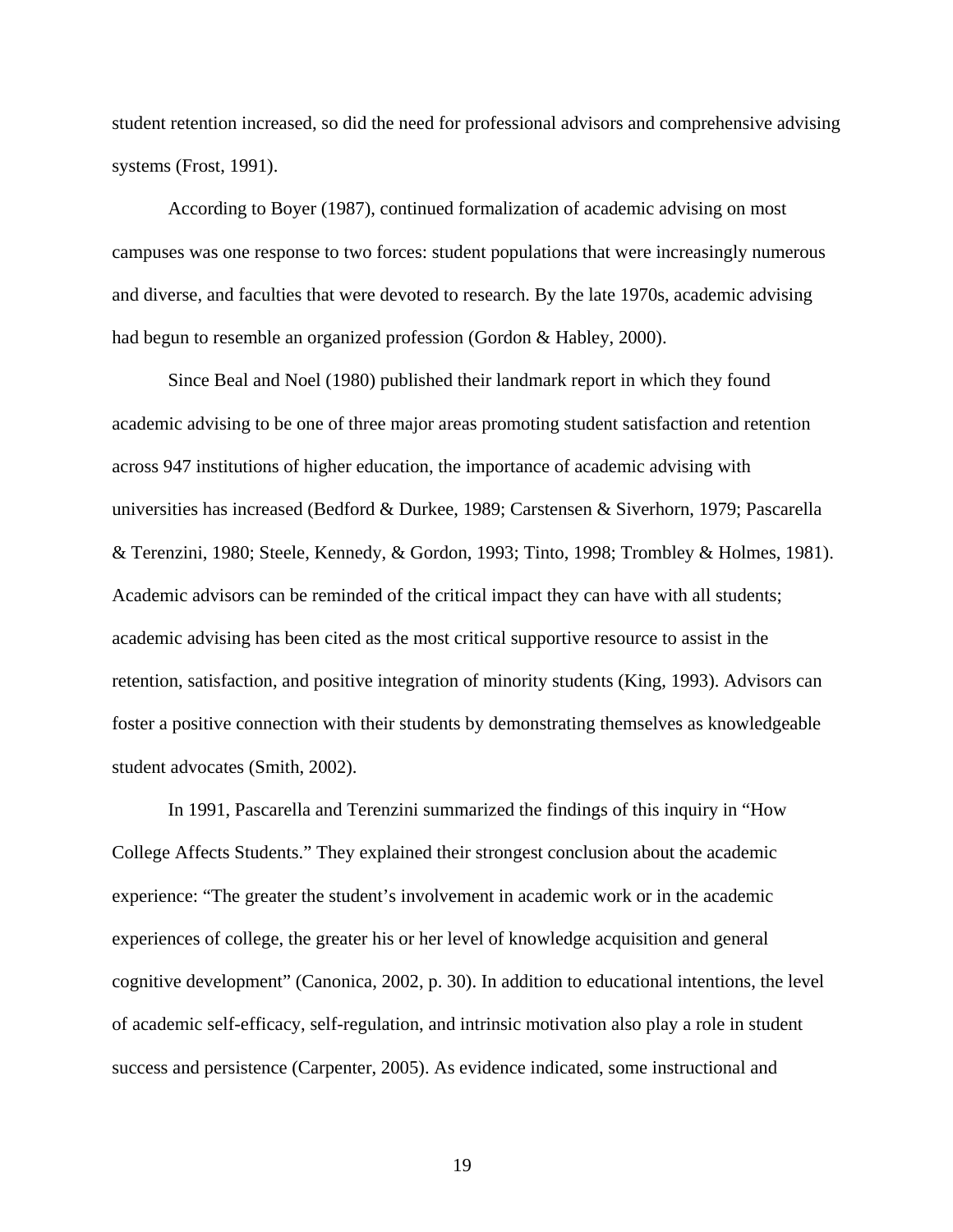programmatic interventions not only increased the students' active engagement in learning and academic work, but also enhanced knowledge acquisition and some dimensions of both cognitive development and psychological change (Pascarella & Terenzini, 1991).

Under the leadership of John N. Gardner, community college institutions demonstrated their interest in the first year of college (Gordon & Habley, 2000). National interest in improving the experience of first-year students also developed during this time (Canonica, 2002). According to Gordon and Habley (2000), many community colleges organized formal programs not only to orient and advise students, but also to strengthen the students' experiences during the entire first year.

New ideas about some theoretical foundations of advising and about the specific ways students benefit from college also emerged and offered promising routes to improved practice (Crookston, 1972). According to Frost (1991), advising remained largely unevaluated at that time; advisors knew little about the effects of services on students. However, because they also exist to serve the mission and purpose of the community college, perhaps they should be evaluated like other academic departments (Bednorz, 2005).

Willett (2001) reported that students who were contacted by and visited with a counselor were more likely to persist than other students. First-year students enter college with aspirations of being successful, but they simultaneously sense loss of family ties and friends while experiencing changes in their everyday lives. As a result of this complicated situation, they want to be totally independent while at the same time they want someone, often the academic advisor, to tell them exactly what to do (Chickering & Reisser, 1993). Academic advisors are among the first staff members to interact with first-year students and can serve as important resources for them (Gordon & Habley, 2000). Research shows that students who make a connection to at least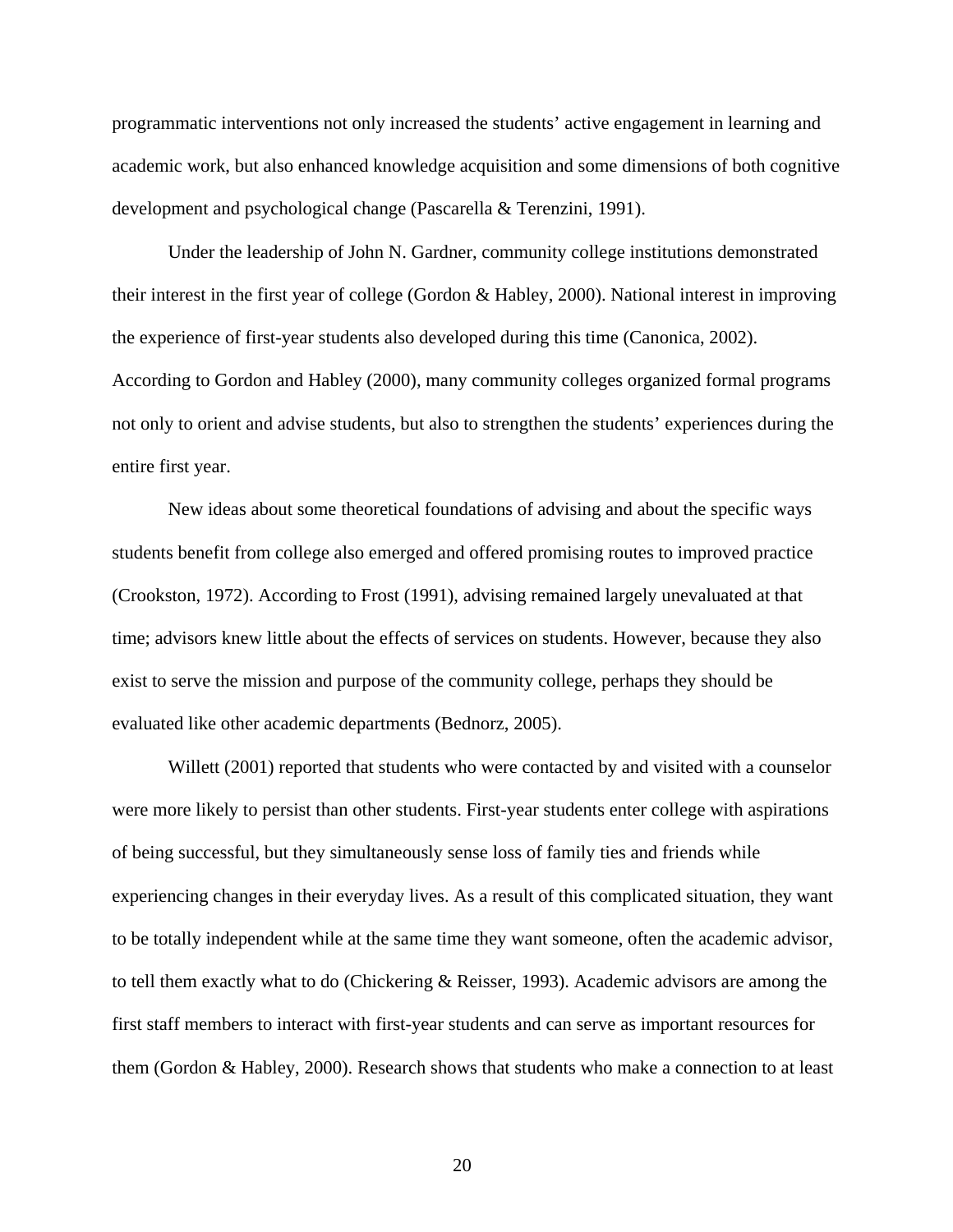one adult on campus experience higher levels of satisfaction and higher retention rates than students who do not (Astin, 1978; Tinto, 1987).

Higher education professionals who come in contact with students and understand the challenges they face are primary candidates for advisor roles. While faculty, administrators, and student affairs professionals all serve as student advocates and play an integral part in student retention and attrition, advisors are typically in the best positions to assist students in making quality academic decisions (Heisserer & Parette, 2002). School counselors assist students with employing various strategies to be successful in academic endeavors (Rhodes, 2003; Sparks, 2003; Trusty & House, 2004). They are equipped to work with students who are interested in pursuing postsecondary options, have difficulty with learning, and are confronted with educational barriers that impede successful outcomes (Bergin & Bergin, 2004; Melton, 2004; West & Schwallie-Gaddis, 2004). Creating a hospitable environment as defined by students may help them succeed in the academic setting, improve their retention, and, ultimately, increase degree attainment (Kindie, 2005).

The accuracy and involvement of the athletic academic advisor are paramount to assure the access of community college student athletes to continuing progress at a four-year college or university. The involvement of the academic advisor is directly related to the successful transfer of the two-year college student athlete to a four-year school. I consider the following models of advising to be most effective in relation to community college student athletes.

#### *Models of Advising*

Three models of advising that have been most often advocated in the professional literature are the prescriptive, developmental, and integrated advising approaches. Prescriptive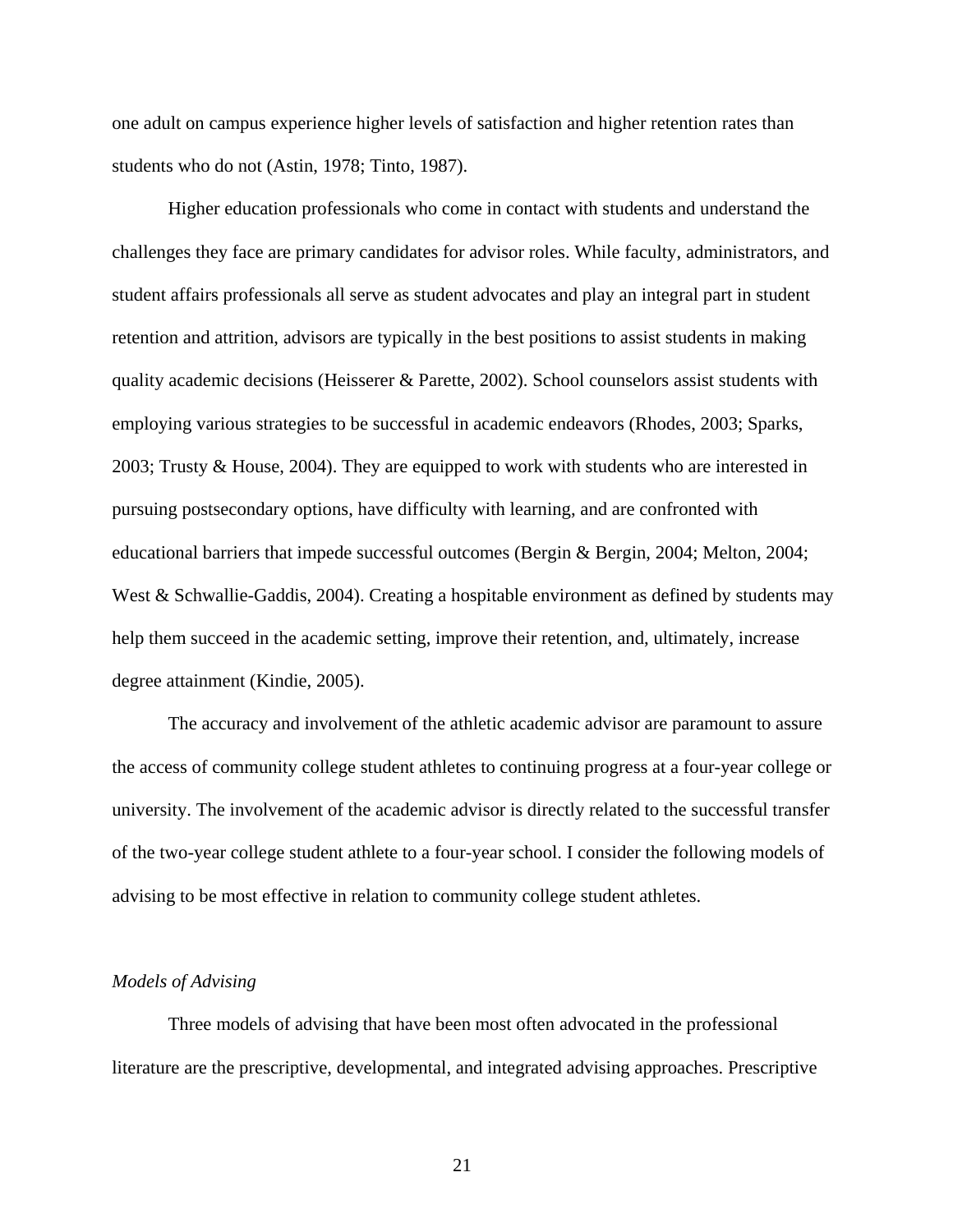advising, first described by Crookston (1972), is characterized by an authoritarian relationship in which the advisor makes a diagnosis of the student's needs, prescribes a specific treatment, and the student follows the prescriptive regimen. The student assumes no responsibility for the decision making, and relies totally on the advisor's recommendations. Specific prescriptions typically focus on course selection, degree requirements, and registration (Crookston, 1972).

While Crookston (1972) reported negative aspects of this model, particularly the lack of student involvement, other researchers have noted advantages to the model. For example, Fielstein (1989) found that over 50% of students rated six prescriptive activities as high priority: (a) explaining graduation requirements, (b) discussing course selection, (c) planning a course of study, (d) discussing education goals, (e) exploring career options, and (f) explaining registration procedures. Pardee (1994) noted that many students are conditioned to expect prescriptive advising, as they have not been exposed to other approaches. Minority students show a preference for prescriptive approaches, according to Brown and Rivas (1994). When an advisor is directive and informs students about the nuances of college life, many minority students may have a tendency to perceive the advisor as competent, listen more intently, and assume more responsibility for their own actions (Chando, 1997).

Developmental advising, first described by Crookston (1972), refers to a shared responsibility between the student and the advisor that promotes initiative and growth in the student. Instead of routinely answering questions relevant to a student's needs, the advisor directs the student to proper resources thus facilitating the development of greater dependence, decision making, and problem solving (Chando, 1997). Support for the positive aspects of and student preferences for developmental advising have frequently been reported in the literature (Ender, 1994; Gordon, 1994; Pardee, 1994; Winston & Sandor, 1984). Weaknesses have also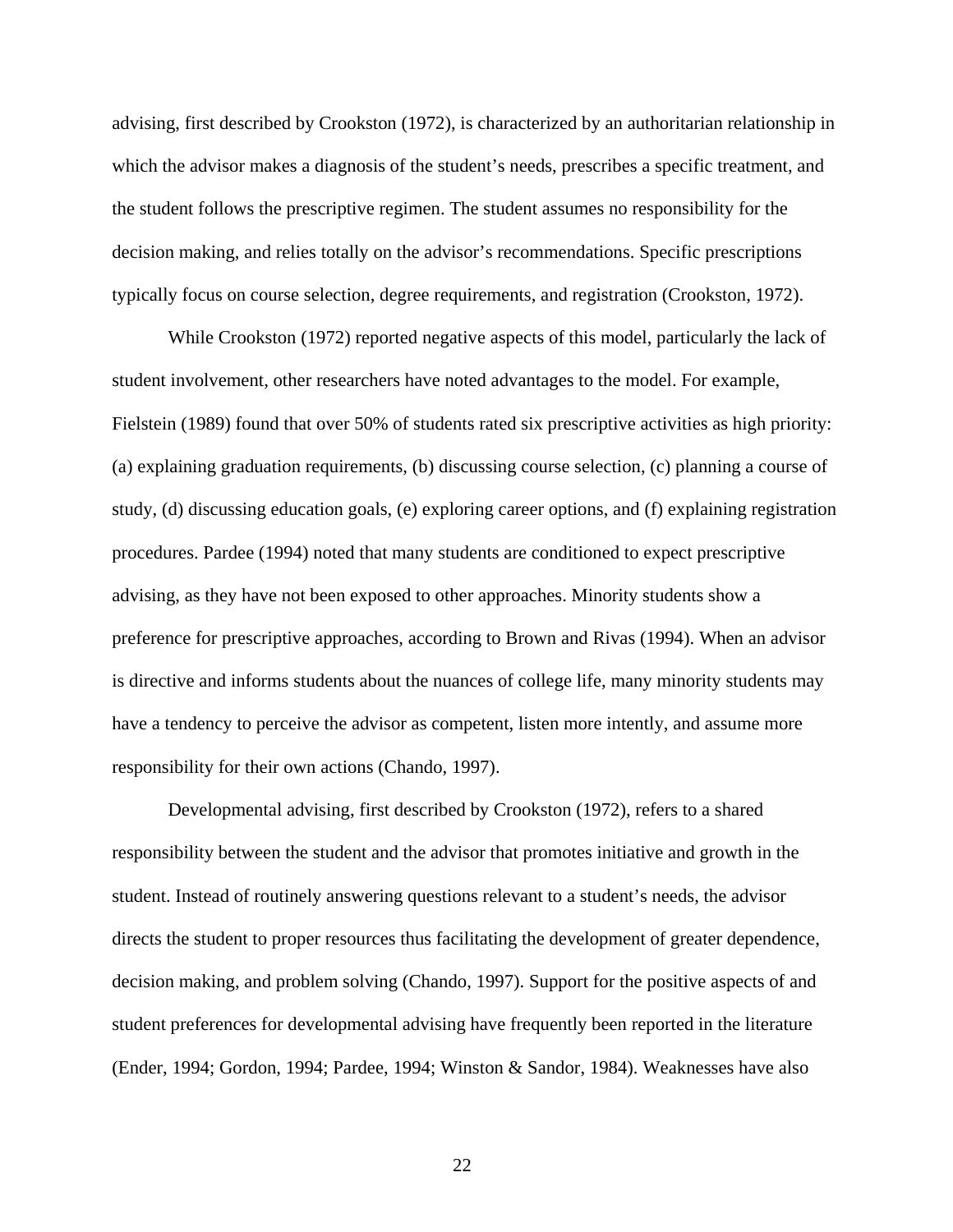been noted. For example, Gordon (1994) listed shortcomings that included (a) time, (b) large caseloads, (c) lack of advisor training, (d) lack of consistency in advisor contacts, (e) autonomous advising units, (f) poor integration between student and academic services, (g) lack of training and working with a diverse student body, and (h) lack of effective evaluation strategies. Ender (1994) suggested that ineffective developmental advising tended to be associated with faculty advisors who experience increased out-of-class expectations, lack of institutional reward incentive for performing developmental advising, and a tendency of institutions to rely more heavily on part-time faculty.

Integrated advising is a combination of both the prescriptive and developmental models of advising. Despite the shortcomings of both prescriptive and developmental advising models, strengths have been noted in both approaches, suggesting that elements of the two be implemented in higher education settings (Fielstein, 1994). Numerous authorities have proposed a comprehensive approach to advising that emphasizes informational and counseling roles (e.g., Andrews, Andrews, Long, & Henton, 1987; Frost, 1993; Trombley, 1984).

 A developmental model, such as Chickering's (1969) psychosocial model, offers valuable information about issues that might challenge student athletes during their athletic tenure and after they graduate. Chickering and Reisser (1993) proposed that college students must successfully master developmental tasks such as developing competence, managing emotions, moving through autonomy toward interdependence, developing purpose, and developing integrity. Certain advising activities described in the literature as "growth-oriented," such as exploring the student's values and how they relate to career choice as well as helping the student with interpersonal problems or with interpersonal skills (Winston & Sandor, 1984), are associated with the developmental approach. Chickering and Reisser (1993) used student development theory to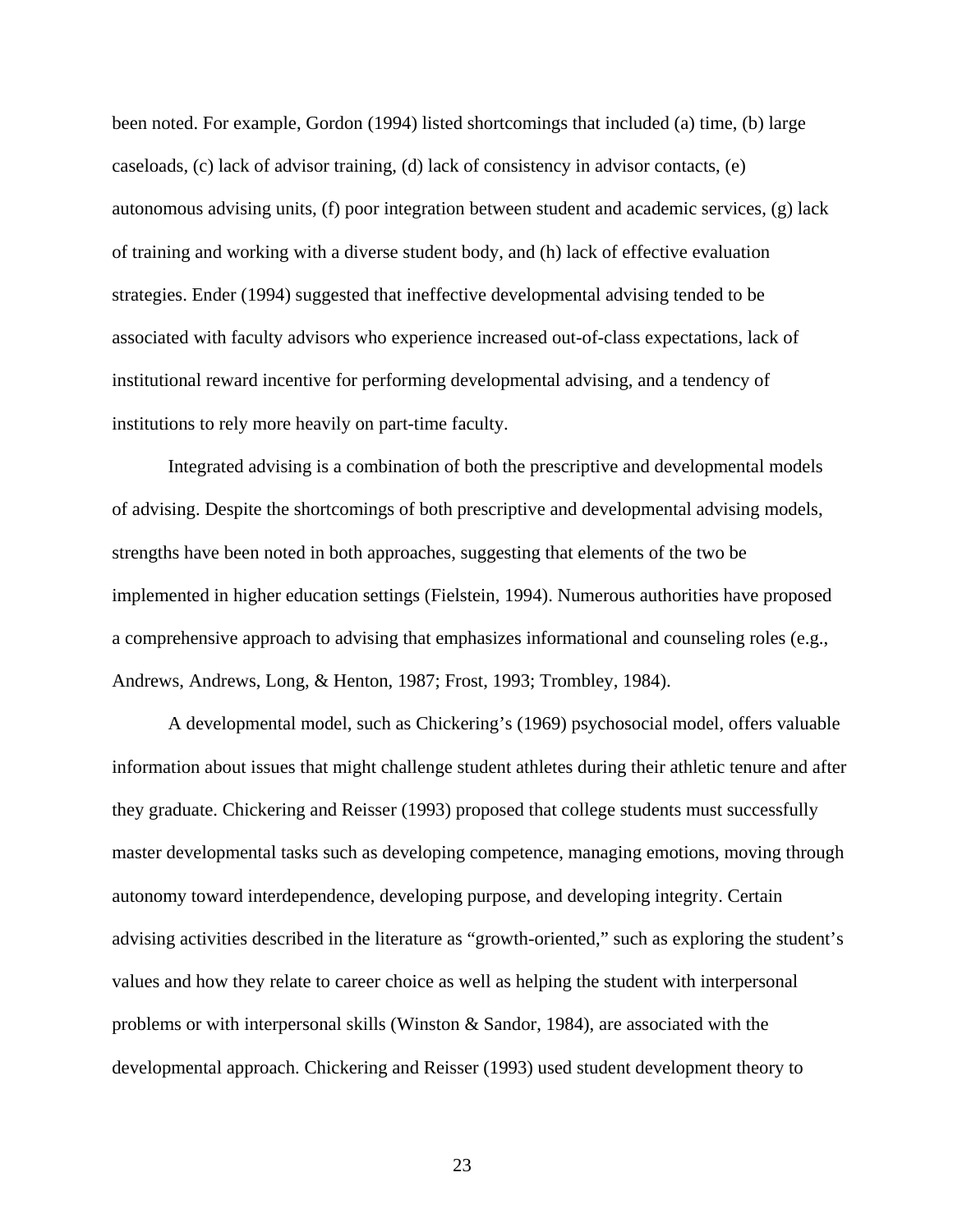suggest that students are more likely to work independently early in their academic career and not recognize the importance of taking advantage of the resources offered by the college. In contrast, concrete task-oriented activities, such as discussing course selection, explaining degree requirements and registration procedures, and making referrals to other resources on campus, are associated with the prescriptive approach (Fielstein, 1989). Advisors limit prescriptive-advising activities to academic matters (Winston & Sandor, 1984).

#### *Models of Academic Advising in Higher Education*

Although academic advising of undergraduate students has traditionally been seen "as a faculty function" (Tuttle, 2000, p. 15), in recent years higher education institutions have made a more concerted effort to broaden the scope of advising services. At least seven different institutional models have been developed under which academic advising is commonly structured (Tuttle, 2000). These models are as follows:

- The faculty-only-model--Each student is assigned to a faculty member, usually in the student's major program of study, for all academic advising.
- The satellite model--Sometimes referred to as the multiversity model, this structure has separate advising offices that are maintained and controlled by the different academic units.
- The self-contained model--All student advising takes place in a centralized office that frequently does not have any direct interaction with faculty. Usually the office is staffed by professional academic advisors and overseen by a dean or administrative director.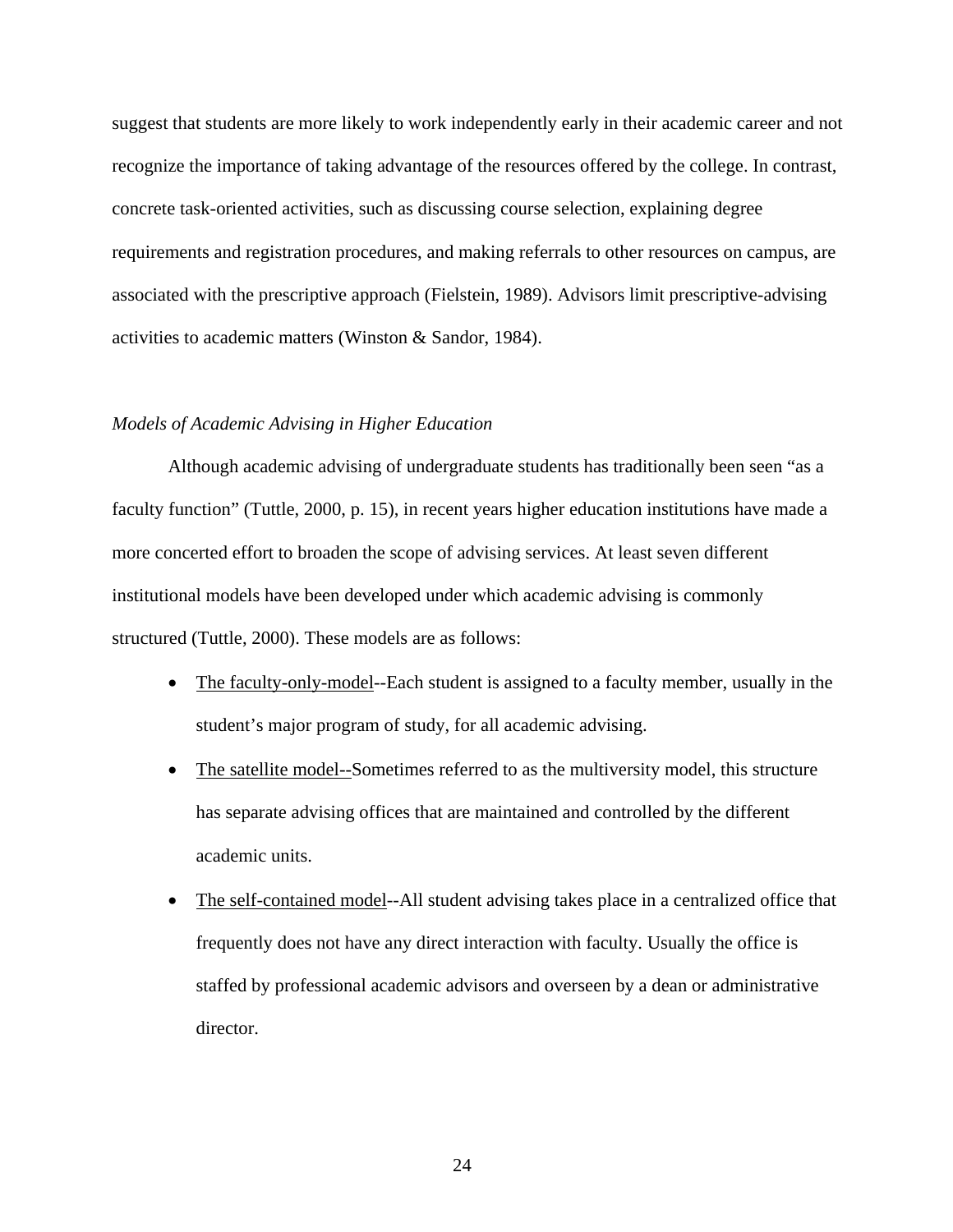- Shared-supplementary model--Faculty members provide academic advising, but are assigned by professionals in a supplementary office. Often, this office provides coordination and training for faculty, as well as additional services such as transcript evaluation and graduation clearance for students.
- Shared-split model--This model is similar to the shared-supplementary, except that in the shared-split model students are grouped for advising according to some measure of their academic progress. For example, students might be asked to an advising center until they complete general education requirements--then they would be shifted to a faculty member in the student's discipline for further advising.
- Shared-dual model--In this model, students are assigned to two advisors. Commonly, one of those advisors is a faculty member and the other is a professional staff member. The faculty member can help students with curriculum and major sequence issues, while the professional staff member helps with registration issues and general academic progress.
- Total intake model--Colleges and universities that use the total intake model use an advising center to provide initial advising help to all students. At the point where students have completed their first year, earned a certain number of credits, or met some other pre-set criterion, students are released to faculty for advising.

Academic advising has been increasingly regarded as an important concern on college campuses, particularly as a partial solution to the problem of student retention (Canonica, 2002). Tinto has pointed out that few colleges have seriously addressed how to improve student learning and how to help more students succeed (Bednorz, 2005). He suggested that a process for helping more students to succeed must involve attending to the needs of the students as well as the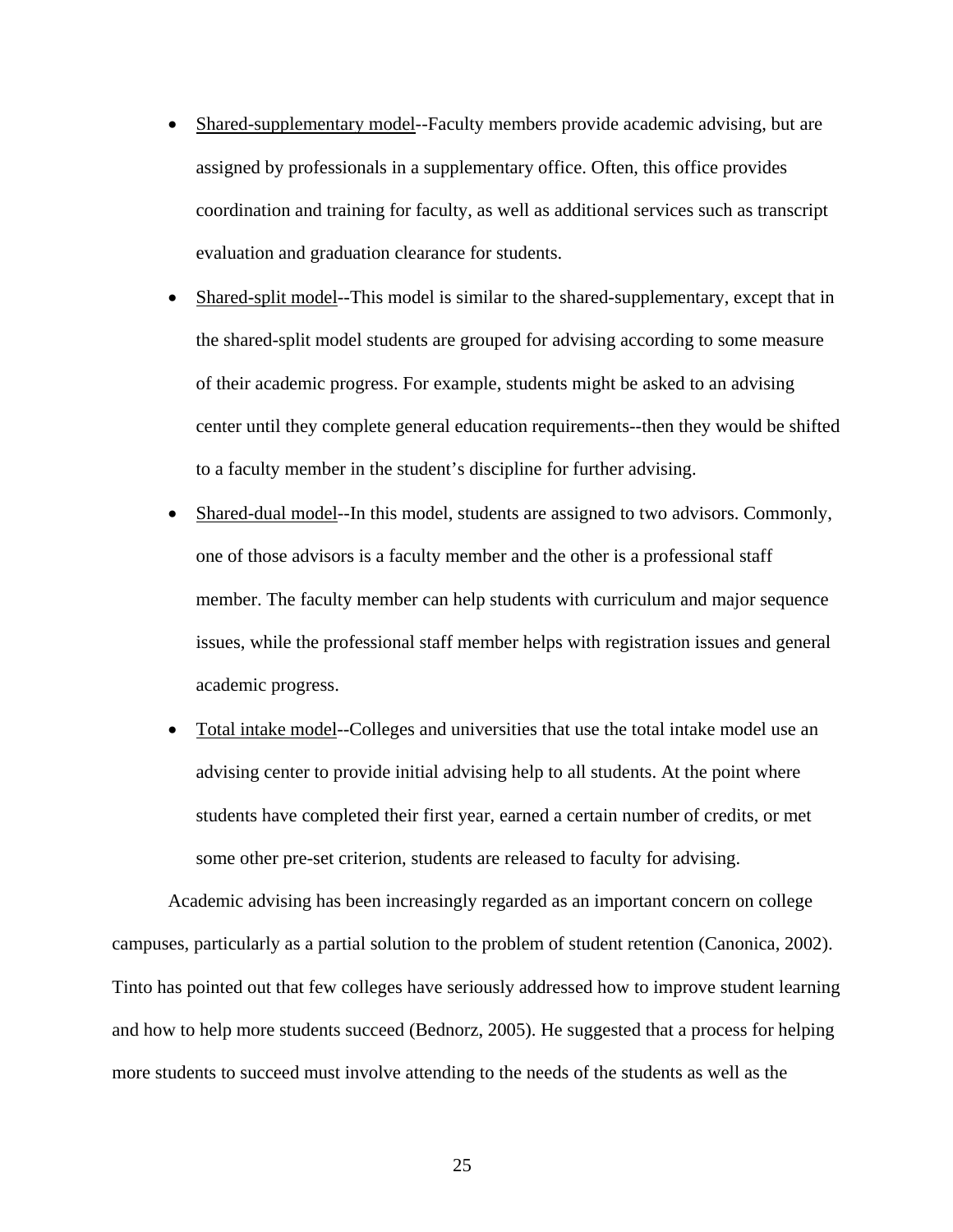educational setting in which they are attempting to prosper (Bednorz, 2005). According to Beal and Noel (1980), academic support services available on a campus can represent critical elements in a retention strategy, and the academic advisement process has been viewed as the cornerstone of student retention. According to Wilder (1981), the quality of academic advising has been found to relate not only to student satisfaction, but to student retention as well. College students consistently report that they have difficulty progressing through the maze of options without the guidance of a competent, experienced, and caring academic advisor (Mastrodicasa. 2001).

Regardless of which institutional model is in use in a given institution, faculty members still play a critical role in the process (Kramer, 1995). The effort to make faculty recognize this fact and get connected with the process is referred to as faculty engagement with academic advising*.* Faculty engagement is operated through "a mentoring relationship" between faculty members and students (Yarbrough, 2002, p. 65). In this relationship, faculty is expected to provide "specific insight and expertise" that will help guide students through the academic experience (Yarbrough, 2002, p. 67).

Faculty engagement benefits the university in a number of ways. When faculty make the commitment to be actively involved in students' academic planning, they contribute to quality education in all areas--and not just within their academic unit (Tinto, 1993). They become involved in the decision making that impacts students socially and educationally (Tinto, 1993). The result is "the promotion of a stronger educational community among students, faculty, and staff" (Mastrodicasa, 2001, p. 6).

There is no question that increasing the amount of contact between students and faculty can help students to be more motivated and involved with their academic work (Pascarella &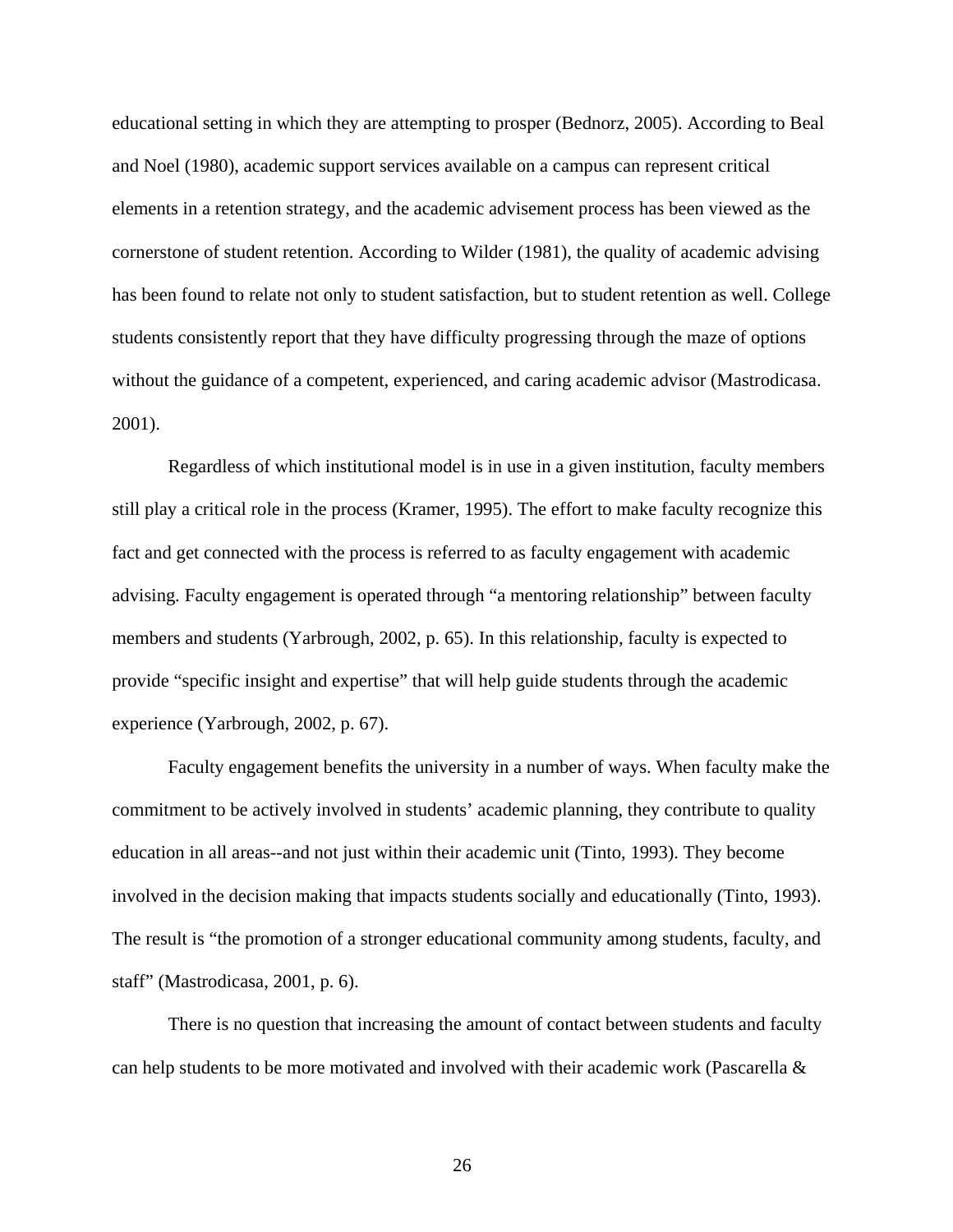Terenzini, 1991). A higher level of contact between faculty and students results in "greater student persistence" toward their degree completion (Mastrodicasa, 2001, p. 6). Academic advisors are among the first staff members to interact with first-year students and can serve as important resources for them (Gordon & Habley, 2000). Research show that students who make a connection to at least one adult on campus experience higher levels of satisfaction and higher retention rates than students who do not (Astin, 1978; Tinto, 1987).

#### Overview of Counseling and Advising Student Athletes

 The need for athletic academic support services or programs has been well established (Berg, 1989, 1992; Coleman & Barker, 1991; Cone & Rosenbaum, 1990; Gurney & Johnston, 1986) for student athletes who may need additional academic support (Stratten, 1990), and have the additional demands of intercollegiate athletic participation. Willoughby, Willoughby, and Moses (1991) stated that student athletes should be facilitated by programs that provide assistance for their personal developmental needs (Ferrante & Etzel, 1991) and academic success. Coakley (1990) reported that student athletes with less than adequate scholastic preparation from either high school or community colleges without extra academic assistance will fail without extensive assistance at four-year institutions.

 Shriberg and Brodzinski (1984) add that in the late 1970s and early 1980s, athletic administrators and student affairs professionals began to view college student athletes as a special population with unique concerns and issues. An effective program for student athletes with learning disabilities should provide services that will address the following domains: academic, athletic performance, and emotional behavioral functioning (Dede & Lane, 1998). Higher education institutions have realized their obligation to provide a supportive environment as soon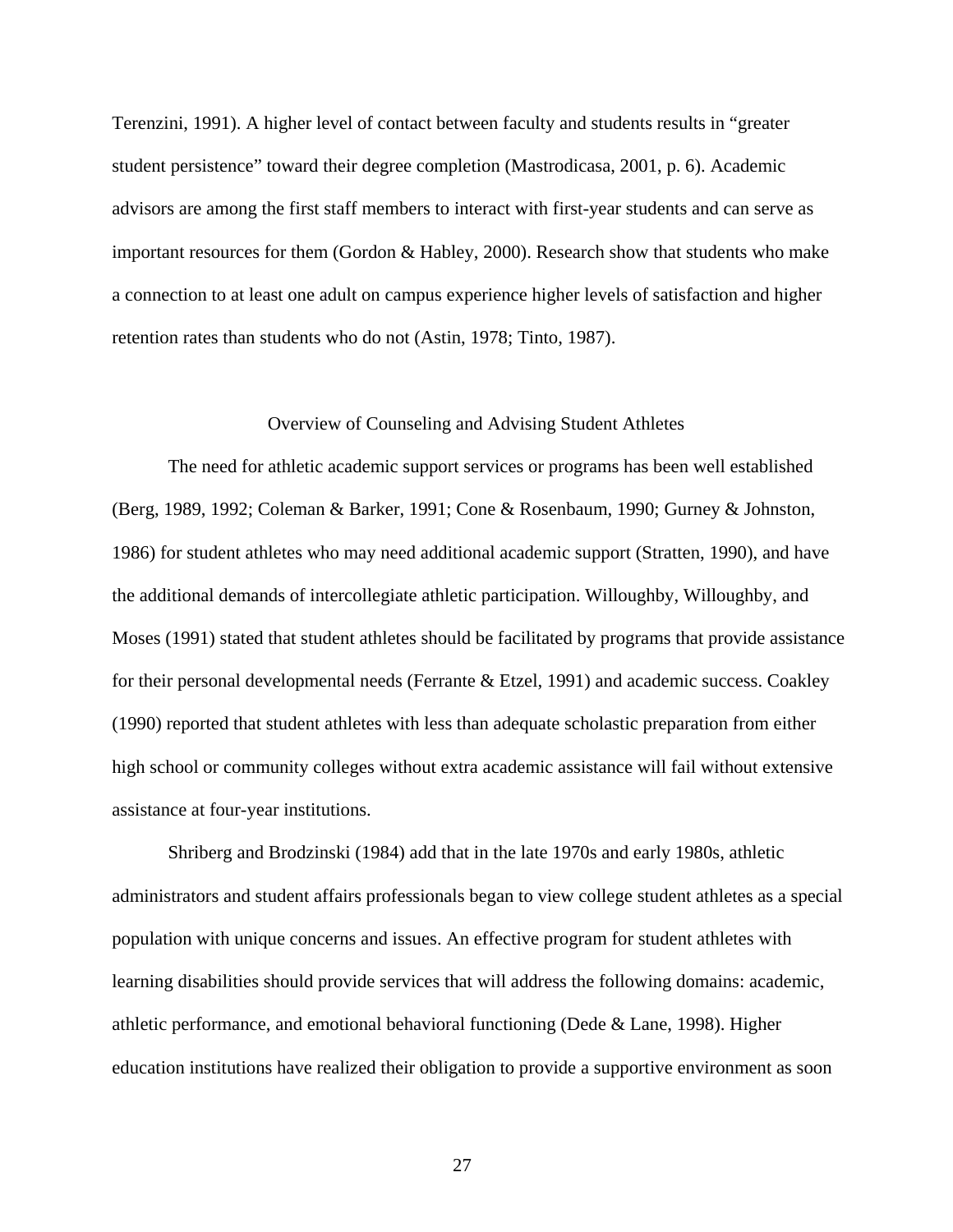as possible for student athletes to succeed. In recognition of the unique needs of student athletes, institutions have begun to enhance their support services programs (Carodine, Almond, & Gratto, 2001). Carodine et al. (2001) suggest monitoring of student athletes must include accurate academic advising and the athletic support staff should work in conjunction with the college major and faculty advisers to ensure that student athletes are enrolling in courses that will lead toward completion of their designated degrees.

Finch and Gould (1996) contended that the "collegiate athlete began participating in sports long before walking on campus and came to the university with a unique individual history of physical and psychological athletic experience" (p. 225). As early as the 1980s, school counselors were considered an integral part of the implementing appropriate services to student athletes (Chartrand & Lent, 1987; Goldberg, 1991; Goldberg & Chandler, 1995; Harris, 1993; Kirk & Kirk, 1993; Lapchick, 1987; O'Bryant, 1993; Phelps, 1982).

 Recruited student athletes enter the college environment with various athletic experiences that may have profound influences on their personal development (Goldberg, 1991). Goldberg (1991) believed that early identity formation as an athlete predicted negative consequences for student athletes who were attempting to master stage relevant tasks, develop personal competence, transition from high school to college, and prepare for career planning. Several student services professionals have stated that athletes need and can benefit by advisement that recognizes the pressures and experiences that make them different from other students (Grites 1982). Academic support programs usually report to the athletic department rather than to an academic unit, and hence tend to place more emphasis on keeping varsity athletes eligible for athletic competition than on track to academic success (Duderstadt, 2000).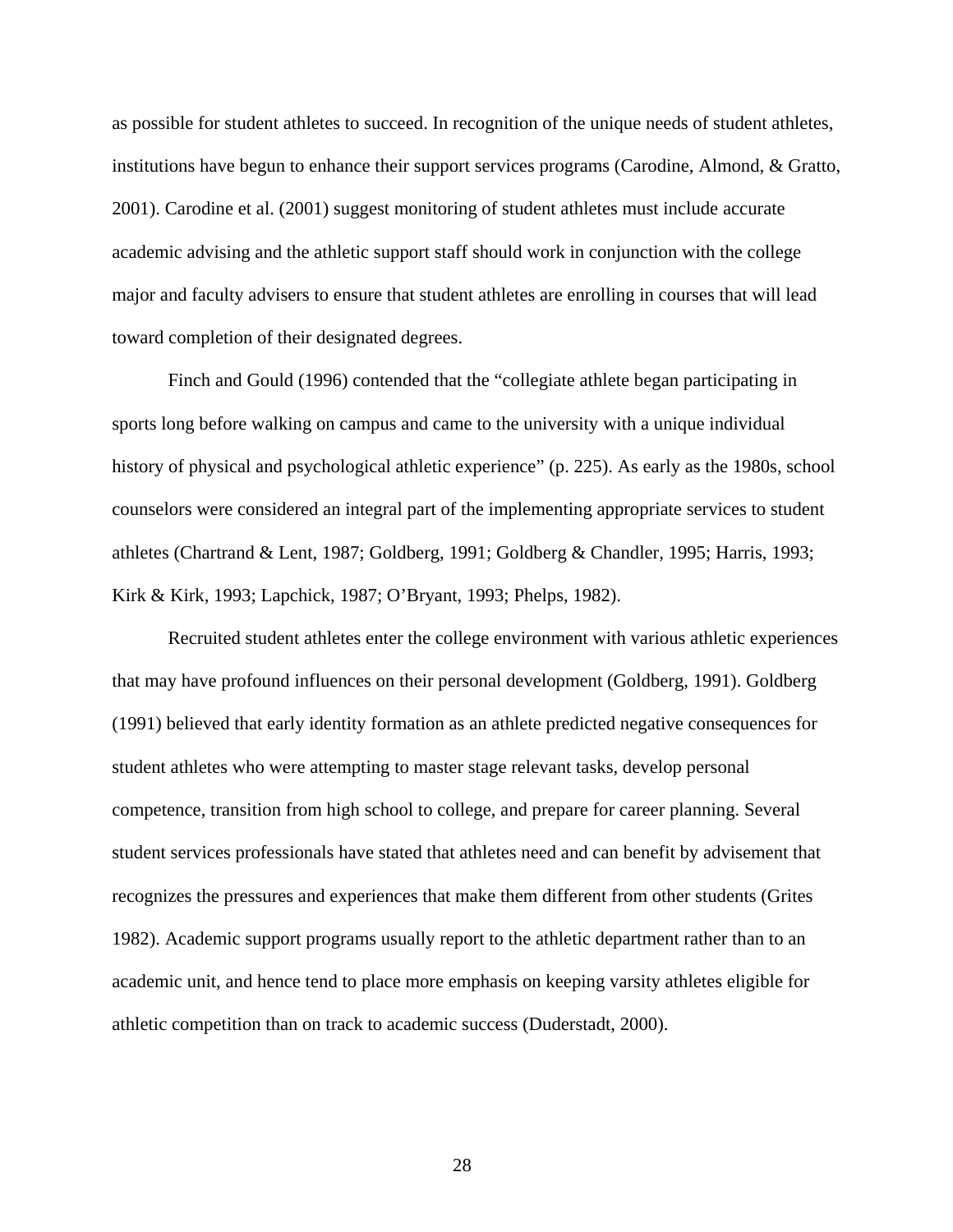Coleman and Barker (1991) identified additional challenges and problems that may arise from being a highly sought after student athlete. They listed problems such as underachievement in the classroom, fear of success and/or failure, inadequate decision-making skills, and conflict between personal values and athletic goals as barriers that can impede the development of student athletes. Chartrand and Lent (1987) urged counselors to gain a better understanding of student athlete's cognitive development as a means to optimize adjustment and transitional issues and to enhance overall development.

Goldberg (1991) pointed out the importance of school counselors acquiring knowledge regarding recruited student athletes by stating that

counselors need to understand the consequences of an athletic-based ego value system on the efforts of high school athletes to master the stage-relevant tasks of identity formation, developing personal competence, educational and career planning, and preparation for the transition from high school to college. (p. 333)

It was suggested that more understanding and knowledge about student athletes would yield fundamental differences in counseling services (Bailey, 1993; Carodine et al., 2001; Ferrante et al., 1996; Goldberg, 1991; Goldberg & Chandler, 1995; Kirk & Kirk, 1993; O'Bryant, 1993). According to these researchers, school counselors who are knowledgeable about the unique academic, personal, and vocational needs of student athletes may be better equipped to develop comprehensive programs and services for these students.

Finch and Gould (1996) contended that in order for student athletes to make a successful transition to the college level, counseling professionals, as well as other support services, are sorely needed during this critical time in a student athlete's life. Echoing these sentiments were Carodine et al. (2001), who indicated that it is imperative that services to incoming college athletes include approaches that incorporate mentoring, workshops or seminars about adjusting to college life, and programs involving the use of campus resources and other support services.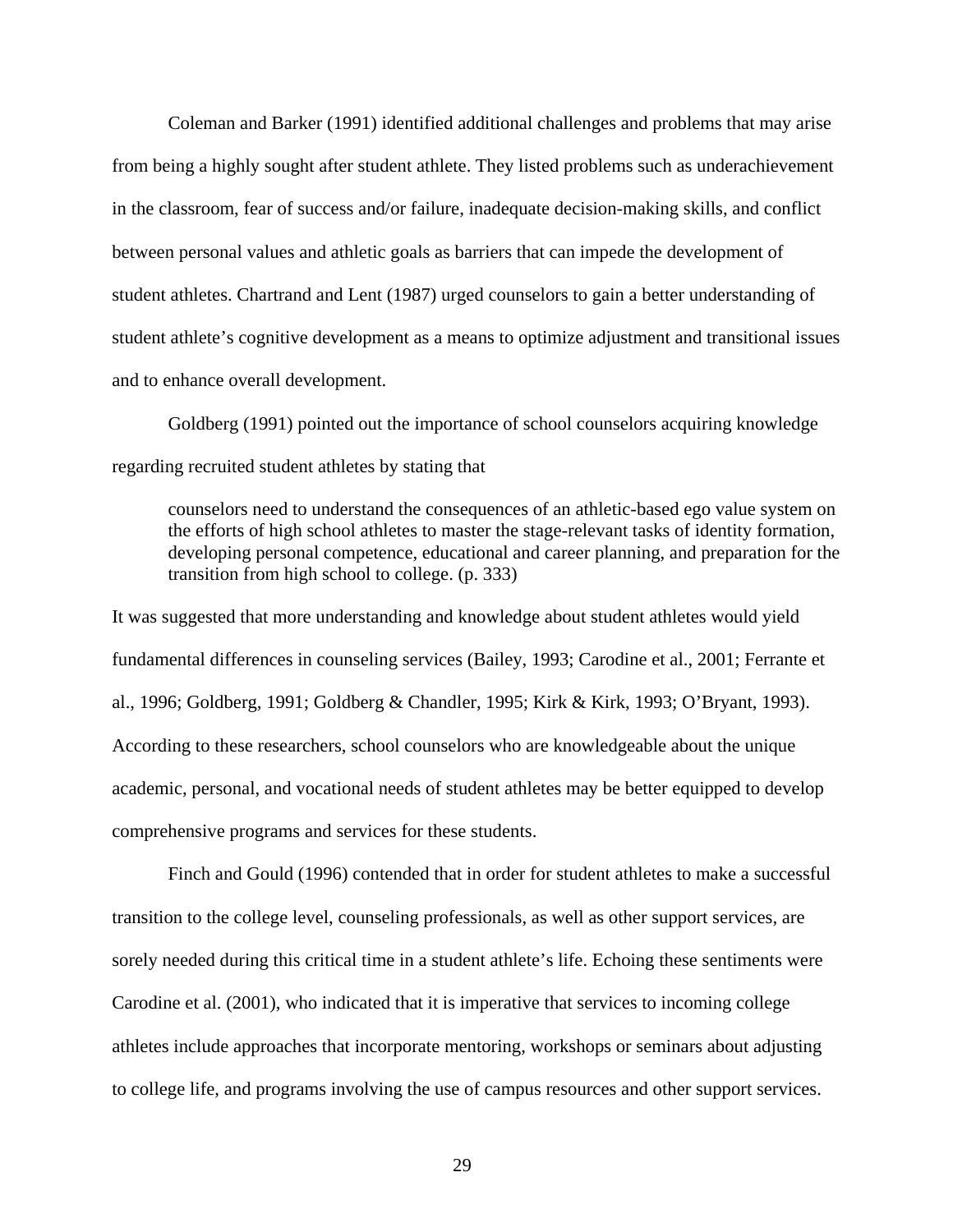Because of their unique talents and challenges, it has been argued that recruited student athletes have a need for differential counseling (Bailey, 1993; Goldberg & Chandler, 1995; Kirk & Kirk, 1993).

The professional literature has called for giving more attention to the counseling needs of student athletes in general (Bailey, 1993; Finch & Gould, 1996; Goldberg, 1991; Goldberg & Chandler, 1995; Kirk & Kirk, 1993; O'Bryant, 1993). Person, Benson-Quaziena, and Rogers (2001) reported that in addition to the pervasive challenges of the academic needs of African American college students, the problems become more acute among highly recruited minority student athletes. Person et al. suggested that because minority student athletes enter college inadequately prepared, they waste valuable time struggling to convince their professors that they are serious students.

 School counselors are able to actively plan and assist student athletes with academic guidance in several ways. They can intensify academic advising by monitoring student athletes' progress, educating students and parents about NCAA eligibility requirements and guidelines, coordinating course schedules, and developing educational seminars relevant to student athletes (Fitch & Robinson, 1998; Goldberg & Chandler, 1995; O'Bryant, 1993). Hinkle (1990) contended that counselors have invaluable skills with developmental problems and personal development but that "they may lack a knowledge base including information about a particular sport and the psycho emotional difficulties associated with it" (p. 53). Many student athletes will be confronted with having to transition out of sports because of deselection, graduation, or injury (Petitpas, Brewer, & Van Raalte, 1996), perhaps making this one of the most critical periods in an athlete's life. For these reasons, school counselors should introduce student athletes to an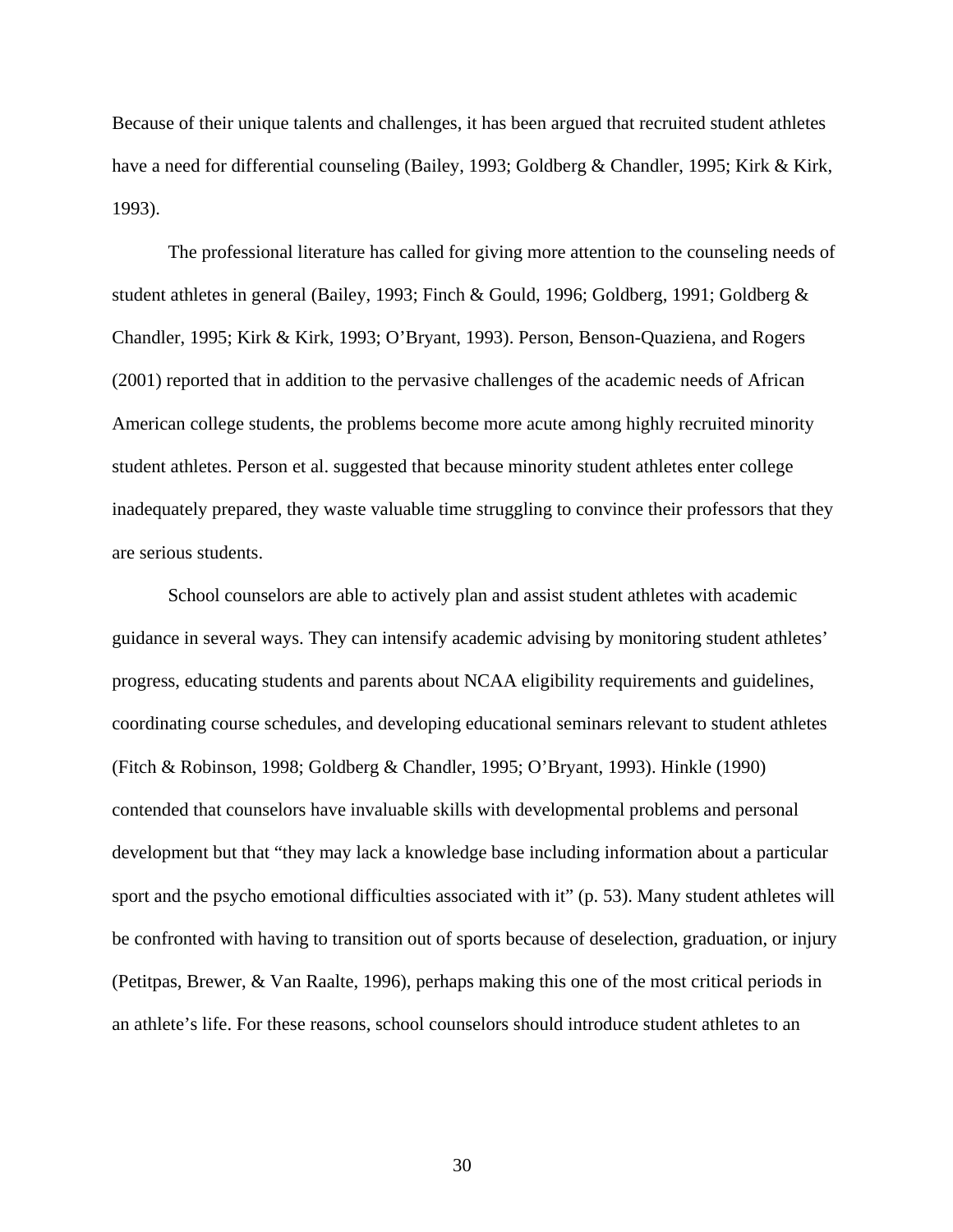array of career options, knowledge, and experiences to assist with healthy transitioning (Hill, Burch-Ragan, & Yates, 2001).

A common challenge for many student athletes is the lack of balance between academics and athletics (Bailey, 1993; Carodine et al., 2001; Ferrante et al., 1996; Goldberg & Chandler, 1995; O'Bryant, 1993; Petitpas et al., 1996; Watt & Moore, 2001). Consequently, the assistance that student athletes receive, if applied in a manner that does not prepare the student athlete to be productive academically, may lead to the primary focus of maintaining eligibility or securing an athletic scholarship (Kirk & Kirk, 1993). Because of institutional and social pressures to succeed athletically, dedicating the time to be a successful student often becomes secondary to athletic endeavors (Pinkney, 1996; Simons, Van Rheenen, & Covington, 1999). Advising college student athletes at many institutions continues to focus only on maintaining academic eligibility and graduation rates rather than enhancing the academic, personal, and athletic development of the student athlete (Broughton & Neyer, 2001). Kirk and Kirk (1993) maintained that educational systems inadvertently assist student athletes in pursuing eligibility and prestige over education.

 Limited evidence suggests, for example, that high-quality advising has a positive but indirect impact on persistence through its positive effect on grades and satisfaction with college and its negative influence on intent to withdraw (Pascarella & Terenzini, 1991). Many researchers (Petrie & Russell, 1995; Young & Sowa, 1992) suggest that student athletes face a unique set of challenges that they are not ready to meet without assistance. To better serve student athletes, student services must consider the constraints that inhibit effective results, such as time limitations and sport over commitment (Ferrante et al., 1996; Martens & Lee, 1998). These academic demands are compounded by intensified academic monitoring and meeting NJCAA and NCAA eligibility requirements and public exposure, while balancing practice schedules along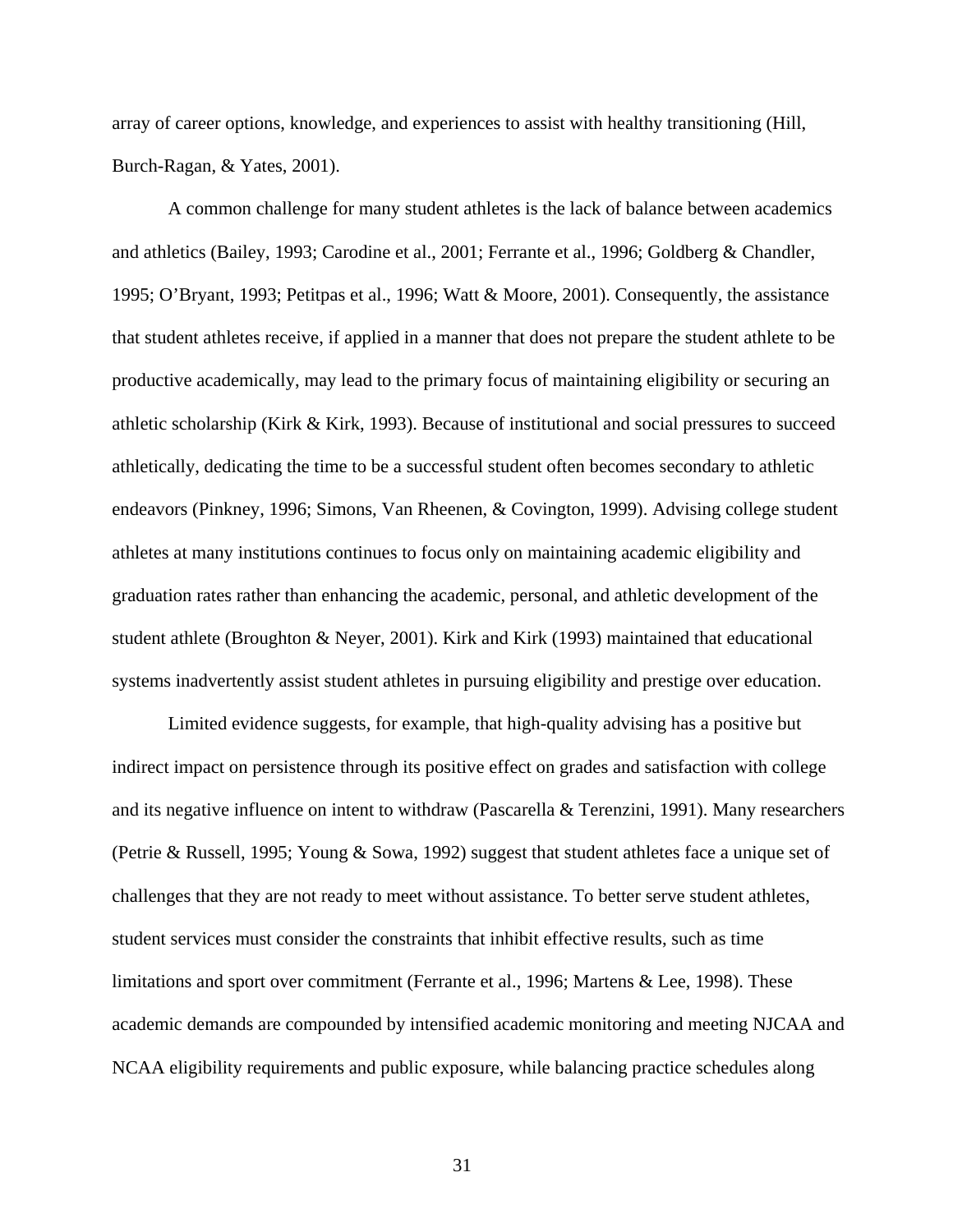with the rigors of class work (Fitch & Robinson, 1998). Advising college student athletes at many institutions continues to focus only on maintaining academic eligibility and graduation rates rather than enhancing the academic, personal, and athletic development of the student athlete (Broughton & Neyer, 2001).

 A model program from Broughton and Neyer (2001) would include trained personnel who can assess and treat student athletes' academic, athletic, and personal needs. Without this kind of support, student athletes will continue to have needs unmet, to the detriment of their growth and potential as students, athletes, and young adults. During the 1970s, advising and counseling for college student athletes focused on three main areas: class scheduling, academic tutoring, and time management (Shriberg & Brodzinski, 1984). Figler and Figler (1984) indicated that, in addition to personal and career counseling, academic advisors and counselors for athletes provide eligibility monitoring, course selection, assessment of skills deficiencies, tutorial assistance, and study hall.

Perhaps the intervention with which most school counselors are comfortable providing services to recruited student athletes is course scheduling (Bailey, 1993). The school counselor is the primary individual who ensures that the recruited student athletes are enrolled in courses that will fulfill NCAA eligibility requirements (Goldberg & Chandler, 1995; Kirk & Kirk, 1993; O'Bryant, 1993; Sailes, 1993). For example, school counselors can stay abreast of NCAA eligibility requirements each academic year by perusing the NCAA Clearinghouse website (Cole, 2006). School counselors should understand the significance of academic advising and monitoring. Academic monitoring could entail ensuring that recruited student athletes are performing satisfactorily in their courses, making progress toward the completion of NCAA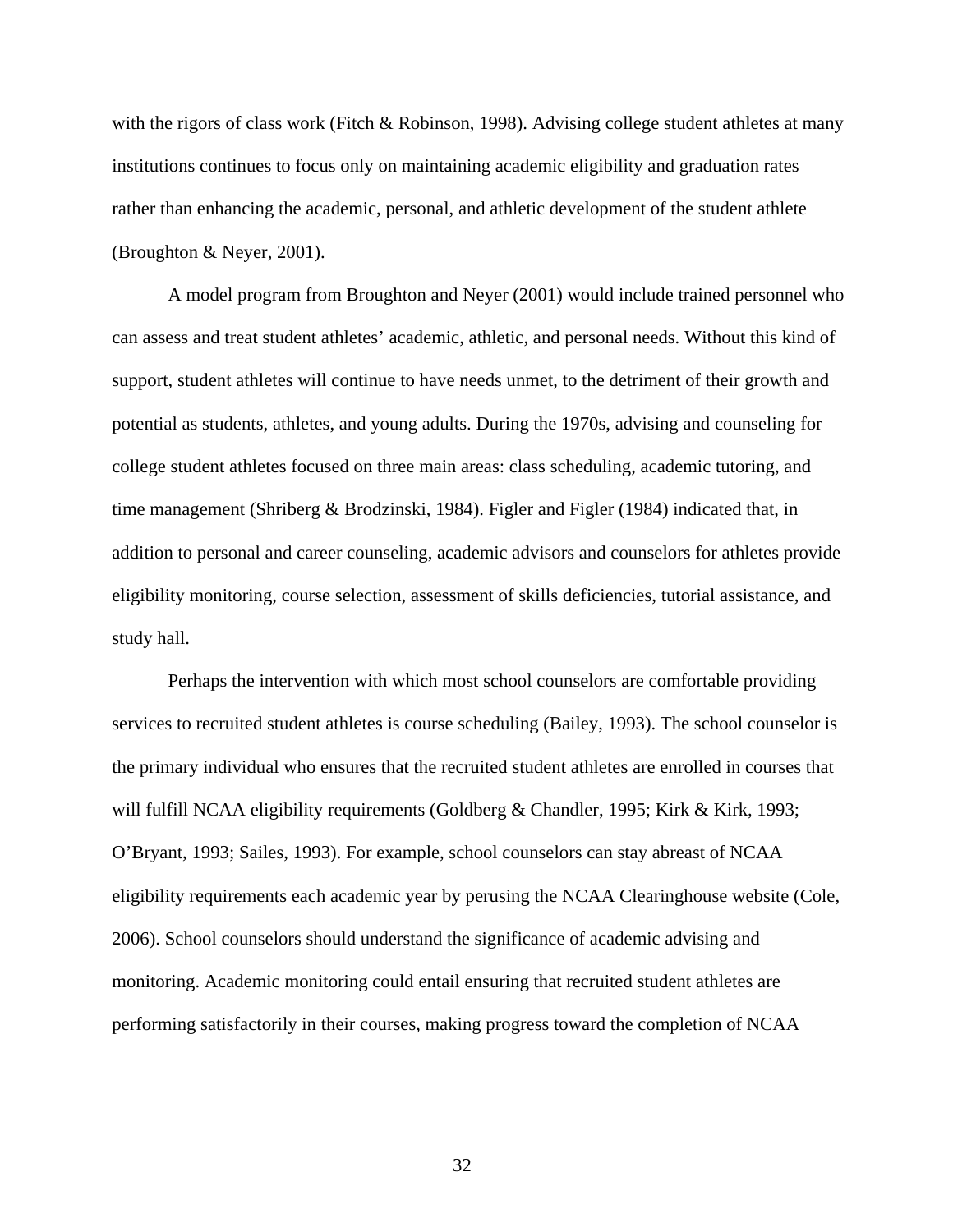eligibility requirements, and consulting with student athletes, parents, coaches, and teachers to identify areas of strengths and challenges in an effort to develop a plan of action (Cole, 2006).

School counselors advise students about postsecondary options such as furthering educational aspirations, obtaining immediate employment, and preparing for a vocational trade (Mau, Hitchcock, & Calvert, 1998). School counselors who advise recruited student athletes may be influential in assisting students with selecting colleges. They are knowledgeable about college admissions and course selection (Fallon, 1997). Advisors can encourage recruited student athletes to take rigorous and challenging courses. Too often, recruited student athletes find themselves in a position of trying to maintain academic eligibility in order to compete athletically or falling short of qualifying for a Division I four-year school. Academic advisors may be doing student athletes a disservice by enrolling them in courses that are not academically challenging or do not meet NCAA requirements if the student athlete is intent on transferring to a Division I four-year institution (Cole, 2006).

Other strategies that academic advisors may be able use for addressing the academic needs of recruited student athletes include providing intense academic advising, monitoring grades, and discussing the opportunities of transferring to a four-year school. The goal must be to design and implement a program that reduces the dysfunctional impact of athletics on the education of student athletes and that is perceived as having integrity because the athletic community is fulfilling its responsibilities (Bailey & Littleton, 1991). Student athletes are challenged to maintain a balance between athletics and academics. It has been suggested by educators that interventions such as time-management skill building, intense academic planning and monitoring, and academic assistance be employed (Bailey, 1993; Broughton & Neyer, 2001; Kirk & Kirk, 1993). An essential school counseling intervention involves the sharing of ideas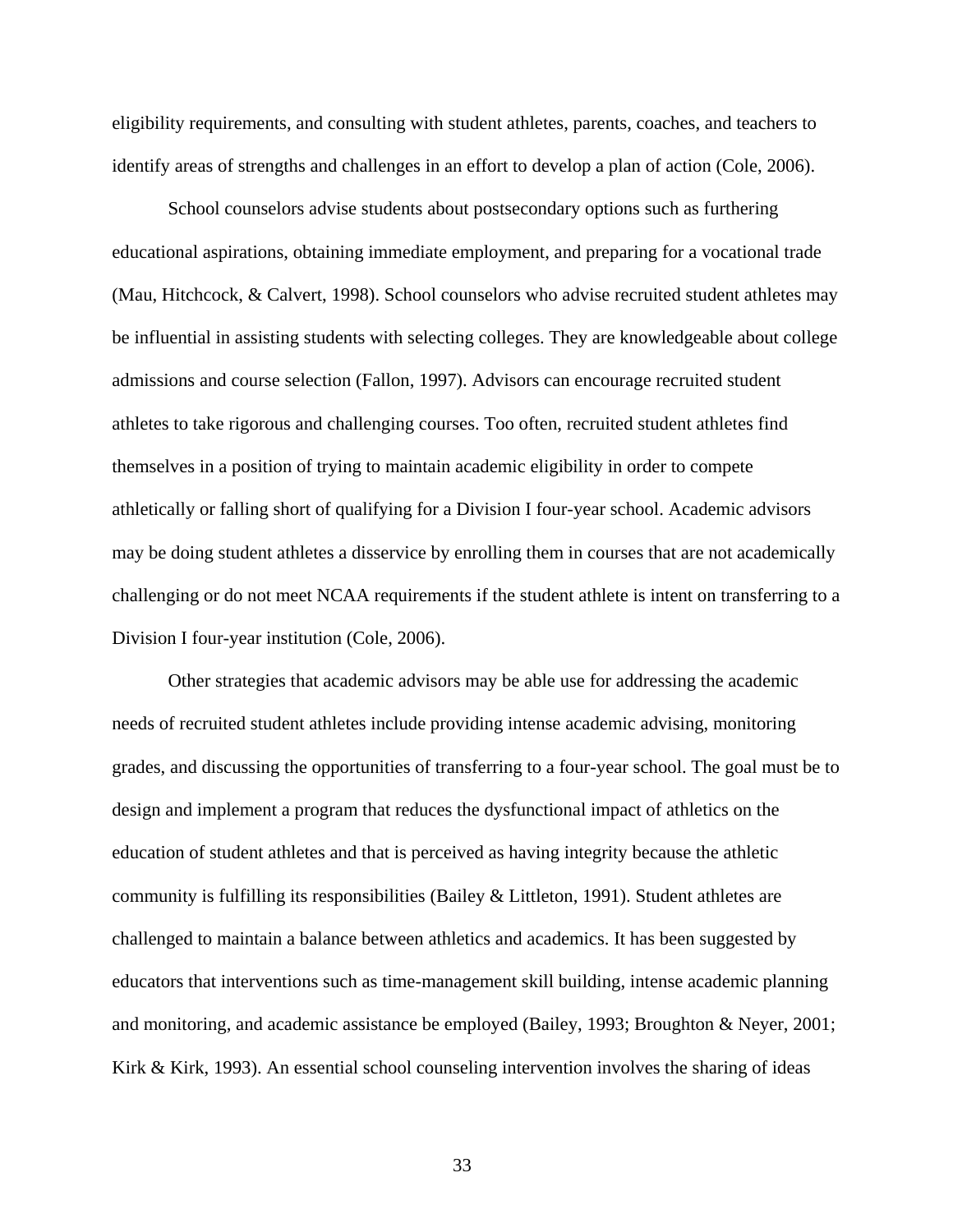and information, encouragement of ongoing student support, and monitoring of student progress (ASCA, 2006; Myrick, 1997).

The academic advisor for student athletes should recognize the importance of remaining current with the NCAA initial eligibility requirements. The student athlete must feel confident that the academic advisor is knowledgeable of NCAA transfer guidelines. This confidence will bolster the student athlete's academic motivation and persistence toward graduation. Ensuring that recruited student athletes meet eligibility requirements is an important responsibility of the academic advisor counselor. Academic advisors for athletes must be aware of any academic changes mandated by the NCAA in reference to transfer rules.

The academic advisors also may assist recruited student athletes by monitoring course selections and ensuring junior college course work fulfills the NCAA eligibility requirements. The academic advisor should ensure the student athlete that the courses they take will indeed transfer to a four-year school. If the student athlete enrolls in courses that will not transfer, the student athlete may fall short of NCAA transfer guidelines. Division I college recruiters continuously peruse student athlete transcripts to determine a student athlete's ability to transfer academically. If the course work is not aligned for the junior college athlete to successfully transfer then the recruiting process will cease. Intense involvement on the part of academic advisors for athletes will manifest into higher transfer rates among student athletes if the academic advisors are educated on the transfer guidelines for four-year schools.

To date, little empirical evidence has specifically discussed the degree of academic advisors' knowledge about recruited student athletes transferring successfully to NCAA Division I institutions. However, many scholars have urged academic advisors for student athletes to be more knowledgeable in these areas. Miller and Wooten (1995) contended that counselors already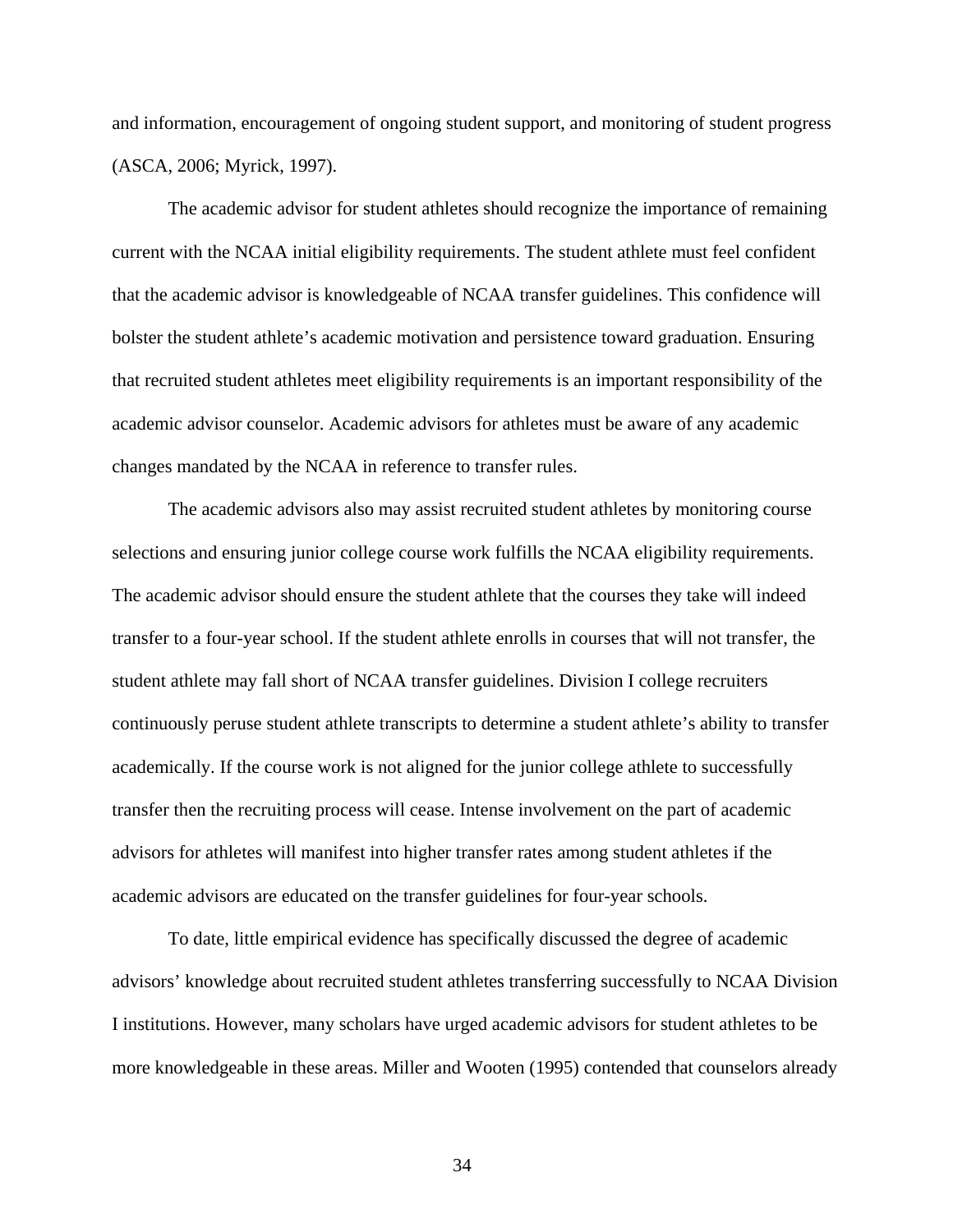possessed the skills necessary to work with recruited student athletes, and the "development of specific training standards will enhance the preparation of counselors and the delivery of services to student athletes at various institutions" (p. 172).

The level of the academic advisors knowledge to NCAA transfer rules is imperative to the success of the community college student athlete. The understanding of how eligibility both at the two-year school level and the four-year school level can have an impact on the academic choices of recruited student athletes. Broughton and Neyer (2001) emphasized the significance of supporting collegiate student athletes academically, personally, and athletically. Although no empirical evidence was found, it was suggested that additional training could result in more school counselor knowledge concerning the needs of recruited student athletes and more counselor knowledge would result in better services provided to these individuals (Chartrand & Lent, 1987; Kirk & Kirk, 1993; Miller & Wooten, 1995).

#### *Underprepared Students and Advising*

Community colleges are serving greater numbers of students who need additional academic support and academic advising than ever before (Jarrell, 2004). Universal access to most community colleges greatly increased their number of total students. Students in need of extra assistance in academic advising represent a large proportion of today's community college student populations. They also span a spectrum of differences not only in academic preparedness but also in socioeconomic challenges and an ethnic and age variability that is far wider than traditional college-age student populations (Grimes & David, 1999). Identifying the student level of preparedness, academic ability, and degree of risk is complicated by the heterogeneity of this population.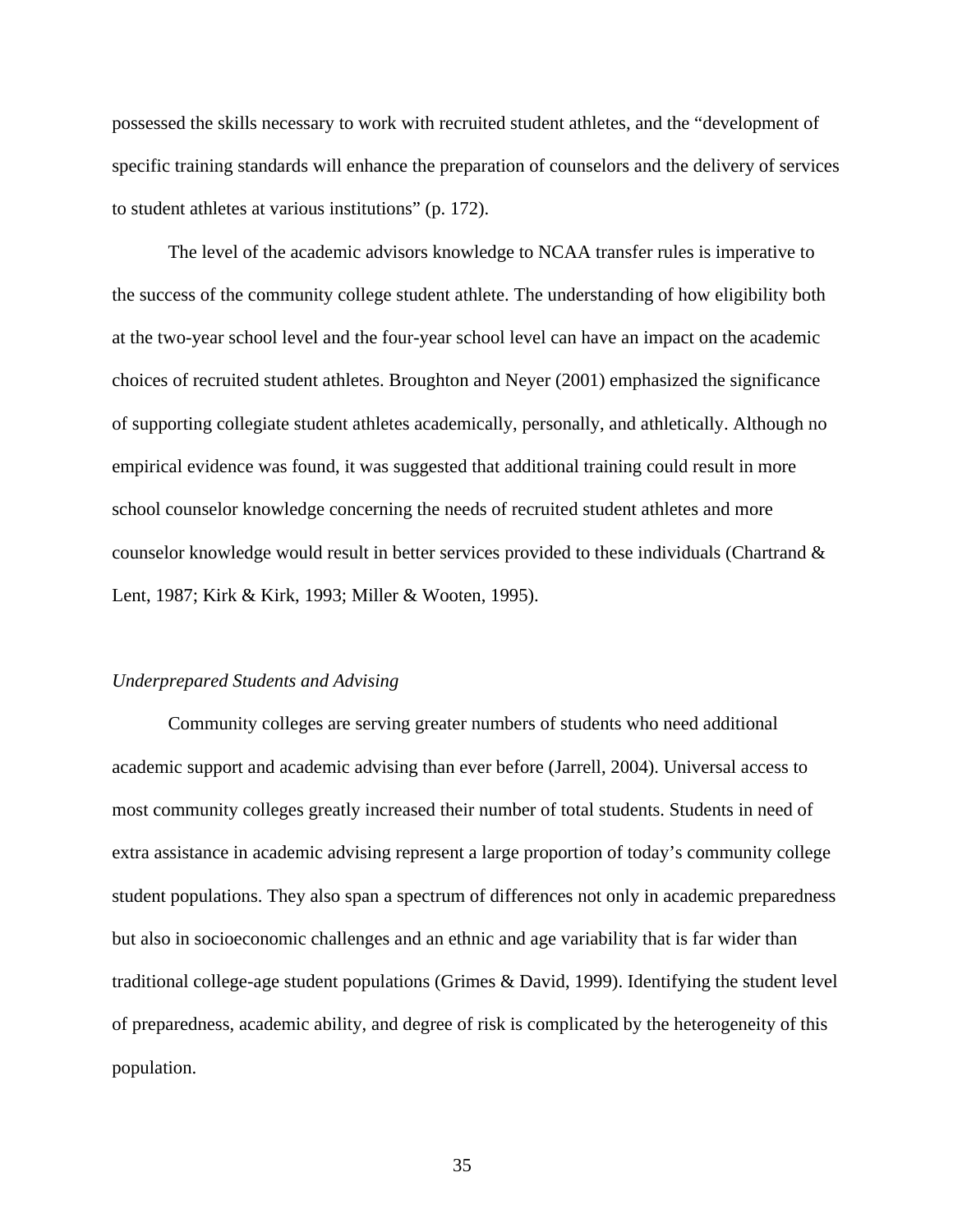While some students may need minimal assistance in adjusting to college, the student athletes may need additional help from mentors to ease any apprehension of persisting. The nonqualified student athletes may also lack student academic motivation and self-regulatory behavior (Pintrich & Zusho, 2002), emotive characteristics (Gerdes & Mallinckrodt, 1994), and receptivity to the services provided by the institution (Astin, 1984). Although academic preparation (i.e., course taking and high school academic achievement) appears to be the strongest predictor of academic success in college (Ingels, Curtin, Owings, Kaufman, Alt, & Chen, 2002), there are several nonacademic factors associated with academic success at college.

Assessment of student ability to learn and college faculty and staff to predict academic achievement in order to better serve student learning needs is an important part of teaching and student services in community colleges. Kroll (1990) described an advising model consisting of five key service components that were perceived favorably by both students and advisors: (a) preservice and inservice advisor training, (b) intrusive student advising, (c) dissemination of profile data on new students to advisors, (d) streamlined registration and group advising, and (e) development of advising support materials.

The importance of assessing student ability has been, in part, the result of greater research in this area but also it is due to the increasing accountability requirements levied on colleges and universities to demonstrate effectiveness and efficiency (Entwistle & McCune, 2004; Jakubowski & Dembo, 2002).

 Efforts to address the need to assess effectively the needs of at-risk students includes work done by DeBerard et al. (2004) using Scholastic Aptitude Test scores, among other psychosocial variables such as smoking, drinking, coping, social support, and others, to predict achievement and retention in first-year college students. Others have used various instruments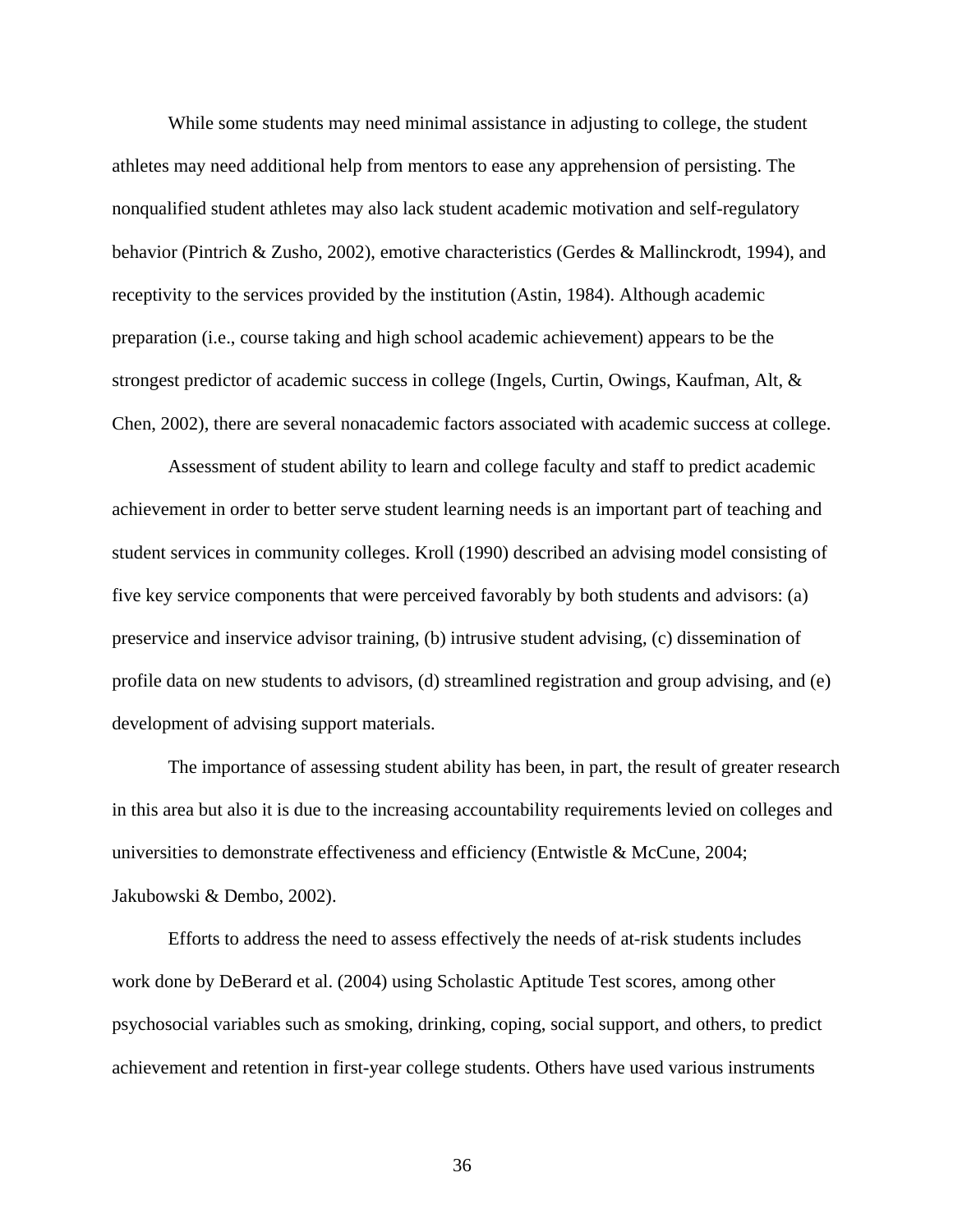such as interest surveys, skills assessments, and self-report mechanisms (Abaili, 1997; Jarrell, 2004; Ruban, McCoach, McGuire, & Reis, 2003). Abaili (1997) found that personal motivation and cognitive factors played a significant role in student success. Jarrel (2004) reported that assertive college-wide programs in support of enhancing students' personal college "survival skills" resulted in greater student engagement and satisfaction. Ruban et al. (2003) reported that differences in motivation and self-regulation between students with learning disabilities and those without was significant in explaining differences in academic achievement.

In addition to lack of academic preparedness, the nonqualified student athletes may also often lack the intra-personal skills needed to be academically successful. These skills have been variously described in the literature as related to the personal abilities to self-regulate, to be felt as effective within oneself, to be able to learn strategically, to be able to critically analyze one's own beliefs and inner motivations, to think critically, or to be able to effectively manage the social environment of the college community of learners (Entwistle & McCune, 2004; Ruban et al., 2003).

According to Jarrell (2004), services developed and provided for students deemed to be at risk range from in-class efforts, to freshman experience courses, to tracking of students throughout their academic career at college, as well as improved and more comprehensive counseling services. Many students do not understand the role of an academic advisor (Fielstein, 1987). In a study by Smith (2002), students expected advisors to identify professors and classes that were easy. Many universities have developed academic support programs that are designed to improve the academic performance of those students in need (Robyak & Patton, 1977).

Since over half of all national two-year colleges rate the academic preparation of their students as fair or poor, the issue of student preparedness and what to do about it is generally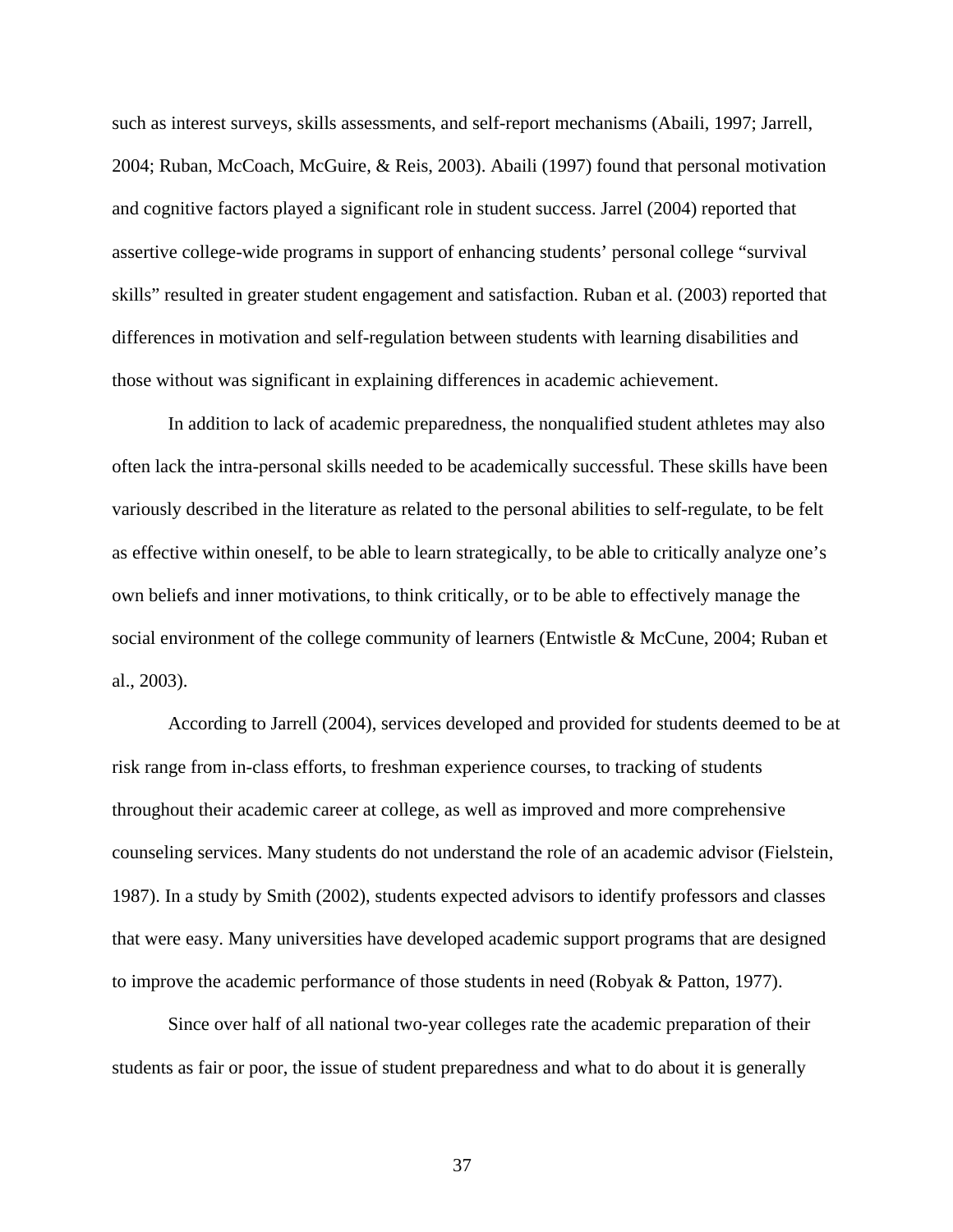agreed to be a problem in need of attention (Grimes & David, 1999). Identifying the level and type of this risk inherent in these students would allow student services personnel to focus and to more effectively provide services and interventions to help develop the personal and academic skills required for success in the college environment (DeBerard et al., 2004; Entwistle & McCune, 2004). This is not a new problem, and measures have been taken since at least the late 1940s to deal with large groups of students who needed both the access to a college education and the assessment required to effectively meet the students' needs and also the needs of the higher educational institution to provide a quality education (Cole, 1947).

Student self-interest in early and effective recognition of both learning skills and limitations can mean the difference between success and failure in making the transition from high school, workplace, or home, to the role of a successful college student (Deen, 2005). The ability to assess and to predict the self-regulatory and learning strategy levels and needs of underprepared students in today's community college population was a recognized need to both teach and serve these students successfully (Weinstein, Husman, & Dierking, 2000). In a study of the underprepared community college student using logistic regression analysis, Zhoa (1999) reaffirmed that college credits earned, good academic standing, cumulative grade point average, course load including the number of developmental courses, and race/ethnicity have varying degrees of impact on student achievement. His model offers an attempt to address the complexity associated with underprepared students and once again points to the difficulty of a quick fix for open enrollment community colleges in identifying ways of dealing with underprepared students.

Six basic communication skills are necessary for establishing rapport in the underprepared student advising relationship. These include (a) establishing and maintaining eye contact (Peterson & Nisenholz, 1999), (b) allowing students the opportunity to fully explain their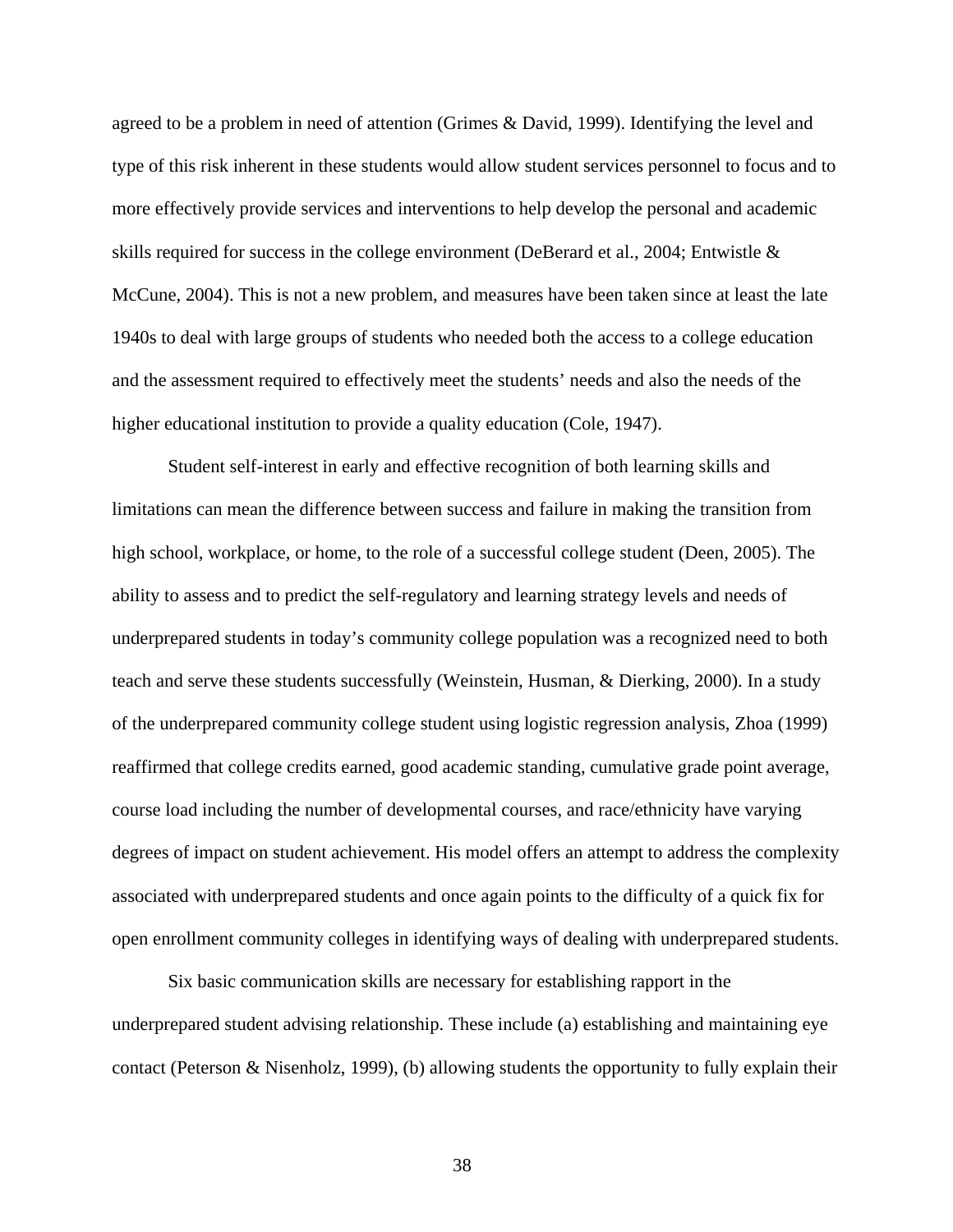ideas or problems (Egan, 1994), (c) being sensitive to body language (Carkhuff, 1987; Peterson & Nisenholz, 1999), (d) focusing on the content and tone of the student's words (Peterson & Nisenholz, 1999), (e) acknowledging what the student is saying through verbal and nonverbal feedback (Peterson & Nisenholz, 1999), and (f) reflecting on or paraphrasing what the student said (Nutt, 2000).

Advisors working with underprepared students must be adept at using questioning skills (Nutt, 2000). The key effective questioning is to focus on student concerns versus issues/topics deemed important by the advisor. Generally, advisors rely on two types of questions during the advising process: (a) open-ended (those allowing students to select subject matter of interest to them, thus providing their own structure to the session; Ivy, 1971); and closed-ended (short answer, thus facilitating the gathering of factual information; Nutt, 2000).

Successful underprepared student advising relationships typically are not established unless the advisor moves beyond simply asking a student questions to making referrals based on the information gained through the questioning process (Heisserer & Perotte, 2002). Nutt (2000) believed making referrals should be a genuine desire to assist the underprepared student. Advisors should openly and clearly communicate why the student should seek outside assistance (i.e., from another source; Heisserer & Perotte, 2002).

Another approach that has gained increased attention in the literature is intrusive advising with underprepared students. Generally, intrusive advising approaches include a range of intervention strategies that connote interest in and involve the advisor in the affairs of the student (Glennen, 1995), and which culminate in increased motivation on the part of the student (Earl, 1988). Intrusive advising is defined as intensive advising intervention with an underprepared student that is designed to (a) facilitate informed, responsible decision making; (b) increase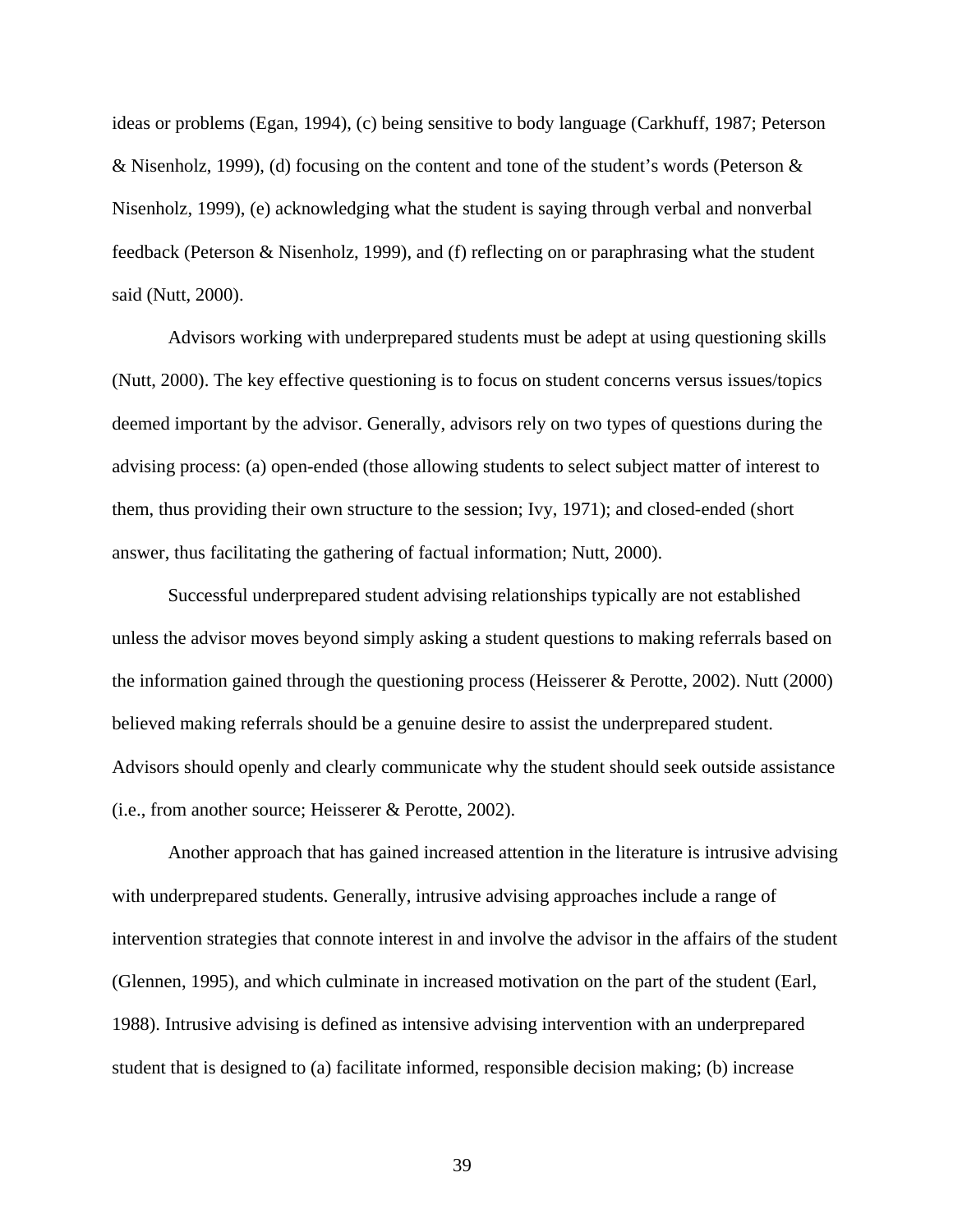student motivation toward activities in his/her social and academic community; and (c) ensure the probability of the student's academic success (Earl, 1988). Intrusive advising has many advantages such as the positive effect it has on retention rates and increased number of credit hours completed (Bray, 1985; Brophy, 1984; Nichols, 1986); increased grade point average demonstrated by students (Schultz, 1989; Spears, 1990); and use of study skills, time management strategies, and classroom attendance (Spears, 1990).

Recent studies have also supported the use of intrusive advising strategies with special populations of students, including those exhibiting classroom behavioral problems (Chandler, 1999), transfer students on academic probation (Cooper & Franke, 1992), minority students (Walton, 1979), and disadvantaged students (Wagner & McKenzie, 1980). Intrusive advising has also produced positive results in graduation rates and time to graduation among targeted groups of students (Glennen & Vowell, 1996).

Reiff (1997) described a range of approaches that have been used with adults having learning disabilities, and suggested that such integrated approaches (strategic goal planning; interactive learning; promotion of self-awareness, self-determination, and self-reliance) are useful with underprepared students in college settings. The literature clearly suggests that the single most important factor in advising students who are underprepared is helping them to feel that they are cared for by the institution (Bray, 1985; Braxton, Vesper, & Hossler, 1995; Tinto, 1993).

Advisors must also give accurate and correct academic guidance during their contacts with students, as this has been expressed as a high priority need by underprepared students (Creamer & Scott, 2000). Zhao (1999) shows that the degree of student persistence in enrollment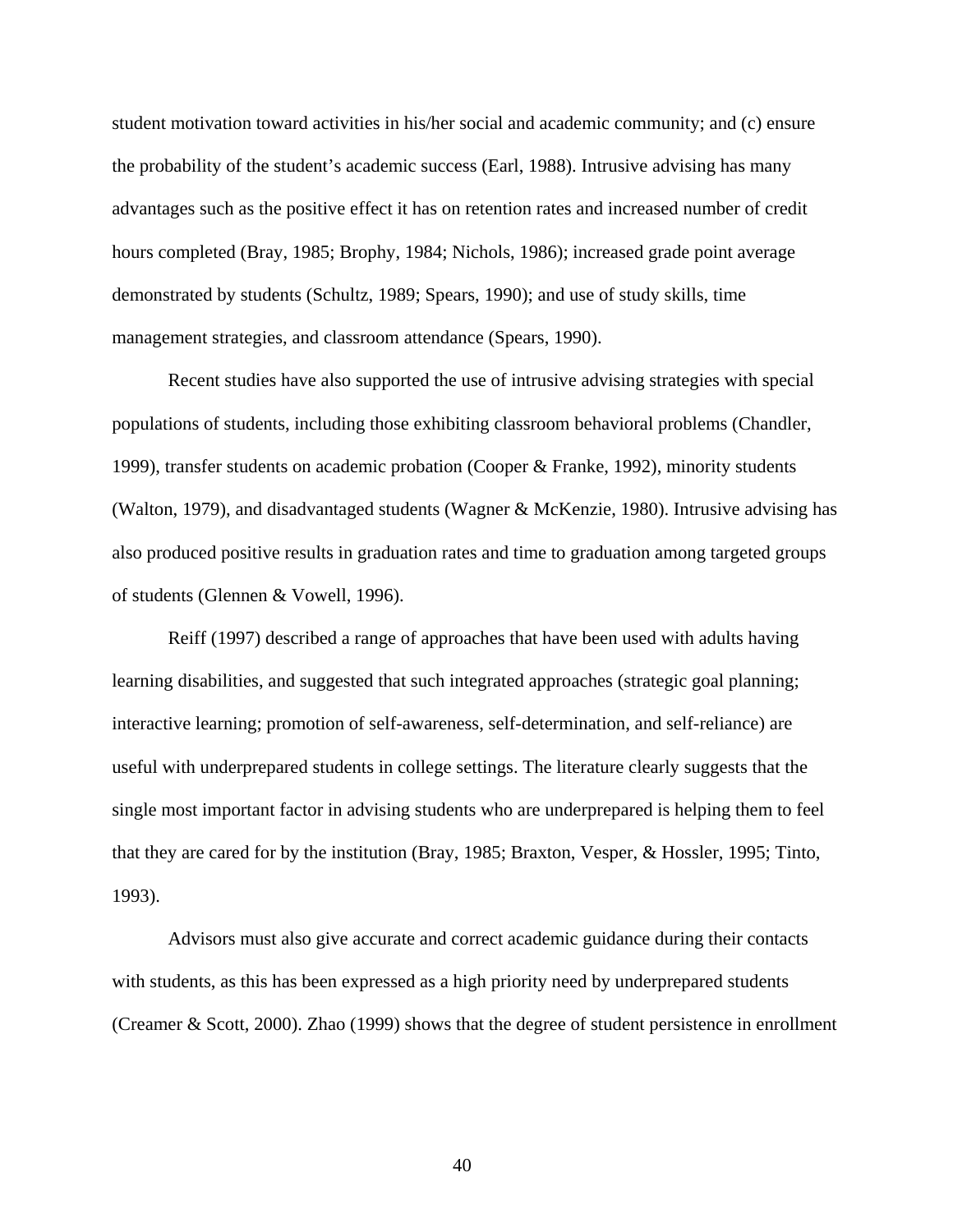can be a predictor of future academic success and that engagement and support of students can affect both their persistence and college achievement.

### *Underprepared Student Athletes*

The reality for individuals who work with student athletes from an academic or student services perspective is that they are confronted daily with people who are underprepared, unlikely to graduate, priority skewed, and manipulated by the demands of their sport (Whitner  $\&$ Myers, 1986). Freshmen student athletes must master developmental tasks associated with young adulthood (Chickering, 1981). It is during this time that young adults are challenged to make life decisions, cultivate and maintain relationships with peers and authority figures, and identify and select college majors (Goldberg, 1991; Kirk & Kirk, 1993; O'Bryant, 1993).

The problem of ensuring the academic success of student athletes intensifies when academically underprepared freshmen athletes are declared eligible to compete in intercollegiate athletic events immediately upon admission to the university (Swann, 1989). The assumption that the first year of college is the most valuable time to assess and address student risk of academic nonsuccess is supported by the literature, as well as in the common descriptions of the needs of current first-year, community college students compared to past years (Beck & Davidson, 2001; DeBerard et al., 2004).

Freshmen student athletes, inexperienced with the college environment and faced with the potential disruption of their existing support systems (e.g., moving away from family and established friendships), may be particularly vulnerable to the stressors associated with becoming a young adult, with beginning school, and with competing as a college athlete (Petrie & Stoever, 1997).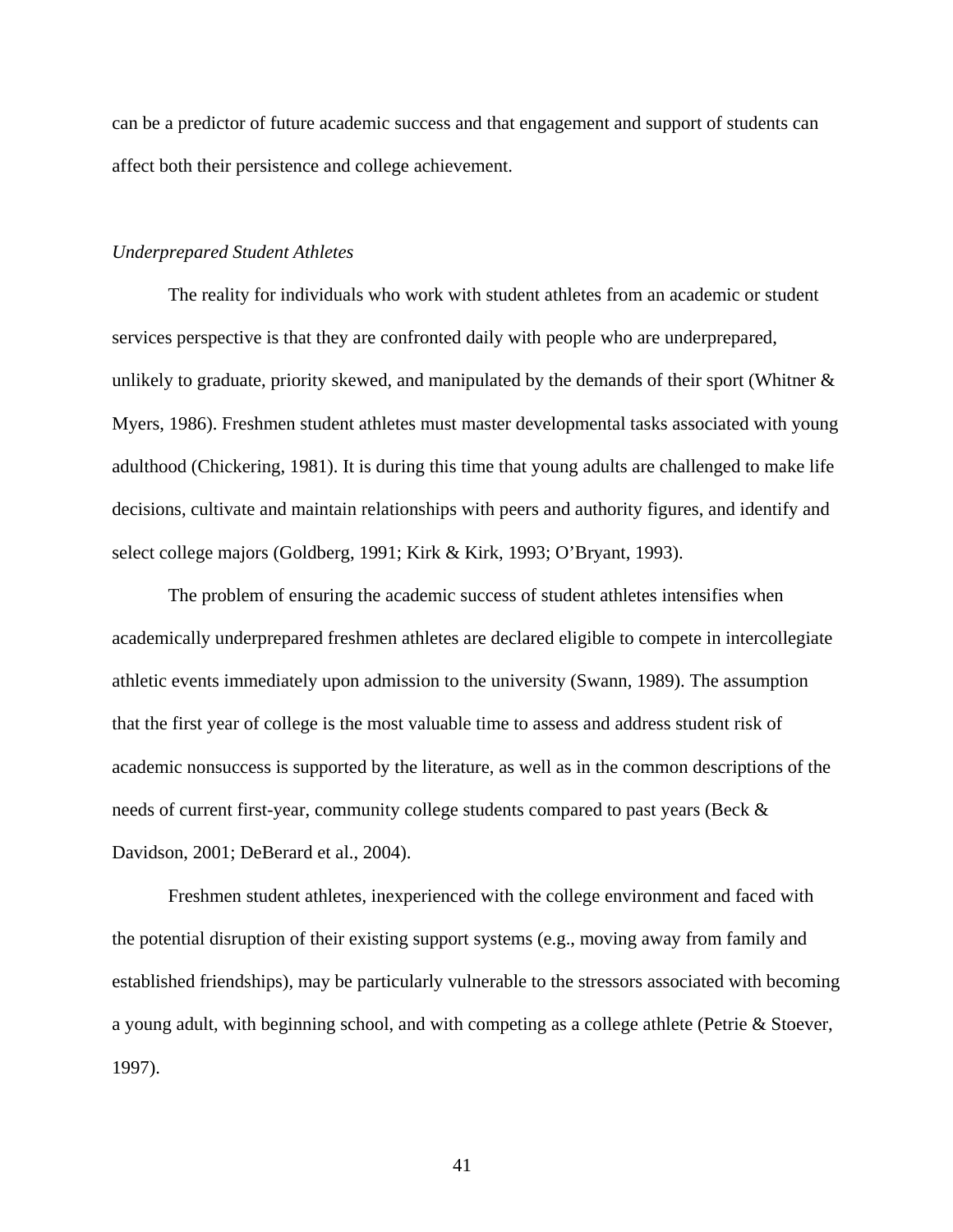Student athletes are at risk for personal and academic distress (Pinkerton et al., 1989) and athletic departments are taking steps to develop programs aimed at helping freshmen adjust to college and succeed academically and personally (Gabbard & Halischak, 1993). Research on college student athletes (Petrie, 1993; Sedlacek & Adams-Gaston, 1992) and non-athletes (Tracey & Sedlacek, 1987) supports the relationship between strong support systems and academic success, particularly in the initial semesters.

 Any individual counseling or mentoring should be focused on assisting student athletes work through possible barriers to establish broader support networks on campus, such as other students' biases toward athletes, role conflict or overload, an over reliance on coaches and teammates, or the belief that student athletes should be able to handle things without the help of others (Engstrom & Sedlacek, 1991; Ferrante et al., 1996). In a study by Good et al. (1993), intercollegiate student athletes may commit to the role of "athlete" without exploring alternative identities (career development issues, mentoring).

Structured or assertive counseling programs have also been shown to be of value for underprepared student populations. According to Jarrell (2004), college services developed and provided for students deemed to be at risk included in-class interventions and programs, freshman experience courses, tracking of students throughout their academic career at college, and improved and more comprehensive counseling services.

College student engagement, often assertive, is seen as a key ingredient needed for successful efforts in this arena (Cukras, 2006; Heisserer & Parette, 2002) and is often what the students say themselves (Deen, 2005). As noted by previous research, student personal engagement and the need for structured and predictable academic settings has been shown to be a factor connected with college student success (Beck & Davidson, 2001).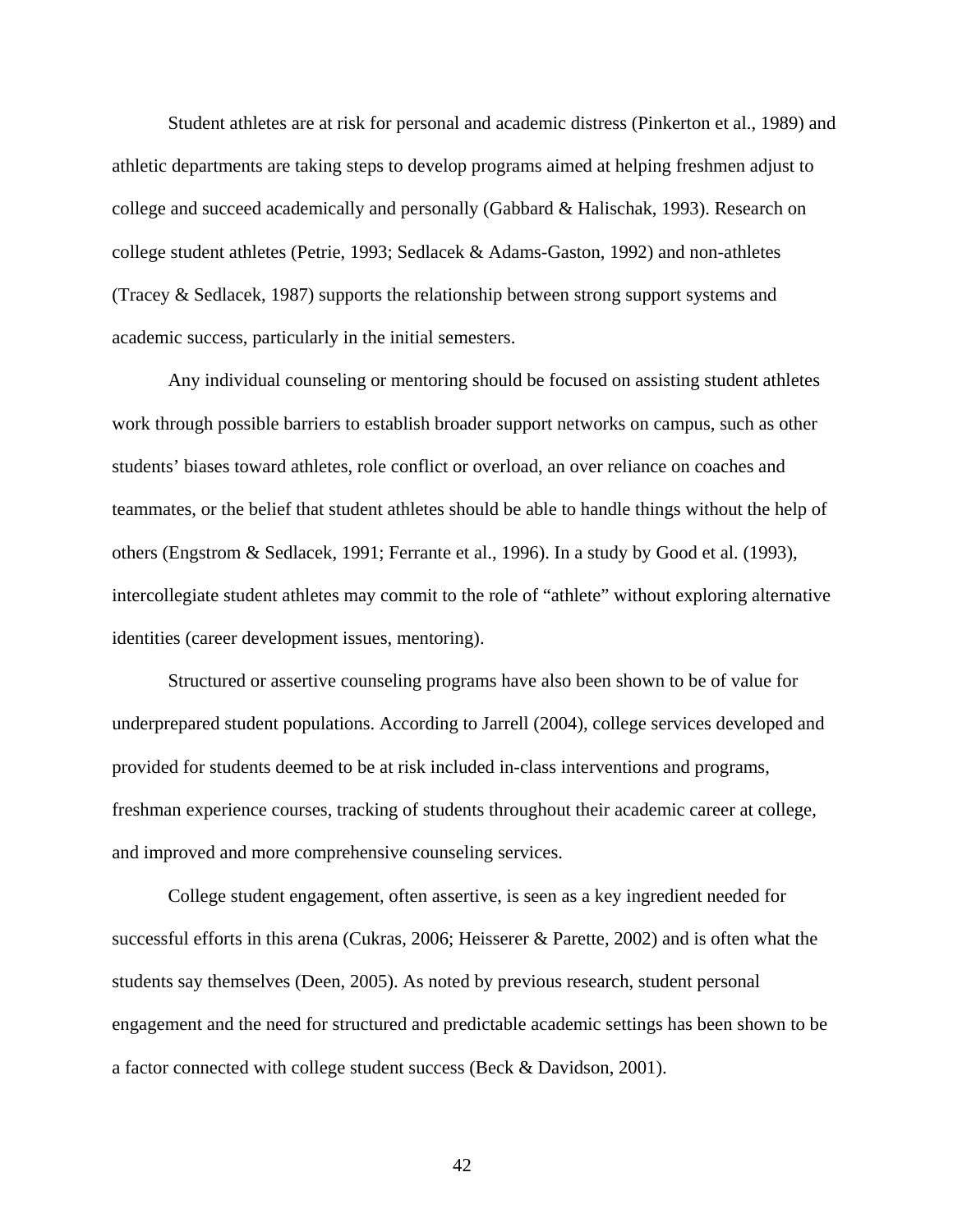#### *Underprepared Students and Mentoring*

Academic at-risk college students, those who are socially, financially, or academically underprepared or under supported, are particularly in need of mentoring in college (Vivian, 2005). An effective mentoring program for student athletes with learning disabilities should provide services that will address the following domains: academic, athletic performance, and emotional behavioral functioning (Dede & Lane, 1998). The mentoring approach to supporting the academic development of students is clearly allied to the "remedial" approach of learning support or academic advising (Quinn, Muldoon, & Hollingsworth, 2002). Broadbridge (1996) reported that students needed extra time with an advisor/mentor at the beginning of their academic careers because they were nervous and not aware of the scope of changes associated with college attendance.

One important purpose of undergraduate mentoring has long been to assist undergraduate students who are considered "at risk" (Kerka, 1995). Thus, many of the mentoring programs in undergraduate institutions have targeted groups they designate "at risk," such as African Americans, Latinos, and women. The one-on-one relationship between a mentor and a mentee is seen as a way of increasing retention of these student groups as well as of those students who find traditional educational environments alienating or hostile (Johnson, 1996; Ugbah  $\&$ Williams, 1989). Students may need help in negotiating the complexities of working with multiple mentors, including managing potentially conflicting advice or time management (Baugh & Scandura, 1999).

Retention and graduation rates and other indicators of quality are closely monitored, and institutions are dealing with problems of inadequately prepared students, increasing attrition rates, decreased government funding, and consequent pressure to attract and maintain students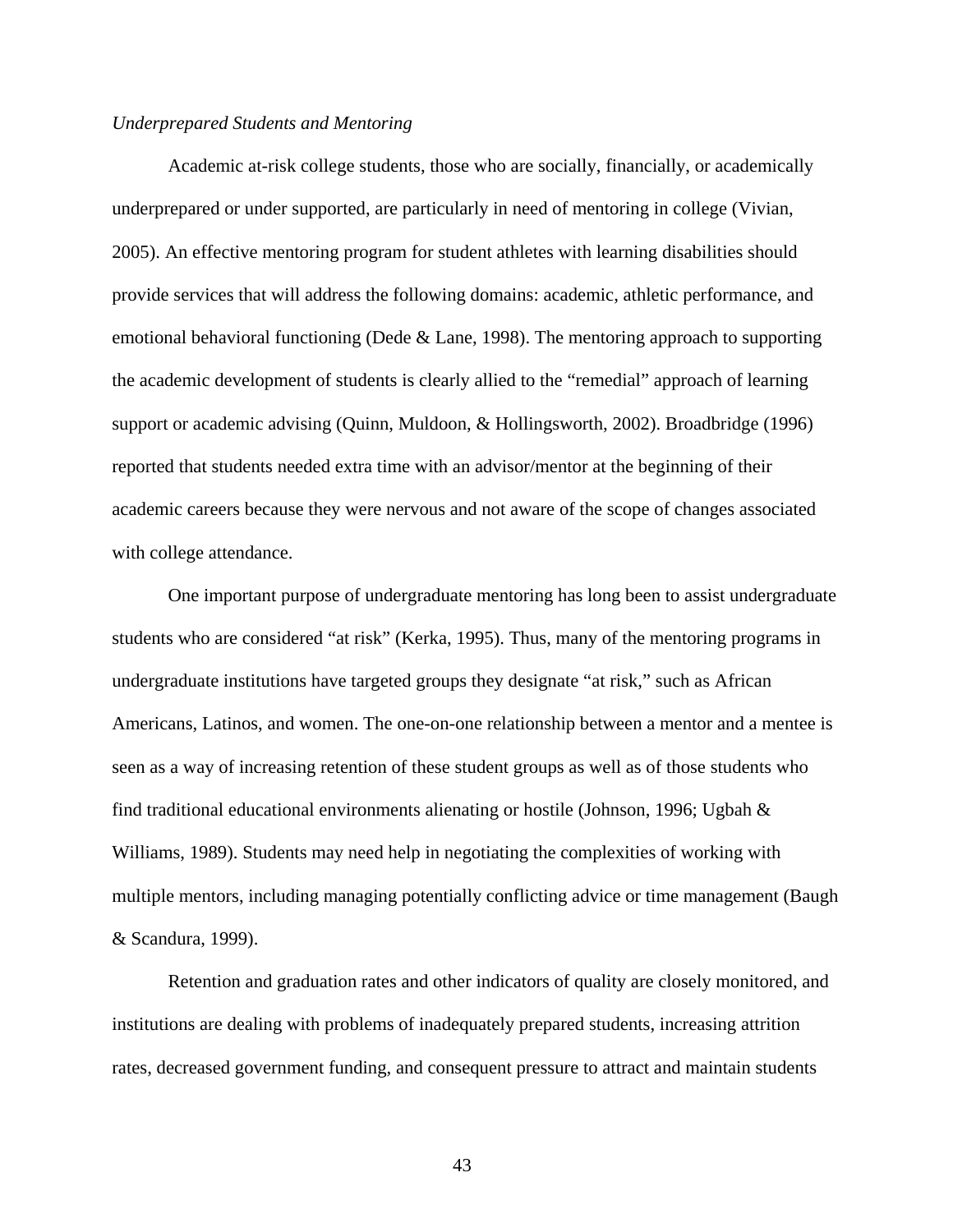(Mackechnie & Mackechnie, 1999; Najar, 1999). Mentoring relationships with underprepared students are less likely to occur than with high-performing students who are more likely to seek out professors for advice (Vivian, 2005). First-generation college students face uncharted academic and social territory--a circumstance that can lead to unfulfilled expectations, selfdoubt, frustration, and departure (Hicks, 2002). College counselors and advisors need all the help they can get to effectively guide students to academic success. Some have enlisted the aid of underprepared students themselves (Deen, 2005).

Minority students may have difficulty understanding and adapting to the college culture, which can lead to a lack of academic success even for those students who are academically prepared and capable (Freeman, 1999). Hattie, Biggs, and Purdie (1996) contended that assisting underprepared first-year students to maximize their academic potential, recognizing that academic and personal issues frequently coexist, and cognitive, metacognitive, and effective components of learning (Hattie, Biggs, & Purdie, 1996) needed to be addressed. Wilson (1997) pointed out that minority students are likely to be affected adversely by negative mentoring, which can occur when a mentor has low expectations of protégé. In this situation, mentoring actually depresses the student's aspirations and performance (Vivian, 2005).

The fact that community colleges have multiple missions and their students have diverse goals was underscored by the results of the *Community College Survey of Student Engagement*  (2006). Also emphasized was the importance of the faculty member-student relationship in community colleges. This relationship was determined to be even more important to the community college student as compared to the traditional university or four-year college student because the vast majority of community college students commuted. Therefore, the primary, and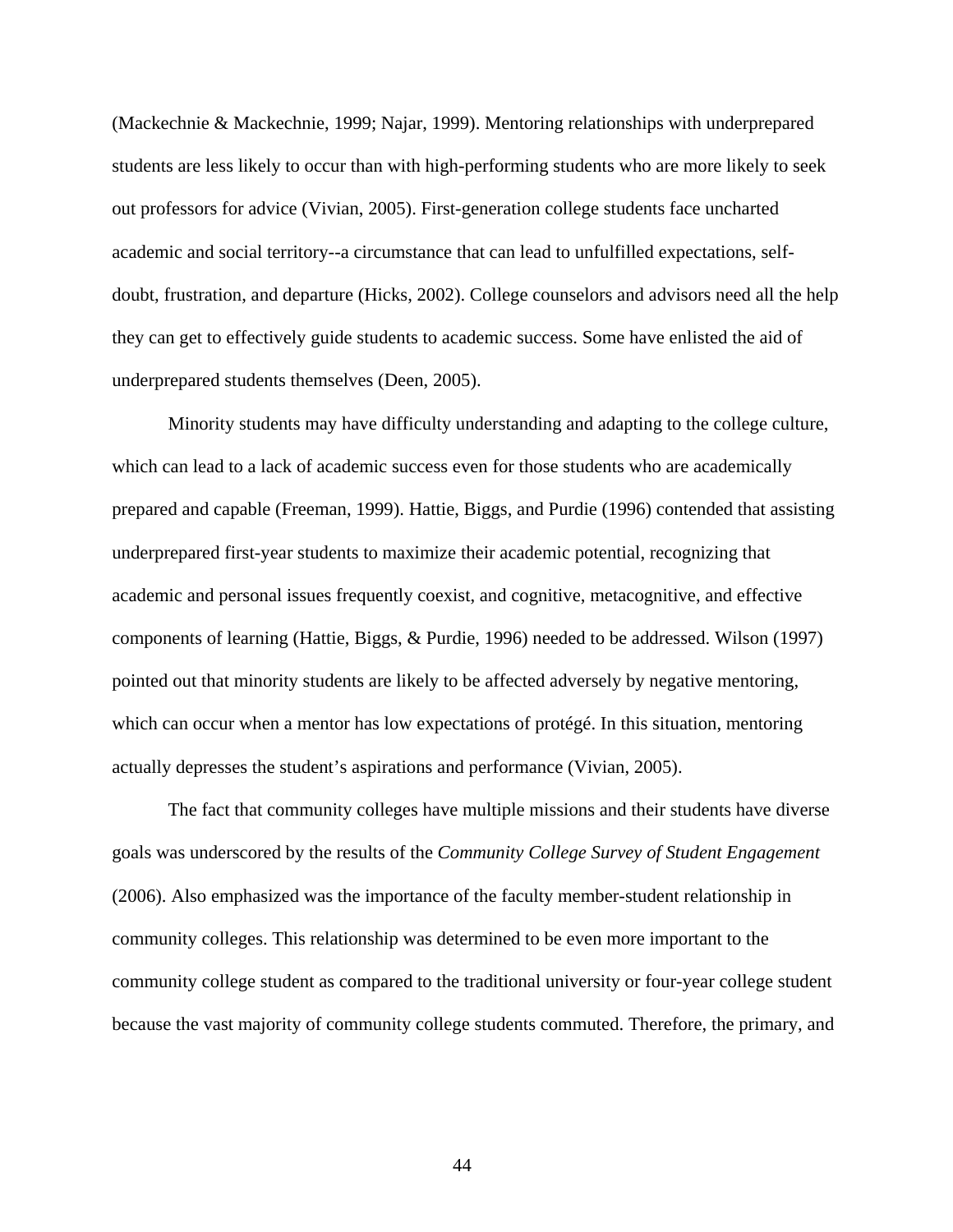sometimes only, contact the community college student had with the college faculty and staff occurred within the classroom.

### *First-year Students*

The first year of college is known to be the most stressful year and a time in which the greatest number of college students withdraw or drop out of school (Misra, McKean, West, & Russo, 2000). Academic stress may be especially salient for first-year college students who face new and higher expectations for academic work (Sand, Robinson-Kurpius, & Dixon- Rayle, 2005). Furthermore, traditional freshmen may lack strong social support networks at school and may not have developed the coping mechanisms to deal with stress; thus, they have fewer resources for managing stress and the anxiety of demanding school work and tasks (Misra et al., 2000). However, it is well known that social support systems at college may help first-year college students manage their academic stress (Dwyer & Cummings, 2001).

The transition from high school to college is often troublesome for traditional students who encounter many challenges and opportunities for growth, and who experience the loss of the familiar and a fear of the unknown (Paul & Kelleher, 1995). The challenges first-year college students may face include a variety of life adjustments such as being away from loved ones, depression, isolation, searching for independence, building a new social support network, making life-altering decisions, and academic stress (Feldman, 2005; Sand et al., 2005). Many students are able to rise to the challenges they face; however, one-fourth of all students, regardless of gender, do not return to school after the first year of college (Arizona State University, 2005), with the majority of non-persisters leaving at the end of their first semester (Sand et al., 2005).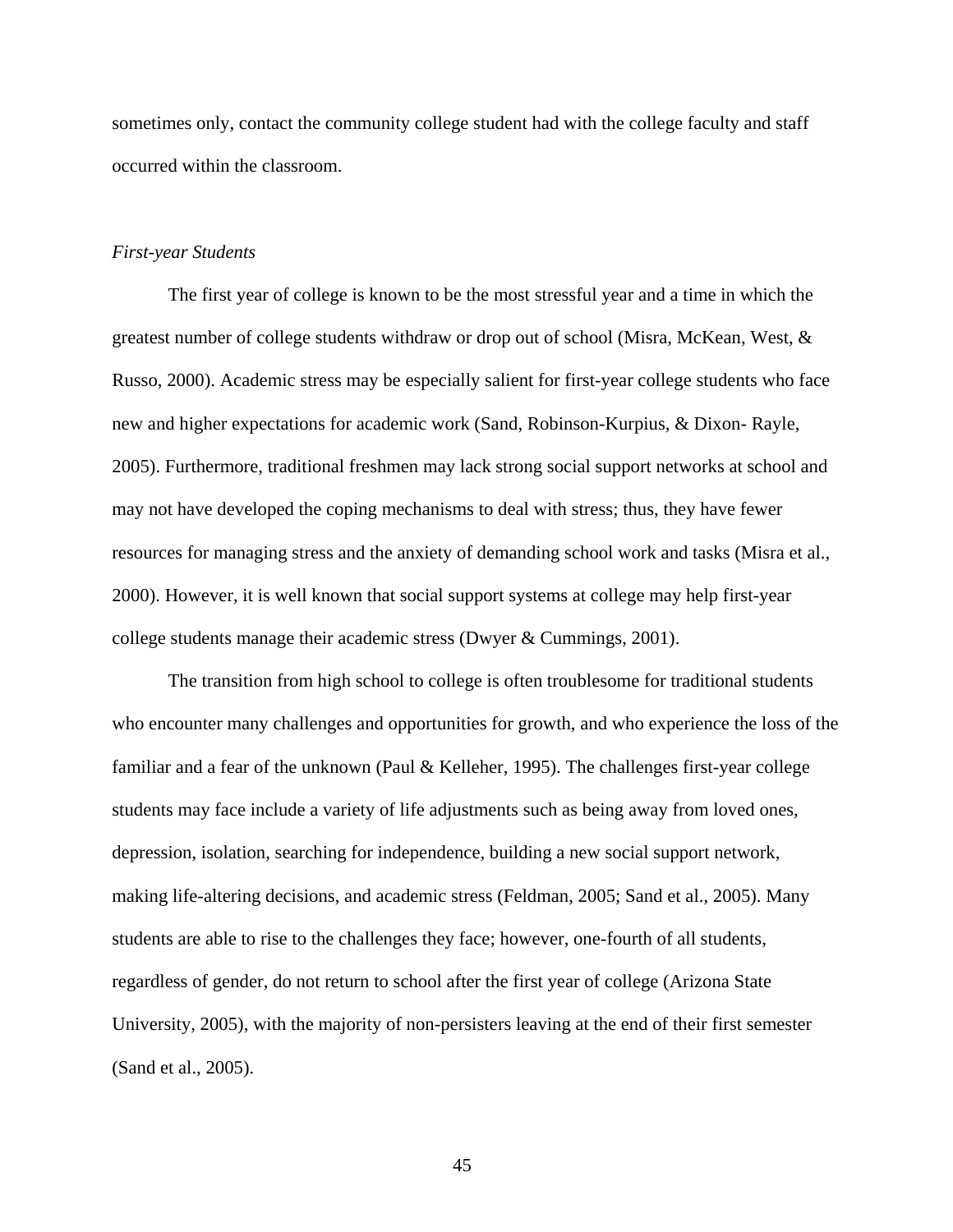Some scholars and practitioners argue that community colleges cannot do much about high rates of attrition because of the primary causes identified in student integration or involvement models (such as students' lack of academic preparation, lack of campus engagement, and work and family responsibilities) are largely beyond the control of the institution (Schuetz, 2005). Yet rates of degree, credential, and course completion are found to vary significantly even among colleges with similar student demographics and curricula, suggesting that some institutional best practices exert influence on students' experiences and behaviors and improve local success rates (Bailey, Jacobs, Jenkins, & Leinbach, 2003).

Deil-Amen and Rosenbaum (2003) suggested that colleges could improve retention by fitting themselves more to the students--by identifying and eliminating bureaucratic barriers, resolving confusion over college and program requirements, and reorganizing services to help students develop the organizational know-how required to navigate the college experience, especially during the first semester and year of attendance (Schuetz, 2005).

According to Levine and Cureton (1998), first-year students enter college with aspirations of being successful, but they simultaneously sense loss of family ties and experience a dramatic alteration of their everyday lives. As a result of this complicated situation, they want to be totally independent while at the same time they want someone, often the academic advisor, to tell them exactly what to do (Chickering & Reisser, 1993). College personnel are well aware that despite counseling retention interventions across United States colleges, only about one-half of all students just out of high school who enter four-year colleges complete their degrees (Kuh, Kinzie, Schuh, Whitt, & Associates, 2005; Sharkin, 2004). When compared to older students, first-year college students experience higher stress due to numerous changes, conflicts, and frustrations (Misra et al., 2000).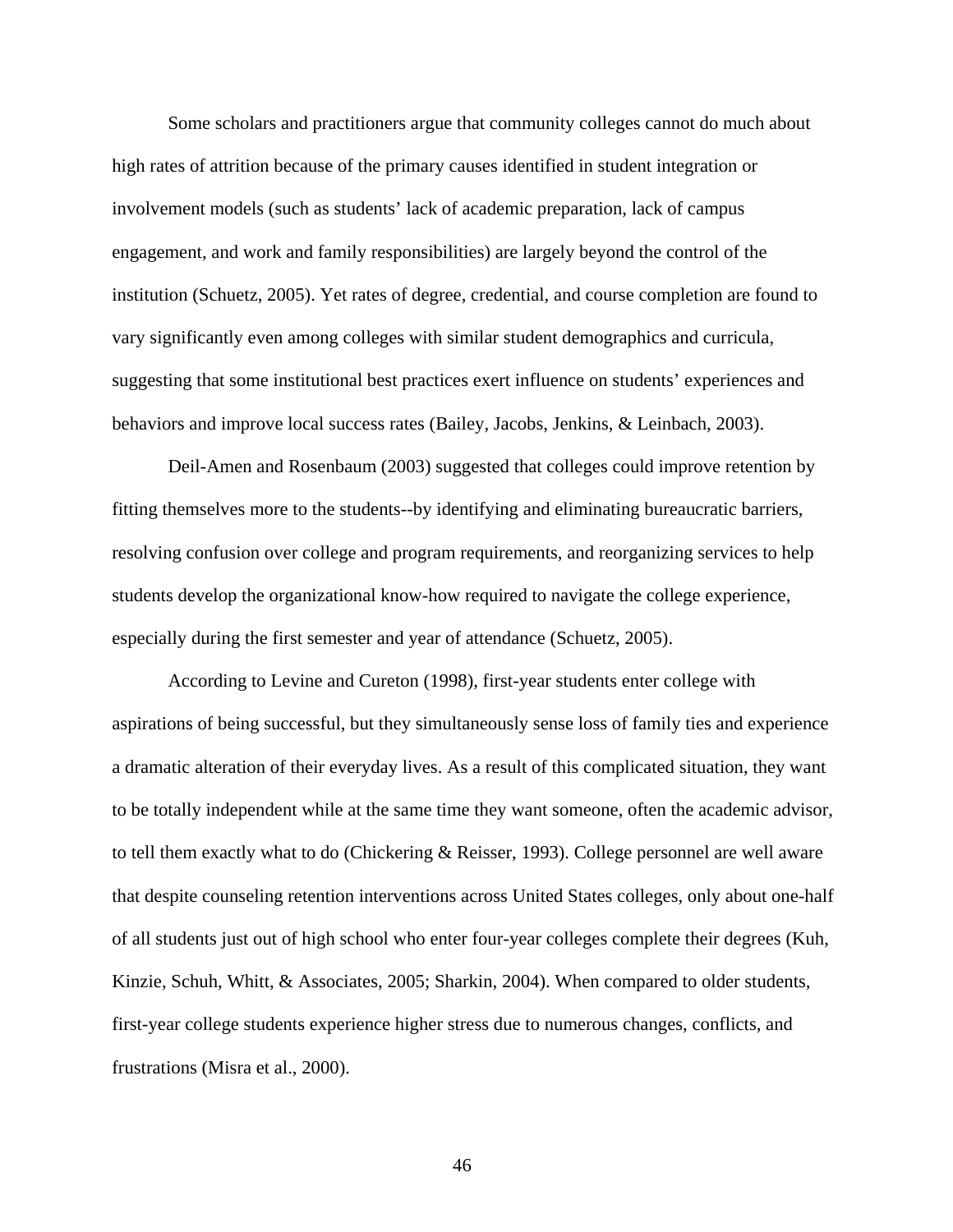Deil-Amen and Rosenbaum (2003) found that community colleges require "social knowhow" to navigate the bureaucratic structures of the college environment and that this know-how is less available to marginalized students. They identify seven environmental obstacles to student success: bureaucratic hurdles, confusing choices, student-initiated (rather than college-initiated) guidance, limited counseling availability, poor advice from staff, delayed detection of mistakes, and poor handling of conflicting demands. The *Community College Survey of Student Engagement's* (CCSSE) analyses (Marti, 2007) document the reality that community colleges lose large numbers of students during their first term and first year of college. CCSSE's premise is that colleges can address this issue by focusing institutional attention and resources on the task of engaging students effectively from their first moments on campus through their first few weeks and months as college students (*Community College Survey of Student Engagement*, 2004).

Grade point averages achieved during the first year of college, including analyses of firstsemester-only grade point averages, have been identified as having a stronger association with retention and persistence than many variables researched (Murtaugh, Burns, & Schuster, 1999). Many feel rejection and cultural isolation, confusion about academic goals and how to attain them, and frustration with the bureaucracy of academic requirements or the environment (Pascarella & Terenzini, 1977, 1980; Tinto, 1987**).** Selecting one's major program of study is a challenge that many students face (Peterson, 1993). While the majority of students have selected their majors prior to enrollment in college, including whether they will pursue a 2- or four-year degree, many do so with limited information or in light of previous academic difficulties (Kramer, Higly, & Olsen, 1994).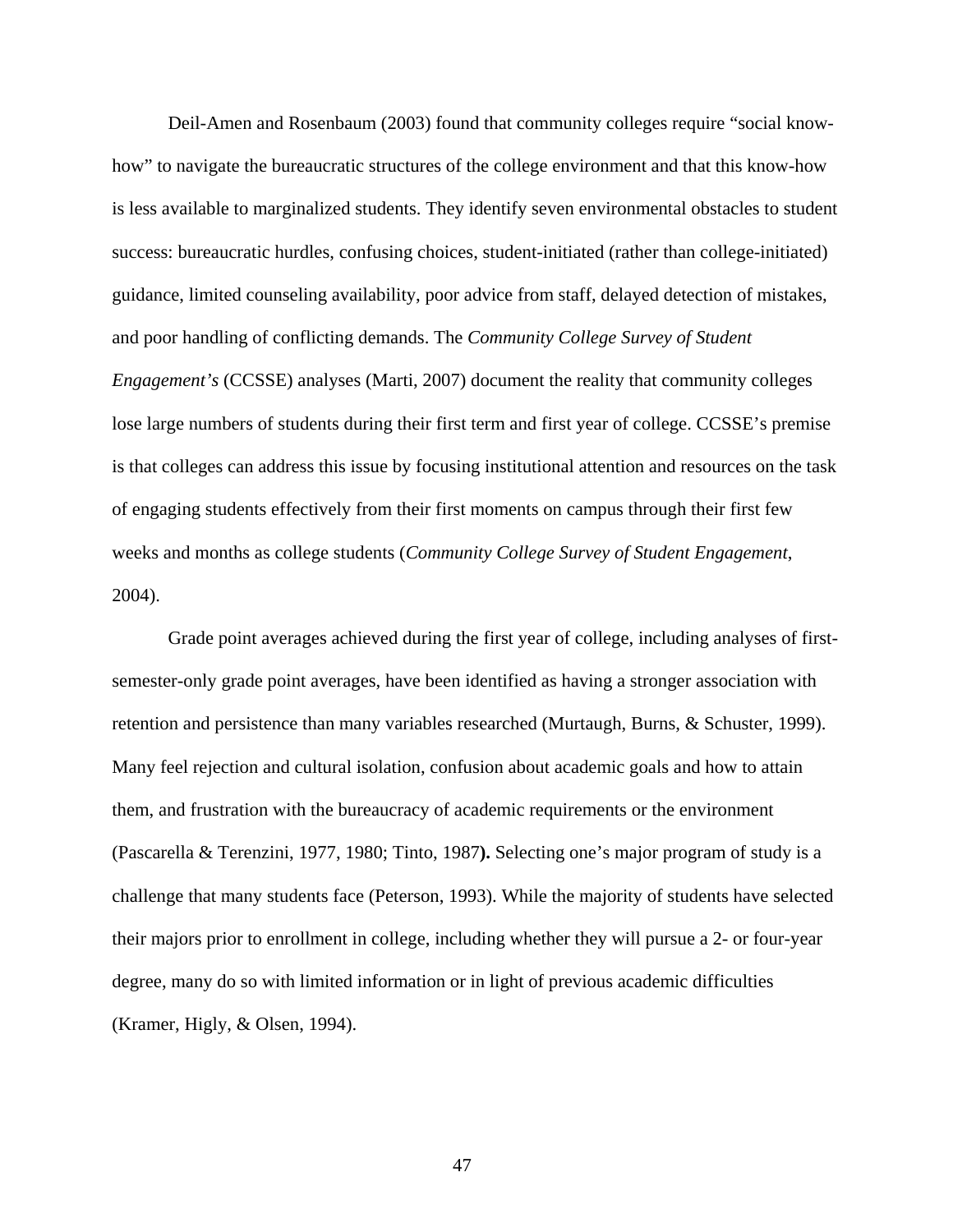Freshmen student athletes are young adults who face challenges related to identity formation, educational preparation, personal and social competence, and college transitioning (Goldberg & Chandler, 1995; Harris, Altekruse, & Engels, 2003; Harrison, 1981). Broadbridge (1996) reported that students needed extra time with an advisor at the beginning of their academic careers because they were nervous and not aware of the scope of changes associated with college attendance. Crookston (1972) described the role of advisor as teacher and encouraged advisors to foster growth in the whole student. In general, a review of literature reveals that students with higher career aspirations are more likely to persist than those with lower degree aspirations (Feldman, 1993; Horn & Nevill, 2006; Sydow & Sandel, 1998).

#### *Orientation, First-year Programs, and Involvement*

One method through which many colleges address the needs of the freshmen students is the development of freshmen orientation programs or courses (Boudreau & Kromrey, 1994). Orientation courses are important for community colleges for assisting in the reduction of retention barriers. Since Astin (1971, 1975, 1978) began advocating developmental programs that assist minority students' retention and matriculation through the conscious reduction and awareness of retention barriers, 30 years have passed. This sentiment is echoed by Parker (1997, 1999) and Ross (1991) as they encourage community colleges to play an integral role in individual problem solving and reduction of retention barriers.

Research indicates that programs designed to target first-year students increase their likelihood of success during that year and their chances of completing an undergraduate education (Boudreau & Kromrey, 1994). Institutions have assumed a major role in assisting students in making a "fit" with the institution. Since Pascarella, Terenzini, and Wolfe (1986)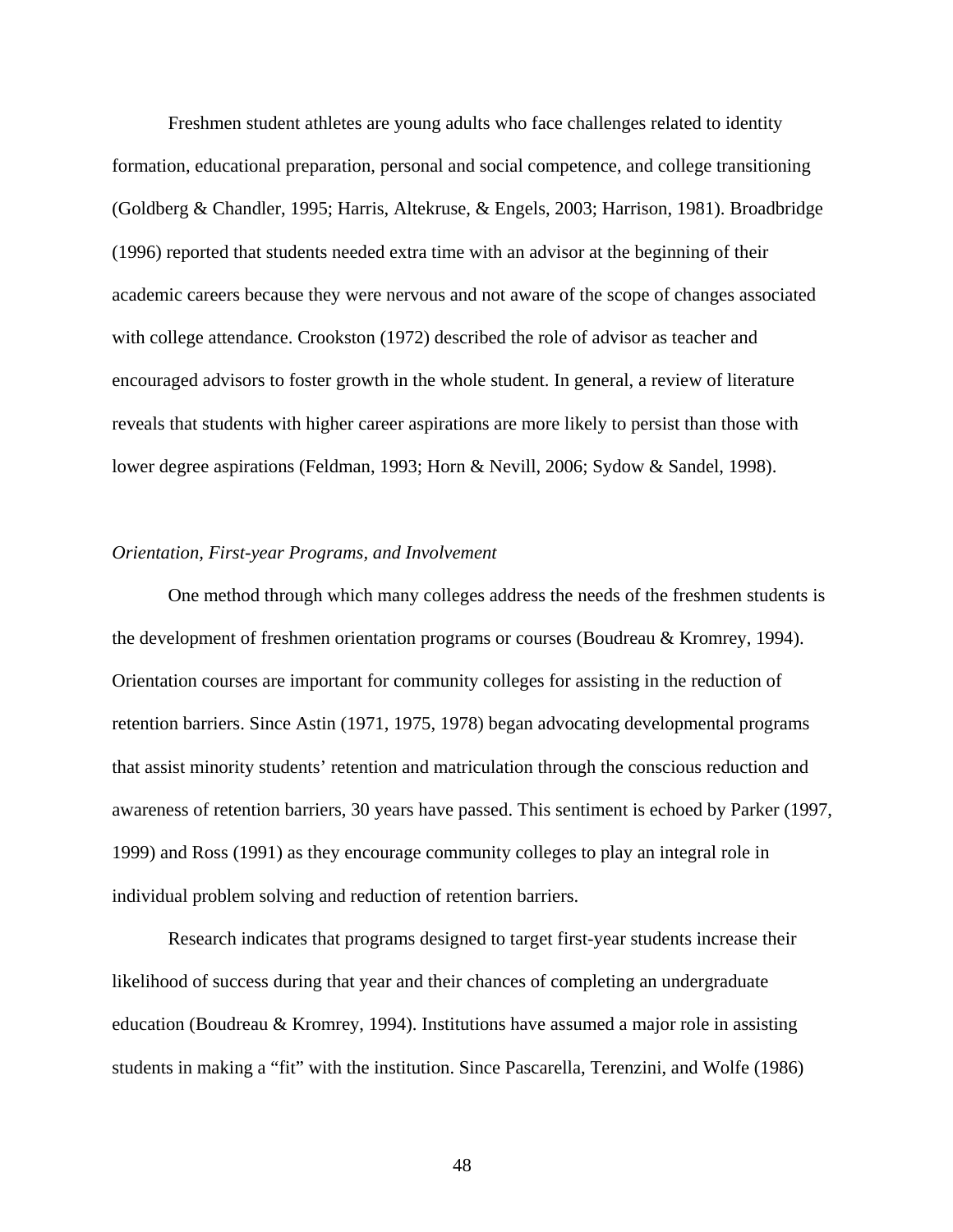provided evidence that merely attending a college orientation program was associated with higher retention rates, colleges have put forth tremendous effort and funds into orientation programs. Theoretically, such programs should help, in part, because they foster integration into campus communities and help align personal goals with institutional goals (Noble, Flynn, Lee, & Hilton, 2007).

 When students feel involved in their learning process, they are more apt to form groups that are related to that learning, and also extend this involvement to groups that are unrelated to the specific classroom exercises (Braxton, Milem, & Sullivan, 2000). The end result is increased academic integration and a greater likelihood of remaining at an institution (Braxton et al., 2000). Such programs have been shown to have a positive effect on the academic success, retention rate, and/or graduation rate of freshmen college students (Ting, Grant, & Plenart, 2000; Williford, Chapman, & Kahrig, 2000). However, some research showed that the programs may have little or no significant effect on academic performance, retention rate, and graduation rate (Hendel, 2001), and still others yielded mixed results (Boudreau & Kromrey, 1994; Micceri  $\&$ Wajeeh, 1999).

The initial introduction to the college environment plays a major role in determining whether students become involved, committed, and persist. Students experience campuses in different ways that may affect how they invest their time and effort in utilizing institutional resources and agents. Orientation is one way to assess individual students' needs and address problems as they arise. For example, at many four-year institutions, a first-year seminar course might assist students with initial adjustment and transitional issues on campus (Derby & Watson, 2006).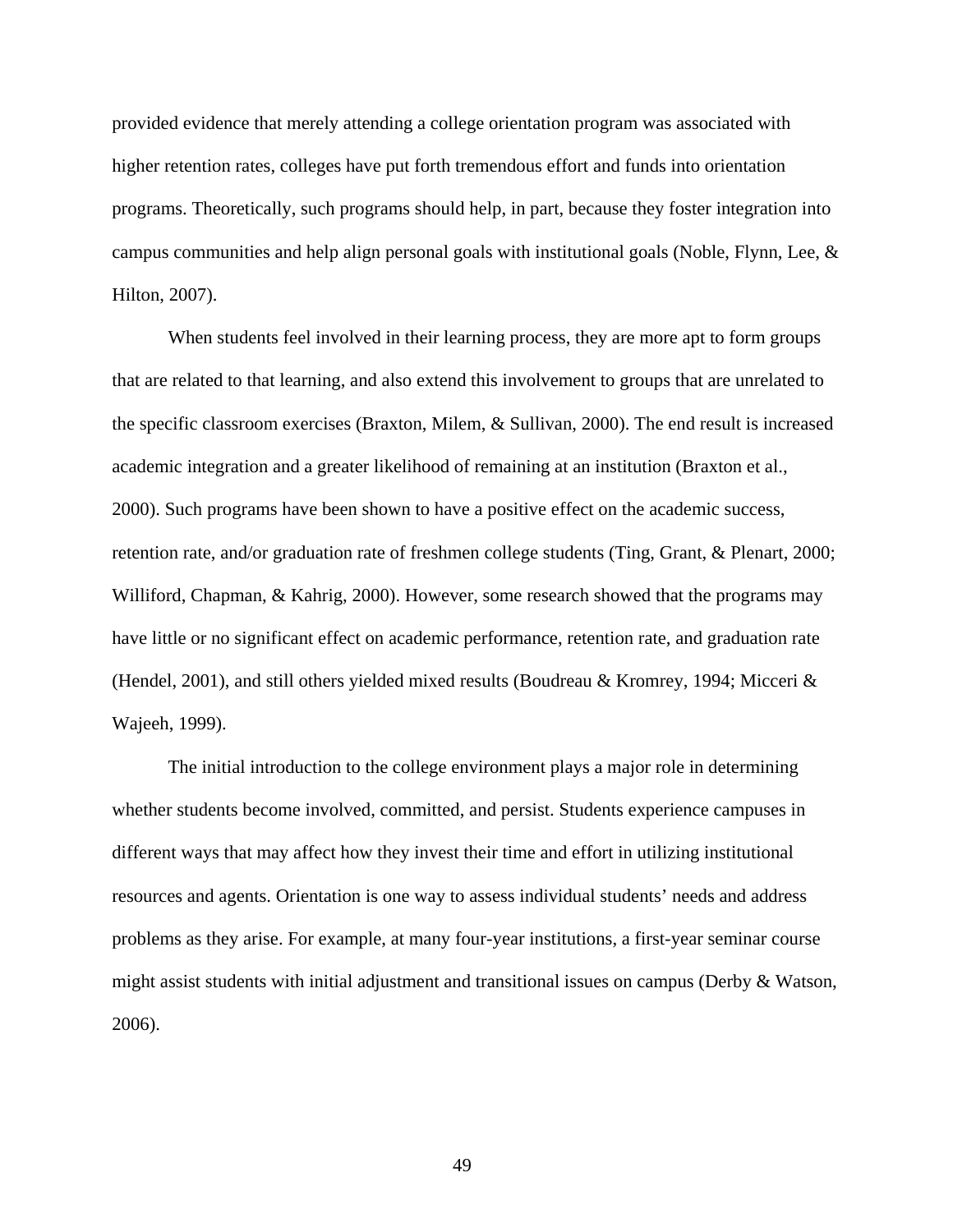Despite the paucity of literature concerning orientation course participation and outcomes, initial studies indicate grade improvement and persistence (Carnevale, 2002; Waschull, 2001), information about institutional processes, procedures, and services, decisionmaking strategies, career development, and academic coping strategies (Bourdeau & Kromrey, 1994). Orientation courses should be structured to increase students' awareness of the college, and its offices and departments, processes and systems, to set personal and professional goals, create academic plans, as well as interact with faculty and administrators, which all embody Astin's Student Involvement Theory (1984).

Regarding student involvement, Schmid and Abell (2003) noted significant differences in involvement, depending upon the type of institution of higher education the student first attended. Students enrolled in community colleges were less likely to participate in study groups, speak to faculty outside of class, and participate in clubs or organizations as compared to students in four-year colleges and universities (Schmid & Abell, 2003).

On campus, groups, clubs, and other activities should be made available for all types of students, regardless of interests (Foley, Nicpon, Huser, Blanks, Sollenger, Befort, & Robinson-Kurpius, 2006). Getting involved in campus activities of any type also fosters a sense of belonging and commitment, which Tinto (1993) has established as an important predictor of persistence. College programs can aid students in developing a social support network in their new environment, thus decreasing the probability that students will revert to old settings that were more comfortable and secure, such as their hometown (Foley et al., 2006).

The process for the underprepared student athlete of taking remedial courses and graduating from a community college combined with meeting the demands of the new NCAA transfer guidelines needs to actively involve the academic advisor. The active involvement of the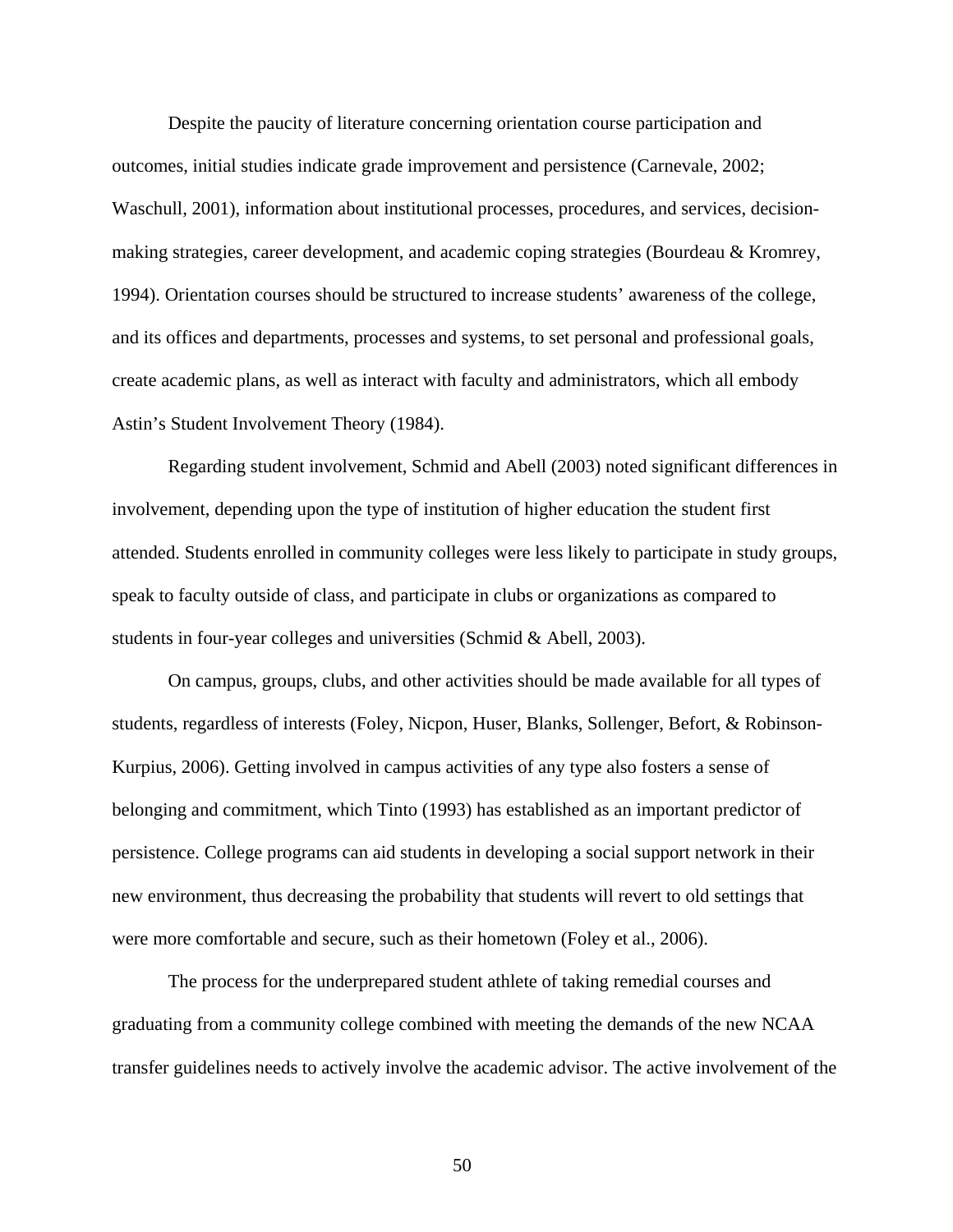academic advisor will promote graduation from the two-year school and transferability to a fouryear institution.

### *The Role of Academic Advisors*

A number of authorities have indicated that regular faculty-student contact is the most important factor in student **i**nvolvement and motivation and can provide students with the needed support to get through the tough times and keep working toward academic success (Chickering & Gamson, 1987; Glennen & Vowell, 1996). Of particular importance is the one-to-one relationship that is typically present between the student and advisor that provides an opportunity for the student to build a personal link with the institution (Nutt, 2000). Often the academic advisor is the only link the student has with the institution, having a profound effect on the student's academic career and the student's level of satisfaction with his/her college choice (Ckickering & Gamson, 1987; Glennen & Vowell, 1996; Nutt, 2000).

In addition to being knowledgeable about academic programs and curricula requirements within the institution, the advisor's ability to give accurate and correct academic guidance is often the most commonly stated expectation of students receiving advising services (Creamer  $\&$ Scott, 2000). In addition to the advising competencies, three specific skills appear to be associated with effective one-on-one advising. These include communication, questioning, and referral skills (Nutt, 2000). Unfortunately, most advisors focus primarily on the academic information they need to deliver to the student, act as the expert in the relationship, and ignore or overlook other important student needs (Frost, 1991).

 Of course, the primary function of the faculty is to facilitate learning, but because the student experience on campus is so transitory, the faculty role becomes even more crucial at a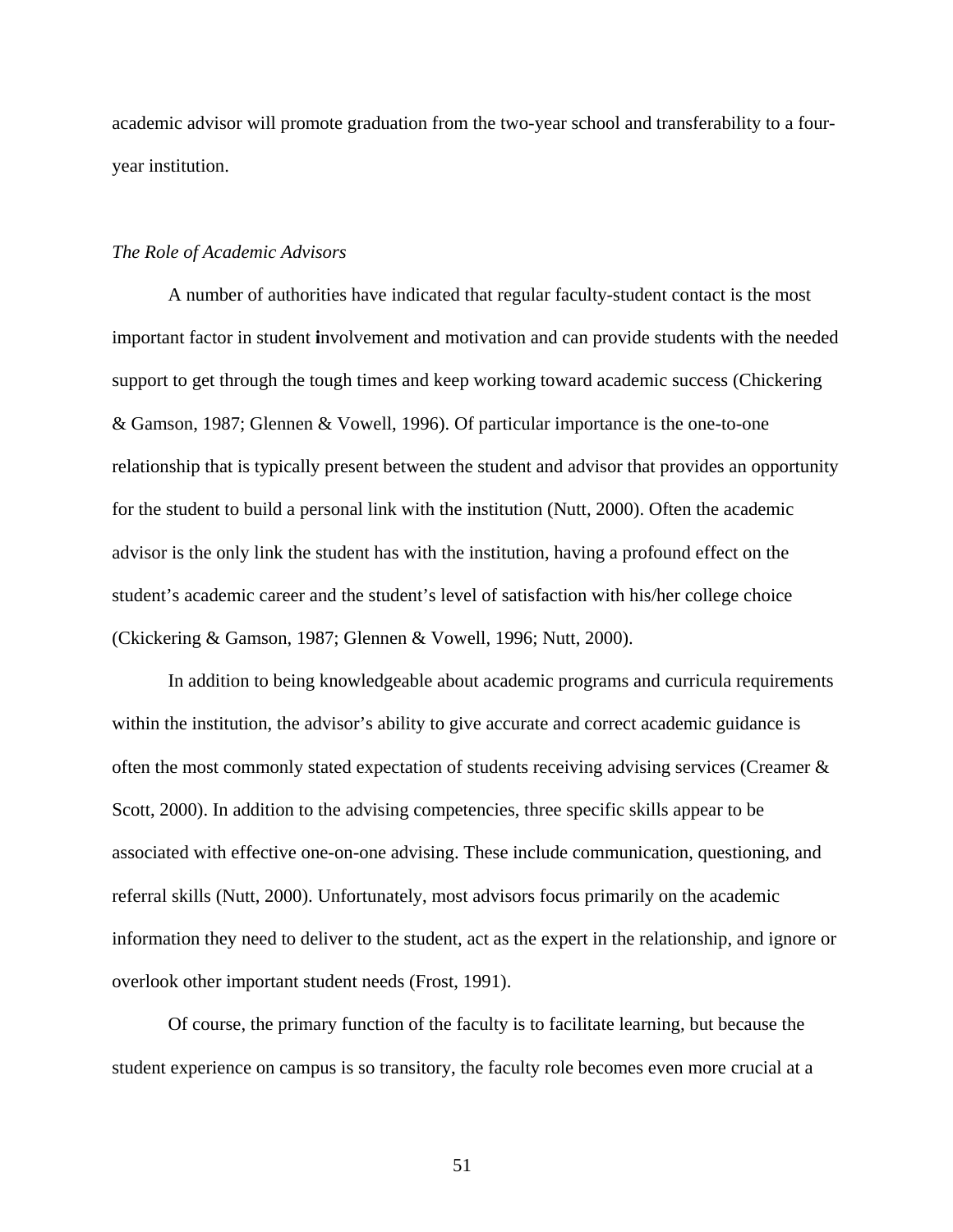commuter college (Pascarella & Terenzini, 1991). According to King (1993), academic advisement and the role the faculty plays in the delivery is the most critical service available for community college students. Studies of transfer students (Volkwein, King, & Terenzini, 1986) and freshman students (Pascarella & Terenzini, 1977) confirmed the importance of studentfaculty contact as an influential factor in student achievement, persistence, academic skill development, and personal development.

 When examining issues in higher education, it is important not to overlook the contribution of the community college. The literature on retention (Tinto, 1987) and academic advising (King, 1993) indicates a strong connection between faculty activities and student persistence at the four-year level, but the research is less developed at the two-year level. Higher education institutions have realized their obligation to provide a supportive environment as soon as possible for underprepared student athletes to succeed. In recognition of the unique needs of student athletes, institutions have begun to enhance their support services programs (Carodine et al., 2001). Carodine et al. (2001) suggest that monitoring of student athletes must include accurate academic advising and the athletic support staff should work in conjunction with the college major and faculty advisers to ensure that student athletes are enrolling in courses that will lead to completion of their designated degrees.

Identifying the underprepared student athlete would allow student services personnel to focus and to more effectively provide services and interventions to help develop personal and academic skills required for success in the college environment (DeBerard et al., 2004; Entwistle & McCune, 2004).

The academic advisor for student athletes should recognize the importance of remaining current with the NCAA initial eligibility requirements. The student athlete must feel confident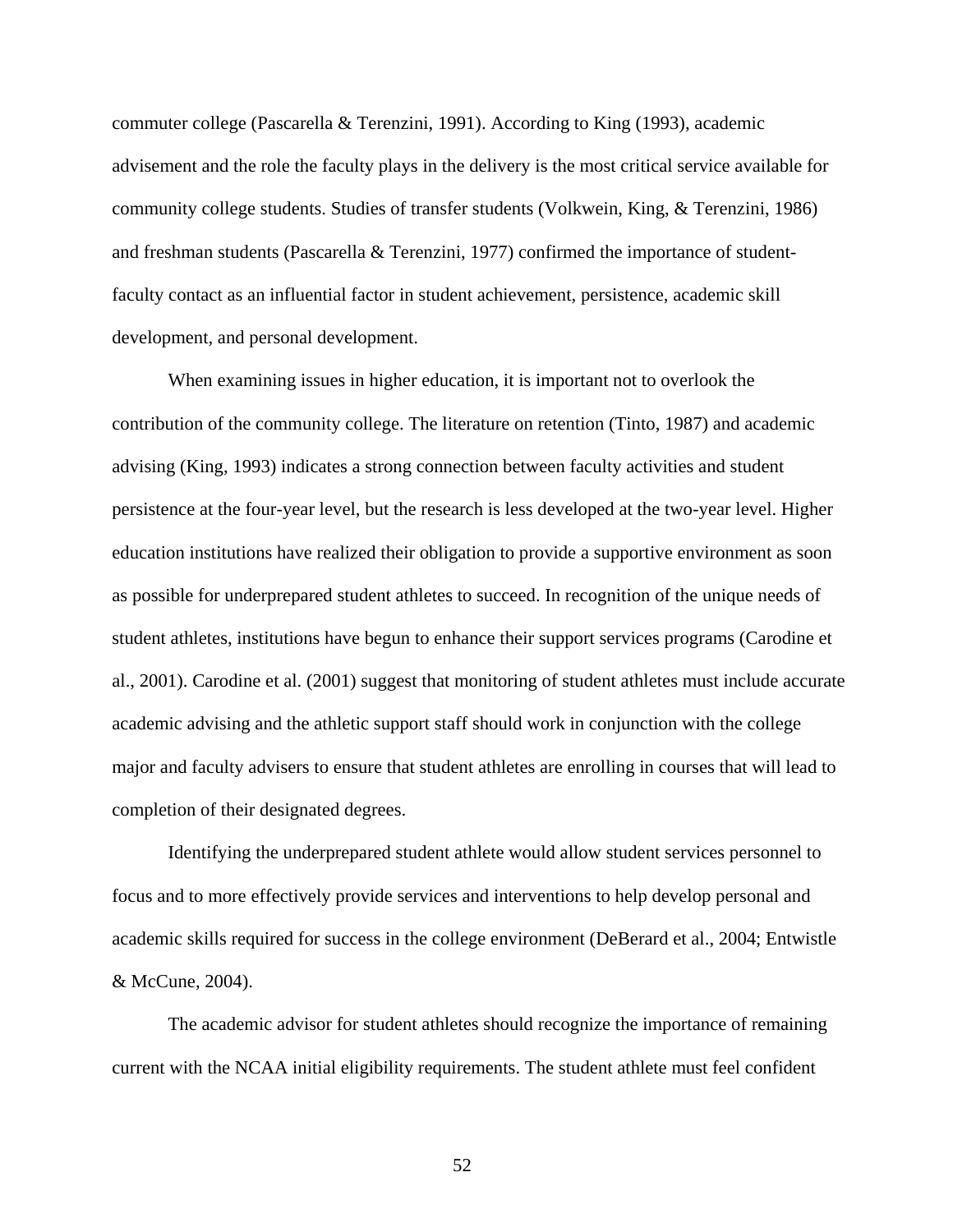that the academic advisor is knowledgeable of NCAA transfer guidelines. This confidence will bolster the student athlete's academic motivation and persistence toward graduation. Ensuring that recruited student athletes meet eligibility requirements is an important responsibility of the academic advisor counselor. Academic advisors for athletes must be aware of any academic changes mandated by the NCAA in reference to transfer rules. Although no empirical evidence was found, it was suggested that additional training could result in more school counselor knowledge concerning the needs of recruited student athletes and that more counselor knowledge would result in better services provided to these individuals (Chartrand & Lent, 1987; Kirk & Kirk, 1993; Miller & Wooten, 1995).

## Transferability

Underprepared student athletes attending and competing in athletics at a two-year community college often aspire to compete their last 2 years at a Division I college or university. The National Collegiate Athletic Association's (NCAA) 40/60/80% rule or progress toward degree greatly impacts the underprepared community college student athlete and transferability. With the passage of the  $40/60/80\%$  rule, the requirements to become eligible from the community college become more stringent. The typical community college student athlete needs to take remedial classes, does not utilize academic support services to the utmost, and usually is not clear on what it takes to transfer to a Division I institution (Wong, 2006). Additionally, when the student athlete is bewildered by not being recruited by Division I schools they usually question themselves about their athletic ability to go to the next level. Rarely, until it is too late in the recruiting process, do the student athletes realize that the problem of not being recruited by Division I schools is academically related.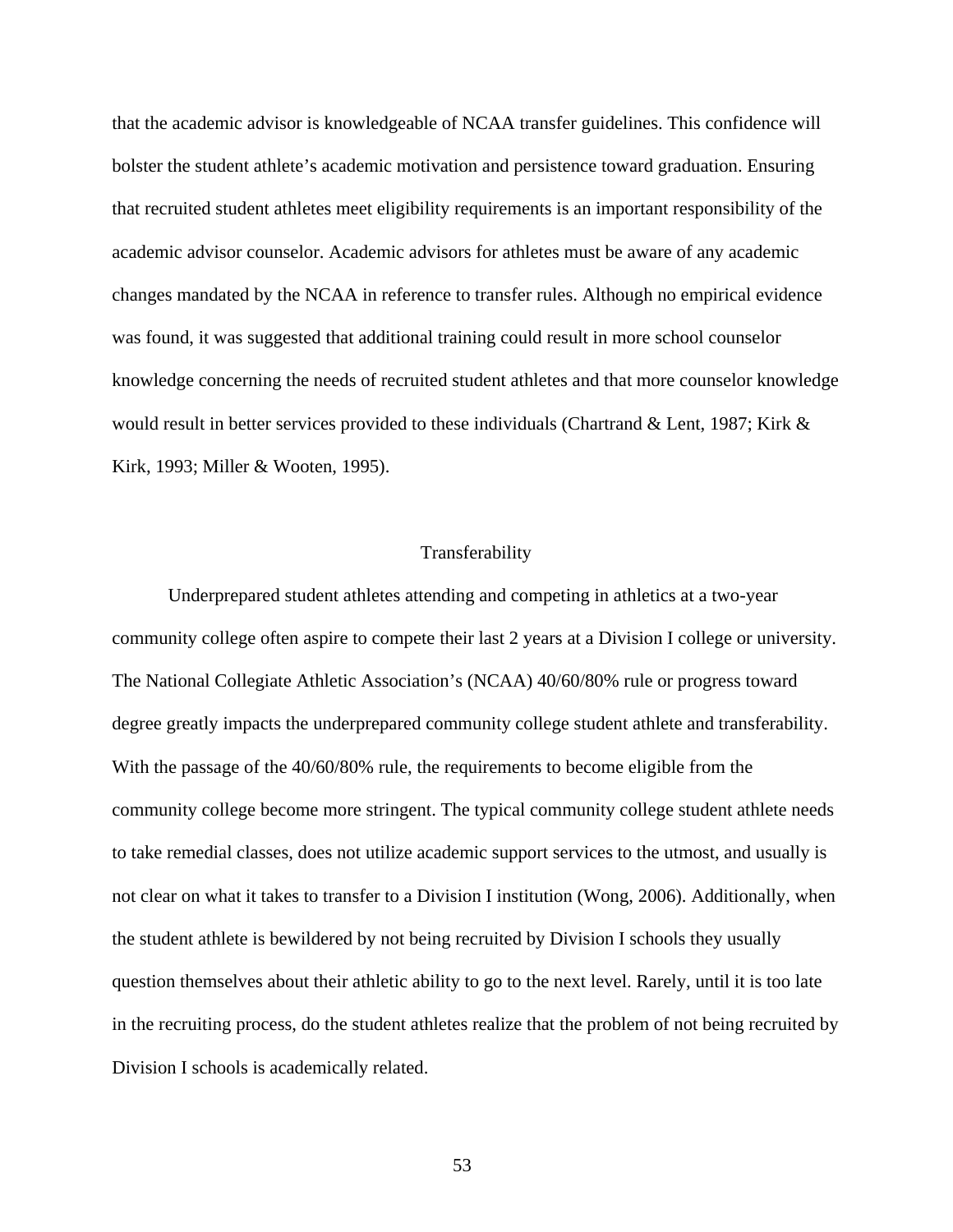The implications of the NCAA 40/60/80% rule, or progress toward degree, and its impact on community college student athletes can affect their ability to transfer to an NCAA Division I institution. Some issues for the community college athletes, academic advisors, and administration to consider are (a) attempting to transfer to a Division I institution without proper academic advising, (b) unfamiliarity of NCAA rules on transferring, and (c) use of a comprehensive academic advising program for student athletes.

The goal of this study was to examine the academic advising experiences of the underprepared community college student athlete who intended to transfer to an NCAA Division I institution and compete athletically. In a survey by Wong (2006), 82% of the surveyed community college athletes indicated wanting to transfer and compete athletically at a higher level, but 91% were not familiar with the NCAA 40/60/80% progress toward degree requirements. The lack of knowledge for the student athlete could be detrimental to their ability to transfer.

The new NCAA 40/60/80% progress toward degree legislation requires that a student athlete must have completed 40% of degree requirements before entering the third year of fulltime enrollment in order to compete athletically at the Division I level. The community college underprepared student athlete who did not academically qualify out of high school to compete at the Division I level must graduate from the two-year school in order to further their athletic career at a Division I institution. Division I athletic coaches will identify athletes to recruit- usually and initially in high school. However, many Division I programs recruit two-year college athletes who have "blossomed" into Division I caliber athletes while attending community college. These student athletes are sometimes overlooked by Division I schools because of poor academic performance from high school. While these underprepared athletes have perhaps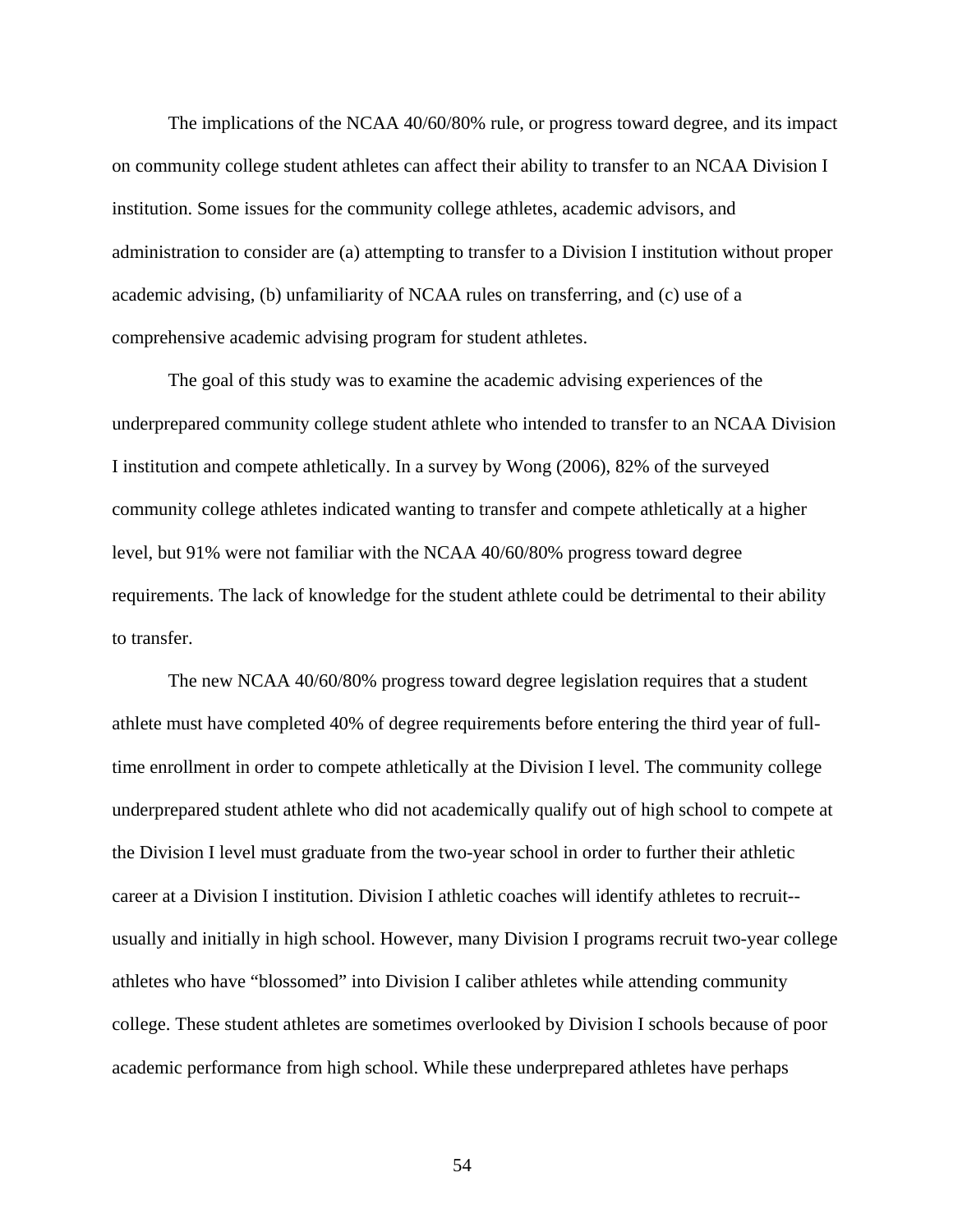"blossomed" at the two-year level, they also must concede to the NCAA transfer rules if they want to transfer to Division I schools. The Division I coaches begin academic evaluation of the recruitment of community college athletes either in the freshman year or sophomore year to gauge whether or not the student athlete predicts to graduate. Therefore, the knowledge of the new NCAA progress toward degree requirements is paramount in securing a Division I athletic scholarship. This knowledge is pertinent for not only the underprepared student athlete but the coaches, academic advisors, and administrators, as well.

#### *Problems with Transferability*

Academic reform has included changes in initial and continuing eligibility for NCAA Division I institutions. The progress toward degree rule for Division I student athletes was changed in 2003 from the 25/50/75% format to 40/60/80% format. Now a student athlete must have completed 40% of his or her degree requirements upon entering the third year of full-time enrollment at a Division I institution. Upon entering the fourth year of full-time enrollment, the student athlete must complete 80% of degree requirements to be eligible for athletic competition. One problem the underprepared community student athlete must contend with has to do with taking remedial courses at the two-year level. These courses must be taken and passed prior to attempting a more rigorous academic schedule. For the underprepared community college student athlete, having to take remedial courses could deter the progress toward the degree timeline as stipulated by the NCAA. These remedial courses could stretch the two-year college education into a 3-year college education and thus eliminate chances of being recruited and signed to play at an NCAA Division I school. If the two-year student athlete has to stay at the two-year school an extra year, usually the Division I coaches shy away from that student athlete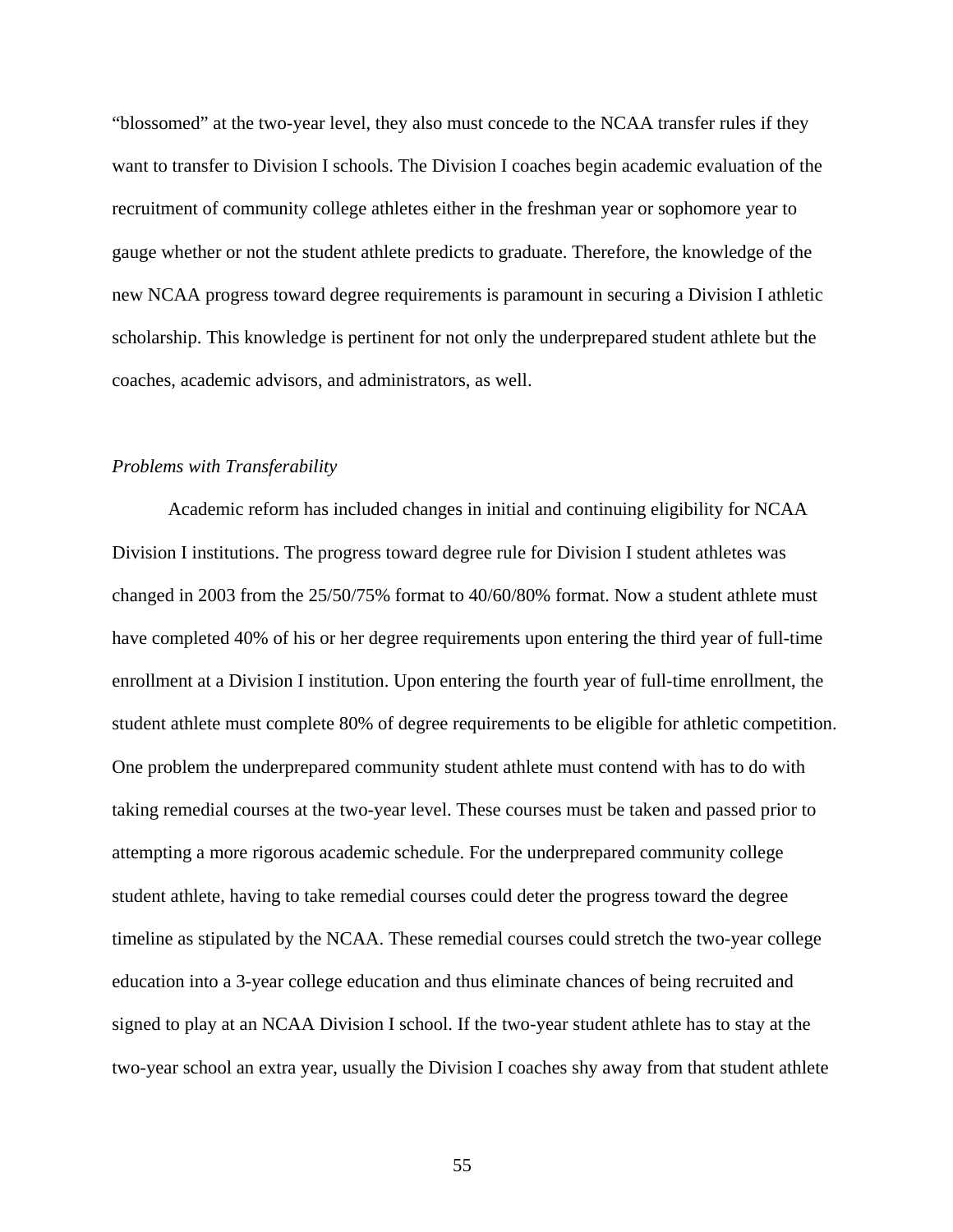in order to recruit one who is academically and athletically ready after 2 years at the community college level. The 40/60/80% rule is intended to increase graduation rates of student athletes but the lack of knowledge associated with this rule has influenced the plight of the underprepared two-year college student athlete and his or her transferability to a Division I institution. Currently, the NCAA mandates academic support services for student athletes while there are no such requirements for two-year schools.

 Student athletes taking a heavy load of remedial courses are at a disadvantage because they may be ill prepared for collegiate classes, their remedial classes do not count toward a degree or eligibility to transfer, and Division I schools may be less accessible as a result of all these factors. If the underprepared student athletes are not properly and aggressively advised by the athletic academic advisor then issues of access arise. All underprepared student athletes need to be correctly academically advised to be eligible for NCAA Division I institutions. If identified early during the freshman year, the academically underprepared student athletes can prepare for any additional summer coursework that will keep them on track to be Division I eligible. Even if the underprepared student athlete falls short of the ultimate goal of being Division I eligible they could still be eligible for a lower division of NCAA athletic competition by making progress through the community college. The inability to transfer units required from student athletes who may be ill-prepared for collegiate courses may cause the students to take a heavier remedial course load. Since remedial classes do not count toward a degree or eligibility to transfer, students at a community college will have a more difficult time meeting the NCAA 40/60/80% rule.

 It appears that by taking a course before enrolling in a community college, student athletes fare better academically (Hollis, 2001). One way to improve the opportunities for the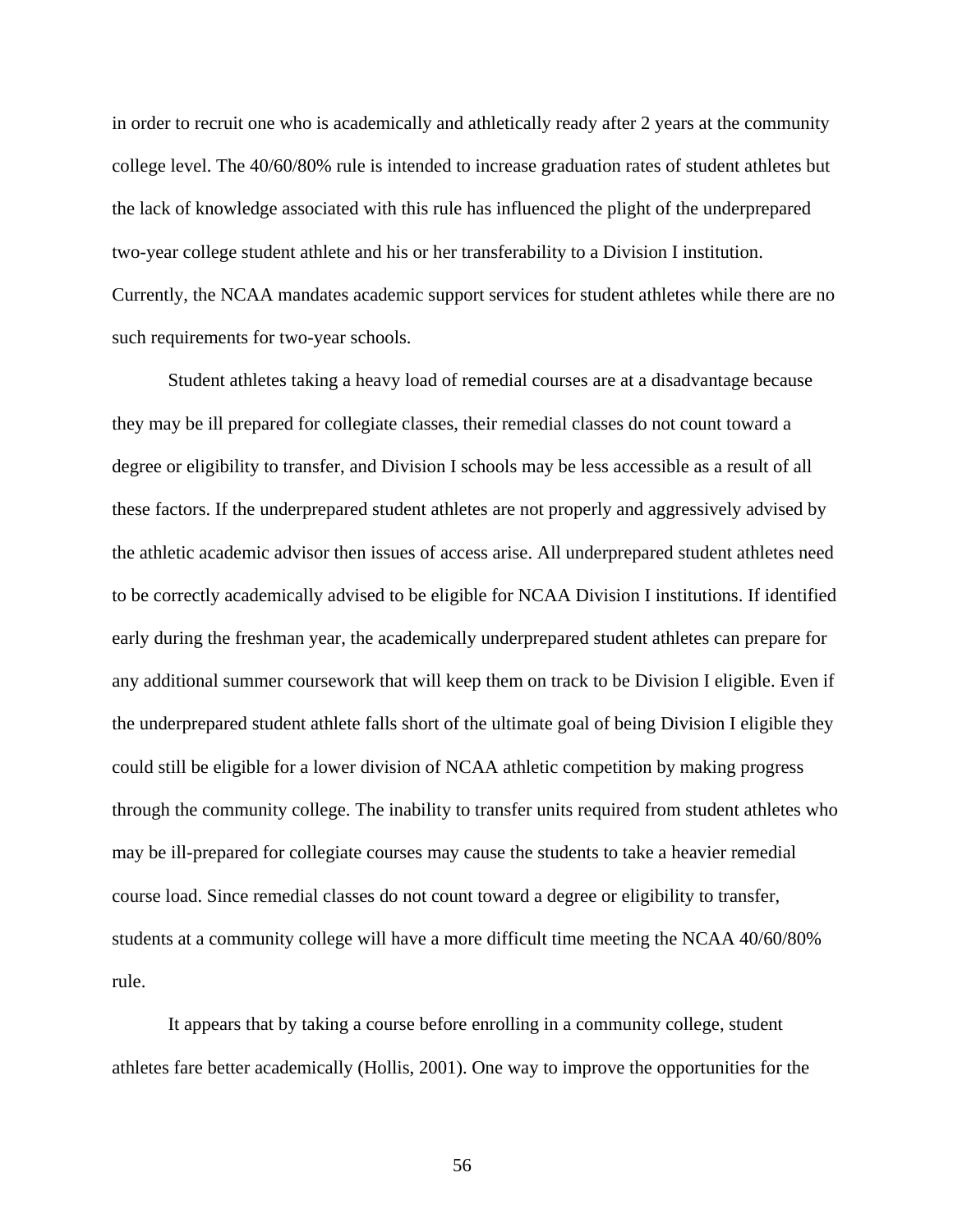community college athlete is a summer program. Data indicate that summer school before the beginning of the freshman year of college is statistically significant and has a positive impact on student athlete graduation rates (Hollis, 2001). The summer transition for student athletes just prior to attending college is significant for setting the tone and expectations for their upcoming career in college.

Underprepared community college student athletes, coaches, academic advisors, and administrators need to be knowledgeable of the NCAA transfer rules in order to have a positive impact on the student athletes. If a student athlete wishes to attend an NCAA Division I institution, all of the aforementioned groups should be become involved for the betterment of those in need. This study will examine the experiences of underprepared first-year community college student athletes and their transferability to NCAA Division I athletic programs.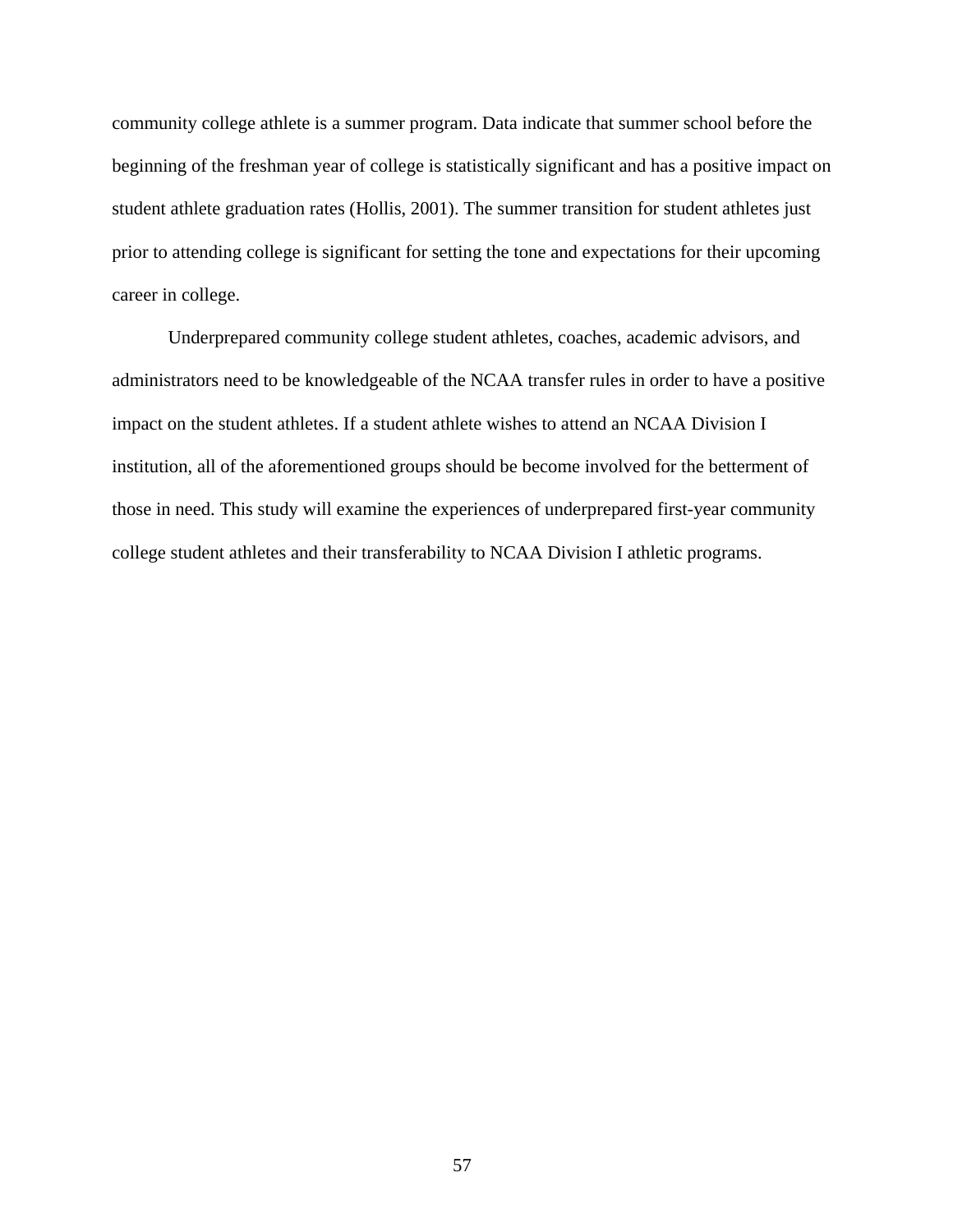## CHAPTER 3

## METHODOLOGY

The purpose of this study was to examine the advising experiences and aspects of advising on underprepared first-year community college student athletes and how advising cultivated their transferability to four-year schools. The study used interviews from underprepared student athletes, academic advisors, coaches, and administrators to examine the emphasis placed on advising the underprepared student athlete. The level of involvement by the student athletes, academic advisors, coaches, and administrators was also examined. Additionally, documents related to the student athletes and their transferability were examined. Student involvement with the campus environment, interaction with faculty and peers, engagement in enriching educational experiences, and use of student support services, positively impact student learning and development (Astin, 1991, 1993; Feldman, 1969; Chickering & Reisser, 1993; Chickering & Gamson, 1991; Kuh, 1995, 2001, 2003; Pascarella & Terenzini, 1991, 2005; Terenzini & Pascarella, 1994).

The particular community college selected for this study was Southern State Community College in a rural community of Alabama. The emphasis on athletics throughout the history of Southern State made this institution interesting to assess the literature and explore the research findings. The coaches at Southern State had successfully fostered relationships with NCAA Division I coaches to enroll student athletes who do not academically qualify for the Division I level. Southern State competes athletically in the Alabama Community College Conference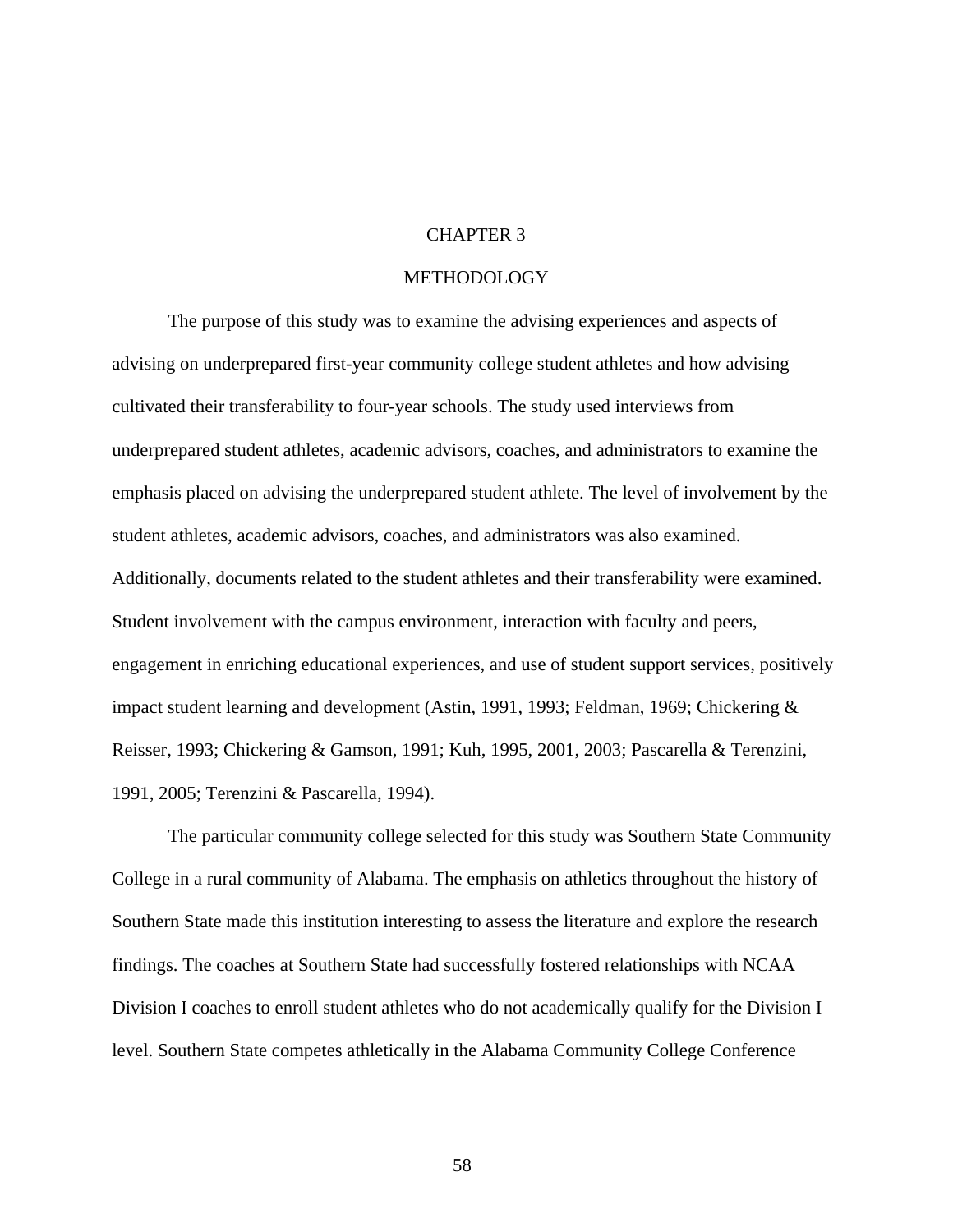(ACCC) as the region XXII representative of the National Junior College Athletic Association (NJCAA) and has captured 15 All-Sports conference championships in its history.

#### Southern State Athletics

 The Southern State Community College athletic teams compete in Division I of the Alabama Community College Conference (ACCC) and the National Junior College Athletic Association (NJCAA). With four Olympic medalists, five national championships, and 15 ACCC All-Sports trophies, athletics at Southern have become nationally recognized.

 The college came to be called "the crown jewel of community colleges in Alabama." The size of the physical campus increased from 4 buildings on 4 acres to 41 buildings on 217 acres. The passion for athletics situated Southern State as the dominant force in the Alabama Community College Conference, a position it still holds today.

 Teams compete in men's golf, men and women's basketball, men and women's crosscountry/track and field, baseball, softball, men's soccer, volleyball, and cheerleading. All of the sports also have availability of offering athletic scholarships, which consist of books, tuition, and fees. Many of the programs consistently finish in the final top 10 national rankings in their respective sports.

 The men's track and field team attained a national championship in 1997, 5 second place finishes, and numerous top 10 finishes. The men's golf team has produced 10 top 10 national finishes including runner-up twice and also has spawned 10 professional golf tour players. The golf team will be the host school for the Junior College National Golf Tournament from 2008- 2010. The co-ed cheerleading squad has won two national championship and has several top five finishes.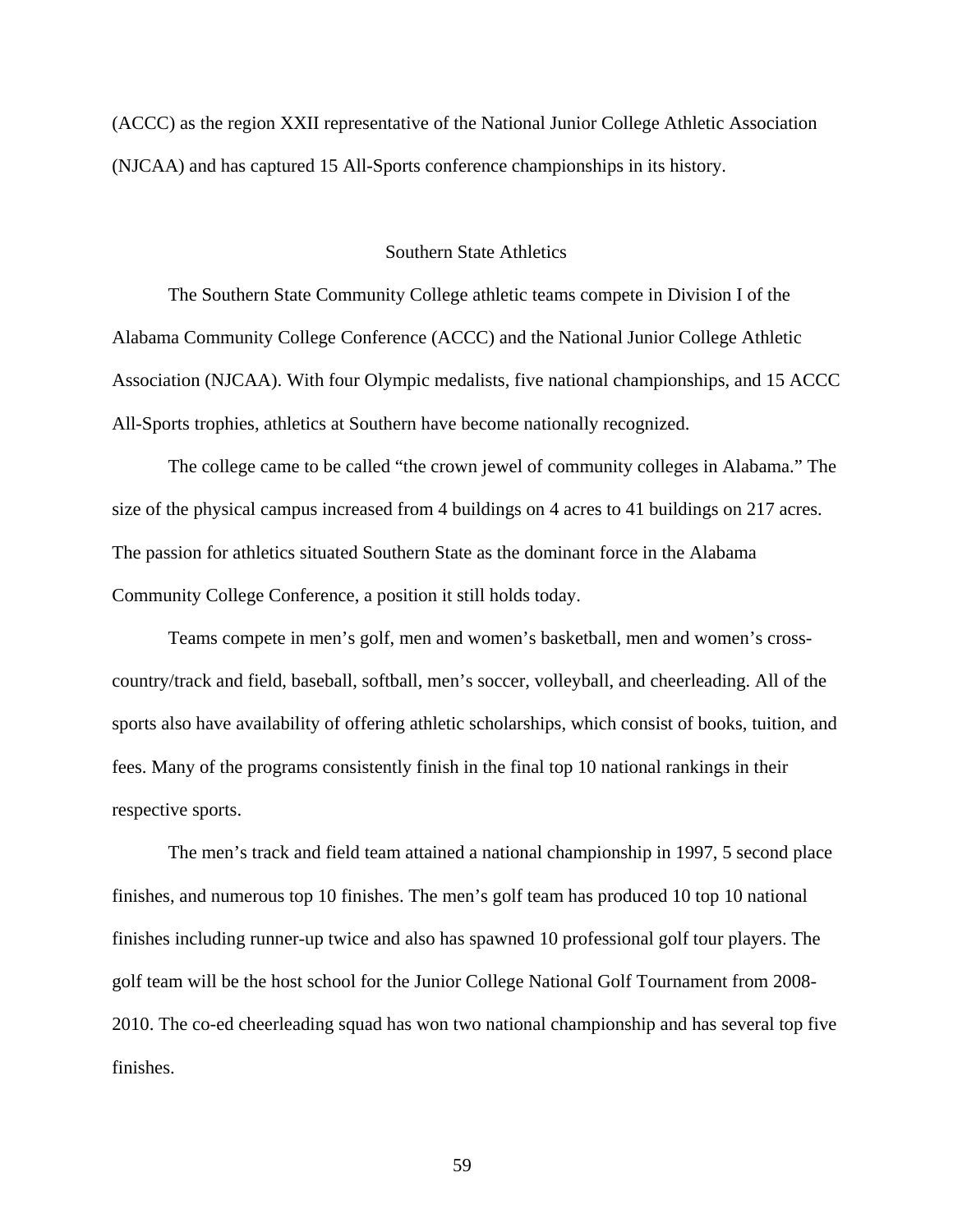The athletic facilities at Southern State are some of the best junior college venues in the country. The coliseum seats 4,500 spectators for basketball and volleyball, and even more for various ceremonies such as graduation and concerts. The coliseum also plays host to the Alabama High School Athletic Association (AHSAA) regional basketball tournament every spring and commonly draws capacity crowds at this week-long event. The baseball stadium has chair-back seating for 2,000 spectators, and the softball field can seat around 400 spectators. These stadiums contain their own locker rooms, batting cages, and coaches' offices, as well. The soccer field has been strategically placed adjacent to the Wellness Center so teams may use that facility for changing rooms.

 The rubberized outdoor 400-meter track plays host to college and high school track meets throughout each spring. All athletic teams also have the availability of using the rubberized indoor track around the corridor of the coliseum. While this indoor track is not for competition, it does provide year-round training if desired. The Wellness Center's 7,000 square foot weight room provides the athletes with one of the best facilities for strength and conditioning in the ACCC.

 In 2007, the men's basketball team broke the school record for number of victories and finished the season ranked fifth nationally. The baseball team's history has included five trips to the annual Junior College World Series tournament in Grand Junction, Colorado, and has consistently finished in the top 20 final rankings. The softball team finished seventh in the nation in 2007 and became the first ACCC team to win two games at the NJCAA World Series. The now defunct men's tennis team and women's tennis team both have a national championship to their credit.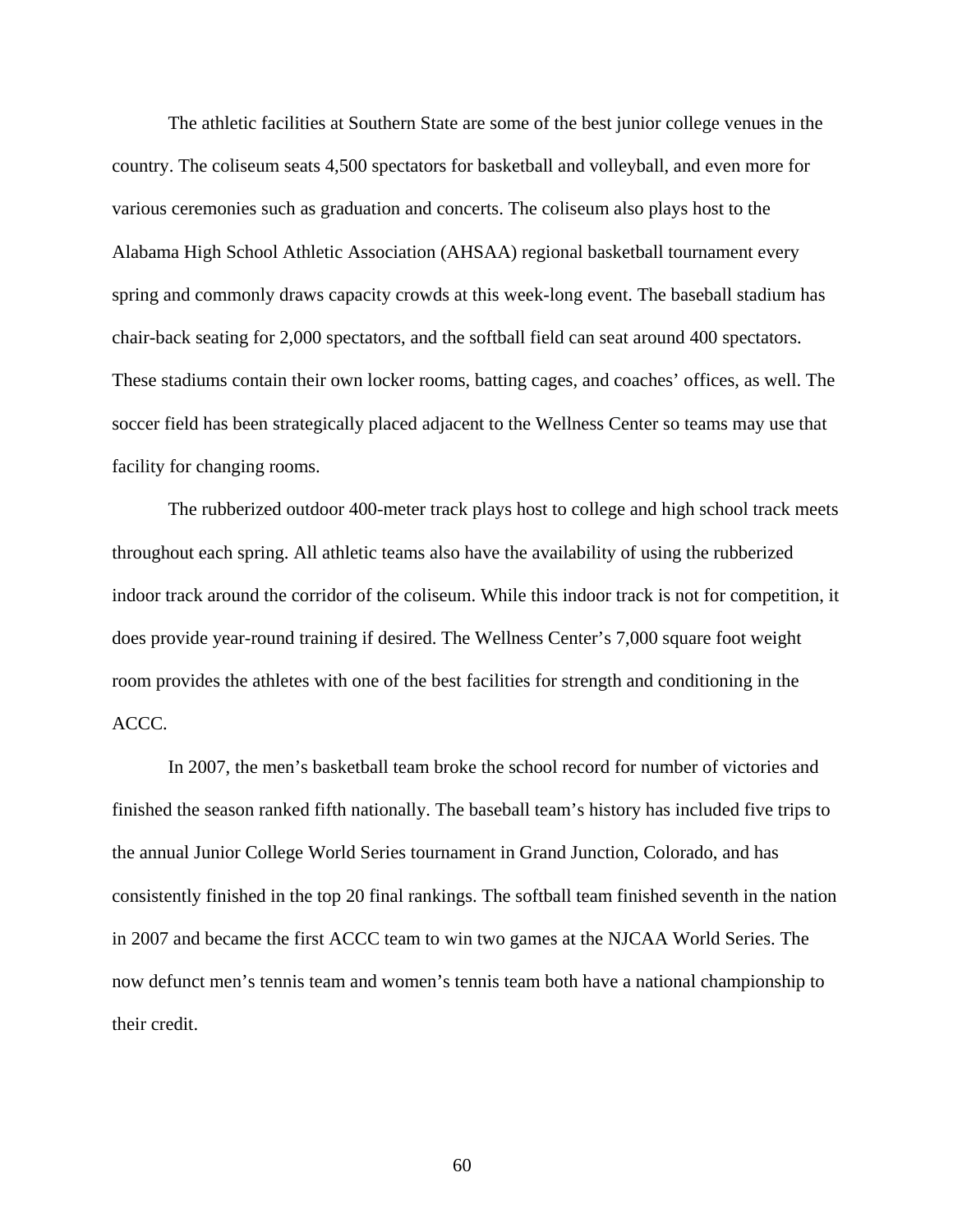#### Problem

During the academic school year 2006-2007, Southern State Community College had 63 academically underprepared sophomores on athletic teams. Of those 63, only 4 academically underprepared student athletes transferred to an NCAA Division I institution on athletic scholarship. Attrition rates among underprepared community college student athletes, along with newly established transfer guidelines, increase the importance of athletic academic advisors. Under the latest NCAA transfer guidelines, a student athlete entering the third year of full-time collegiate enrollment is required to have successfully completed at least 40% of a specific degree program (NCAA Transfer Guide, 2003). The accuracy and involvement of the athletic academic advisor are paramount to assure the access of community college student athletes continuing to progress at a four-year college or university. The involvement of the academic advisor is directly related to the successful transfer of the two-year college student athlete to a four-year school.

In order to transfer, the community college student athlete must not only meet the requirements of eligibility to play while at the community college, but they also must prepare for eligibility at the four-year college or university level.

#### Population

The academically underprepared first-year student athletes at Southern State were interviewed in the fall of 2008. The teams represented were men and women's basketball, men and women's cross country/track and field, baseball, co-ed cheerleading, softball, volleyball, men's soccer, and men's golf. For the purposes of this population, these student athletes were underprepared first-year community college students. These student athletes had two-year scholarships (renewable after the first year) to compete athletically at the two-year school level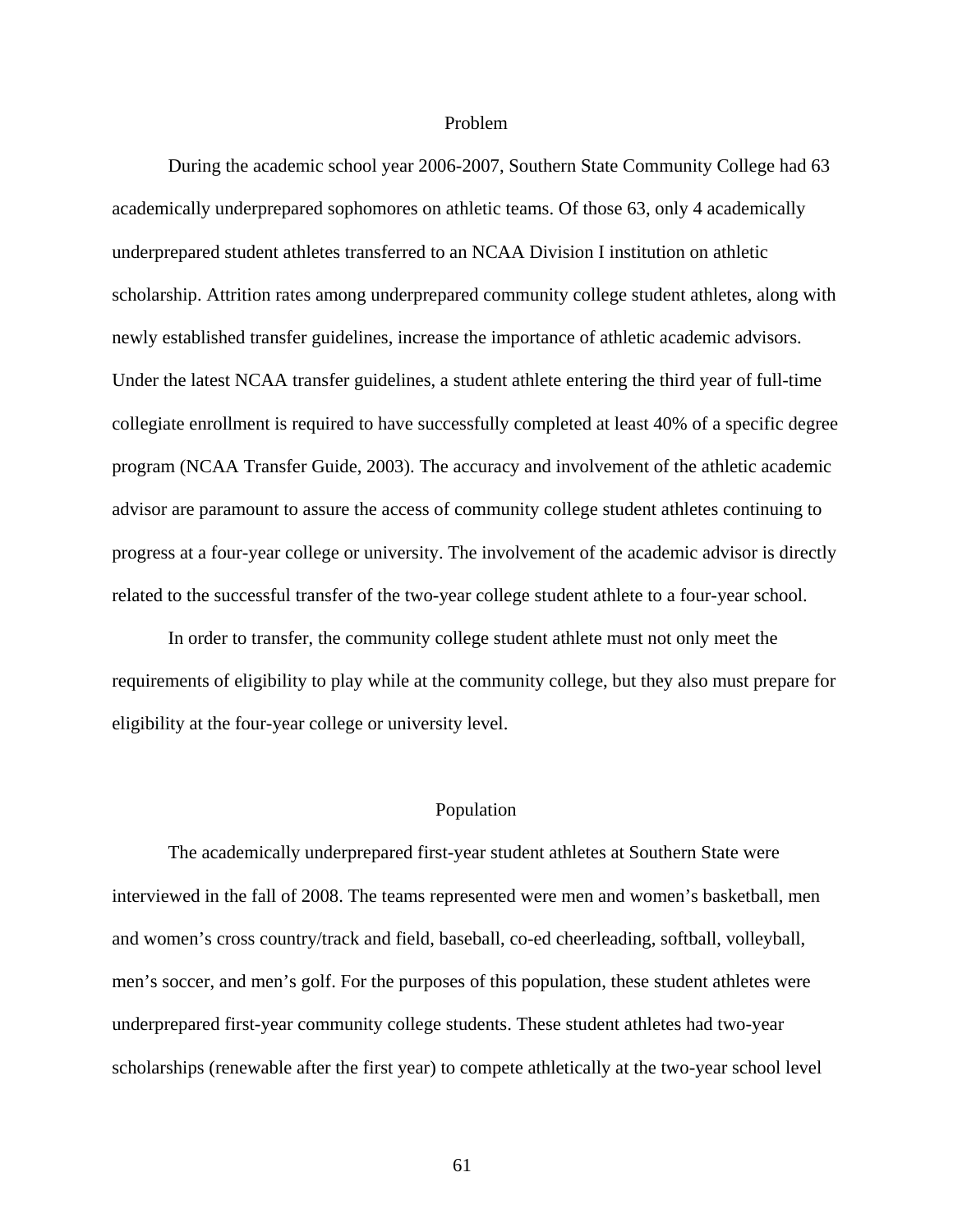with the option of continuing athletics at four-year institutions. Administrators, coaches, and school personnel pertinent to this study were interviewed in the spring and summer of 2008. The participants for the interviews were the first-year student athletes described as "academically underprepared."

## Table 1

## *Timeline for the Study*

| Method                   | Target population                                                                                                                                                                                | Frequency | Total<br>number   | Timeline                    |
|--------------------------|--------------------------------------------------------------------------------------------------------------------------------------------------------------------------------------------------|-----------|-------------------|-----------------------------|
| Individual<br>interviews | Student athletes                                                                                                                                                                                 | 1x        | 30 students       | August-<br>December<br>2008 |
| Individual<br>interviews | Coaches, advisors, and administrators                                                                                                                                                            | 1x        | 15<br>individuals | August-<br>December<br>2008 |
| Document<br>analysis     | NCAA Transfer Guidelines, Southern<br>State eligibility rules, athletic<br>department mission statement,<br>introduction letter to Southern<br>athletes, advising sheet for Southern<br>athletes |           |                   | August-<br>December<br>2008 |

In this dissertation, I define the term "academically underprepared" student athletes as individuals who did not make the NCAA academic qualifying standards coming out of high school and thus continue their athletic and academic careers at a two-year college. Many incoming student athletes at community colleges fall into minority and low socioeconomic groups. This group generally scores lower on college entrance exams (Petrie & Russell, 1995).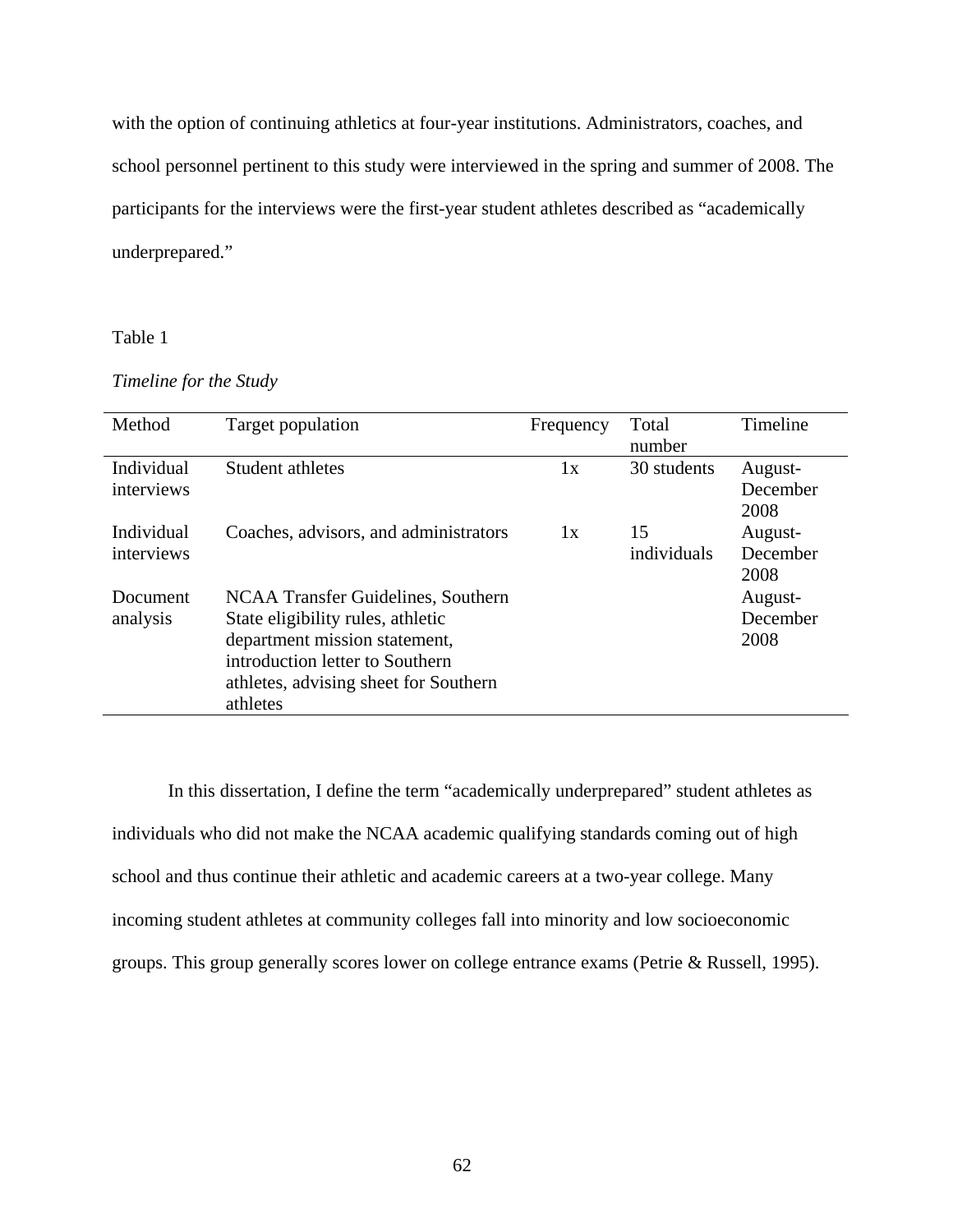## Table 2

## *Student Athletes*

| Student athlete | Sport              | Home state     | Race             |
|-----------------|--------------------|----------------|------------------|
| Meredith        | Women's basketball | New York       | White            |
| Jessica         | Softball           | Alabama        | White            |
| <b>Bridgett</b> | Women's basketball | Mississippi    | African-American |
| Tanika          | Track              | Florida        | African-American |
| Chip            | Track              | Georgia        | African-American |
| Morgan          | Women's basketball | Georgia        | White            |
| Ricky           | Men's basketball   | Alabama        | African-American |
| Jason           | Soccer             | Alabama        | White            |
| Sherri          | Women's basketball | Alabama        | African-American |
| Mike            | Men's basketball   | Alabama        | White            |
| Tootie          | Volleyball         | Alabama        | White            |
| Pablo           | <b>Baseball</b>    | Florida        | Hispanic         |
| Duke            | Soccer             | Alabama        | White            |
| Heather         | Women's basketball | Arkansas       | African-American |
| Lucas           | Men's basketball   | Alabama        | African-American |
| Robert          | Track              | Virgin Islands | African-American |
| Denise          | Cross-country      | Florida        | African-American |

## Table 3

# *Advisors for Student Athletes*

| Advisor | Title         | Sport advised                | Years as<br>athletic<br>advisor | # of<br>advisees |
|---------|---------------|------------------------------|---------------------------------|------------------|
| Rita    | Dept. Chair   | Women's basketball           | 18                              | $12 - 14$        |
| Janet   | Faculty       | Men's basketball             |                                 | $12 - 14$        |
| Cathy   | Director of   | <b>Baseball</b>              | 12                              | $20 - 24$        |
|         | Transitional  |                              |                                 |                  |
|         | Learning      |                              |                                 |                  |
| Gina    | Softball      | Softball                     | 10                              | $20 - 24$        |
|         | Coach/Faculty |                              |                                 |                  |
| Phil    | Dept. Chair   | Men's golf                   | 7                               | $6 - 8$          |
| Clara   | Dept. Chair   | Men's/women's track,         | 8                               | $65 - 75$        |
|         |               | men's/women's cross-country, |                                 |                  |
|         |               | men's soccer, volleyball     |                                 |                  |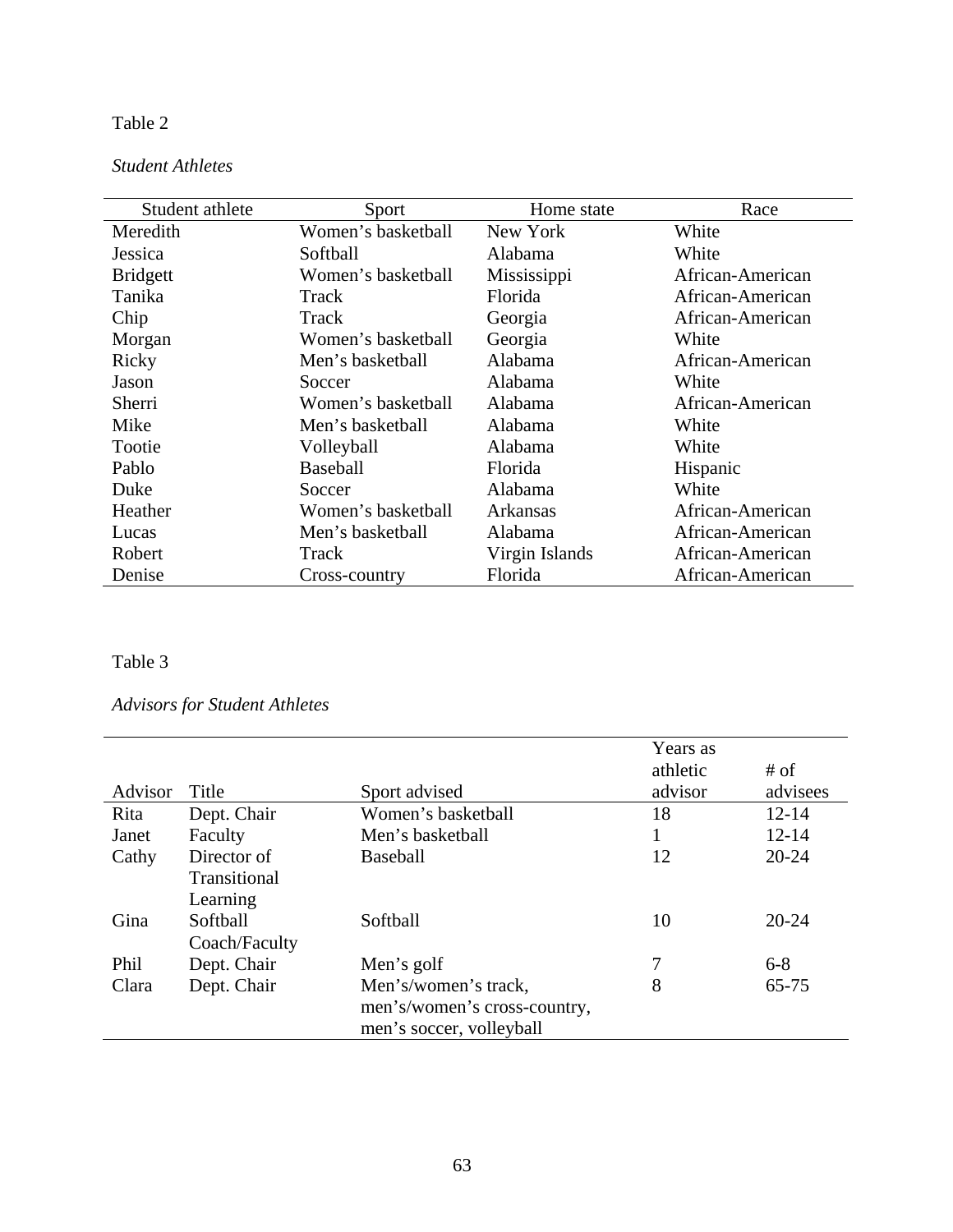## Table 4

### *Coaches*

| Coach        | Sport               | Years coached | # of State Championships |
|--------------|---------------------|---------------|--------------------------|
| <b>Steve</b> | Track/Cross-country | 12            | 12                       |
| Sam          | Men's basketball    | 4             |                          |
| Dave         | Men's golf          | 17            |                          |
| Louis        | Women's basketball  | 18            | 4                        |
| Clint        | Asst. baseball      | 10            | 6                        |
| Doc          | Volleyball          |               | O                        |
| Ronny        | Head baseball       | 19            | 6                        |
| Benny        | Soccer              |               | 0                        |
| Gina         | Softball            | 10            | 6                        |

## Table 5

## *Administrators*

|               |                            | Years in Athletic |                             |
|---------------|----------------------------|-------------------|-----------------------------|
| Administrator | Title                      | Department        | Responsibilities            |
| Dr. Sims      | Dean of Students           |                   | Oversight of coaches, teams |
| Ronny         | Athletic                   | ٥,                | Coaching baseball, signing  |
|               | Director/Baseball coach    |                   | scholarships                |
| Donna         | <b>Athletic Department</b> |                   | Compliance, office          |
|               | assistant                  |                   | management                  |

# Methods

Qualitative interviews for obtaining the information were conducted by the researcher on the campus of Southern State Community College in Alabama. The setting for the interviews was the offices of the researcher in the Health and Physical Education Department. Denzin and Lincoln (1994) define qualitative research as multi-method in focus, involving an interpretive, naturalistic approach to its subject matter and the qualitative researcher studies things in their natural setting. The questions for the interviews were developed by the researcher. The researcher had been employed by Southern State Community College for over 15 years as a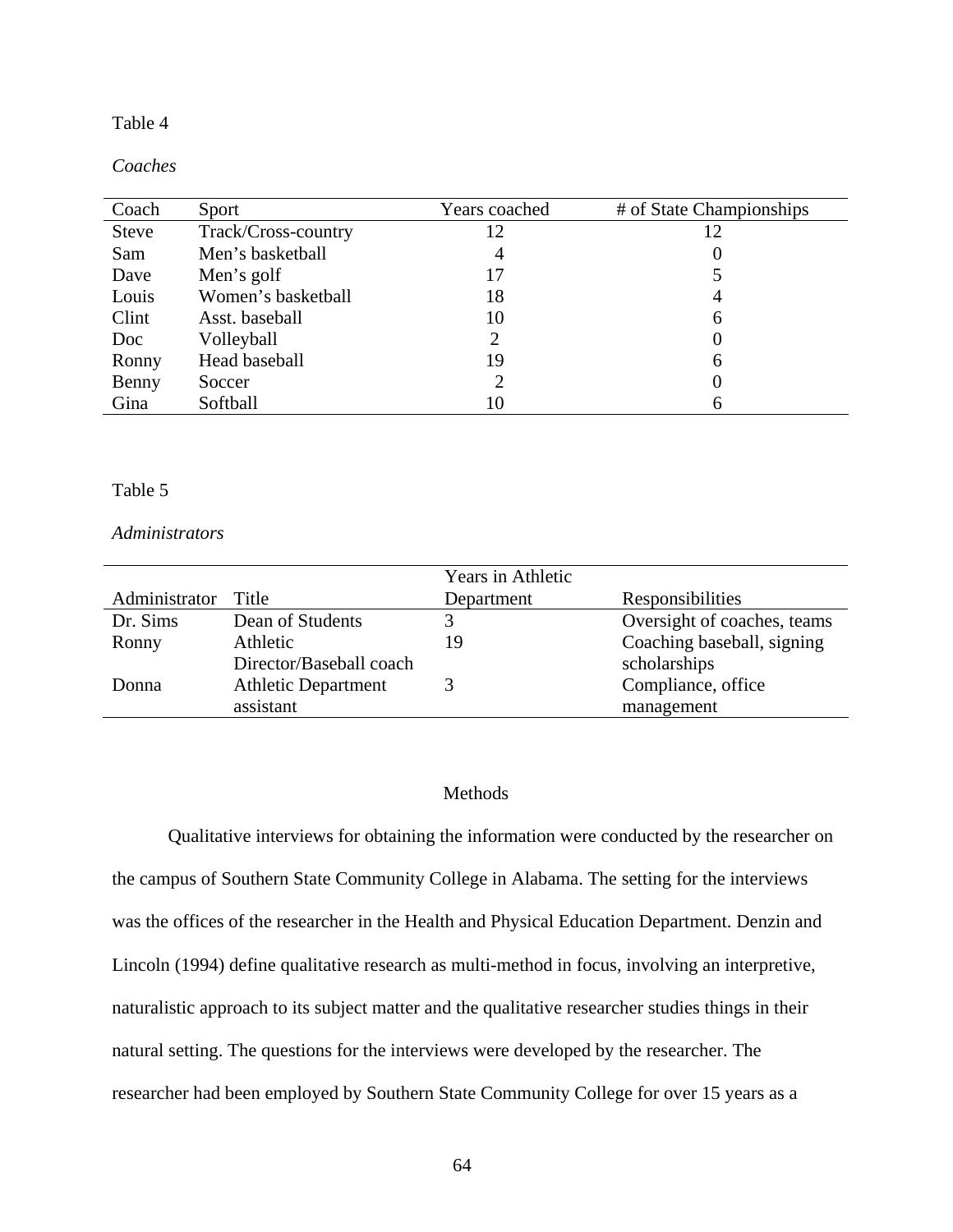coach (5 years) and instructor in the Health and Physical Education Department. Additionally, documents related to the transferability of the student athletes were examined. These documents included information regarding student athlete orientation, plan of study, advising, and institutional policies regarding eligibility and graduation.

The findings from this study are especially important to college personnel working with transitioning underprepared first-year student athletes. First, college advisors/counselors should be aware of the continuing importance of college support relationships for first-year student athletes while attending school. Advisors/counselors can assist in these relationships by inviting students to openly talk and share information in an individual or group session.

Advisors can provide programs to incoming underprepared student athletes to help them understand academics and their transferability to four-year institutions. Advisors can also provide help with the importance of involvement within the college atmosphere and how family, friends, peers, and school personnel can help them adjust to the college environment. Individual counseling and small and large group workshops might include encouraging students to spend time with others and to indulge in activities that enable them to feel the importance of being academically and athletically successful.

The format of the interview guide was comprised of semistructured questions leading to broad unstructured (general open-ended) discussion. The intent of this approach was to allow the interviewer flexibility during the interview sessions in order to identify issues not covered by the predetermined questions.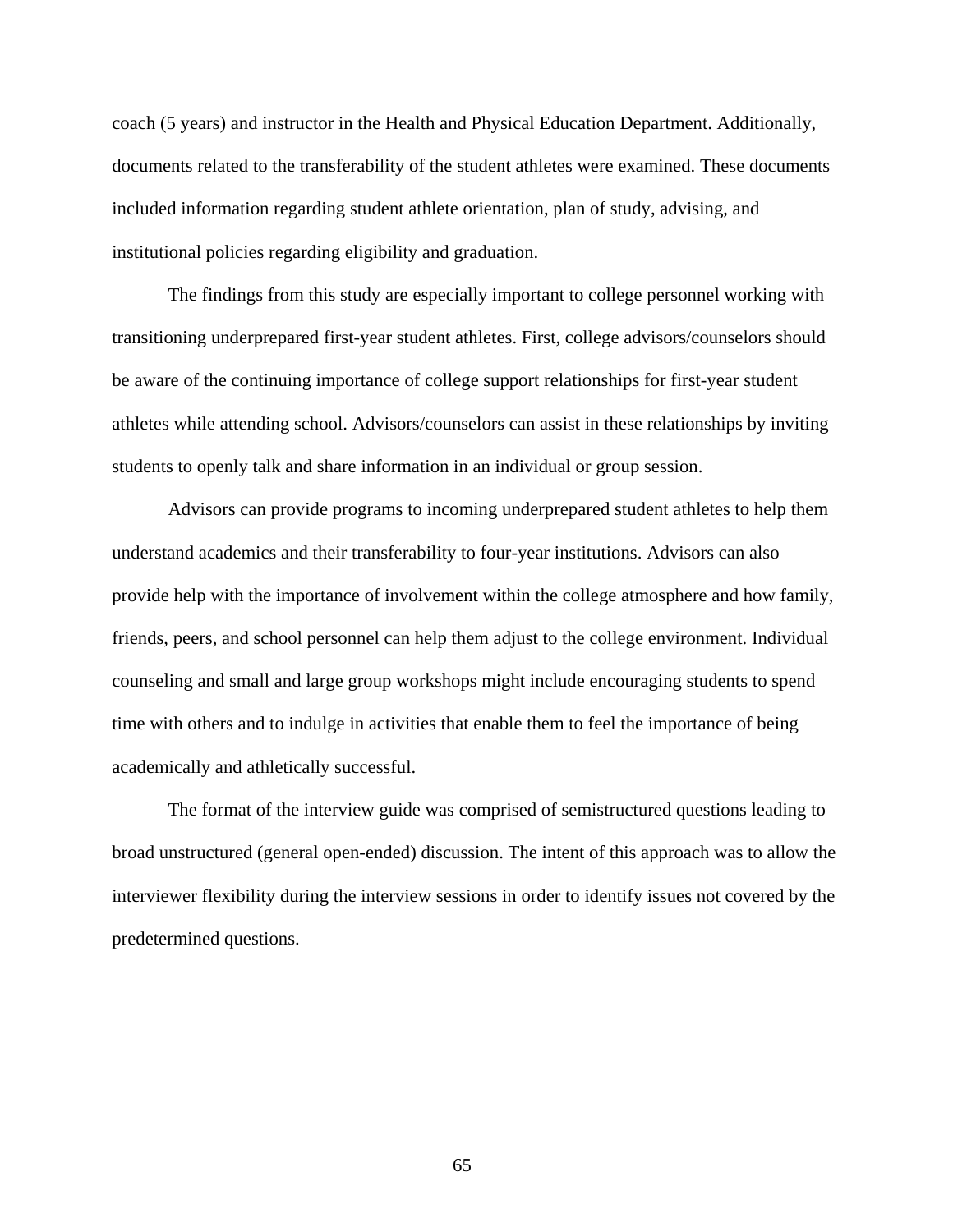#### Sample

Purposive sampling was used to collect potential participants. According to Erlandson, Harris, Skipper, and Allen (1993), there are two decisions a researcher needs to make when they choose to use purposive sampling. First, they must select who and what will help answer the basic research questions or assist in the purpose of the study (Erlandson et al., 1993). They then must also "choose who and what not to investigate; that is, there must be a process of elimination in order to narrow the pool of possible sources" (Erlandson et al., 1993, p. 83). For that reason, I decided to focus on the institution's athletic teams. The reason I focused on the athletic teams was the realization that many of these student athletes were defined as "academically underprepared" individuals who did not make the NCAA's academic qualifying standards coming out of high school and thus they were continuing their athletic and academic careers at a two-year college. Many incoming student athletes at community colleges fall into minority and low socioeconomic groups. This group generally scores lower on college entrance exams (Petrie & Russell, 1995).

 I followed the data-gathering method in qualitative inquiry that focuses more on in-depth and relatively small samples that are selected purposefully (Patton, 2002). Erlandson et al. (1993) state that in qualitative research it is more about quality than quantity and more focused on information richness than volume.

### Sampling Procedure

Currently, there are over 500 athletic teams within the National Junior College Athletic Association. This study was limited to Southern State Community College in Alabama. The Alabama Community College Conference consists of over 20 institutions with men's and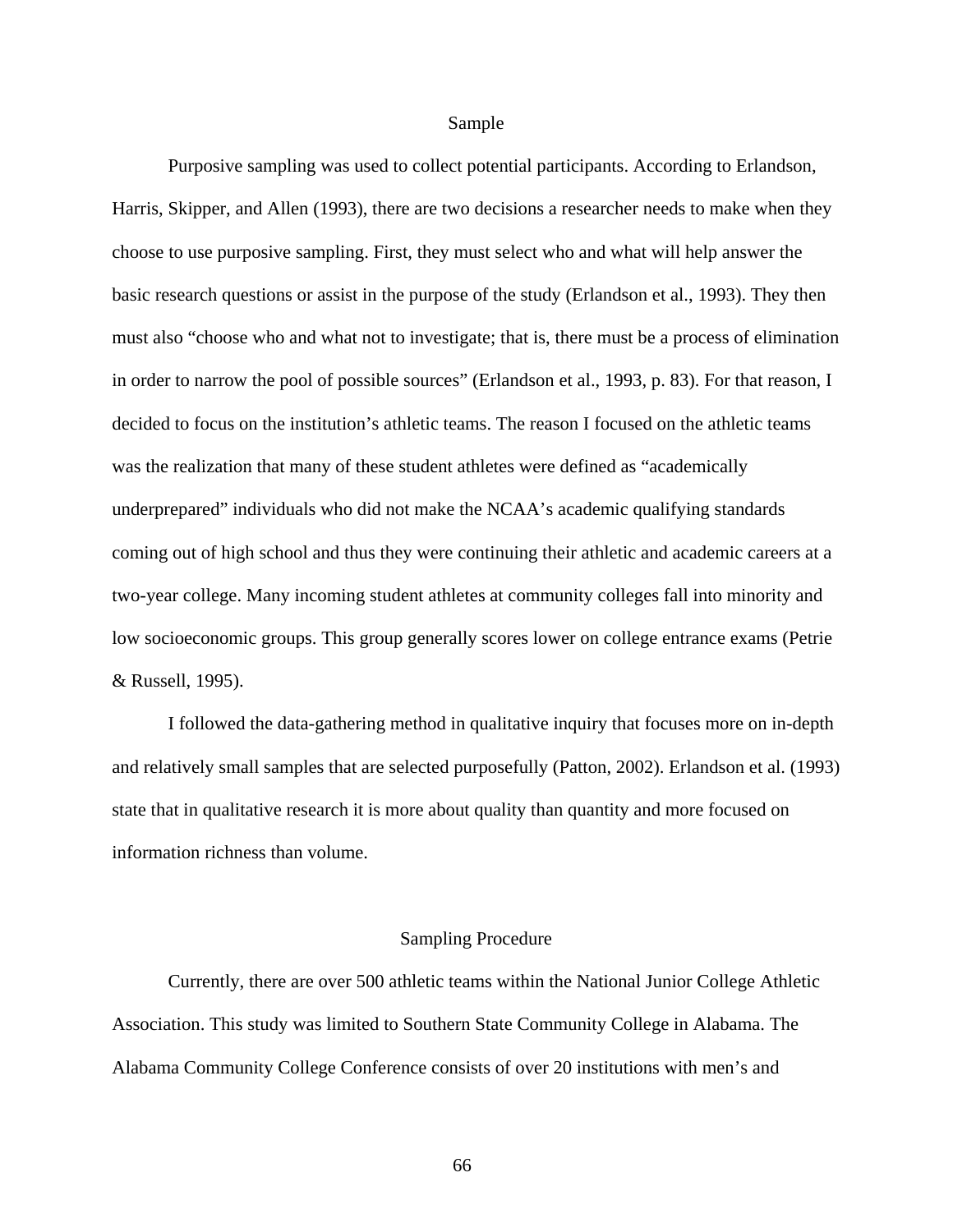women's teams participating in athletics. Personal contacts within the Health and Physical Education Department at Southern State allowed the opportunity for full cooperation among the coaches when interviewing the participants. The coaches, advisors, and administrators were sent letters to explain the study, followed up with an e-mail and phone calls. Each participant was given a cover letter explaining the intent of the interview process.

#### Design

This study is a qualitative case study. Qualitative research implies a direct concern with experience as it is lived or felt or undergone (Sherman & Webb, 1988). The benefits of qualitative research include the researcher's ability to process data immediately, clarify and summarize as the study evolves, and the ability to explore anomalous responses (Guba  $\&$ Lincoln, 1981). According to Merriam (1988), the investigator in qualitative research spends a substantial amount of time in intense contact with participants. The researcher builds a complex, holistic picture, analyzes words, reports detailed views of informants, and conducts the study in a natural setting (Creswell, 1998).

A case study design is employed to gain an in-depth understanding of the situation and meaning for those involved. Insights gleaned from case studies can directly influence policy, practice, and future research. Case studies are differentiated from other types of qualitative research in that they are intensive descriptions and analyses of a single unit or bounded system (Smith, 1978) such as an individual, program, event, group, intervention, or community.

Wilson (1979), for example, conceptualizes the case study as a process "which tries to describe and analyze some entity in qualitative, complex and comprehensive terms not infrequently as it unfolds over a period of time" (p. 448). MacDonald and Walker's (1977)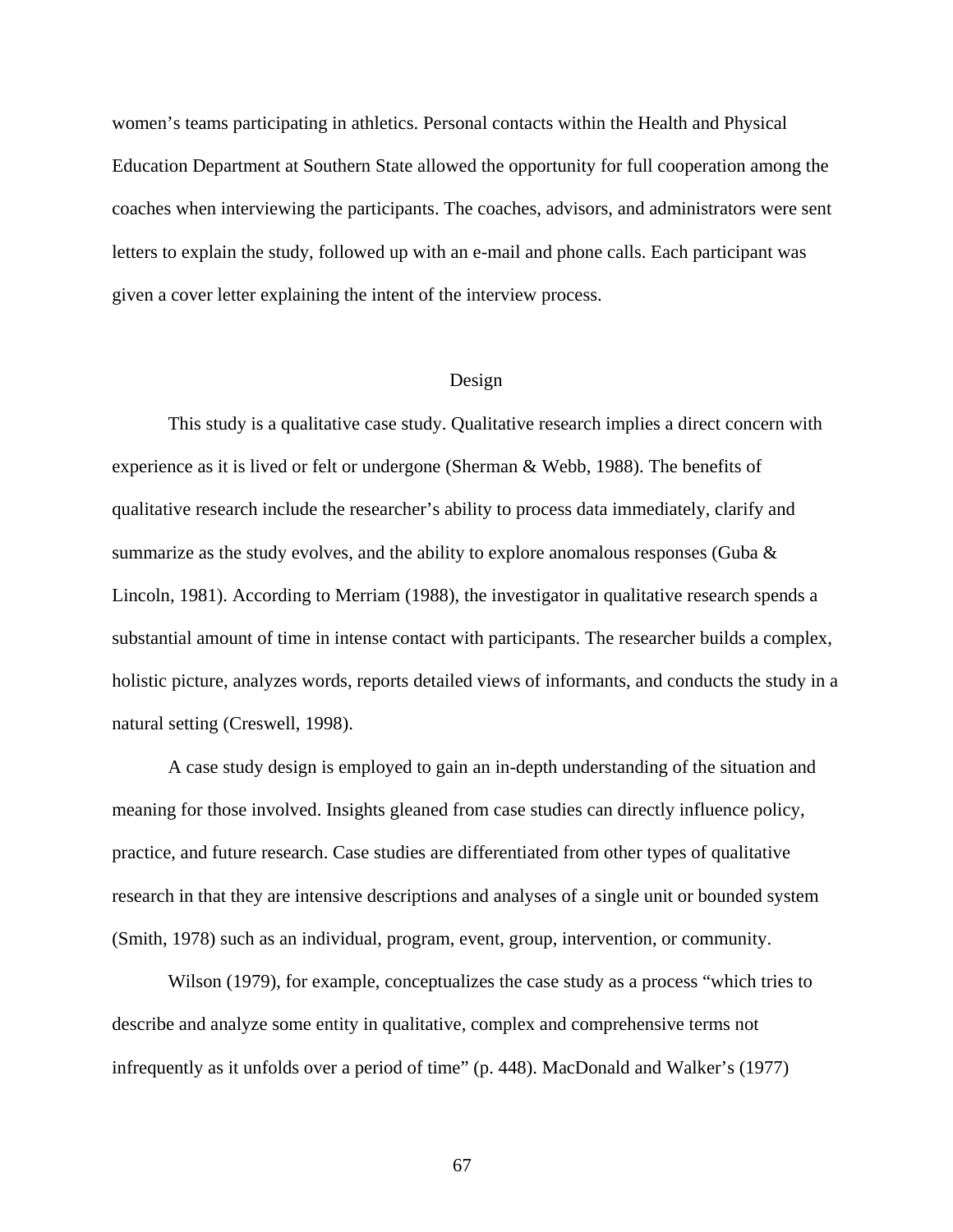definition of a case study as "the examination of an instance in action" (p. 181) is congruent with Guba and Lincoln's (1981) statement that the purpose is "to reveal the properties of the class to which the instance being studied belongs" (p. 371). Becker (1968) defines the purposes of a case study as twofold, that is, "to arrive at a comprehensive understanding of the groups under study" and "to develop general theoretical statements about regularities in social structure and process" (p. 233).

Whereas some consider the "case" an object of study, Stake (1995) and others consider it a methodology (e.g., Merriam, 1988), a case study is an exploration of a "bounded system" or a case over time through detailed, in-depth data collection involving multiple sources of information rich in context. This bounded system is bounded by time and place, and it is the case being studied--a program, an event, an activity, or individuals.

 The objective of the research was to examine the academic advising experiences of the academically underprepared first-year community college student athletes who intended to transfer to an NCAA Division I institution and compete athletically. A central feature in this research approach was to study the accumulating data and in the process induce some order of the uncategorized information. The transcribed interviews were read and coded for content, then further categorized into patterns. The transcribed interviews were reviewed through constant comparison for statements that suggested converging themes.

#### Data Analysis

In this dissertation, I focused on the experiences of academically underprepared community college student athletes with academic advising. I considered three research questions: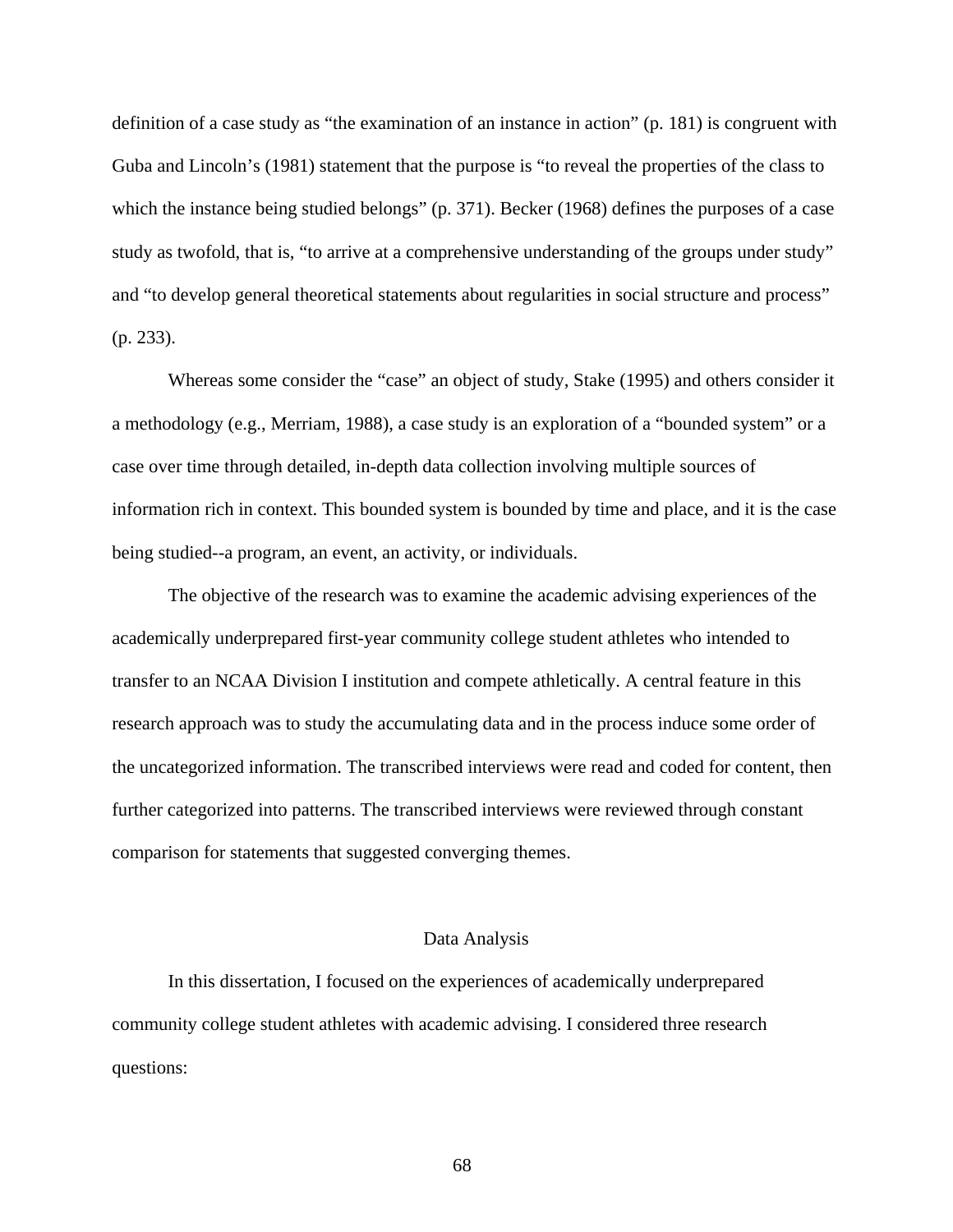1. How is the impact of academic advising affecting community college student athletes who aspire to transfer to NCAA Division I institutions?

2. How is the student athlete educated on transferability to NCAA institutions?

3. How is the student athlete being assured that academic advisors are knowledgeable of transfer guidelines to NCAA Division I institutions?

Purposive sampling was used to collect potential participants. I followed the datagathering method in qualitative inquiry that focuses more on in-depth and relatively small samples that are selected purposefully (Patton, 2002). Interviews were conducted in the summer and fall of 2008 for this case study.

A case study is an intensive, holistic description and analysis of a single, bounded unit. In case studies, communicating understanding is linked to the fact that data have usually been derived from interviews, field observations, and documents (Merriam, 1998). The researcher conducted over 50 interviews to collect data to saturate the categories.

Coding of the interview transcripts was done by using word designations, phrases, and combinations of both to identify information about the data and interpretive constructs related to the analysis. Data were compressed and linked together in a narrative that conveyed the meaning the researcher derived from studying the phenomenon (Merriam, 1998). Categories were devised through the purpose of the study, the investigator's knowledge, and the responses from the participants. The challenge was to construct categories or themes that captured some recurring pattern (Merriam, 1998). Units of data were sorted into different groupings that had something in common. A unit of data is any meaningful segment of data, which can be as small as a word a participant uses to describe a feeling or phenomenon, or as large as several pages of field notes describing a particular incident (Merriam, 1998).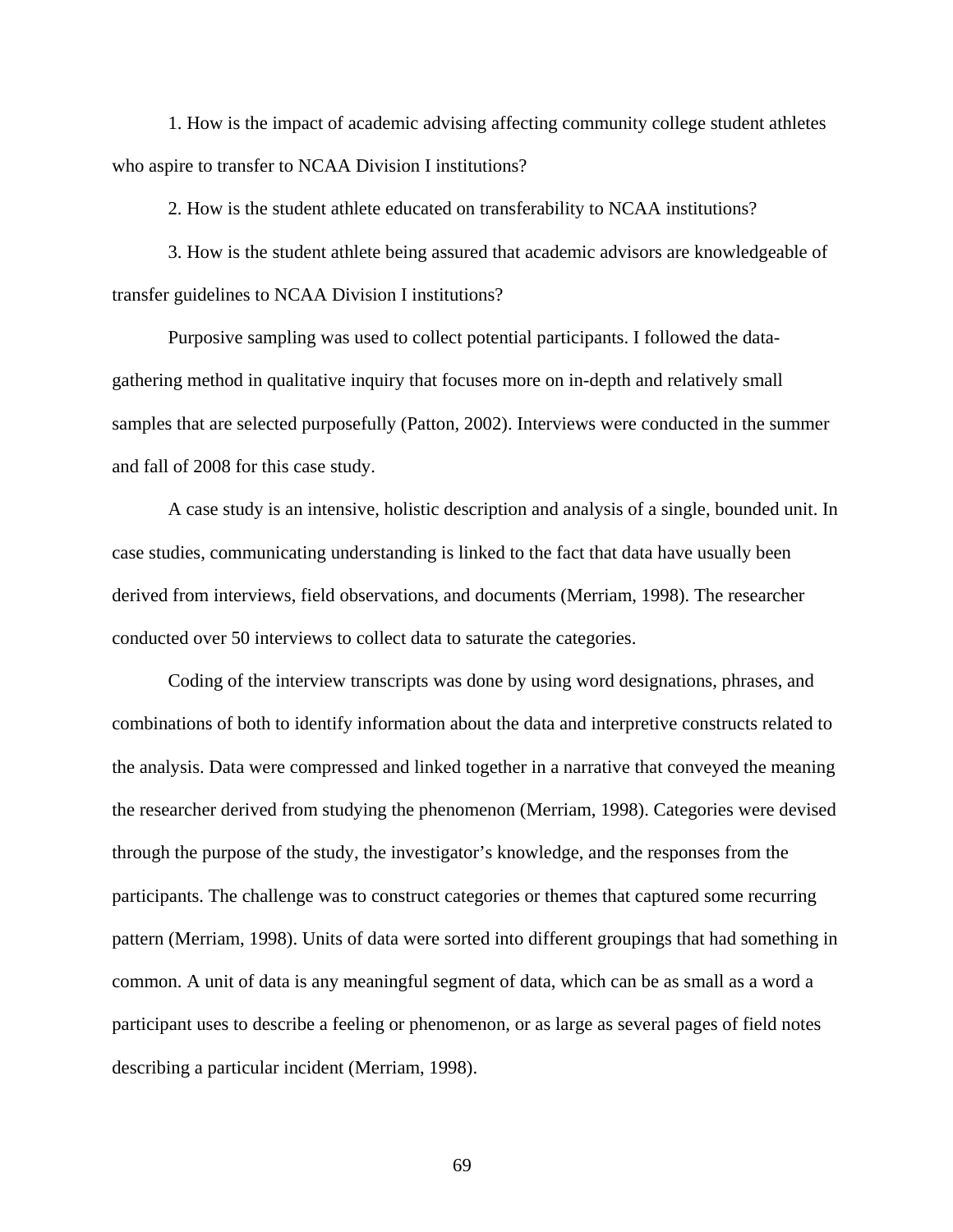The participants were from four groups; the student athletes, the academic advisors, the coaches, and the administrators. Each group participant was interviewed individually and categories were established from each group. The next step was to compare the responses from each group to the other groups to produce overriding themes of the study. It is a fundamental purpose of language to tell us what is important by giving it a name and therefore separating it from other things with other names (Patton, 1990). The categories that emerged from the data were (a) goals and opportunities, (b) information dissemination, and (c) communication. Each group had goals that were sometimes the same and sometimes different. The dissemination of information was also the same in some instances and different in others. The lines of communication within each group and compared to other groups were similar in some cases but yet ambiguous on others.

## **Trustworthiness**

 Information was gathered in one-on-one interviews with the student athletes, coaches, academic advisors for athletes, and administrators associated with athletics at Southern State. Concurrent with the interviews was an observation and analysis of documents pertaining to the transfer guidelines for student athletes already in place. These documents included information regarding student athlete orientation, plan of study, advising, and institutional policies regarding eligibility and graduation. Combining these several sources of information achieved a form of triangulation that provided a greater degree of what Denzin and Lincoln (1994) describe as "reducing the likelihood of misinterpretation" (p. 241).

 Another method to enhance internal validity was the use of member checks. This method implored the researcher, as Merriam (1988) states, to "take data and tentative interpretations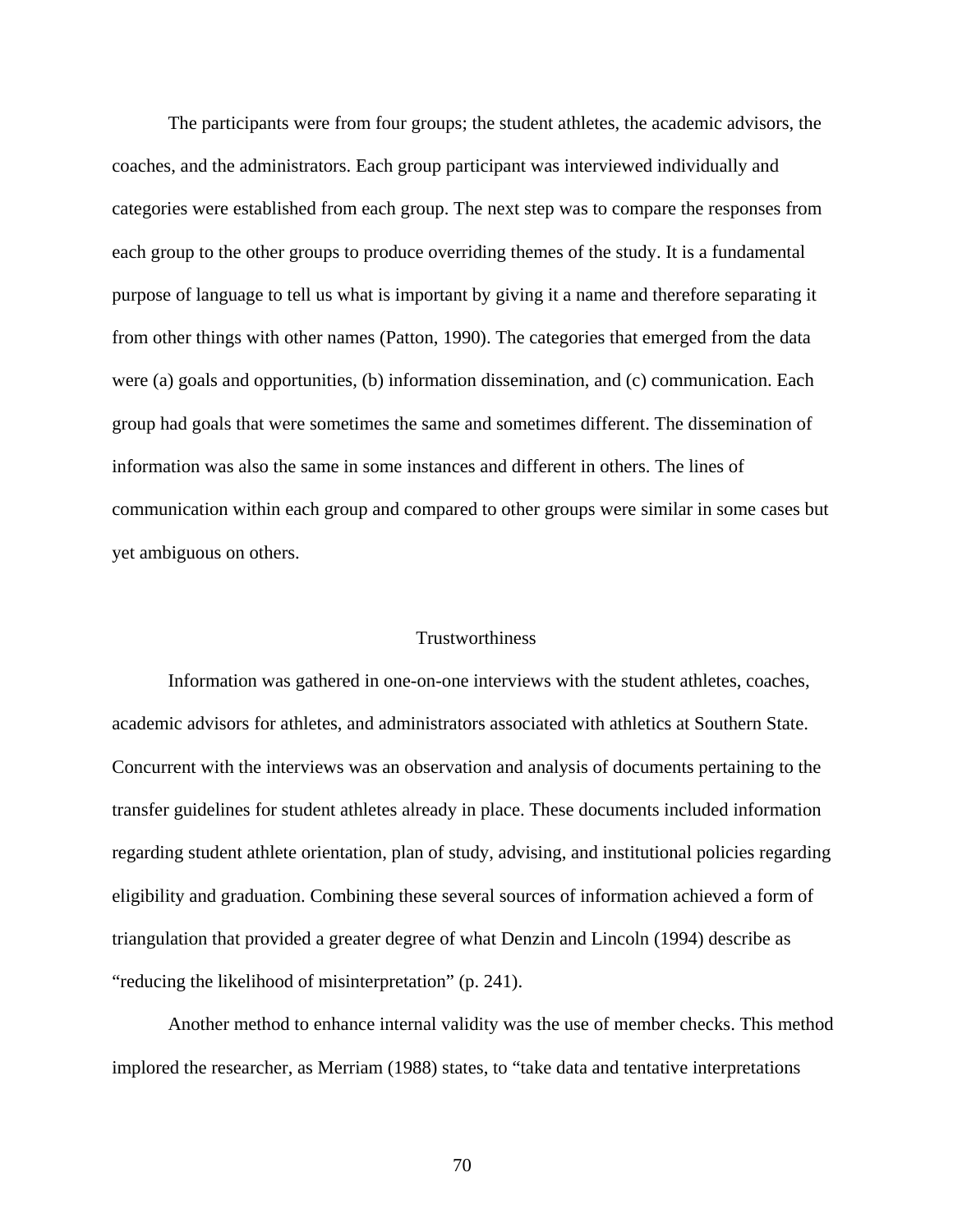back to the people from whom they were derived and ask them if the results are plausible" (p. 204).

#### Summary

This study will examine the experiences of academically underprepared first-year community college student athletes and their transferability to NCAA Division I athletic programs. An increased awareness of transferability rules by the academic advising staff and the student athletes will only enhance the educational experience and involvement for the students. Additionally, the increased awareness of the prospects of transferability to the NCAA Division I level will directly affect the graduation rates of the underprepared community college student athlete. The results of the qualitative interviews will also establish the possible impact of a more involved advising program on a community college campus for first-year student athletes, specifically student athletes at Southern State Community College in Alabama. An advising program with the familiarity of transferability rules could improve student involvement, graduation rates, and transferability to four-year institutions among student athletes at Southern State.

At the time of the present study there were few studies emphasizing the impact of athletic advising programs at the community college level. Most research was dedicated to academic advising at the four-year school level. Many student athletes who attend community college may be academically underprepared and the need for intrusive advising to assure transferability for these at-risk student athletes may be welcomed.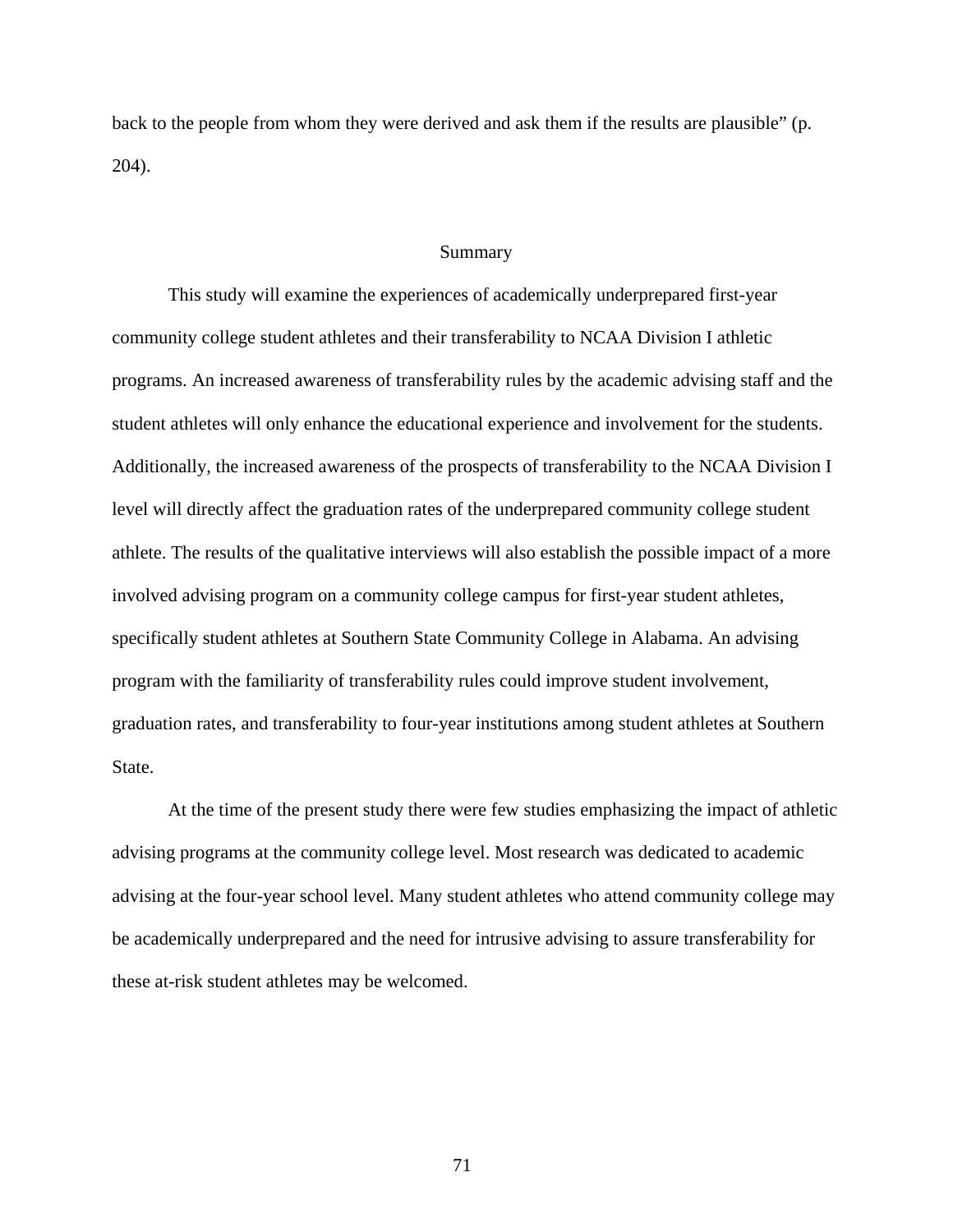## CHAPTER 4

### RESULTS OF THE STUDY

The purpose of this study was to present an examination of support services for academically underprepared first-year community college student athletes who seek to transfer to four-year schools. Of primary concern in the study was the exploration of how each student athlete's academic and athletic career is affected by institutional actors. These individuals include, but are not limited to, the academic advisor, the respective coaches, and the school's athletic administrators. Student athletes attending and competing at a two-year community college often aspire to compete their last 2 years at a Division I (sometimes referred to as simply D-I) four-year college or university. The impact of advising community college athletes can influence their ability to transfer to a NCAA Division I institution. For example, the process of taking remedial courses and graduating from a community college combined with meeting the demands of the new NCAA transfer guidelines needs to actively involve the academic advisor. In this dissertation, I focused on the experiences of academically underprepared community college student athletes with academic advising. I considered three research questions:

1. How is the impact of academic advising affecting community college student athletes who aspire to transfer to NCAA Division I institutions?

2. How is the student athlete educated on transferability to such institutions?

3. How is the student athlete being assured that academic advisors are knowledgeable of transfer guidelines to NCAA Division I institutions?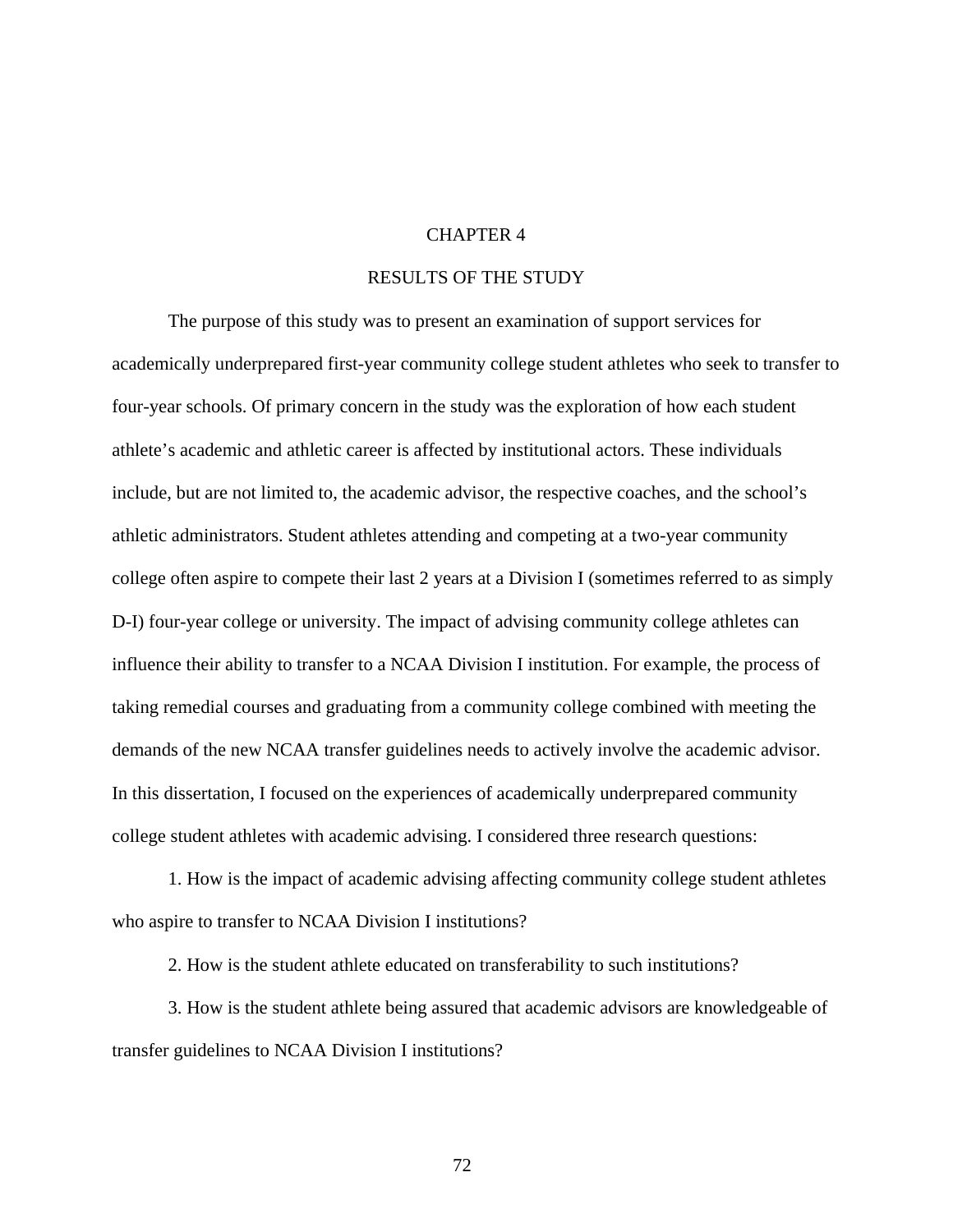The qualitative interview questions were formulated and posed to the academic advisors for student athletes, the academically underprepared student athletes, the school's coaching staff, and the athletic department personnel. Additionally, document analysis was conducted to evaluate the information available to the student athletes pertaining to their transferability.

### Major Themes of the Study

I organized the data by four major themes that emerged through the analysis:

1. The opportunity for the academically underprepared student athlete to succeed is of importance to the coaches, staff, and administrators at Southern State, but is not reflected in the practices of the institution.

2. Many times the academically underprepared student athletes need remedial courses to graduate within 2 years, which does not support the timeline needed for transfer.

3. The academically underprepared student athlete needs to take more ownership of their educational and athletic goals.

4. A pervasive lack of knowledge of transferability rules persists on campus with no unified response for clarification.

 The academically underprepared freshman student athlete that begins their college education at a two-year college may sometimes be faced with numerous obstacles, having never faced them prior to their initial semester of college. These issues range from a sense of belonging; being away from home for the first time; the pressure to seek playing time; and, for the first generation student, the added pressure of educational success. These obstacles may be mitigated by the two-year institution through purposive counseling, introduction of student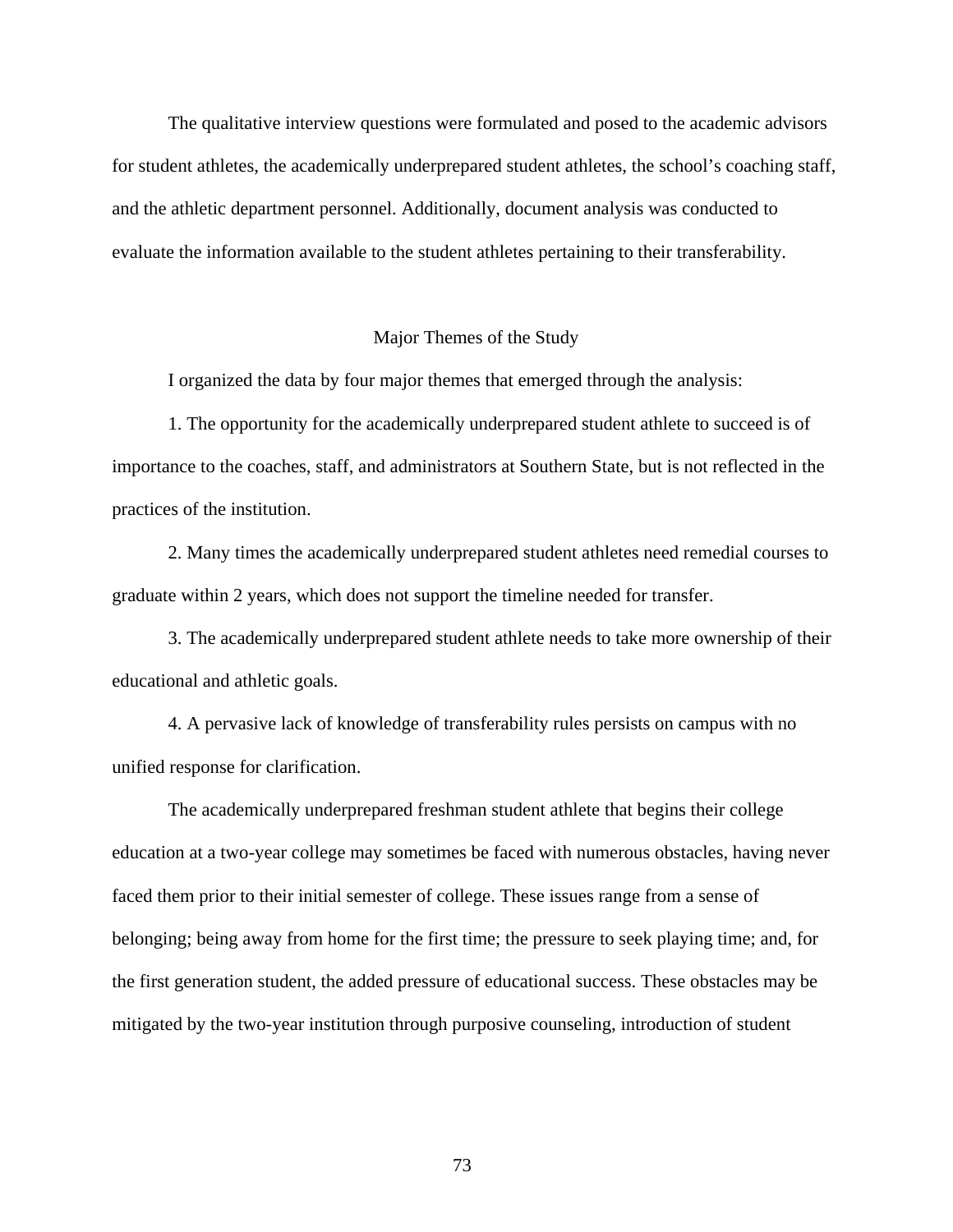involvement activities, and especially an effective academic advising program for these academically underprepared student athletes.

 Many of these student athletes (28 of 30) who participated in the study aspire to continue their athletics and education at the four-year school level with the highest level of interest being the NCAA Division I level (24 of 30). To reach the goal of Division I athletics, this group of student athletes must be carefully monitored and academically advised to keep them on track in order to qualify academically for the Division I level. Many of the academically underprepared student athletes will be placed in remedial coursework, based on low entrance scores, upon arrival at the two-year institution. With the goal of transferring to a four-year school, these student athletes must be academically scrutinized in order to graduate within the timeframe of the athletic scholarship (four semesters). Remedial courses will not transfer to four-year schools, and if the student athlete has to enroll in as few as one remedial class, the timeframe for graduation could be delayed. Therefore, the transferability of the academically underprepared student athlete must be discussed with the academic advisor during the initial contact with the advisor. The goal for most of these student athletes is to continue to play their sport preferably at the NCAA Division I level. Therefore, the importance of the academic advisors, the athletic administration, and the coaches to explain these transfer rules is of utmost importance in order to serve the student athlete both academically and athletically.

#### *The Opportunity for the Academically Underprepared Student Athlete to Succeed*

For most of the participants in this study, continuing their sport at the four-year level is their ultimate goal. The idea of playing at an NCAA Division I institution for these students seems to be an all-encompassing measuring stick of success for some and faint hope for others.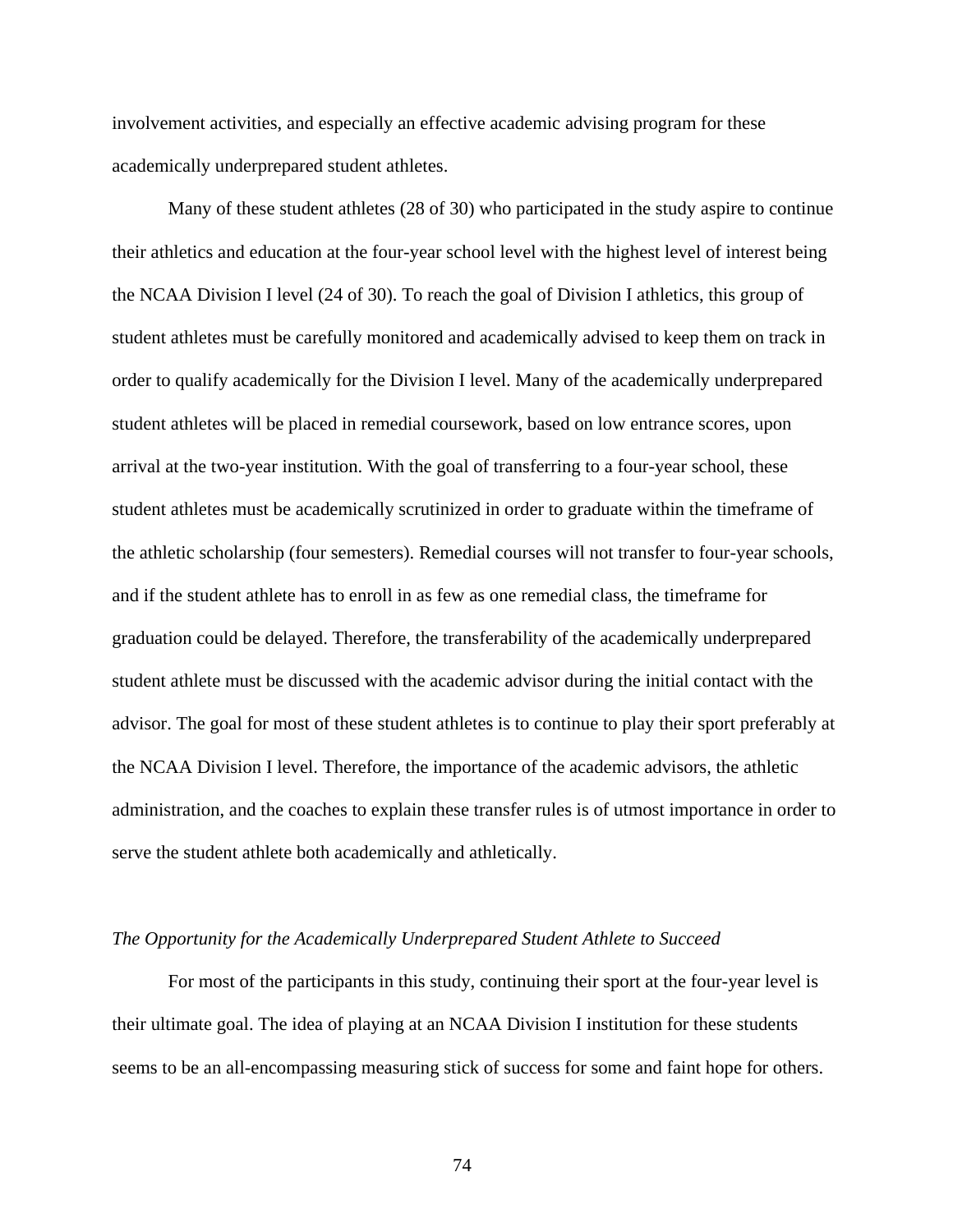The 2 years at Southern State simply serve as a temporary stopover on their way to hopefully attaining a four-year degree and playing their favorite sport along the way. The paths taken by these student athletes weave in and out of the small towns across the South and on occasion dip into unfamiliar territory across state lines.

In all cases, the student athlete participants in this study have been given the opportunity to persist through college with the help of an athletic scholarship. For many of the participants, the athletic scholarship is the only means by which they can pursue a college degree. The opportunity to succeed requires the student athlete's persistence, adjustment to the college atmosphere, proper advising, and the knowledge of transferability rules.

For some of these student athletes, the reasons for landing at Southern State are simply motivated by proximity to their hometown while others have been led by their high school coaches, college coaches, or word of mouth. When asked how she chose Southern State, Meredith, a freshman basketball player, stated,

I'm from New York and I was going to go to a school close by my hometown but I had a friend that played baseball [at Southern State] and he mentioned this school to me and I did some research on it and decided to do something different so I came here. I was also being recruited by a four-year school in South Carolina but my grades weren't high enough so they suggested that I go to a junior college.

Jessica came to Southern State after her family had suffered financially for a couple of years. My parents had financial trouble and I was trying to get a scholarship and came up and tried out. [The softball coach] offered me a scholarship. I had a friend that told me about the program. It just so happened that a couple of girls dropped out so it opened up for me.

Bridgett explained, "My goals are to play basketball at a four-year school, doesn't matter

where. So my goals are to be here for 2 years and graduate." She added,

I came from Mississippi and found out about [Southern State] from a girl that went here years ago and I came and tried out. I wanted to go somewhere different so it worked out. I would like to go Division I if I could.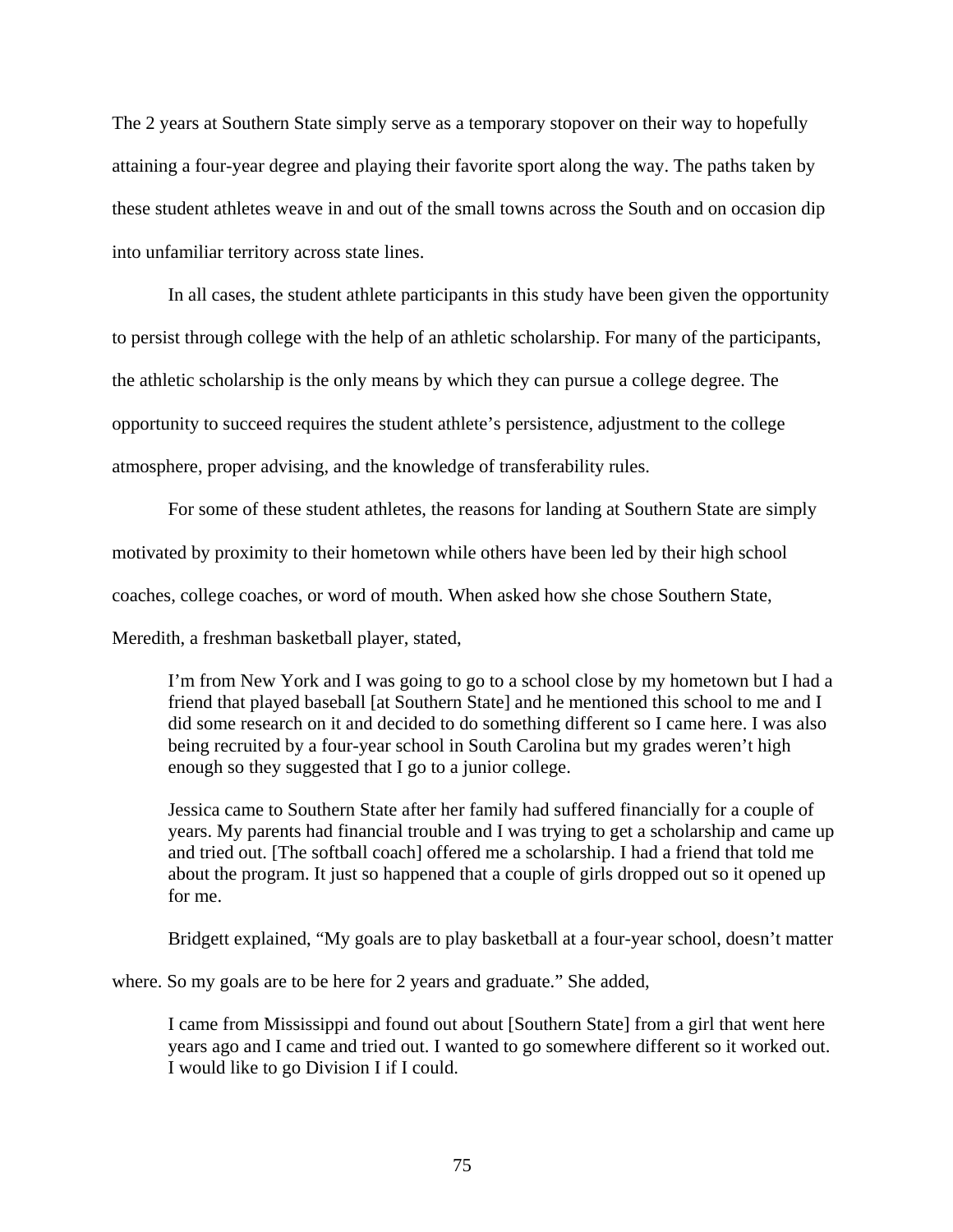Track athlete Tanika's opportunity for a college scholarship at the four-year level depends on her career at Southern State. She explained,

My grades weren't good in high school so I was either going to stay close to home and go to a junior college, or come here and run track on scholarship. If I do well, then I'll keep trying to run track and get another scholarship to a four-year school.

While choosing schools may seem easy for some it can be difficult for others. The unknown can be a scary proposition for a high school senior. In many cases these young student athletes are aided in the process by a high school coach, a friend, or perhaps a guidance counselor. The student athlete who has played up to the four-year college level athletically may fall short on the requirements to get in to a four-year school. At this point, the athlete may lean on advice on which junior college to attend from the prospective four-year school coaching staff that has been recruiting him. Hopefully, the four-year school will attempt to re-sign this athlete after their two-year stint in junior college. The trust developed between the four-year college coach and the prospective athlete will lead to an athlete attending a certain junior college recommended by the four-year college coach. This situation occurs numerous times for every sport and was the case for Chip, a member of the track team. He said,

My high school coach is a friend of the coach here and so I came here first and tried to get a D-I scholarship with more choices after 2 years. A four-year school in Kentucky was helping me get here too. They said go to Southern State and after 2 years I'll go back to their school.

Morgan, a member of the women's basketball team, echoed those sentiments as she

stated,

I'm from Georgia and the coaches at the four-year school close to my house hooked me up with the coaches here. I came down for a tryout and decided to come here in order to go to a four-year school in 2 years.

The same situation occurred for Ricky, a men's basketball team member, as he professed his allegiance to the four-year school coaching staff: "I came here after being recruited by Division I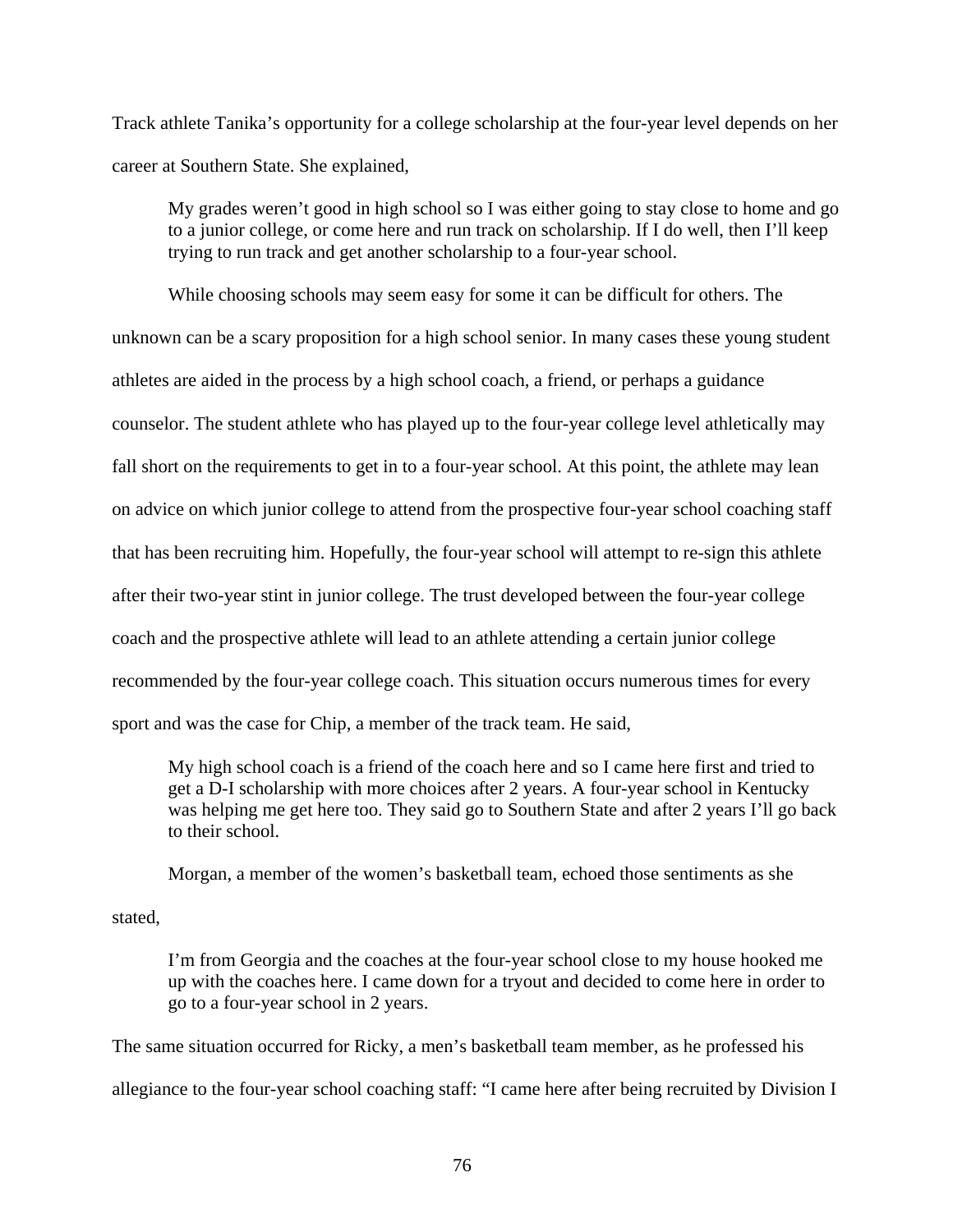schools and they told me to go to junior college to get more experience and work on school so

I'd be ready to go to their school in 2 years."

Convenience and opportunity to play soccer played a big part in the way that Jason chose

Southern State. He declared,

I am from just up the road in Misty Mountain and wanted to play college soccer. A fouryear school in Georgia wanted me to come there and play but I needed to go to a junior college first to work on my game and work on my grades and get stronger. I came here to get good grades and get started on my education degree. After that I want to play on scholarship at a four-year school or just concentrate on getting my degree.

Many times a local junior college is the only opportunity for an aspiring student to

continue his or her sport. Being close to home and having a competitive soccer program was

evident in Duke's response:

I'm from Walton, which is only an hour from here. The Southern State coach had seen me play before my senior year of high school. I came down for a visit and we talked about goals and to get my grades up to play at a higher level. If I could play in a top 10 team I would love to play D-I.

The same is true for Sherri, a basketball player, who explained, "I'm from Capitol City which is

close by. I heard about tryouts from a friend and came down and tried out and they offered me a

scholarship. I didn't have any other offers."

In Tootie's situation, her opportunity for a college scholarship came about from a

coaching change. The new volleyball coach had a few scholarships leftover from the previous

coaching staff and set forth to find local talent to fill his roster. She said,

I live close by the school and the coach just called up one day and asked me to come down for a tryout and he offered me a scholarship. This was my only offer for a scholarship so I took it.

Opportunities for out-of-state players to attend Southern State are somewhat rare. But

some coaches venture to various all-star competitions to check out players who may have slipped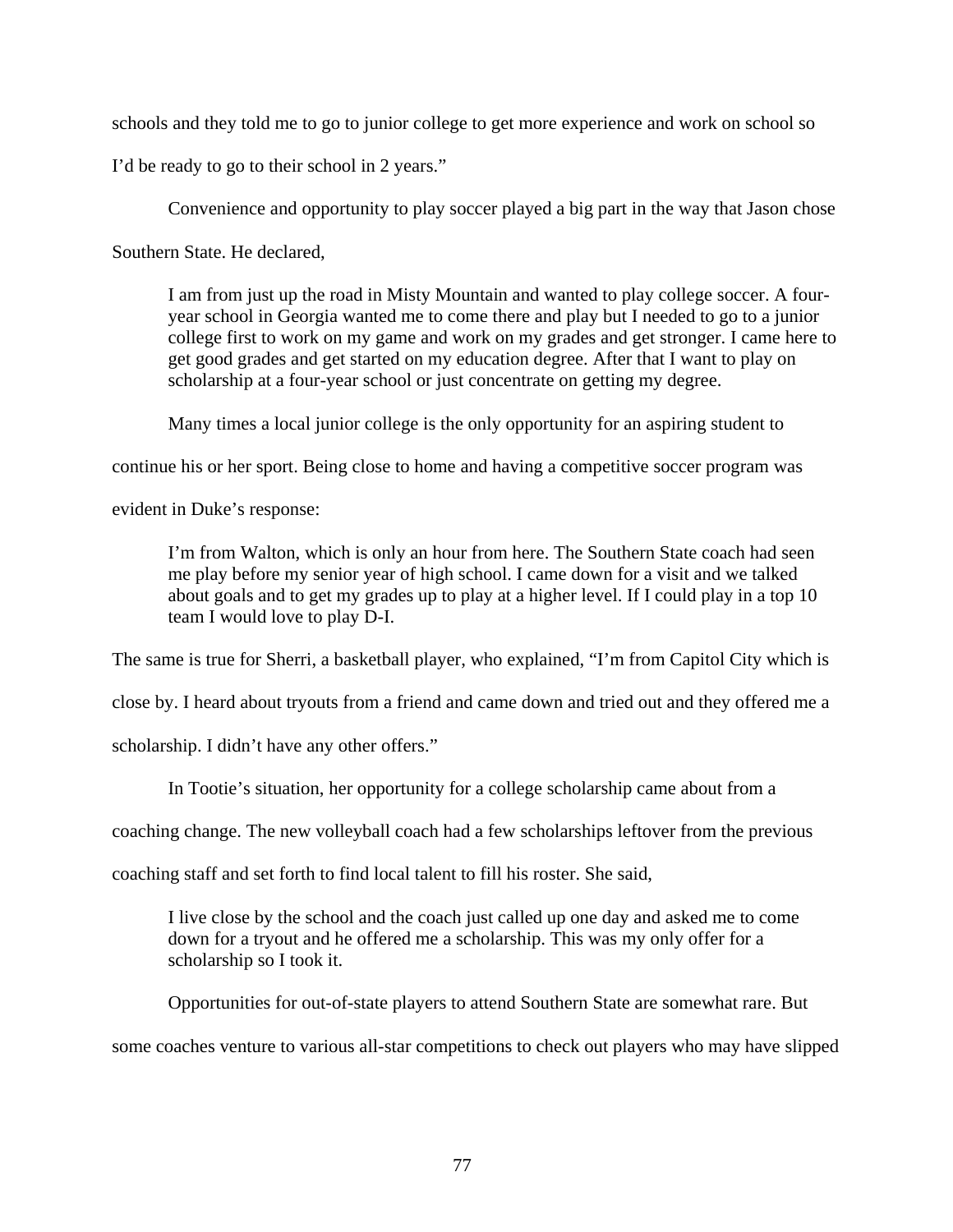through the recruiting process unnoticed. Heather is from a small town in Arkansas. She explained,

The coach saw me play in a tournament in Arkansas and he offered me a scholarship. That was the only offer I had. About goals, my advisor talked about what classes I had to have but didn't talk about four-year schools. I don't know what I want to do in the future.

Pablo, a shortstop on the baseball team, stated why he chose Southern State thusly,

You [other baseball players] come here to go to a Division I school or go pro. [The coaches] know success and what it takes to get to Division I. I came here for academics and athletics. Southern has a good record of winning and getting players to Division I or to the pros.

Students attend Southern State for the opportunity to participate in an athletic program as well as continue their education. The opportunities for the academically underprepared student athlete, however, require the support and engagement of a range of institutional personnel. While some student athletes seek to play at the highest level of a four-year NCAA institution, it is the advisor's responsibility to qualify the academically underprepared student athlete to graduate in four semesters (as per the athletic scholarship). If the student athlete's wishes are to compete at the NCAA Division I level, the advisor should counsel the student athlete who is academically underprepared about the multiple options other than NCAA Division I. If the student athlete has to enroll in remedial (or developmental) classes, he or she will more than likely not be able to meet these athletic goals because of the inability to graduate in 2 years. Therefore, it is not only pertinent, but prudent, that the academic advisor for the academically underprepared student athlete counsel theses students accordingly and re-establish academic and athletic goals if necessary.

Rita is the academic advisor for the women's basketball team. She has a strong track record for graduating her athletes. Her workload of student advisees is usually around 16 athletes. However, her athletes do not strive to get to the highest level of four-year competition.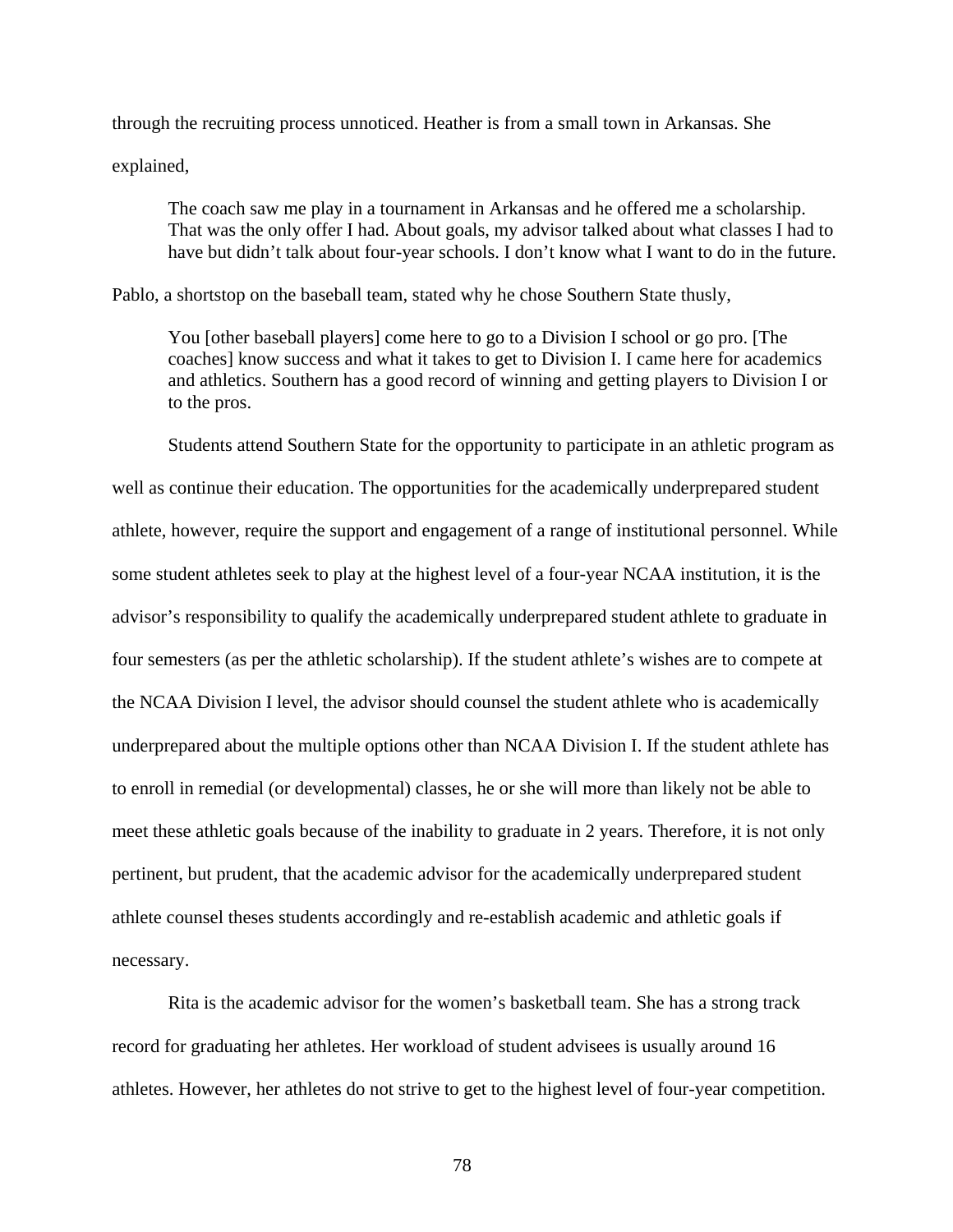Her athletes are mostly local women from rural areas who want to use the two-year scholarship for basic classes and continue at Southern State or attend a small local college after their athletic days at Southern have concluded. The graduation rate for her athletes is high because the athletes will continue at Southern until they get an Associate's degree, which in some cases will take an additional year or two depending on the degree. The local student athletes will usually pick up other forms of financial aid after the athletic scholarship is used in order to continue their studies and be close to home. Rita's maintains,

I advise them all to complete a degree. My goal is to get them a degree. First thing I ask them is "Have you thought about what your major will be? If not, do you have a general idea of a direction that you want to head toward? Health, Education, Science?"

The advisor serves a crucial role in the college experience for these athletes. According to

Sam, the men's basketball coach,

In past years the advisor for men's basketball didn't care, but now she (Janet) is doing a great job. A lot of times I tell the four-year coaches to contact her about the player's academic situation and what it will have to take to get them in a four-year school. She keeps me up to date and comes to practice or the weight room to find out why one of them missed a class or missed a test. She stays on them because she is beginning to understand how important it is for them to be able to go play at a Division I school.

The work of an advisor is impacted by personal factors and individual relationships.

Cathy has been an advisor for athletes for 12 years. Her first duty was with the men's basketball team, but she recently switched to baseball. "I want to make sure the athlete has a chance to transfer" was her response to the question regarding her goals as an advisor. "I try not to put them in all academic classes, meaning I try to put them in some fun classes, some electives. I want them to have a little fun." Some advisors are overwhelmed in their duties, which may detract from the advisory duties to the academically underprepared student athletes. Since Clara teaches a full load of classes and advises around 80 athletes, she sometimes gets caught in a time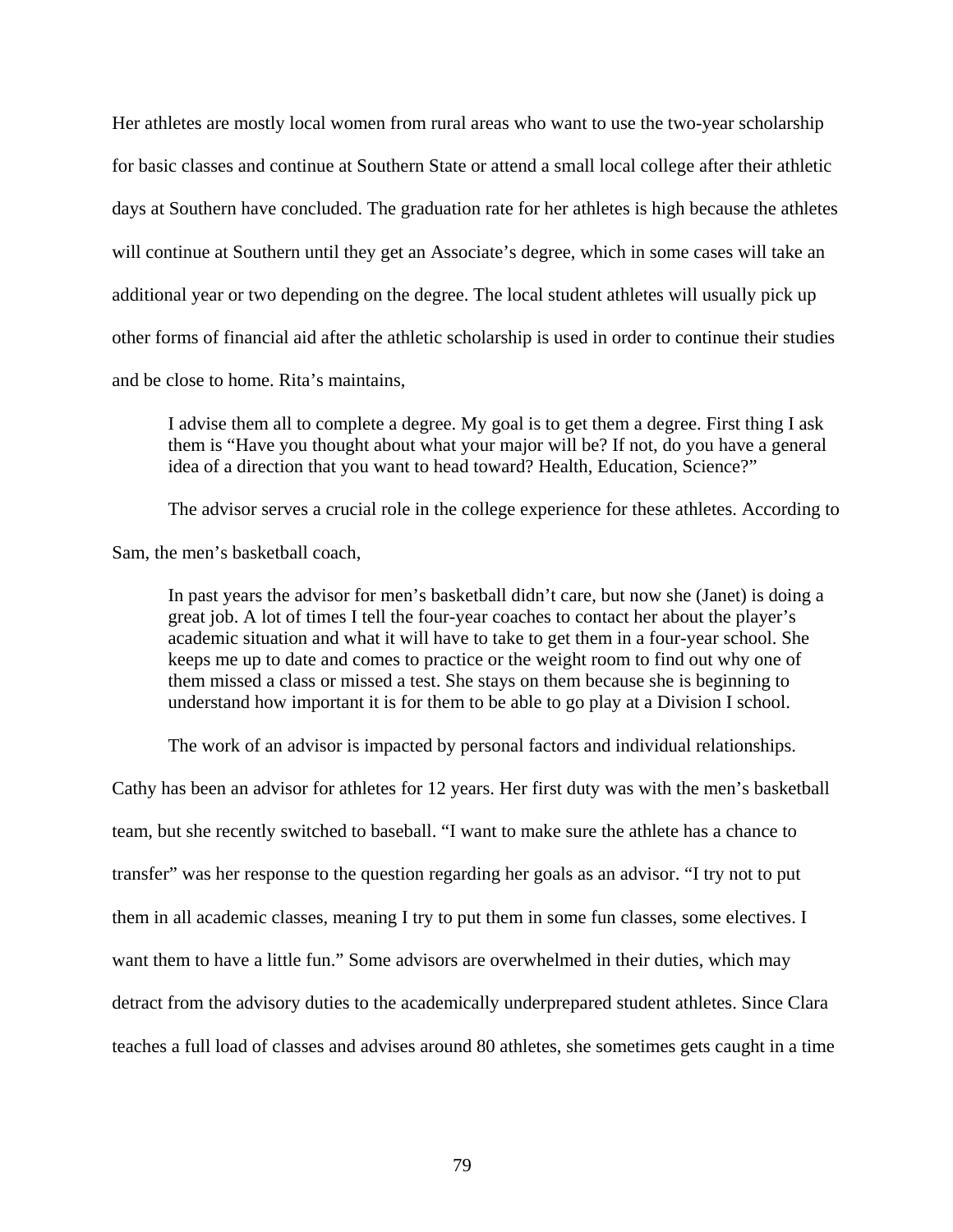crunch between the summer semester and the arrival of her new advisees at the onset of the fall semester. She shared,

They usually start coming in the first week of registration when it's a madhouse which coincides with finals and the first week of registration happening at the same time. I would like to be able to sit down with them and talk about stuff but I don't have time to do that. Sometimes 15 minutes is fine but if it's one of those days when I'm giving a final it's basically scrambling.

Gina serves as the head softball coach and teaches a few classes, but most of her time is spent on the field. Her teams have garnered national attention athletically and academically, and she takes great pride in working long hours to secure those achievements. A taskmaster on the field, Gina's teams have risen in the national rankings almost every year since she has been the coach. In her 10 years at Southern State, her teams have finished as national champions once along with several top 10 finishes. She demands excellence on and off the field as evidenced by her team receiving the honor as having the highest team grade point average among all schools competing in the National Junior College Athletic Association this past season. To have the athletic and academic balance that her teams have is a testament to the special kind of influence a coach can have on young student athletes. Most, if not all, of her sophomores receive scholarships to four-year schools. The ones that do not sign a four-year scholarship do so by choice.

Gina also serves as the team's academic advisor, and feels that Southern State should do more to formally support the academically underprepared student athlete. She suggested,

We should give them summer school scholarships. I mean they're here in the fall and spring so why not summer? Sometimes they (administration) tell us that if an athlete needs a scholarship after their sophomore year then they will try to help them out, after the fact. I think it should be done the summer between the summer of their freshman and sophomore years and not at the end of their sophomore year. If they did that then the athlete can stay on track to graduate in 2 years, which opens up opportunities to go Division I. It would open up more opportunities.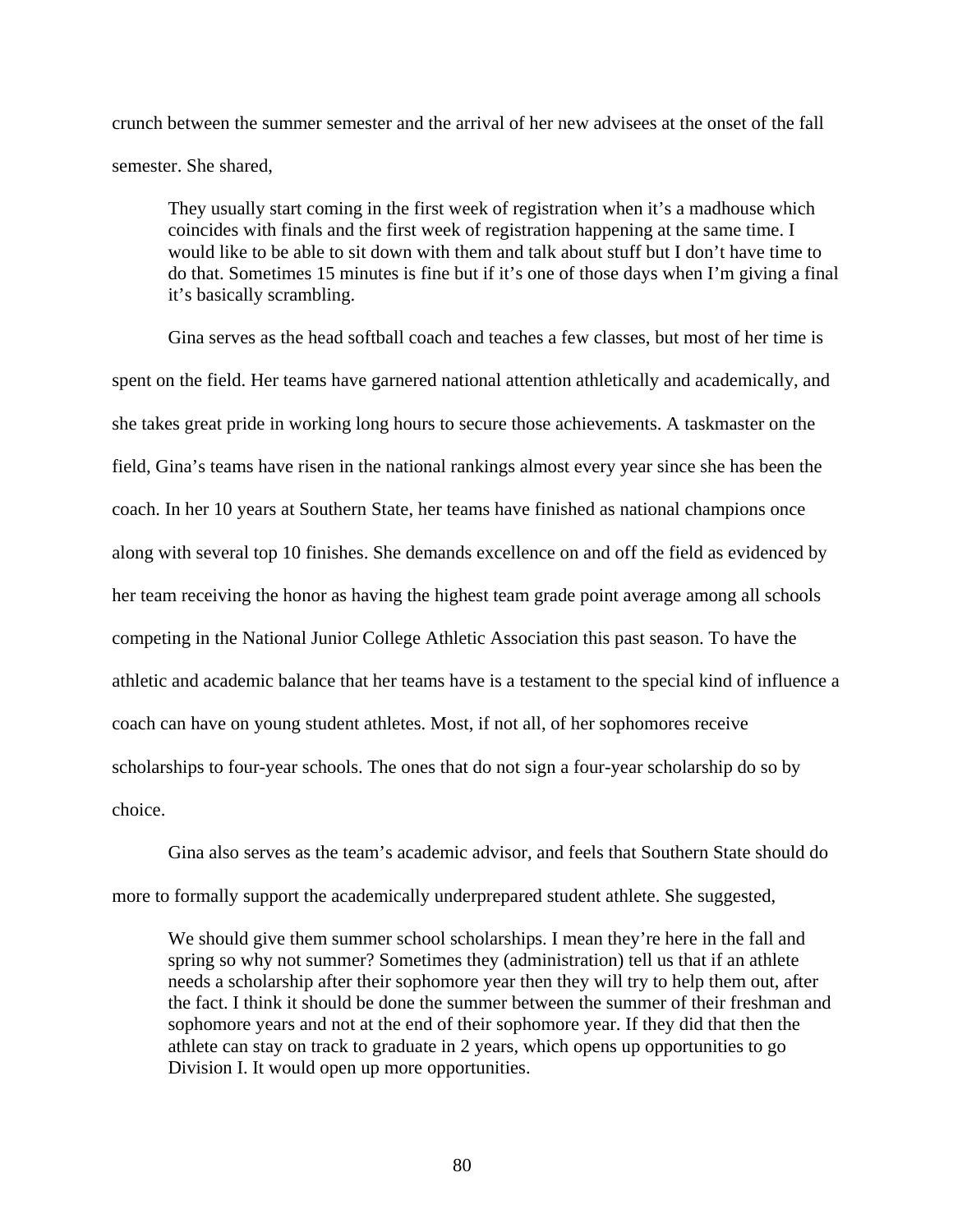Students arrive at Southern State with a variety of backgrounds, a fact that impacts their potential for transfer and success. Dave, the men's golf coach, believes the socioeconomic status of many of the student athletes is a concern. This concern particularly impacts the student's ability to afford a summer school session, which Dave believes should be covered by the athletic scholarship. He said,

Many of the athletes at this school come from a poor background and they really can't afford to pay summer tuition. My goal would be to award scholarships to athletes in the summers especially if they needed it to graduate in 4 semesters. . . . In my case, the golf team, my guys are usually on track to graduate. They can work part-time or play tournaments in the summers. Some athletes in some sports need summer school to catch up, like basketball and baseball. The school needs to be in a position to help those athletes to graduate on time. I want my golfers to be eligible to play at any school in the country upon leaving this school. Not necessarily D- II or NAIA or D- I, all schools included. I want them to be able to go Division I, which opens more doors for them.

Clint is the assistant baseball at Southern State and has other part-time duties on campus.

He has worked at Southern for 11 years and has been a positive influence on his team, especially his highly successful pitching staff. Many of his pitchers get drafted to the professional ranks and most of the others will transfer to a four-year school. The baseball coaches are very competitive as evidenced by their seven state championships and four junior college World Series appearances. Clint has been known to travel all over the state and bordering states to evaluate potential talent. This firm-speaking coach spent several years playing professional baseball and presents an excellent opportunity for the junior college athlete to succeed.

Clint seemed downtrodden in his response about summer support and the overall possibility for success of this student population. He understands that his suggestions have also gone unattended. Clint explained:

The lack of summer school scholarships hurts our program. Other junior colleges in this state offer summer scholarships. We have asked for them for years and are always turned down. Most of the athletes need the summer school to graduate. If they had a summer scholarship at some time before their second year there would be more athletes signing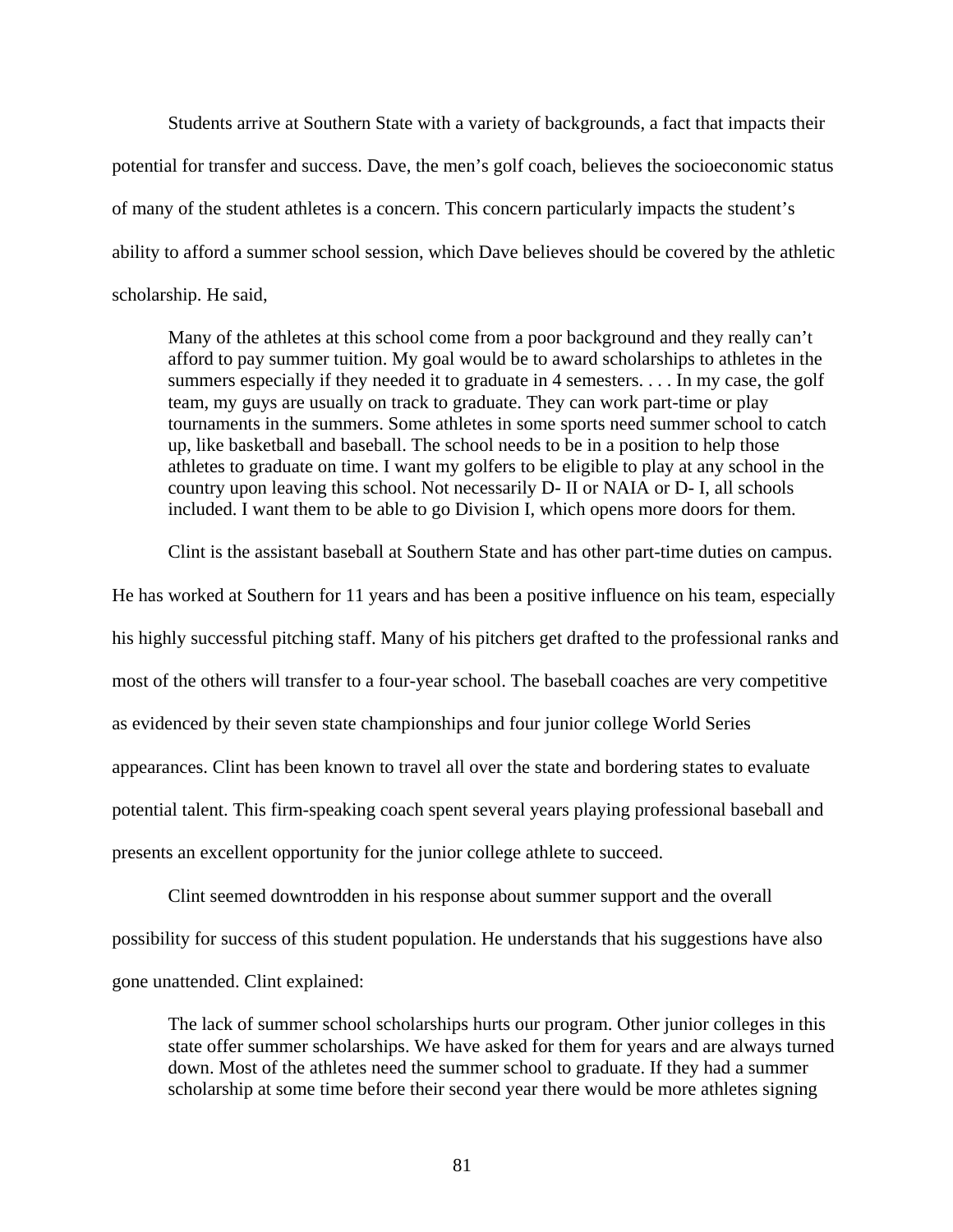with Division I teams. . . . I definitely think that two summers would really help; even one summer would be beneficial. The athletes that have to pay for their summer courses will usually not take summer classes because they can't afford it. You really have to be a really good student to graduate in four semesters. Getting the hours plus unlimited practice times makes it tough to graduate.

Clint's opinions about the importance of committing to summer funding were shared by

several of the other coaches. Doc, who coaches volleyball, agreed:

I think summer school scholarships would help the most. We are able to offer scholarships during the summers but I've been told that they can't offer them to just athletes on my team without offering them to all athletes. Our problem is that our kids can get scholarships in the spring semesters from four-year schools, and if our athletes started this school during the summer semester it would put them on track to graduate in January instead of May of their second year, which would open up more opportunities for them to get more scholarship offers.

Not all personnel agreed on the issue of summer funding. Dr. Sims, the dean in charge of

athletics at Southern State, had a different, and somewhat unclear, response about opportunities

for the academically underprepared student athlete to graduate within the two-year scholarship

window:

I'm not opposed to give summer scholarships after their freshman year but if we saw that those students went on and consistently graduated then I don't think that it would be so much of an issue if they were a sophomore or not. You know we might go to that. If we know it has gone toward graduation efforts to directly say it's made a difference in someone's life because they were able to graduate. I don't know how we can notate that difference. How do we know in their freshman year if that caused them to graduate or could they have caught up by one extra class in the fall and one in the spring and finish anyway?

You know I don't know how you would ever say that and I don't know why you would ever need to. Why would you have to have proof? What I told the coaches was that I would look at every opportunity to give summer scholarships because some very much feel like it's very important to their players to have in their freshman years and others argued that they want it in their sophomore years and some argue both years. They think they deserve it in the summers and they argue that other schools offer them during the summers and it's something that comes up at coach's meetings.

Ronny has been coaching baseball at Southern State for 19 years and has been so

successful that he has already been elected to the National Junior College Athletic Association's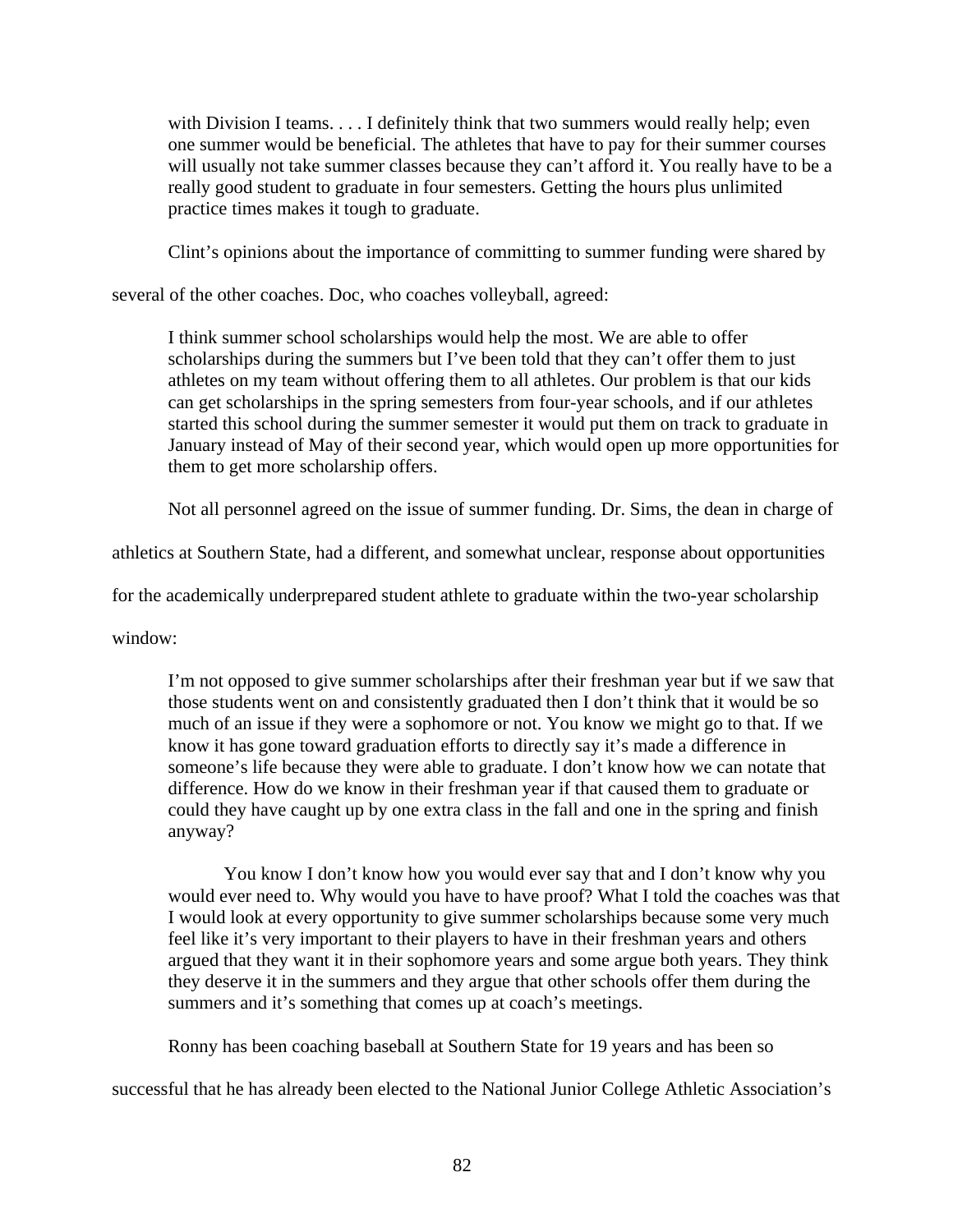(NJCAA) Coaches Hall of Fame. Often Hall of Fame inductees are given that honor after they have finished their athletic career, but Ronny's ascent to 700 baseball victories propelled his career at an uncommon pace. Ronny has led Southern to seven state titles and four trips to the Junior College World Series. He also serves as the school's athletic director. Ronny's style is not for those who are looking for an easy way out. His drill sergeant discipline and rigorous training methods have produced many professional baseball players and even two Olympic baseball team members. The players will battle to the end for him and he expects excellence at each game. Presently the team plays in the nicest junior college baseball facility in the state, which has served as host site for the state tournament on numerous occasions.

Ronny, who also serves as athletic director, has disagreed with the administration on the issues surrounding the academically underprepared student athlete for years. He said,

I think the remedial student athletes should be on scholarship in the summers. We are supposed to be helping these kids continue their education and athletics at a four-year school. I think that they should be on scholarship. Some schools give their athletes summer scholarships and we've been fighting that battle for years here but they should be able to get summer school paid for. That is an institution rule, not a state rule.

The frustration that exists in regard to this issue seems to plague all interactions between

administrators and coaches. Gina was also frustrated in her response about lost opportunities for

the academically underprepared student athlete. With a confused looked on her face, she stated,

When we have a meeting [with the administration], every time we ask about summer school opportunities. They ask us what we need and we tell them we need athletic scholarships for the summer but the administration doesn't help us and these athletes that are on scholarship have to pay for summer school on their own. We're asking the athletes to perform athletically and academically but they have to pay for summer school on their own.

Another statement by Dr. Sims reiterates the lost opportunities that Southern State could

provide for the academically underprepared student athlete. The problem she responded to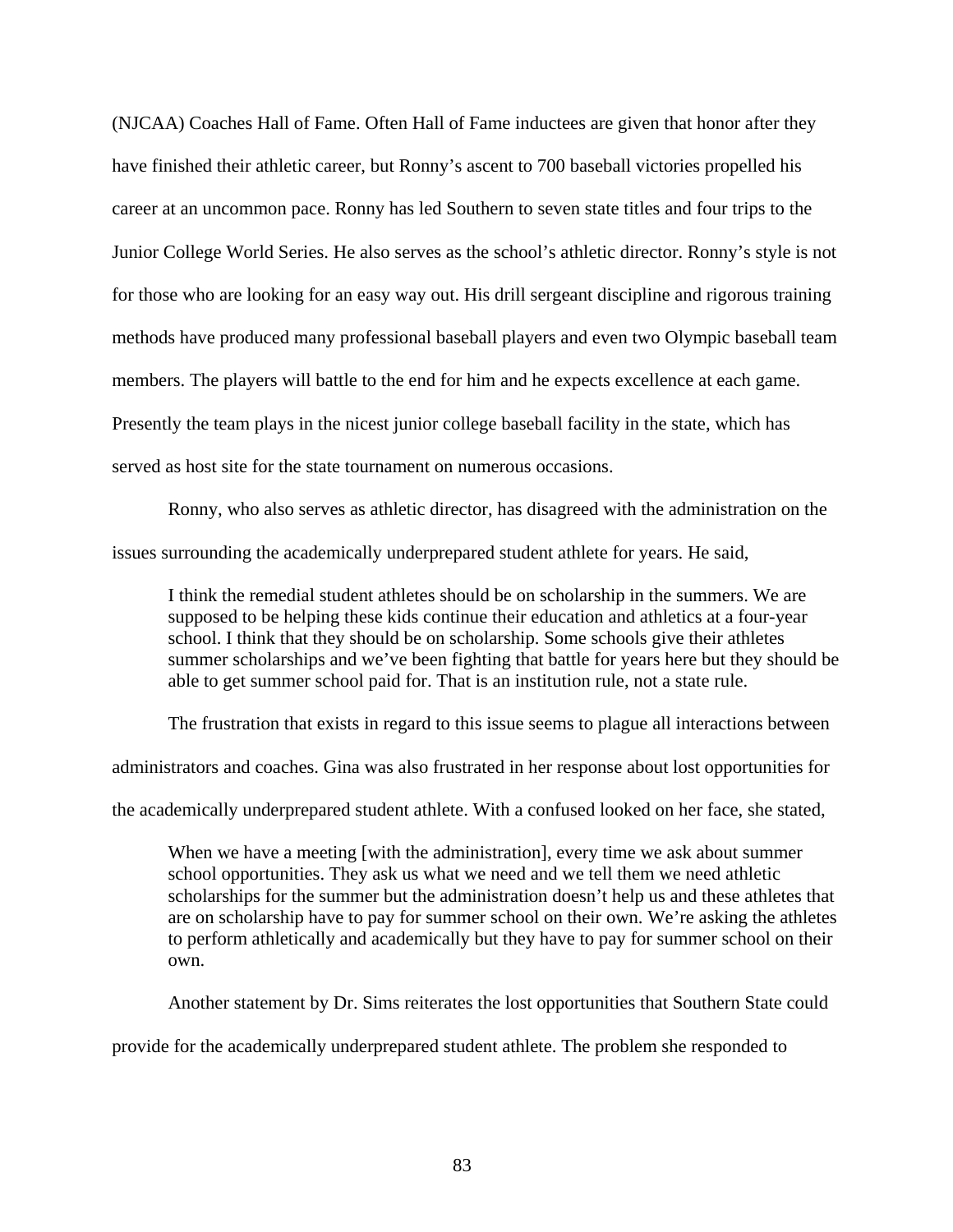addresses the graduation month of the student athlete and how it may affect their four-year college scholarship opportunities:

I do feel like they lose some opportunities by not finishing in the spring, because of recruiting. Recruiting probably happens ever before that spring ever ends. But it's really important that they know that they already been cleared before their four-year school starts. So what we've run into it in the past is that athletes take summer classes and don't finish before middle of August, but the four-year school that wants them starts earlier in August. So if the athlete is not free and clear before their school starts then they may not want you. So it is a disadvantage for those students because it is unfortunate that we don't help them earlier and that would make them free and clear in May. That's the argument of some of the coaches because I've seen it happen for instance in baseball. That the timeline issue for what they needed for the four-year school was different from our timeline here. That's difficult waiting until that last summer.

In summary, Southern State provides the academically underprepared student athletes

the opportunities to establish themselves as student athletes in preparation for a successful transfer to a four-year institution. These opportunities, however, are diminished due to a lack of coordinated efforts and dedicated financial support. The responses from the student athletes, coaches, advisors, and administrators seemingly differ in the approach to fulfill the athletic and academic desires of the student athlete for transferability.

# *Academically Underprepared Student Athletes Often Need Remedial Courses to Graduate within 2 Years*

Academically underprepared student athletes are frequently faced with the possibility of remedial or developmental classes during their first year of college. These classes will not transfer to four-year schools and therefore put the academically underprepared student behind in the allotted timeframe of the athletic scholarship at Southern State (four semesters). If the goal of the academically underprepared student athlete is to eventually attend an NCAA Division I institution, the two-year school has to let the student know the conditions of graduating and moving on to the higher level of four-year schools. A student athlete who graduates from a two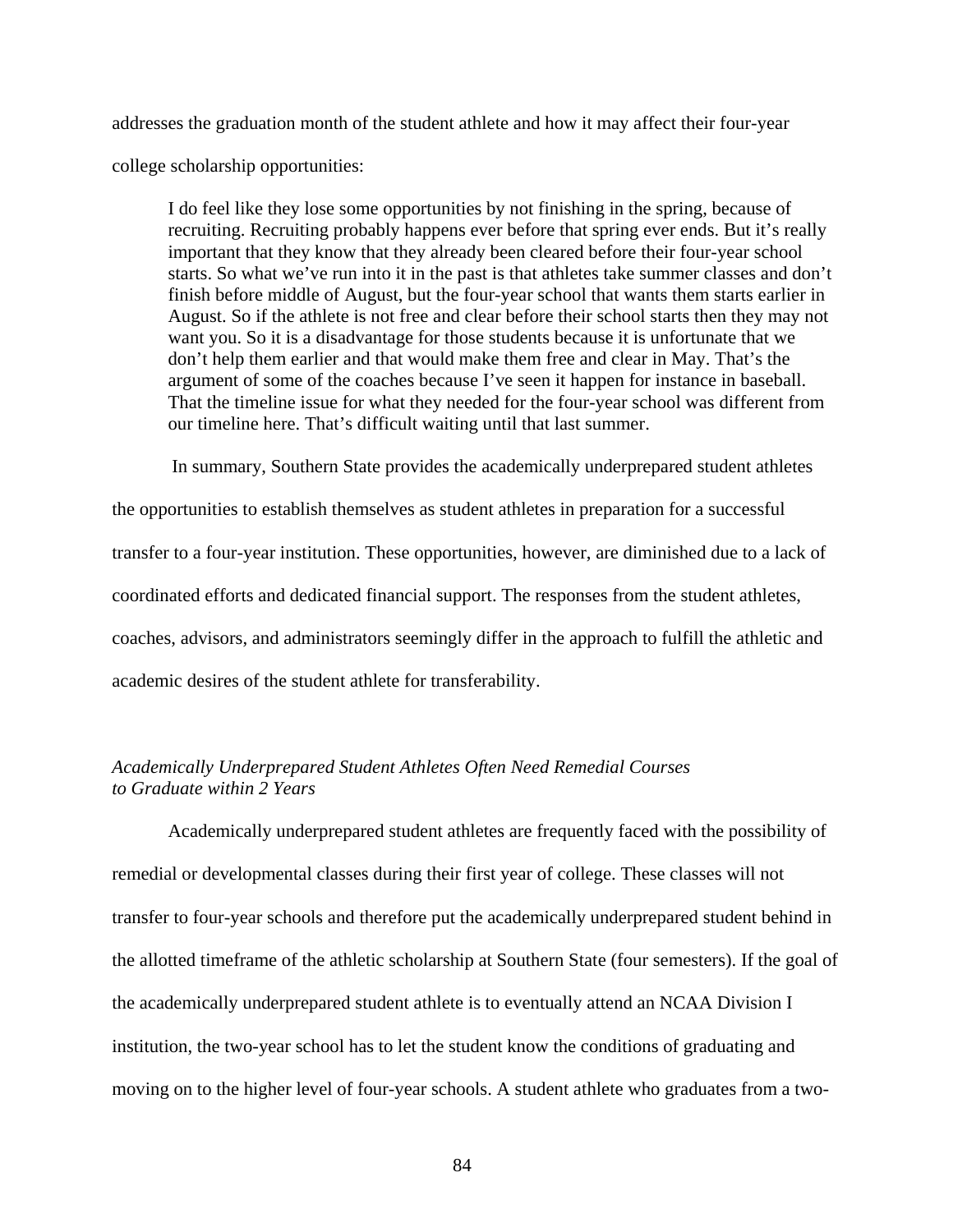year school can qualify to attend any NCAA Division I institution. However, some schools and conferences have different academic qualifications. Having graduated from a two-year college does not guarantee entry to every college or university.

 Recruiting and coaching academically underprepared student athletes presents challenges for the coaches and the academic staff. These student athletes, having not qualified for a fouryear institution coming out of high school, must be made aware of the academic requirements to graduate from the community college in their initial meeting with the recruiting coach and later the academic advisor. In most cases, the academically underprepared student athlete will be enrolled in remedial classes.

Having to complete a remedial curriculum frequently requires students to participate in summer semesters, which are not paid for by the athletic scholarship. Donna, the athletic department administrative assistant, declared,

Those student athletes in remediation should be given at least six hours of school [on athletic scholarship] for the summer semesters in order to stay on track and graduate in 2 years. However, as many summer school hours it takes for those kids to graduate is what the school should provide because it would increase the graduation rates and make those kids more successful. State board policy does not prohibit school from offering summer scholarships but it's up to the school to offer them or not.

The student athletes in this study seem uninformed of how their curricular choices will

impact their athletic opportunities, a fact that is seen by the coaches and advisors. Cathy, the

baseball advisor, said,

It would be great if we had more informational meetings. I'm not sure how much information [the student athletes] are getting from their coaches. They don't get anything about it at athletic orientation. There needs to be one person overseeing all of the athletics and transferability questions. Meeting with athletes more often or maybe meeting with them as a team.

Rita, the girl's basketball advisor, stated,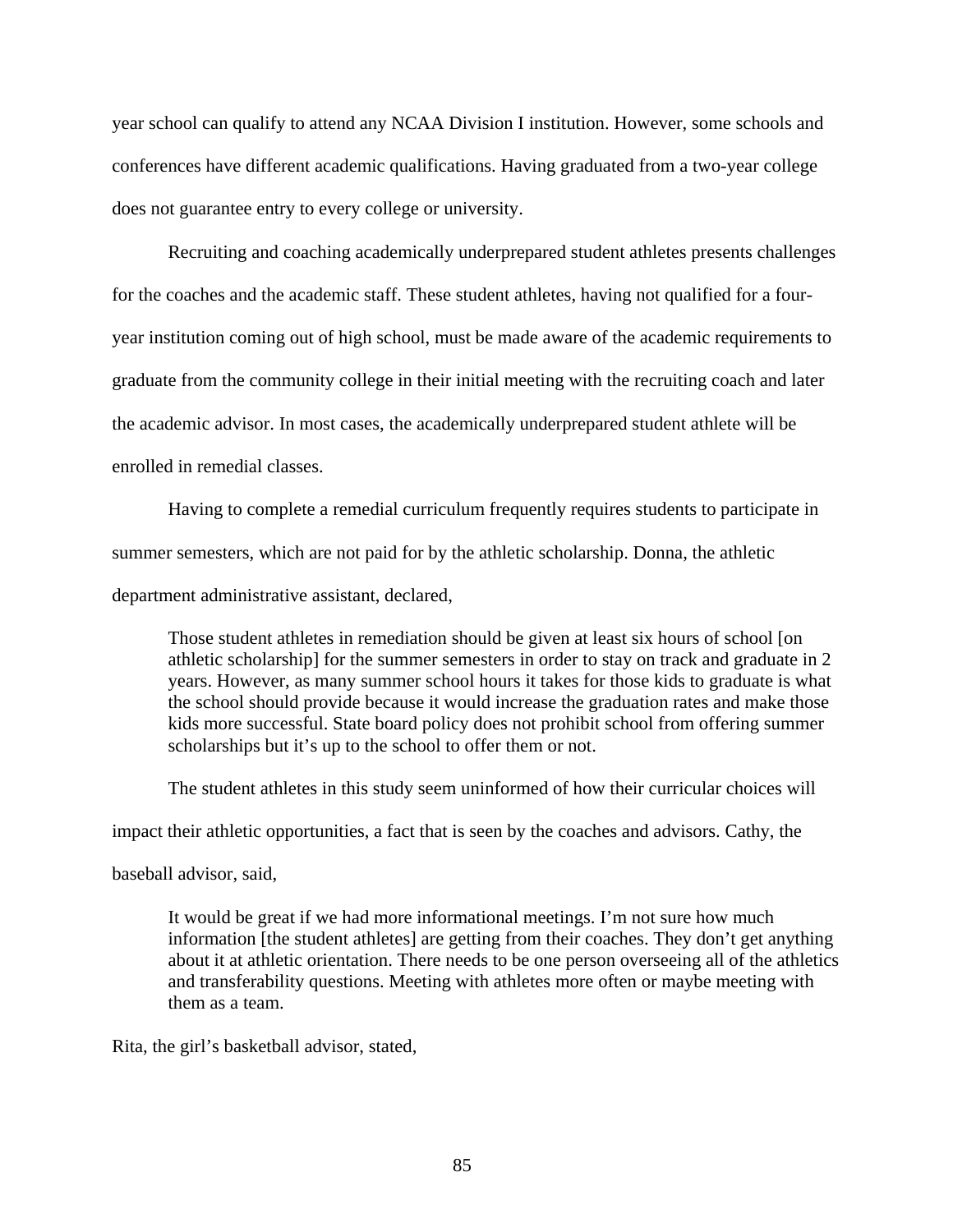I ask [the student athletes] if they see themselves continuing to play at a four-year school. I ask them about their high school background. But when they have to take remedial courses I tell them that they won't graduate in 2 years unless they take summer classes.

Not all athletes fit the profile described here, of course. Rarely does Phil, the golf advisor, see a first-generation student athlete. He states his goal as an advisor is "to graduate all of them or at least have it so they can all transfer to a four-year school."

The significance of a college coach is of utmost importance at the two-year college level. A coach can not only enhance a student athlete's athletic ability but may also be influential in their education. If the coach emphasizes and demands excellence in the classroom as well as the field then the opportunities at four-year schools for the student athlete will increase. Gina's stance on academics is tough. Her team has to maintain a certain grade point average before they are able to participate in a game. She also has her student athletes sign a waiver so that she may contact the parents in situations involving academics. Of her initial meetings with her academically underprepared student athletes she curtly stated, "I tell them what they have to do graduate. They know that to graduate on time they will have to take a summer school."

Steve, the track coach and cross-country coach for both the men and women, has been in college coaching for more than 30 years. He has been both assistant coach and head coach at NCAA Division I schools and has had many of his athletes represent their countries in the Olympic Games. Steve came to Southern State 12 years ago and immediately turned the program into a national contender every year. The men's track team was crowned as National Champions in 1997 with one member of that team representing the United States in the 1998 Olympics and winning a gold medal. Many of his athletes went on to four-year schools and succeeded academically and athletically through the years. The track teams and cross-country teams use Clara as their advisor. Alone, these teams have about 40-50 student athletes for Clara to handle.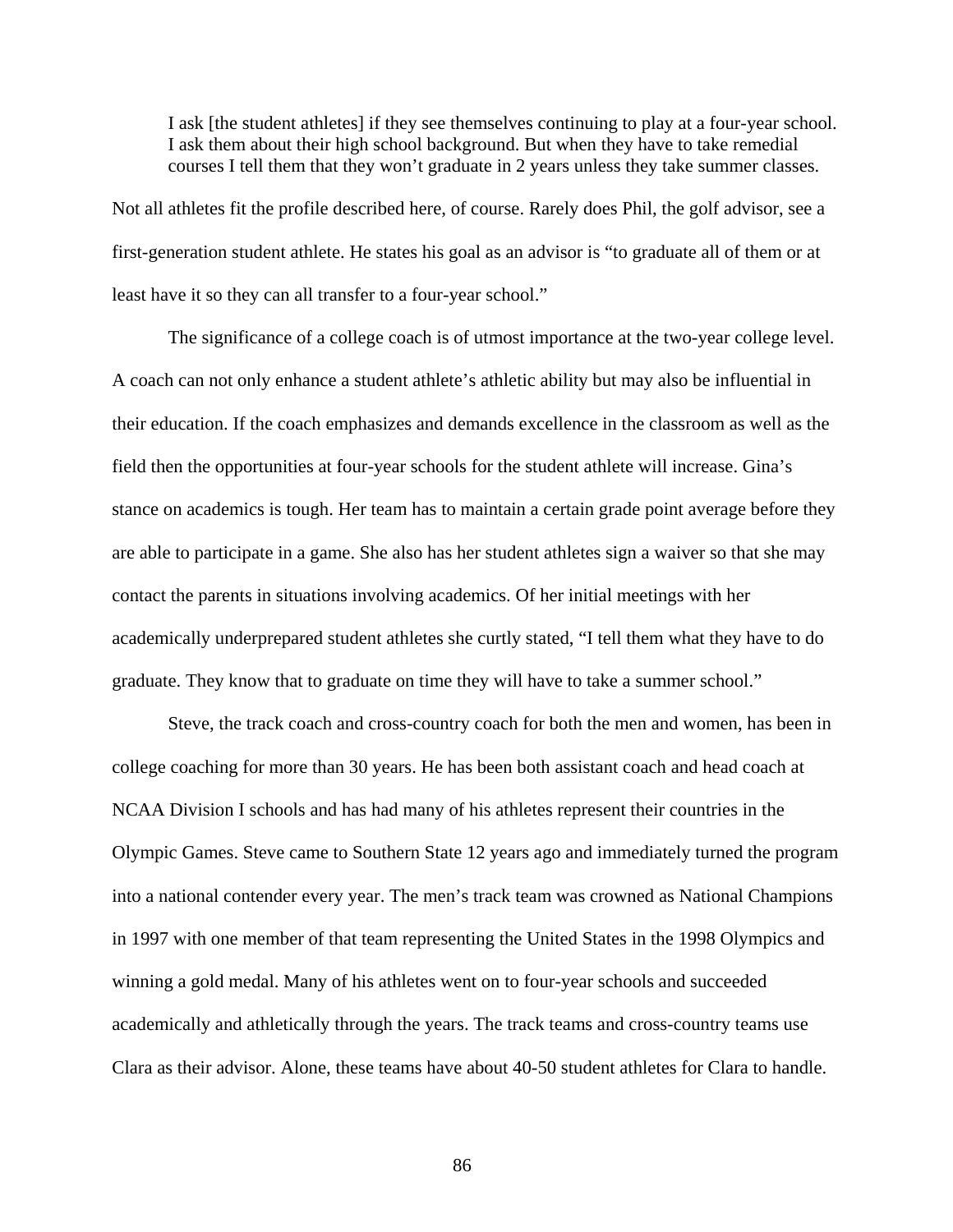In response, Steve explained, "I think she's covered up, advising four teams, teaching full-time, scholars bowl, and debate team. She's overwhelmed. There should be one advisor per team." Because Clara is so busy, she often does not have the time to effectively counsel the academically underprepared student athlete on issues such as remedial coursework or transferability.

Even those students who needed a remedial course did not always find answers from their advisor. Lucas, a first generation African American men's basketball player said of his initial visit with the team advisor,

She didn't talk to me about what it took to transfer or graduate. She said if you take the basic college courses then you should be ok. She said in next semester we will talk about transfer rules. I think we should have talked about transferring more because it doesn't make any sense to take classes that won't transfer.

Robert, an international athlete who moved to the United States to run track, seemed unaware about advising as a whole when he responded, "I didn't have an advisor. I made my own schedule. I came in real close to school starting." Another track athlete, Denise, simply shrugged off the advising that she received as something that was not too important by saying, "Don't remember who advised me. I was supposed to meet with an advisor but couldn't get one because it was day before school started." Lucas, a basketball player, expressed his initial

conversation with his advisor thusly,

My goal coming out of high school was to go D-I but my grades weren't good enough. My advisor talked about what were my goals in life and in education. I wasn't sure at the time so she just put me in some courses and we're supposed to get back together around the end of the semester and we'll talk about what to take next semester. When I'm finished here I want to go D-I.

Mike, another student athlete and local product with hopes of continuing his dream of playing at the Division I level, said of his advisor meeting,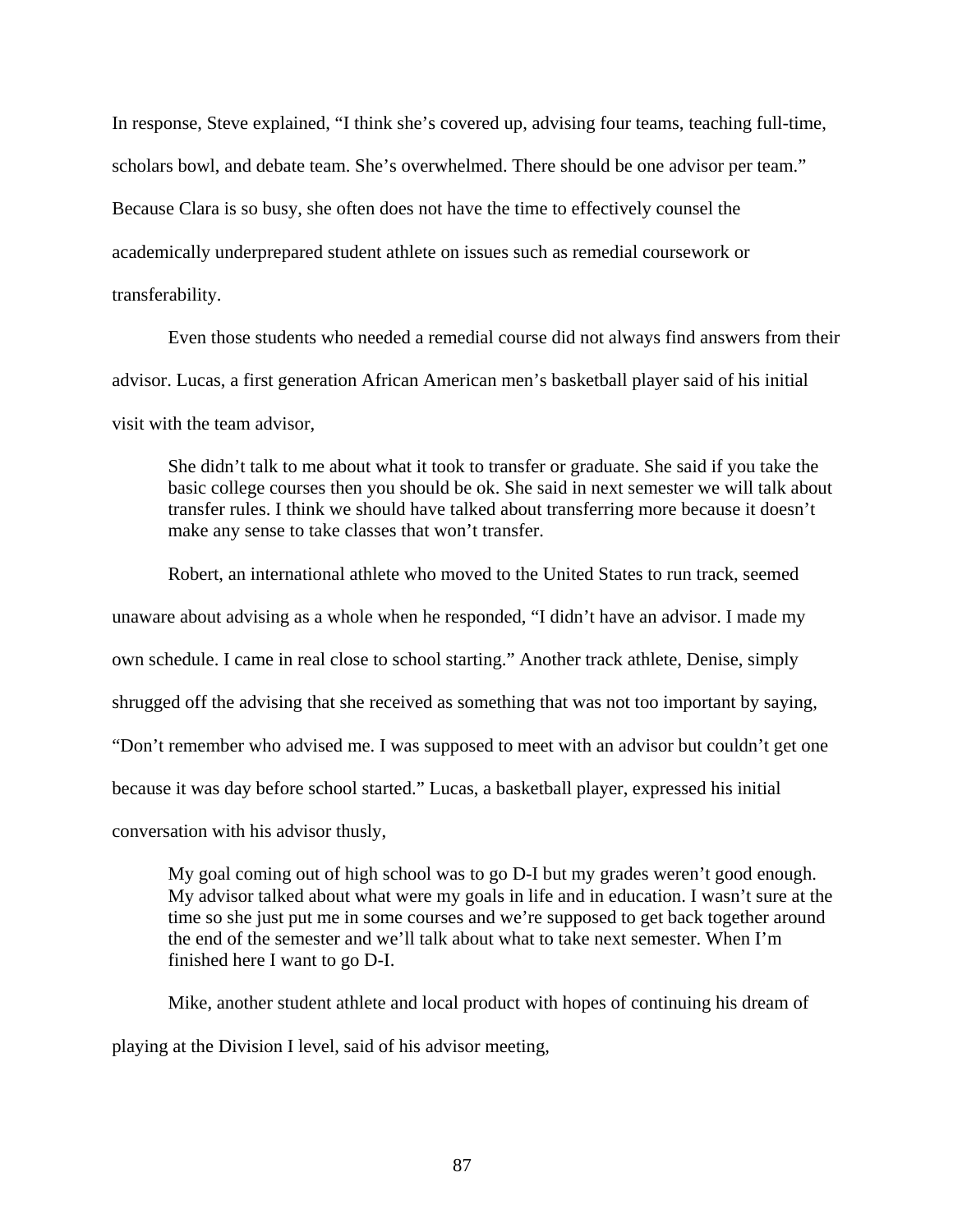I didn't really get to sit with her to talk about what I needed. She wasn't really hands on. She wrote out a schedule and said here it is. She didn't say anything about NCAA rules and or transferring to D-I.

Tootie, the local student playing on the volleyball team, summed up her initial visit with her

advisor this way:

We didn't discuss athletic goals with her. I wasn't given anything pertaining to graduating and transferring to a four-year school. She gave me some web sites to go to about what classes to transfer. I don't know difference in D-1 or other four-year schools. My advisor was strictly academic. I haven't talked about athletically going to a four-year school with her.

Meredith said of her initial advisor contact, "We didn't really talk about four-year schools and

said we'd figure it out later."

The coaches interviewed for this study expressed support for student transferability, even

for those students who may require remedial coursework. These coaches emphasized the

importance of information and communication among students. Sam, the men's basketball

coach, is a disciplinarian when it comes to off-the-court behavior and on-the-court effort.

My goals are to get everyone to go D-I if they are good enough to play at that level. However, some kids who know they won't or don't have the ability to graduate are willing to do the work it takes to get to a lower division of a four-year school and still succeed academically.

Dave, the men's golf coach, would like to see all student athletes graduate from Southern

State and be eligible to play at any NCAA level. He is concerned about increasing the

transferability of student athletes:

[Transferability issues] have been brought up but it seems to be a roadblock. I guess the president makes the decision. It doesn't apply so much to the golf team. The remedial students are the ones we need to be helping. I wish from a recruiting standpoint we could offer a summer school scholarship. We want to see them be successful.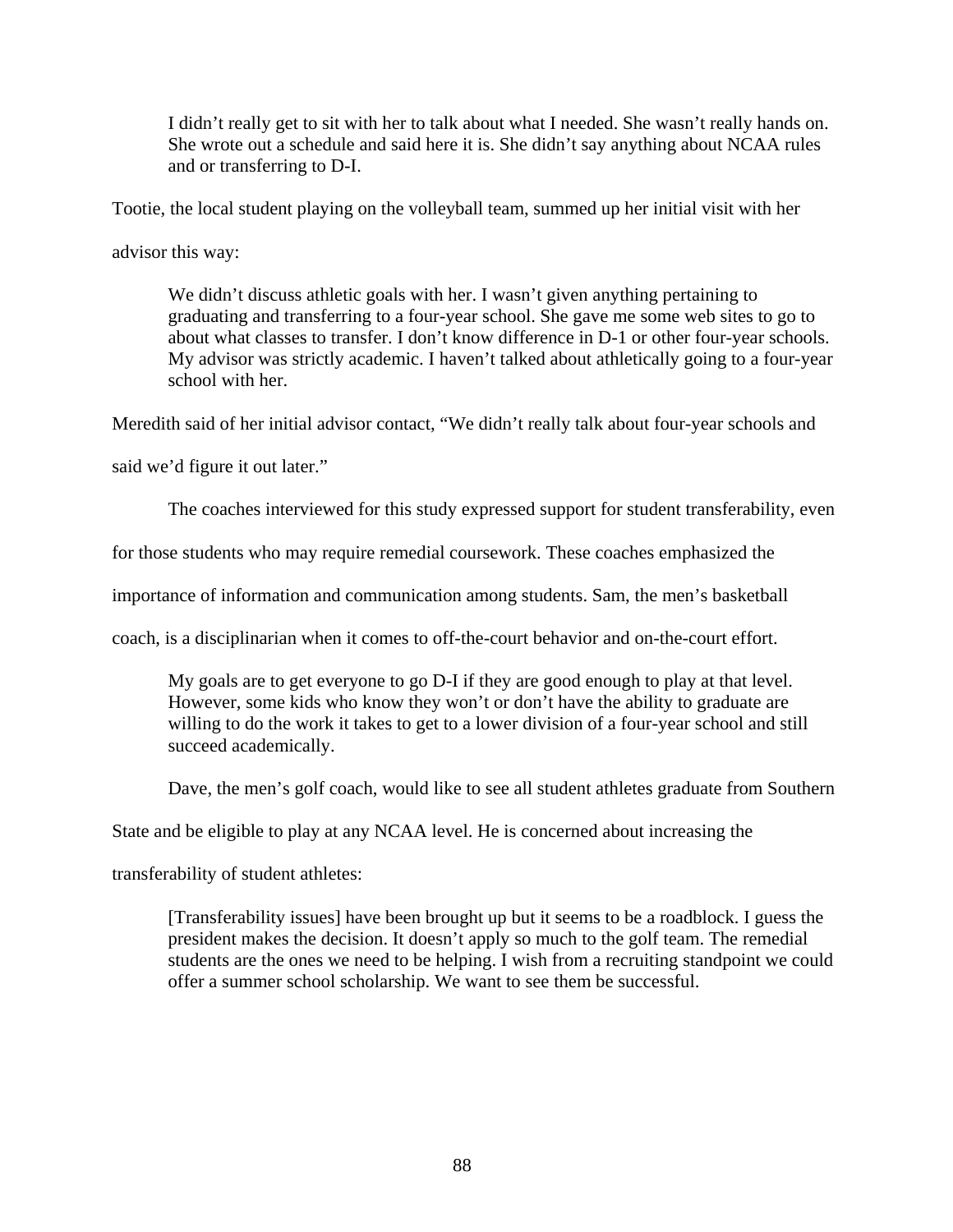The women's basketball teams are not populated with NCAA Division I talent, but the

student athletes are good enough to play at other levels of four-year schools. The head coach,

Louis, explained:

I've had very few not to graduate or transfer. Sometimes a kid going to Division II won't bother graduating because they know they can't pay for the summer semester needed to make them Division I eligible and actually graduate from this school.

Speaking of his student athletes, Clint, the assistant baseball coach, said,

All of them want to go play at a Division I school. We have a good track record of our guys signing with Division I schools. It also depends on academics and athletics. If you're not eligible coming out of high school to go to a D-I school then they have to graduate from here before they move to a D-I school. It's very difficult for them to graduate in 2 years. Not going to say it's impossible. If they come in taking remedial classes they most likely won't graduate in 2 years. We get the classes set up for them to have classes in the mornings so they can practice in the afternoons and many will take a class at night.

Ronny, the head baseball coach, expressed his feelings toward remedial classes that have

to be taken by the academically underprepared student athlete:

I don't believe remedial classes should be required. If they feel like they can make it through English 101 then they should have the chance to take it. That's one of the things that I disagree with in junior college system, at least in this state. They know going in that they get no credit for taking remedial classes and that they don't transfer. I feel like they shouldn't be required. It seems like the school is trying to make money from remedial classes.

Gina's advocacy for academically underprepared student athletes is possibly the strongest

among the coaches. She absolutely wants all of her kids to graduate:

They are treating athletes differently but their expectations are a lot higher. They have to perform in classroom and on the field. We always help students in need with their work schedules or extended hours to help other students but the teams are their jobs. You can't call in sick to ball games. I think the athletes are treated unfairly. Everybody thinks we're trying to get more for our kids. But I think we're trying to get them to be treated equally and trying to get them graduated on time, not a semester late. Because if they don't graduate on time they think they're dumb.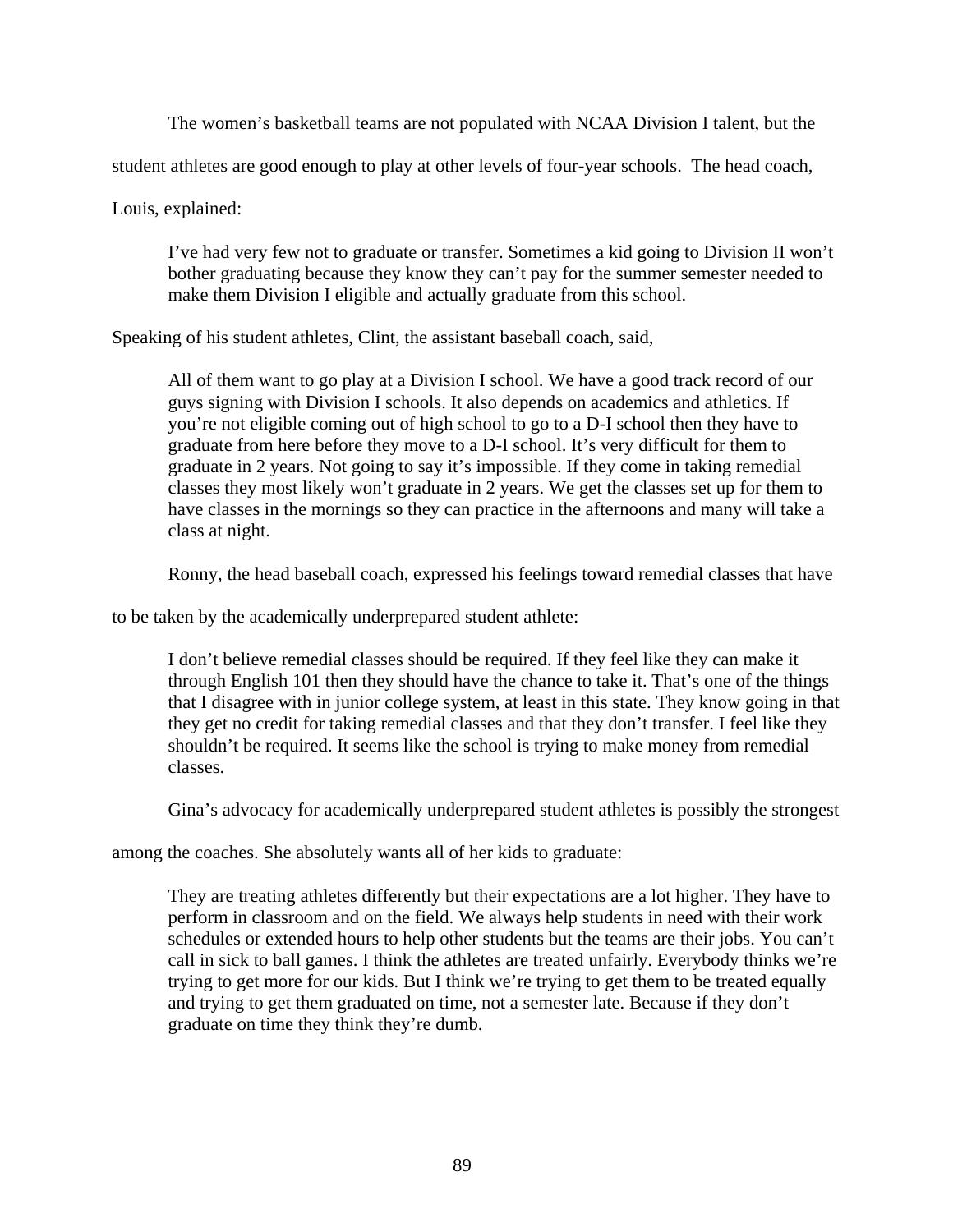The Dean of Students, Dr. Sims, has overseen athletics for 3 years. Prior to her current position, she spent most of her 20 plus years on this campus as a math instructor with virtually no administrative experience or athletic experience. She has become more involved in athletics and is trying to learn as much as possible about each sport on top of her other duties. She occasionally shows up at games and sends out e-mails across campus internet to post scores and other highlights such as recognition of players or perhaps updated national rankings of the respective teams and athletes.

Dr. Sims understands the plight of the academically underprepared student athlete, but she did not offer any remedies about graduating those student athletes in the allotted foursemester athletic scholarship timeframe during the interview:

Obviously the student that comes in taking all developmental course work then it's going to be a very different road for them to finish in four semesters. If they needed just one developmental class then they could probably get it done by taking 18 hours of coursework for one semester but I don't think that's a real expectation that they would have to take 18 hours each semester and stay on track if they're testing at a developmental level. That's probably too difficult for them so the expectation then would be that they would have to take something in the summer.

In comparison, the Athletic Director's response toward helping the academically

underprepared student athletes is based on his daily interactions with students on his team. He

sees disappointment and frustration because he feels that Southern State could be doing more to

graduate the academically underprepared student athlete:

In some cases it does hurt, it puts them a semester behind. The remedial classes are there to prepare them for taking higher level classes that will transfer. Some have to go during the summer to catch up. If they are serious about school they can graduate in four semester but they have to "double up" in those cases.

 Donna, the administrative assistant with virtually no background in athletics, has been chastised by some of the coaches as someone who does not know anything about sports much less the academically underprepared student athlete. She has been accused of "buck-passing" and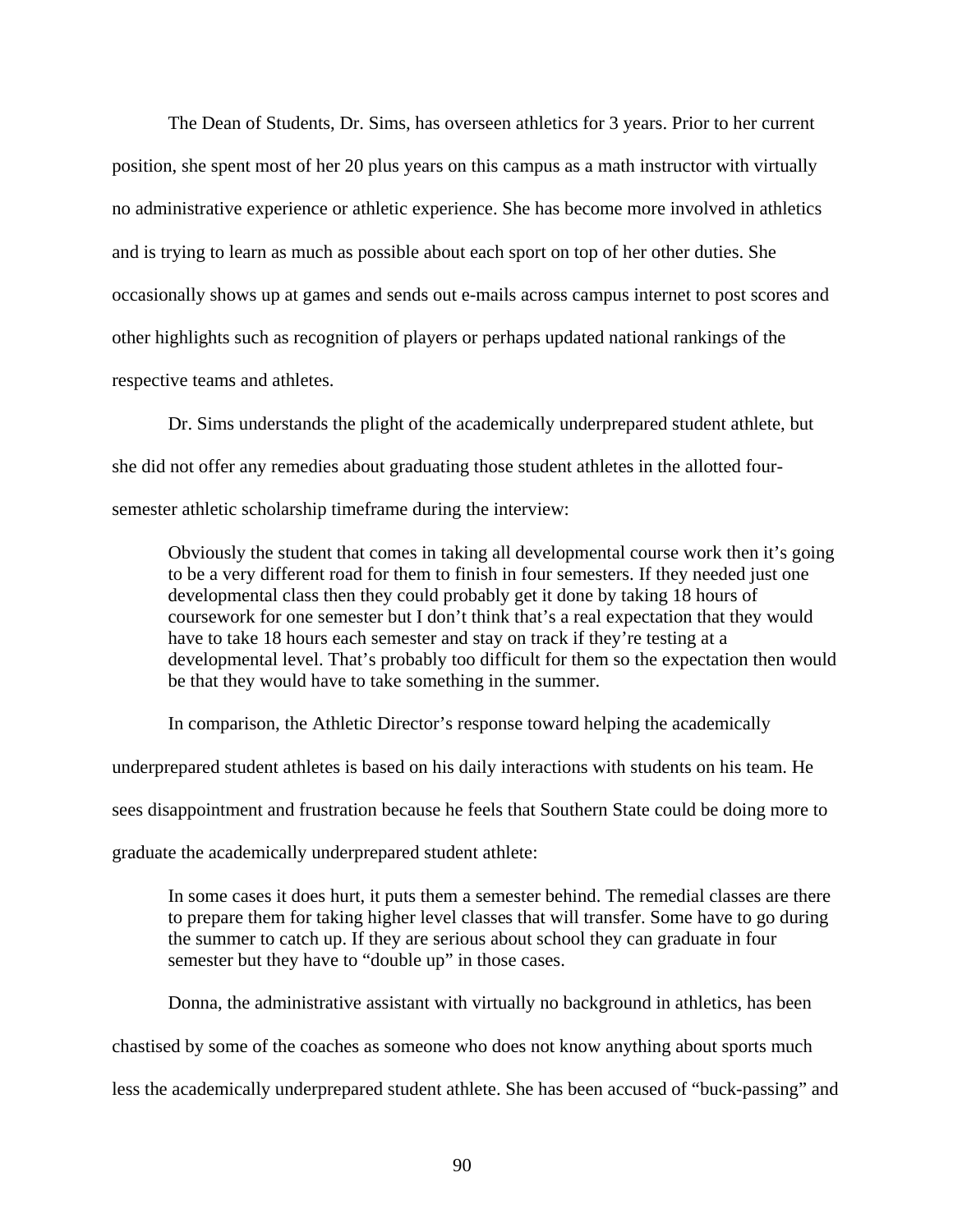losing vital paperwork at important times. Donna seems quite overwhelmed with athletic concerns. She did not seek her position, but rather was appointed to the role about 5 years ago. Donna seems overwhelmed with her responsibilities; she recently attended a national conference to learn more about her job, an effort that was favorably received by the coaches. Still, much work in that area remains. She seldom shows up at sporting events and, according to the coaches, just does not understand athletics as much as they would like for someone in her position.

 Once again, the coaches' concern with someone in her position is the lack of knowledge of athletics as a whole and the lack of knowledge of understanding the plight of the academically underprepared student athlete. One positive aspect of Donna is the fact that she can see what the college is not doing to help this student population within the timeframe of the athletic scholarship. Unfortunately, her ideas are not well received and her comments are all but muted. She argued,

We should offer them summer scholarships even if they weren't full scholarships. But it's unfair to bring those kids in here and tell them that we can graduate them in 2 years and not deliver what we tell them. It's almost impossible to graduate in 2 years with taking remedial classes.

The same scenario was posed to the athletic director/baseball coach, Ronny, who seemed more curt and to the point about assigning blame. Ronny sees nothing but benefits in offering summer school aid to the academically underprepared student athlete:

They [the student athletes] should be on scholarships every summer. But it comes back to what the administration won't allow to happen. I disagree with it but that's what we have to live with. I think it would help them. It would get more division I schools in here to offer for some of the athletes. If the student athlete is on track to graduate after their freshman year then more division I scholarships would be offered. When division I coaches recruit our athletes, which is always, they want to know if the athlete is on track to graduate within 2 years. They want to look at transcripts. If some of those athletes have to take remedial classes then it's going to take some extra hours to catch up. It's harder for them to catch up. We have a young man right now that is being recruited by division I schools but the coaches are concerned that he won't graduate in 2 years.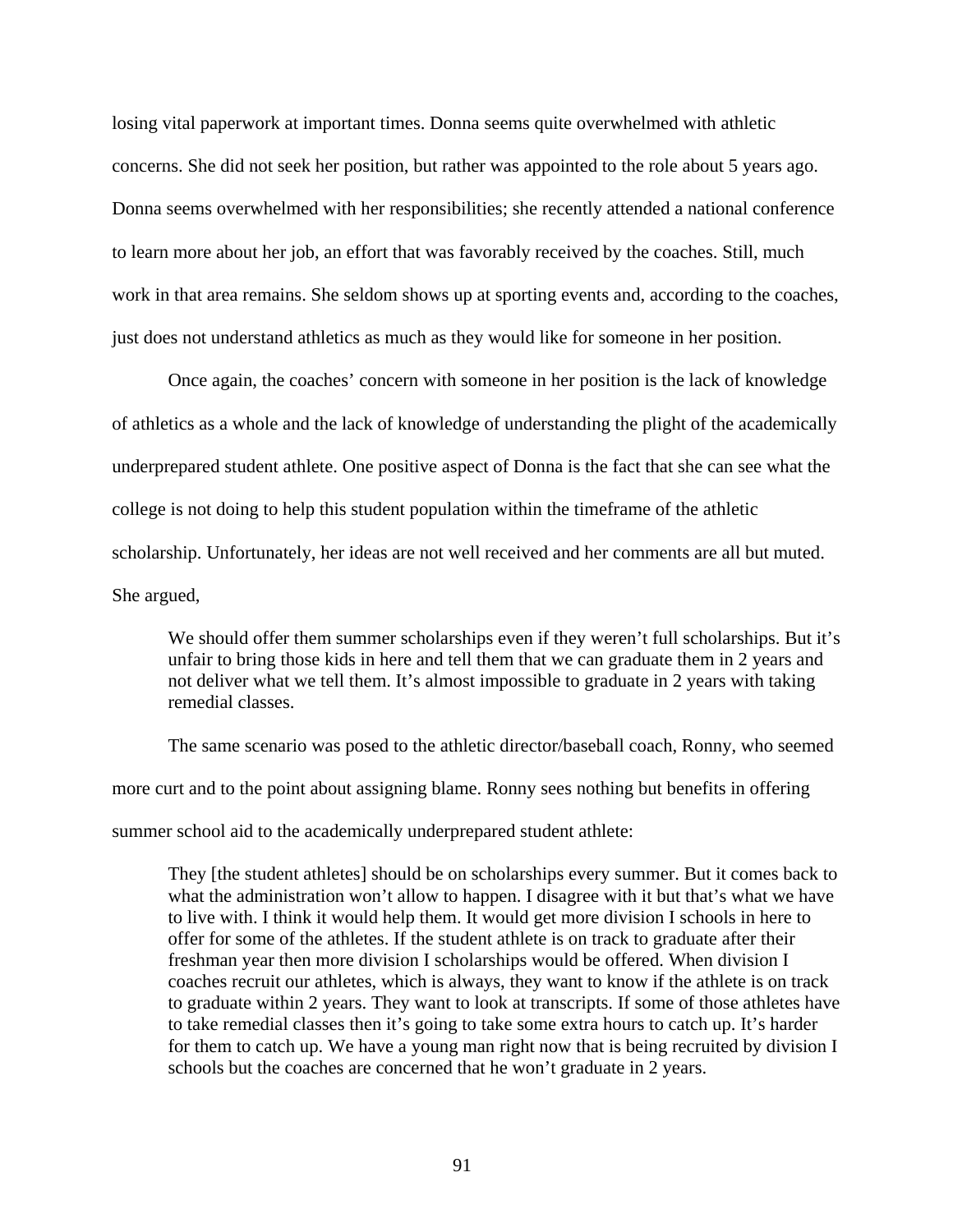Rita, the women's basketball advisor, agreed that the school should change some rules limiting summer school scholarships. "It's hard to encourage them to take summer school classes when they can't pay for it," she said.

It's also hard for us to demand them to take a mini-term class during the regular term because when they need a mini-term course they don't need to be pressed for time in that class with the academic background they have.

The advising relationship was identified as one that could be strengthened by other

components, including tutoring and academic support services. Clara, the advisor for multiple

teams offered some ideas that could possibly help the academically underprepared student

athlete. She said:

One is that that they don't have enough tutors in the tutoring lab, and the tutoring lab closes at 4:00 every afternoon and I'm not sure it's even open on Fridays. I try to get the athletes more involved with campus activities but the practice hours interfere with their ability to become more involved.

Students experience a continual challenge in balancing their academic and athletic commitments.

I mean they practice all afternoon and there is no time for extra stuff going on around campus and no time to use the tutoring lab because of practice. This would also help with the faculty because most of them think that athletes are going to be terrible students. Another reason is that the athletes have to repeat remedial classes too many times which tells me we're not doing a good job of keeping up with their grades.

The lack of coordination, specifically for those students who need remedial courses, can

cause difficulty related to transferability. Phil, the golf team advisor, has been working with

student athletes for 17 years at Southern State and has seen his share of disappointed athletes not

being able to graduate on time. He offered,

The school doesn't do enough for the remedial athletes. We should at least give them a summer school scholarship to stay on track to graduate to give them a chance at a Division I scholarship. You know they all want to go to a Division I school but if we don't give them a chance to graduate in 2 years then we're not meeting their academic goals. Two remedial classes throw them off track, so if you give a kid one summer school then they can be on track.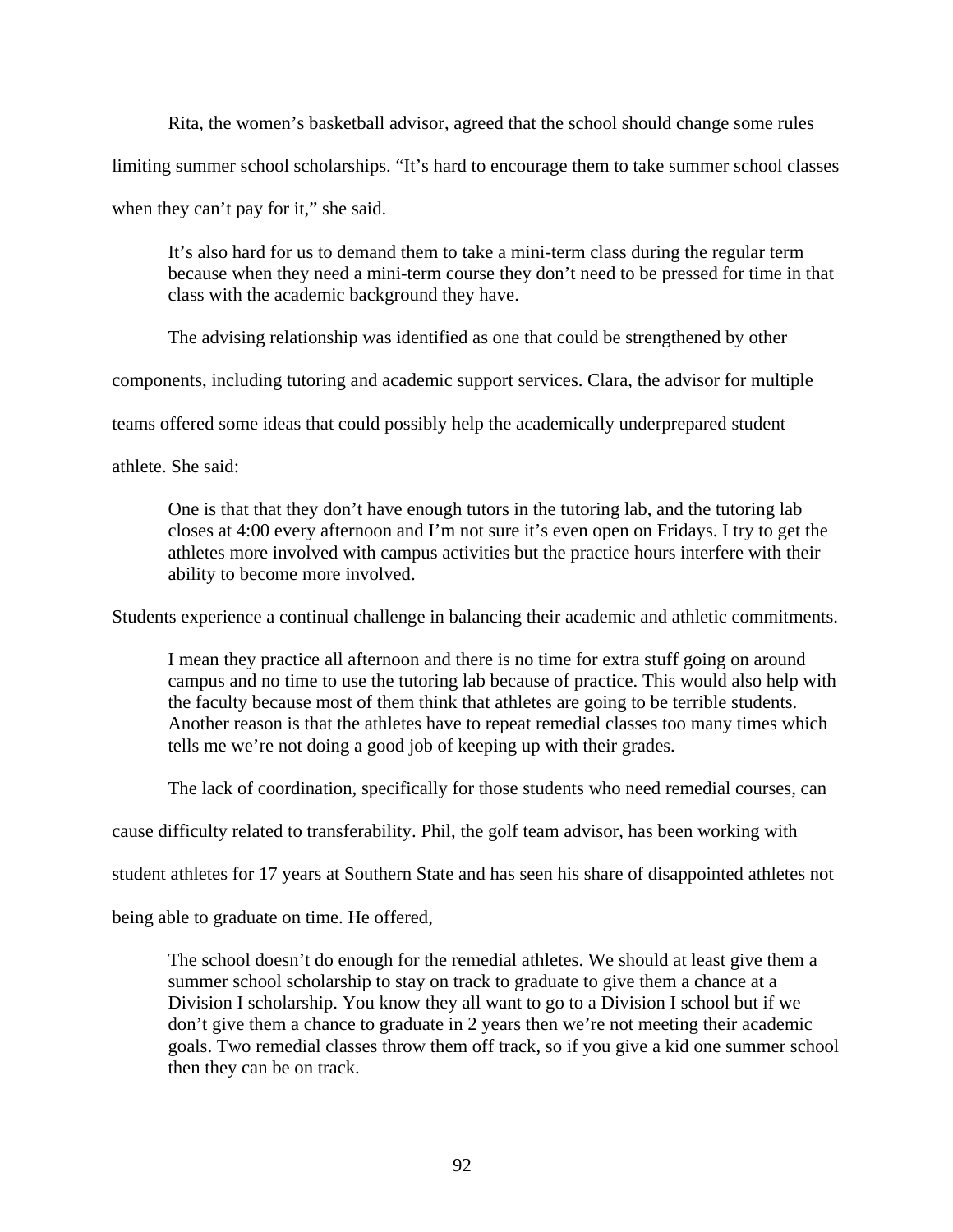Janet, the men's basketball advisor, believes the academically underprepared student athletes need more help from the school relative to graduating athletes:

First of all the school needs to pay for summer school if they want them to graduate on time. I don't think that's fair. I mean they travel and practice and the school should pay for summer school. There also needs to be more education on the transfer rules for all advisors. I'm trying to get the administration to combine two remedial math classes into one semester to keep the athletes on track to graduate on time.

Coach Steve, the track coach, has had more academically underprepared student athletes

than any of the other sports teams on campus. There are very few junior college track teams in

the Southeast region of the United States, which creates an influx of track athletes attending

Southern State. The track team's allotment of scholarships are about 20 total for both men and

women's teams, but another 20 to 30 student athletes attend Southern State to run track by means

of other financial aid assistance.

Steve, who has previously coached Olympic athletes, believes,

Summer school is the answer. Our school has the ability to send more athletes to summer school under athletic scholarships but they usually don't award them. They need to take remedial courses which dictate they go an extra semester. I encourage all incoming freshmen to take some classes during the summer either here or at home so they will be ready to go to Division I. It's tougher here because we don't help with summer school help. Some of our competitors pay for summer school. Athletes choose to go to other schools because they know we won't pay for summer school here but can at other schools.

Sam has been the men's basketball coach for 3 years now. He has been successful at every coaching position at every school to this point in his career. His whole family has worked in coaching positions ranging from major college to high school. His father was even a successful college coach. Sam is on track to improve his coaching resume and hopes to move on to the four-year school level. He is young, energetic, and very successful. Last year's team at Southern State finished the regular season ranked number one in the nation. Sam agreed with Steve's remarks. He added,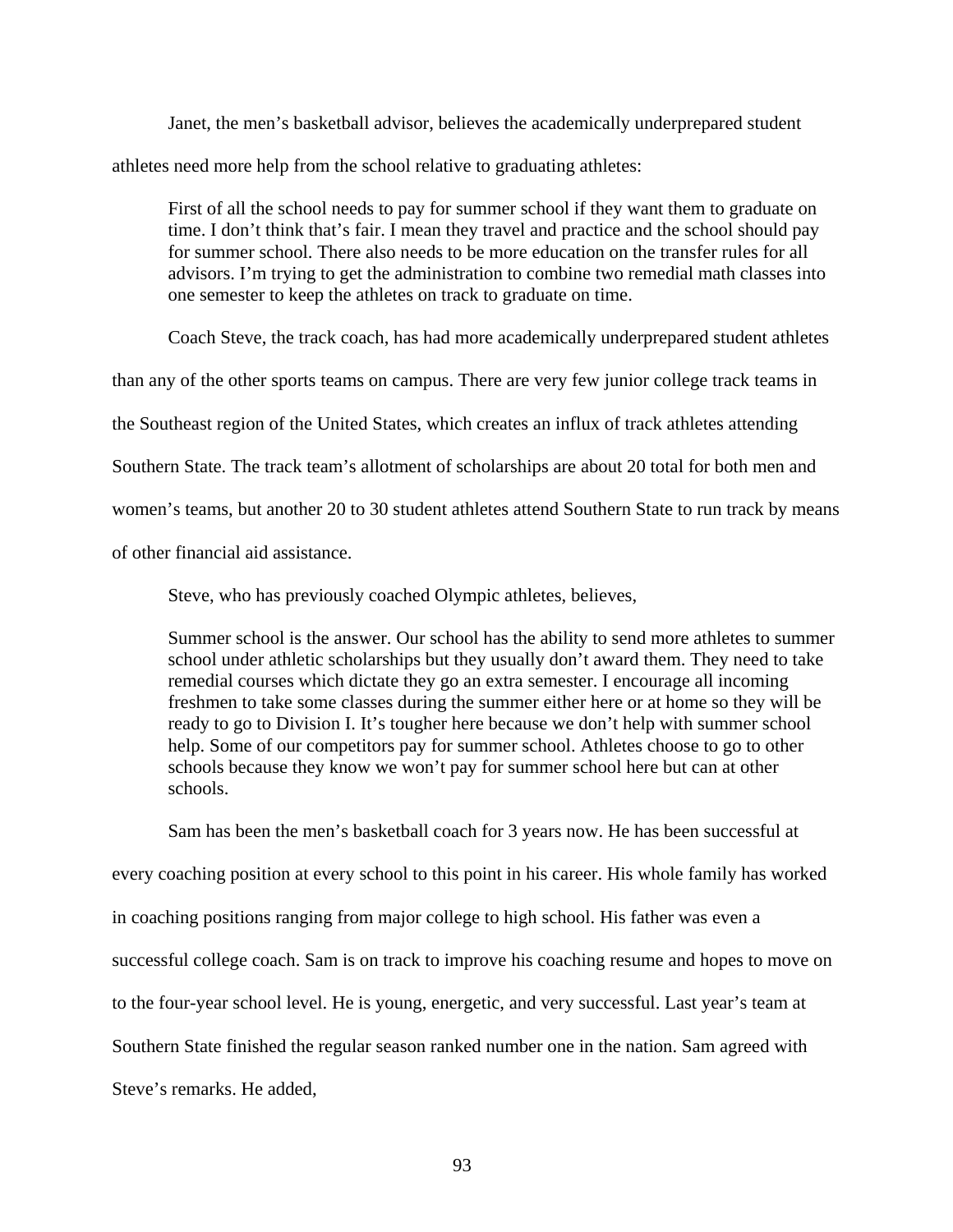The remedy is to offer summer school scholarships for the athletes that are on scholarship. You've got to. They say just to load them up and make them take 18-19 hours but how many people can do that much less how many people can do that with being a scholar-shipped athlete with practice and games. Can these kids handle that? We have some now taking 20 hours.

Louis is very opinionated in his stance on equality of women's athletics and the plight of the two-year college student athlete. About half of his roster is filled with women that simply chose Southern State as an avenue to get a two-year degree and perhaps attend a third year in order to get an allied health degree. The other half is women who want to continue their basketball careers and hopefully get another scholarship to a four-year school.

Louis seemed aggravated that his suggestions toward helping the academically underprepared student athlete have fallen on deaf ears during his tenure at Southern State. He said in frustration,

One of the problems is that if the student is placed in remedial classes then they will have to attend at least one summer school to make up to graduate within 2 years. They would have to go to summer school with ample opportunity to graduate within 2 years but just not four semesters covered by scholarship. That wouldn't be possible. You can't hold someone back just because of where they had to start. We've had athletes that have had to take two remedial classes and the school should be obligated to pay for the summer semesters. To me that's what community college means, to serve the remedial student.

Benny is in his second year as the men's soccer coach at Southern State. He came to

Southern after a highly successful career previously as a Division I women's coach and a high school soccer coach. He feels the opportunities with the facilities provided by Southern are an advantage when it comes to recruiting. He has been known to travel throughout the Southeast scouring high school soccer tournaments for potential recruits. Benny wants to win the national championships and is highly motivated in that quest. The soccer team's record has improved along with the talent level at Southern during his short tenure. New additions to the soccer facility and more scholarships have put him on track to having a perennial nationally ranked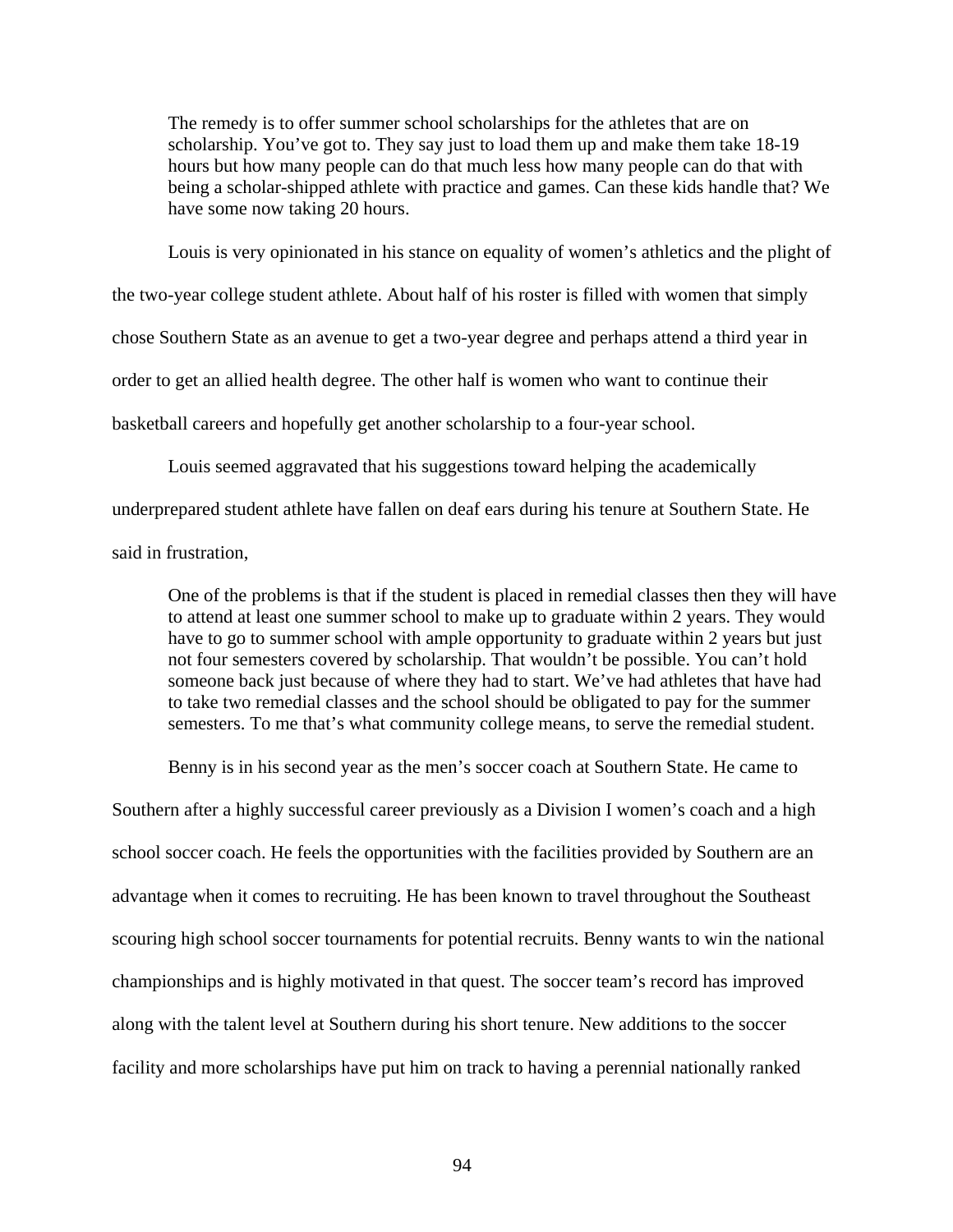team. Benny was terse and to the point in his response indicating that there is a simple philosophy for the academically underprepared student athlete to succeed: "I think summer scholarships should be available. If we want kids to graduate we would need to offer summer scholarships."

 When asked about the possibility of offering academically underprepared student athletes scholarships during their first summer, Dr. Sims responded,

We don't commit to early [freshmen summer scholarships] because we want to make sure they are on track to be eligible and on track, and they will come back," she explained. "They've given us 2 years, be productive--of course they've gotten for free but it's our way of saying for all of you who have done that we are going to help you out and help you finish out and go do whatever you need to do. It's our way of saying for all of you who've done that this is our way of helping you out. We appreciate what you've done for us.

One interpretation of Dr. Sims' comments is this: Southern will not issue summer school

scholarships after the freshman year because the administration does not trust the athlete to

return in the fall.

Having a centralized location or support system for students was identified as an

opportunity to better serve the student athlete. Clara stated,

It would be nice to have a centralized area to advise athletes and it may eliminate some of the problems that athletes have and then we also need to get them more involved with campus life. We don't have a true athletic department that athletes can go to for questions. Getting kids to know about transfer rules should come down to what the athletic coordinator does. What does she do? I guess she keeps up with eligibility and travel requests. But we really do need a centralized athletic office.

Janet, the men's basketball advisor, added,

The athletes tell me that they want to play Division I basketball and I introduce them to what it takes academically. I tell them that they will have to go to summer school to graduate on time but they rarely have the money to do it. Some athletes show up right before the semester starts and most of the classes are full so they end up just taking classes to stay eligible.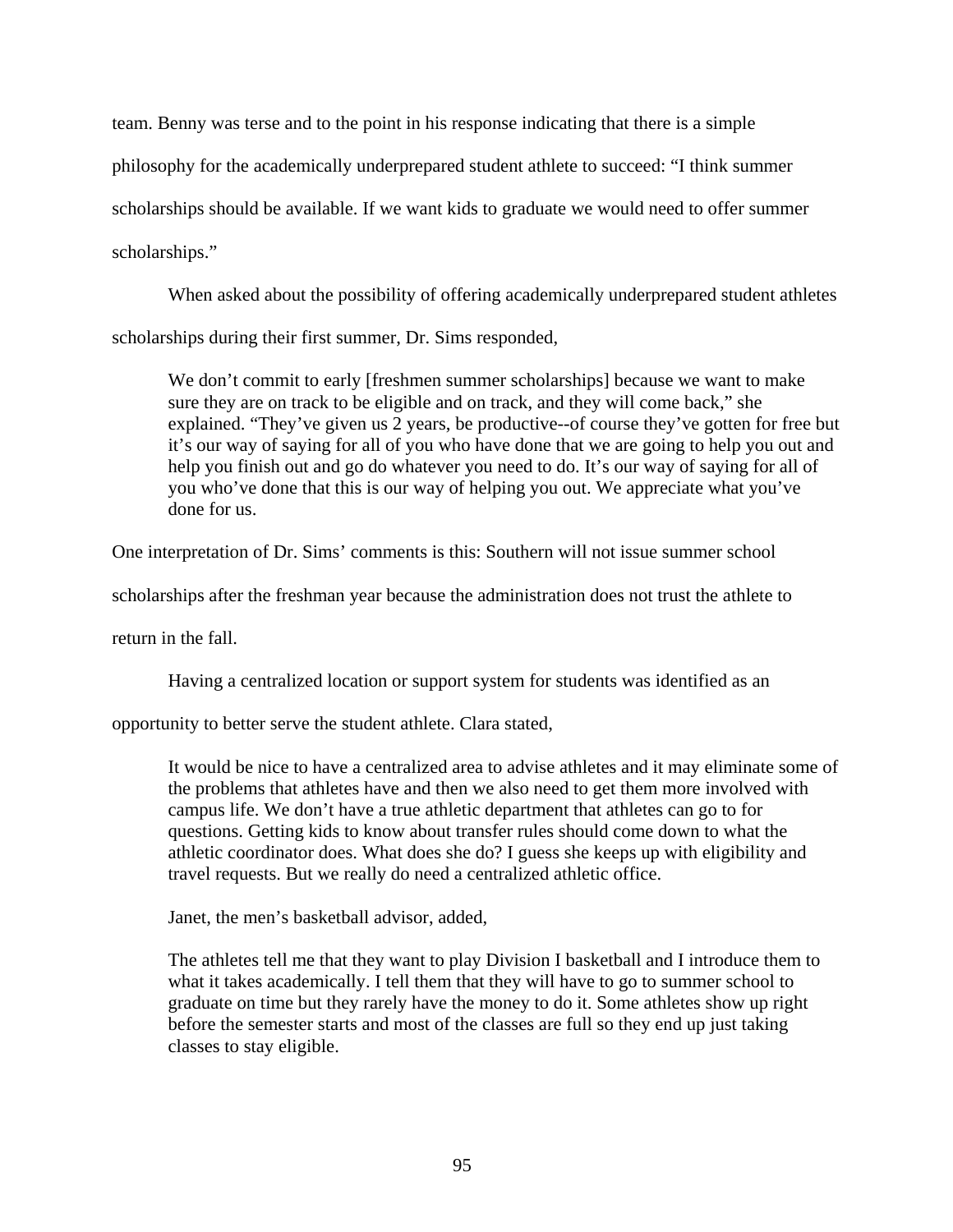## *The Academically Underprepared Student Athlete Needs to Take More Ownership of Their Educational and Athletic Goals*

Numerous obstacles await incoming college freshmen students including being away from home for the first time, a sense of belonging, and for the first-generation student, the added pressure of educational success. For the academically underprepared student athlete, these problems can be compounded by the pressures of playing at a higher level than ever before, using available free time wisely, and successfully transferring to a four-year institution perhaps via an athletic scholarship. As indicated in the interviews with the academically underprepared student athletes, most (24 of 30) want to continue to play at the highest level of four-year school competition.

While some athletes long to play at the Division I level, others just want to continue going to college or would be satisfied playing at any level if they could obtain a scholarship. For these academically underprepared student athletes, the advisor session is simply a meeting to make sure that they are taking general classes and not necessarily a discussion of Division I athletics. This was evidenced by Duke when he discussed his future with his team advisor:

I told her that I wanted to be a physical therapist and play soccer at a higher level. Really my goal is to graduate but if somebody came in with a good offer from a lower level four-year school then I would consider taking it.

The same can be said of Jason when he responded accordingly, "She asked me my goals and I told her that I would take a scholarship offer from a four-year school if the opportunity came up even if it happened before I graduated from here."

As an incoming freshman, Sherri, a member of the women's basketball team, had no idea about different levels of four-year institutions, but felt someone should tell students of their options. "I don't know the differences between D-I and D-II or any of the different levels. I think one of them gets more exposure and they're big-time. They didn't explain any differences. The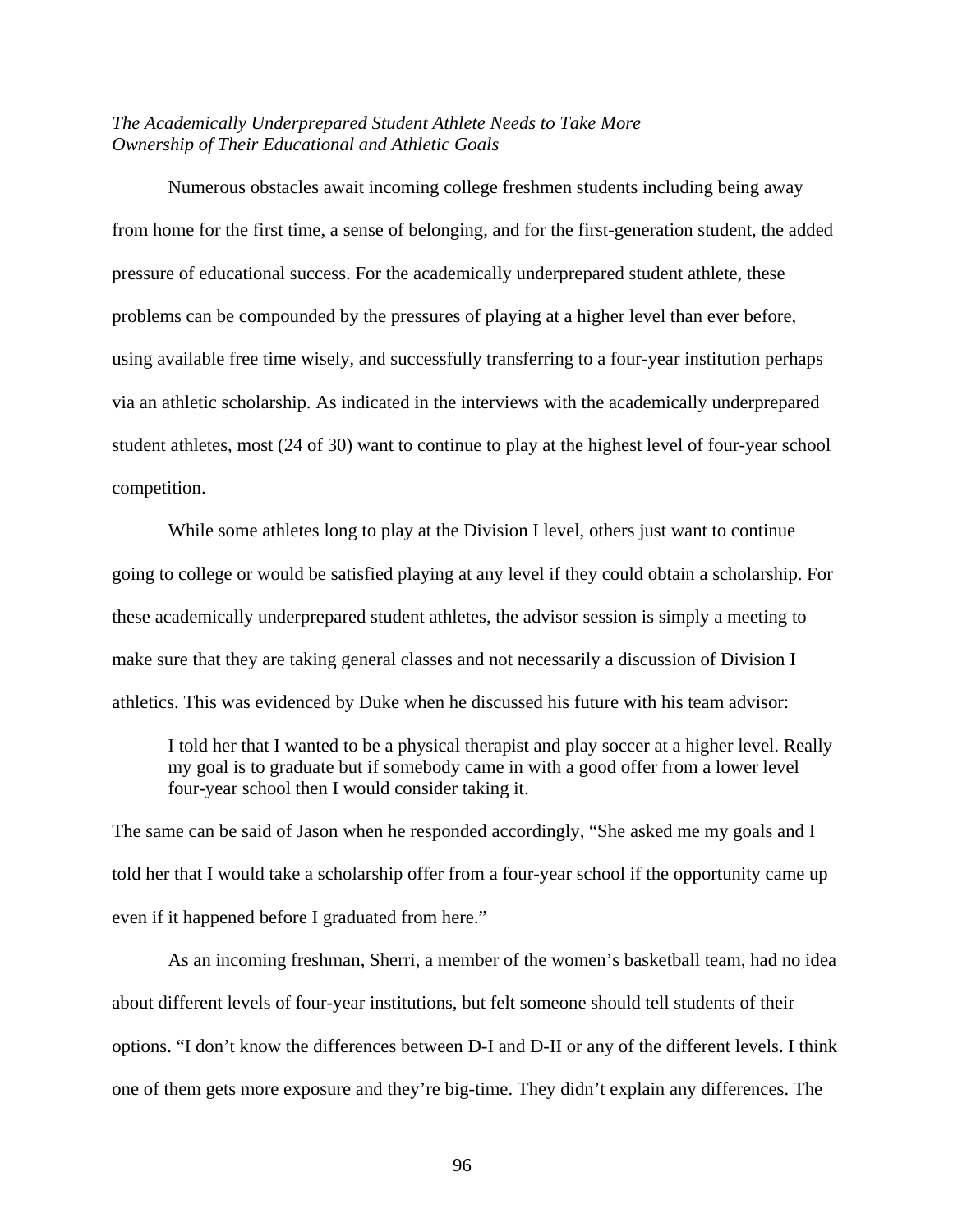advisor should be able to know," she said. Sherri's frustrations extended to the structure and accessibility of the curriculum at Southern:

The school should help us with summer school. The coach said if the class is needed then it might be paid for but if it's not needed then they wouldn't pay for it. If they gave us a summer scholarship after our freshman year it would put us on track to graduate and open up more doors for scholarships. A career center and athlete tutoring lab would help. Have it all together with transfer stuff.

The coaches and administrators at Southern State felt part of their responsibility to the

academically underprepared student athlete was to provide a general support system. Steve, the

track coach, feels that athletic orientation should also educate the student athlete on what it

means to reach this stage of life and the consequences involved:

Well at any school people need to be made to understand they represent the school and their families and if they do anything detrimental that it will affect more than them, including the team, family. It should be made very clear to these athletes academic structure in greater detail and in conduct and eligibility issues need to be discussed in greater detail--behavior and educational issues are most important.

# He explained,

Also, if you can get to them early and make them understand they have to do a better job in college than they did in high school, which is one reason that you are here at a junior college. We have to be more attuned to what you do and how you go about doing it. If you start thinking about it early on, you just about have to hammer it in to them. People share a common trait and wait to the eleventh hour to figure [graduation] out.

On academics Doc, the volleyball coach, stated,

My goals and the girl's goals are the same as most coaches at Southern . . . they all want to graduate. I only recruit the players that are interested in graduating from this school. I stress academics first to make sure they can be successful in life and athletics. Athletically, we all want to win the state championship and also want to show that we are good students and good people. It's not just about athletics.

Students identified the advisor as a key individual in regard to their experiences at

Southern State. The advisor role needs to be one of educating the academically underprepared

student athlete of the nuances associated with being at college for the first time and not only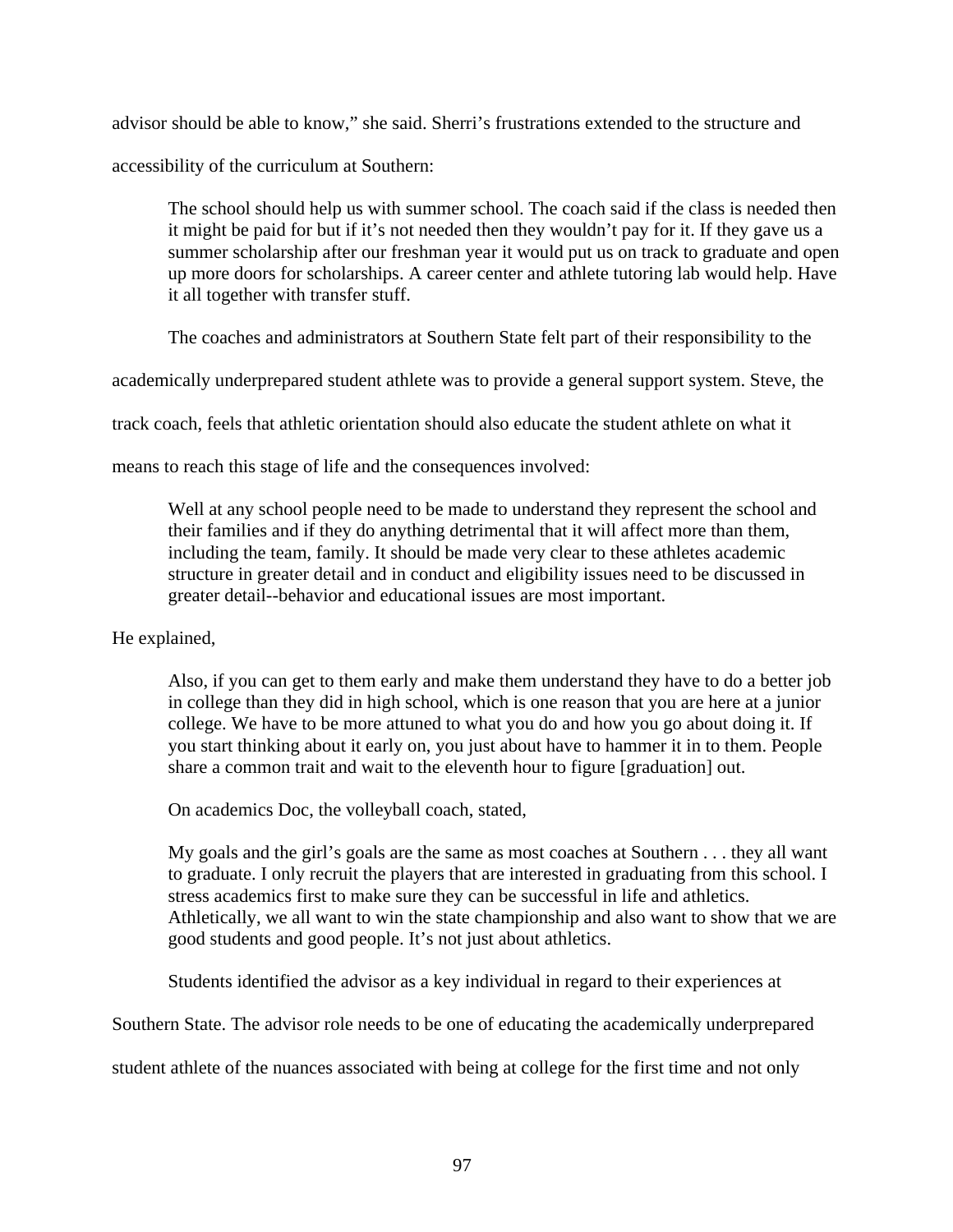enrolling them in classes. More importantly for the advisor is for these student athletes to listen and gather knowledge about the responsibilities of the student athlete. An informal discussion of career and athletic goals may be bandied about to get a feel for the true goals of the academically underprepared student athlete.

Cathy, the baseball advisor, offered a glimmer of hope, but realizes that some of the

student athletes need much more assistance than they are currently getting. She concluded,

If we would have mini-terms, like letting them take two remedial classes in one semester to keep them on track to get out in 2 years. Most of the athletes are lazy and won't take those classes to move through school faster. A lot of these athletes that do not test into the college level courses come from schools that pass them through and they're not ready for college.

About the process of getting the athletes to come to Southern and get acclimated to the

academics, Clint stated,

We recruit them, they visit and we set up a meeting with their advisor and they meet with the advisor. We'll set it up for them to visit with the advisor and with their parents. Cathy [the team academic advisor] will explain about academics and find out what their interests are at the time. She'll go over what they need to take the first year. We basically set it up for them that if they follow what she maps out for them then they should be able to graduate in 2 years if they do what she says, unless they have to take remedial classes.

How to best support this student population, however, was not clear, and students did not

feel empowered to proactively seek support. Student athlete Jessica spoke of her advising and

transferability,

I think [the school staff] should get in touch with us sooner. I'm not sure what classes to take; I get stressed out about what to take; like I don't really know what classes to take before getting into nursing, because coach does our schedule. I couldn't do nursing program because it would interfere with softball. I don't think it's fair because I don't want to change what I want to do in life just for what I am going to do for 4 years or softball.

William, from the basketball team, summed up what it takes to succeed at a community college

when he stated, "I'd said it just like any junior college. If you go and do your work then you will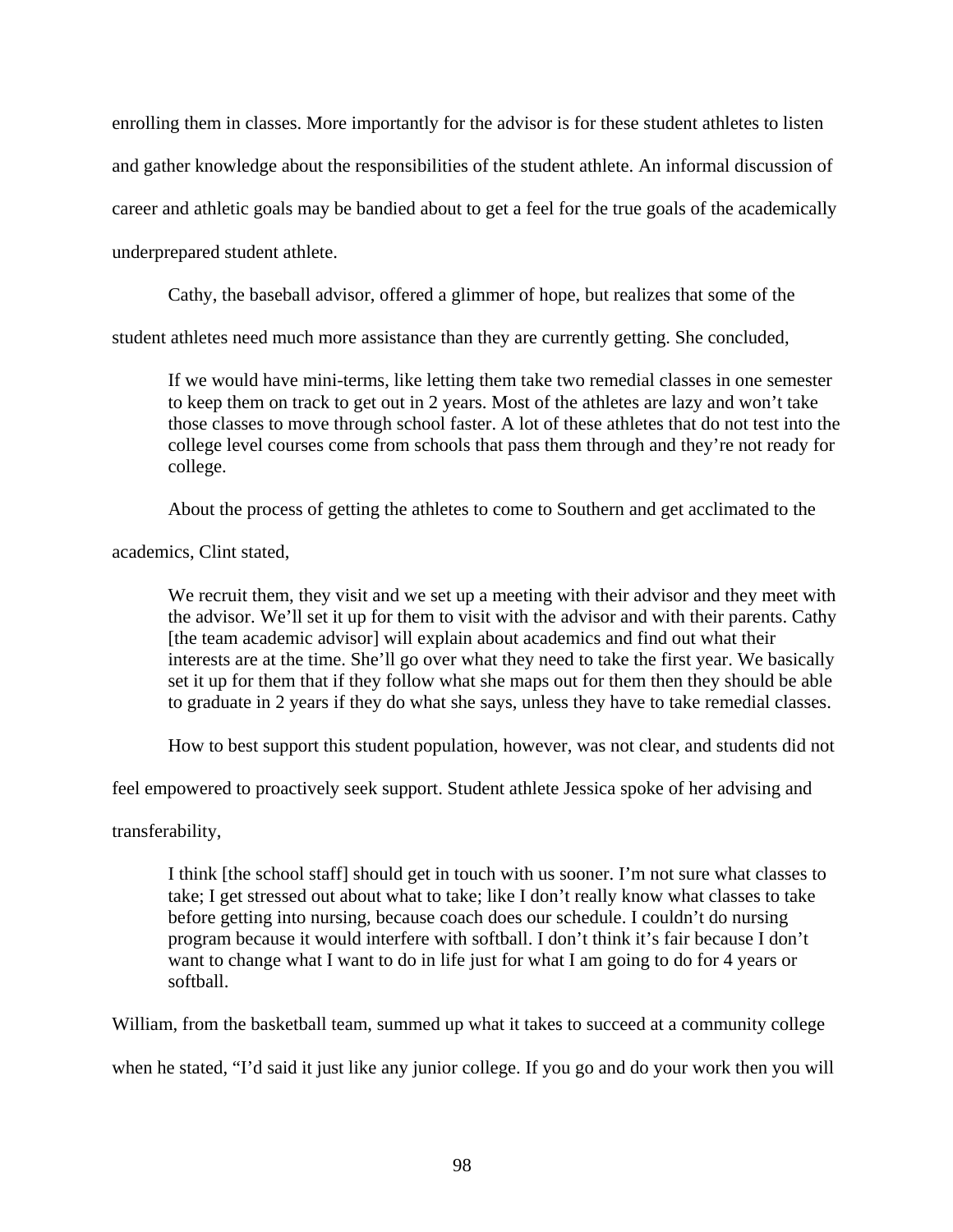succeed. I registered on time and got all my classes I need. I took one remedial class and I will be finished with that."

 The advisor's role for the academically underprepared student is of great importance. Often this person is the first person who discusses academics to the student athlete. For many of the academically underprepared student athletes, the academic advisor serves as a mentor as well as academic counselor. Many of the advisors for the athletic teams have been in that position for several years while some are new at advising athletes. Rita's concern was about the level of communication with the people in charge of athletics as she said,

We've had one meeting since the Dean took over athletics but that was it. It was within the past year or so. We kind of got together through e-mails and phone class about what PE classes to put the athletes in the first semester. There's always room for improvement. I don't think all schools have advisors for their athletes. The administration doesn't say you have to graduate 70% of your sophomore athletes.

Phil's response somewhat echoed Rita's concern about the lack of cohesiveness between the advisors and the athletic administration: "We've had a meeting with the athletic department in the past 2 years. We've met once in the past 2 years. But it's not about student athletes but about students in general. No mention of graduation rates."

Janet, the men's basketball advisor, has a big heart and has been known to deliver homemade cookies to the locker room after the games. She sees the hardships that some of these kids have to overcome just to get through school. "You have to play the part of a mentor. Some of these kids can't even afford the graduation fee. One kid's family has never seen him play because they don't have transportation to get here and they're only 50 miles away," she shared. Janet also understands the adjustment of an African American athlete moving into a mostly all White rural community, as she attempts to introduce them into the community.

We got the team into a Kiwanis Club luncheon last year after having such a great season and the Rotary Club too. I try to let the players meet as many people as they can. I take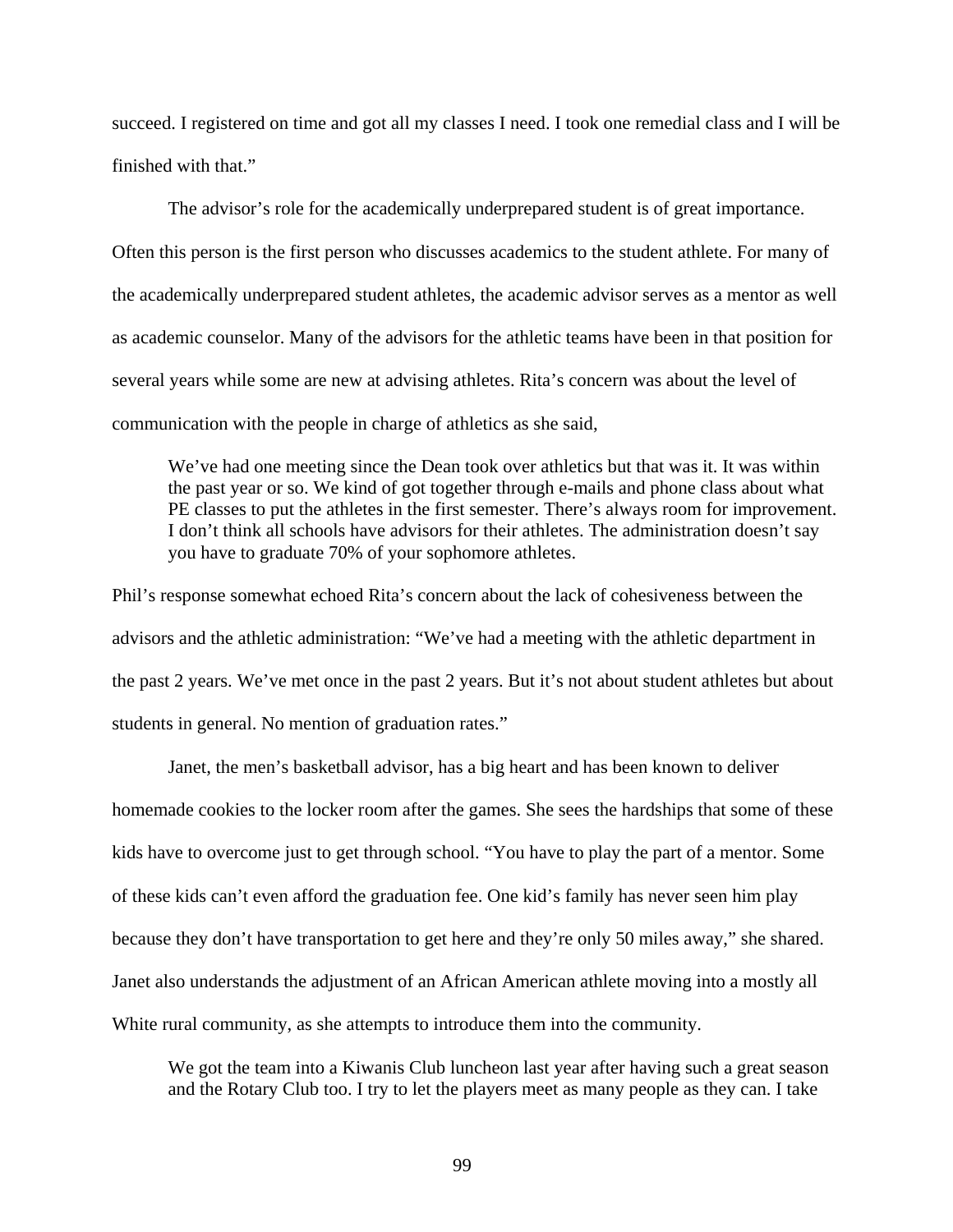some of them to church and the church sometimes sponsors a meal for them to eat after a game. You know some of these kids come from a bad background and don't get any tips on college from their parents, if they even have parents.

Clara has been advising student athletes for 8 years while serving as a department head.

She currently advises five sports teams and carries a caseload of advisees of over 100 students.

Close to 75 of those 100 advisees are student athletes. She seems a bit overwhelmed, but enjoys

what she can do for the athletes. She also is in charge of the Scholars Bowl, in which local high

schools compete, and leads the school debate team. She shares,

I ask them if they want to play at a Division I school and then this is what you're going to have to do to complete a degree. Sometimes they come in here all big on themselves and tell me how they're going to go here or there after 2 years and I simply sit them down and I explain how it works. I ask them if they are interested in a technical program then they won't be able to transfer to a four-year school. They don't pay attention. Even the ones that I've advised for a year still ask me why they have a certain class.

Phil has been advising student athletes for 7 years. He is also a department head, which

entails advising other students as well as the student athletes. His number of advisees totals

around 70 students of which around 30 of those are student athletes.

Most, if not all, of mine are already qualified for Division I out of high school, so I just make sure they don't drop any classes that could delay their graduation. They have an advising sheet that they follow. Most of my advisees are bright and they know what they want to be. I just got to make sure that they don't mess up.

Phil's responses about his advisees' academics are directly related to the sport that he advises,

that being golf. Most, if not all, of the golf team members come from upper middle-class families

and have been coached at home about the importance of education.

Gina, the softball coach, states,

I tell them of the opportunities at a four-year school the first day they arrive. Everyday our players compete with themselves academically; they challenge each other in the classroom. I'm their coach and advisor so by me being their advisor it is more effective because of the amount of contact that I have with the team. This partnership allows me to talk about what it takes to get to Division I on a regular basis; I drill it into their heads all the time.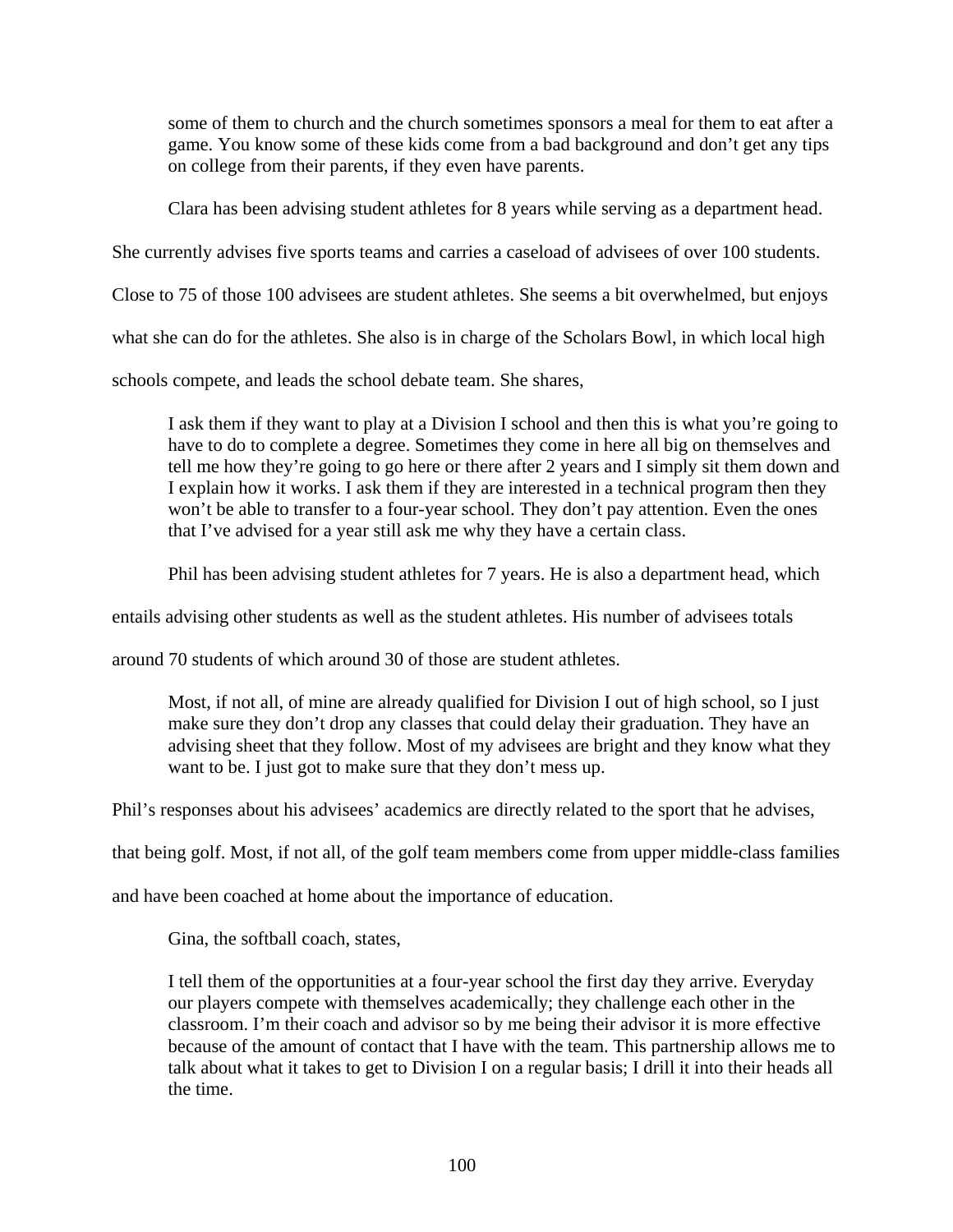Despite their well-meaning intentions, the advisors did not always provide the

information that students felt they needed. Bridgett from the basketball team echoed the thoughts of others when she responded to being advised for transferability by saying, "She didn't go over differences between D-1 and D-2. She didn't tell me and I don't know the difference. There should be some sort of area or a career center for athletes to help us transfer."

Part of this deficiency is the inexperience of athletic advisors. Janet is new to advising athletes. She has been teaching math for over 20 years and just recently got in to advising student athletes after befriending the new basketball coach through church. She has really educated herself on transferability rules and is learning a tremendous amount of information from fouryear school coaches who contact her about some of the Southern State players. Her overall sports knowledge is limited; sometimes Janet does not seem to grasp the idea of an athlete getting a Division I scholarship and the prestige it represents. Janet mentioned,

I haven't been on the job long and started in January so the coaches are educating me on the importance of getting kids to Division I school. I guess it brings more prestige. It will make the school look better for four-year schools to send athletes here that don't qualify at their school. The academically weak athletes sometimes come in late and can't get transferable classes so they already start out behind. Some of these kids have just been passed through high school and our school and advisors need to step up and get these kids to understand the opportunities. The advisors really need to be their mentors too. It's always good when they can see the sophomores signing scholarships in the spring, that usually opens their eyes a little and makes them work harder in the classroom.

But coaches rely on advisors to fulfill this crucial role. Dave had been coaching men's golf at Southern State for 21 years, and his teams have finished nationally ranked in the top 10 about 80% of the time. His program has produced several professional players. Dave stresses academics more than athletics. He explained,

In my recruiting process, my goal is to sign players that want to get a college degree. I really don't want kids that don't want a college degree. So the kids that I'm after pretty much are making good grades in high with good parental support. We discuss getting a college degree when the athlete and parents come for a recruiting visit. Once I sign them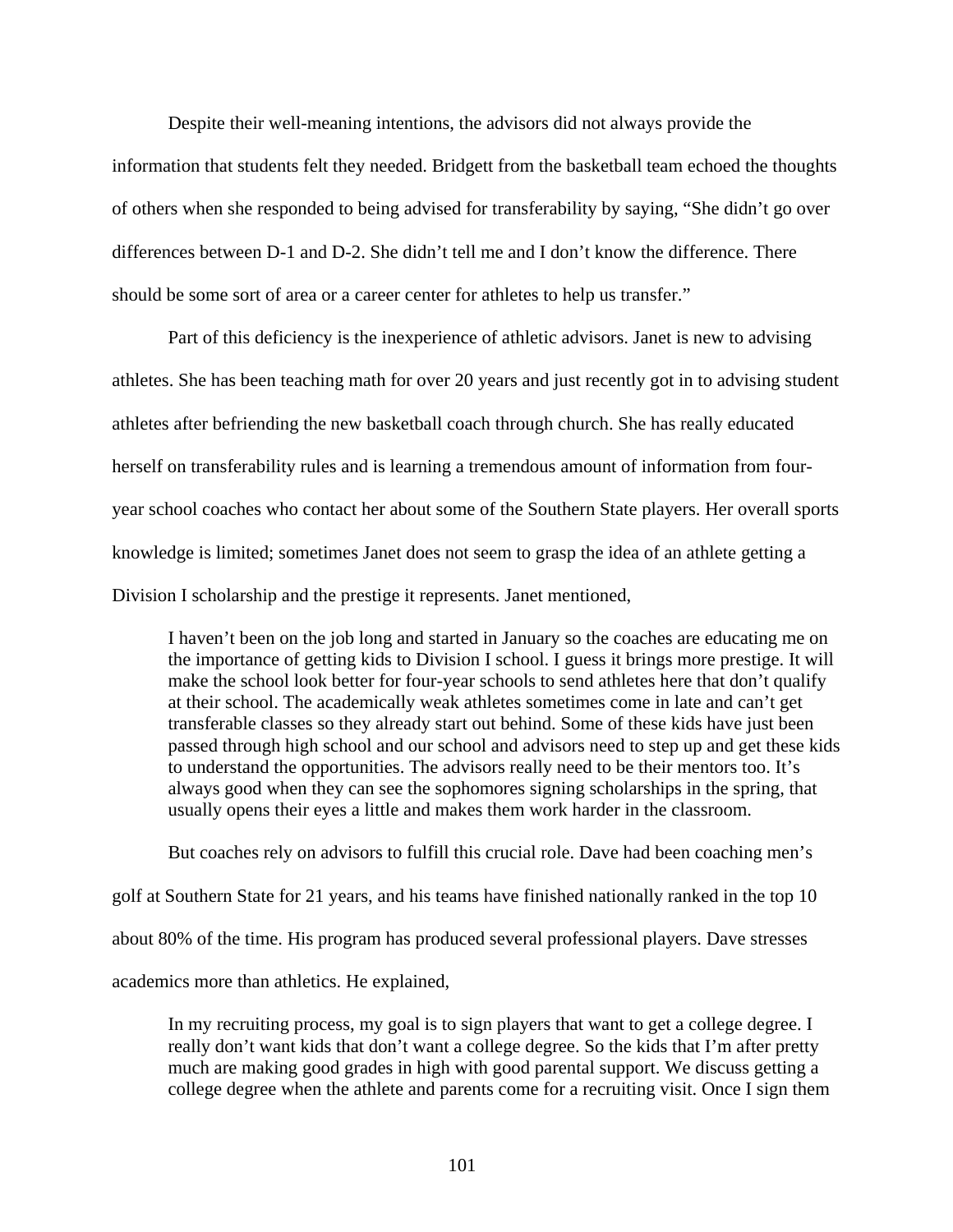we have an academic advisor that takes over and we are on the same page and he also pushes the student athlete toward graduating from this school. He lays a plan for the student athlete to graduate from here.

Clara's concern was for the athlete. She noted that the school should inform the

academically underprepared student athlete of the dilemma they face when having to take

remedial classes and therefore start out behind in their pursuit of graduating in 2 years. Clara

concluded,

We really need a filter to come in for the advisors to determine here's the type of diploma they have, this is what he made on his placement test, and these are the classes that he's been placed in and then the advisor can determine how long it's going to take him or her to graduate.

Dr. Sims, the Dean who supervises the athletics programs, has heard the battles about

offering summer school scholarships for almost 3 years. However, she does not have a positive

outlook on the abilities of the student athletes to graduate if given some extra help in the form of

a summer scholarship. Dr. Sims stated,

Yes, I think it would be great for students to further their education. The other side of the coin is that do we expect them to only take about 12 hours or so [during the fall and spring semesters] and just barely squeak by when they're in school and supposed to be here and then wait until the summer and make up the stuff?

Louis, the women's basketball coach, contended,

My goal is to have all of my athletes be eligible to attend a Division I school but the only thing holding them back would be their athletic ability. If they're eligible to attend a D-I school that means they have done what is necessary academically to succeed at this school and open more doors for them. My first goal is their education.

Louis stresses this responsibility to students and their families:

I tell parents that I have an obligation to them to have the athletes get it done academically. If basketball becomes a problem then we'll put basketball on the side to have them catch up in the classroom. I put them in study halls and tutoring labs when they are having trouble academically. It's amazing what results you can get when you take their sport away from them for an hour a day to catch up academically. They usually respond very positively and get back on the court as soon as possible. It enhances their study habits.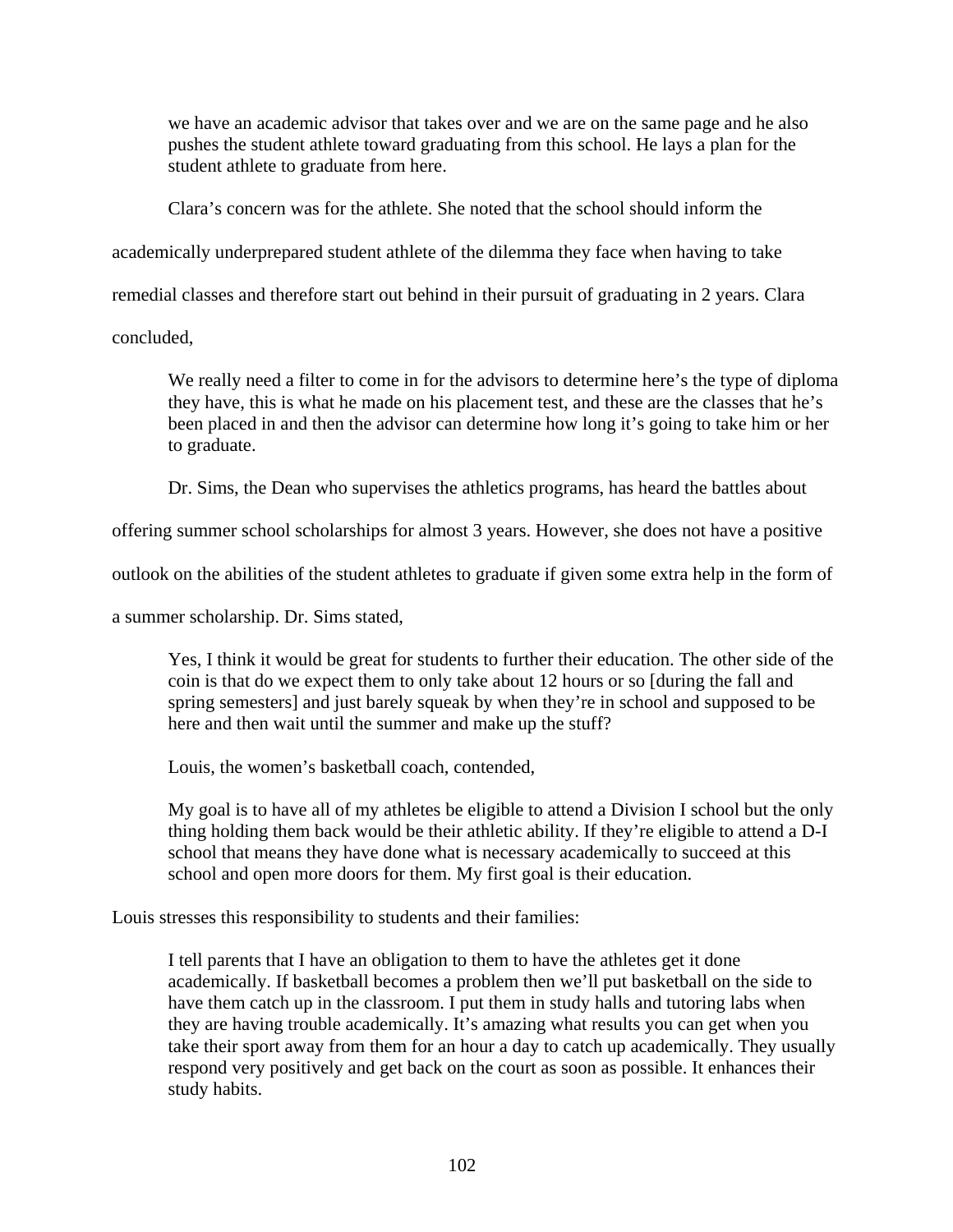Doc is in his first year at Southern State coaching volleyball after successful high school stints in the surrounding area. He is still learning the ropes of junior college athletics including recruiting and compliance:

We put them in the classes that will keep them on track to graduate. I'm big on academics. Our team goals are for each team member to have a 3.75 grade point average. If they maintain that GPA, then I know they are doing something right, which usually translates into being successful on the court. Our kids come in to take their placement tests and are placed in care of our team advisor. We try to get everything done during the summer because we start practice August the first. The advisor puts them in the right classes. We are always striving for graduation. We make sure they are taking the correct classes. Our advisor does a great job with them.

Ronny battles for recruits in the 16-team league and occasionally with colleges in the

surrounding states. He strongly believes in getting an education and preparing his kids for a

chance at a Division I scholarship. He also understands the plight of the academically

underprepared student athlete. He summarized,

A lot of people look at junior college as just an easy way out. It's not an easy way out. Everybody should be given a chance at an education. If it starts out at a junior college then they should be able to move on to a four-year school and get a degree.

Some coaches were able to provide support for their athletes, and to empower them

related to transferability. Pablo, a shortstop on the baseball team, explained,

Coach doesn't say much about going to a Division I school but we know he's pushing us in that direction. Some guys come here for a year to try to play pro ball. Coach tells us to make our own goals. Like if you want to play Division I then make that your goal. He makes sure we're academically ready for Division I.

Some advisors shared this approach. Gina, the softball coach, also doubles as the team academic

advisor.

I do the advising and I tell them what they have to do to graduate. A lot of them come in during the summer before they start their freshman year and take sometimes 18 or 19 hours to make sure that they will have enough credits to graduate. They know that to graduate on time they will have to take summer school. They also take the placement and tests and some have to take remedial classes.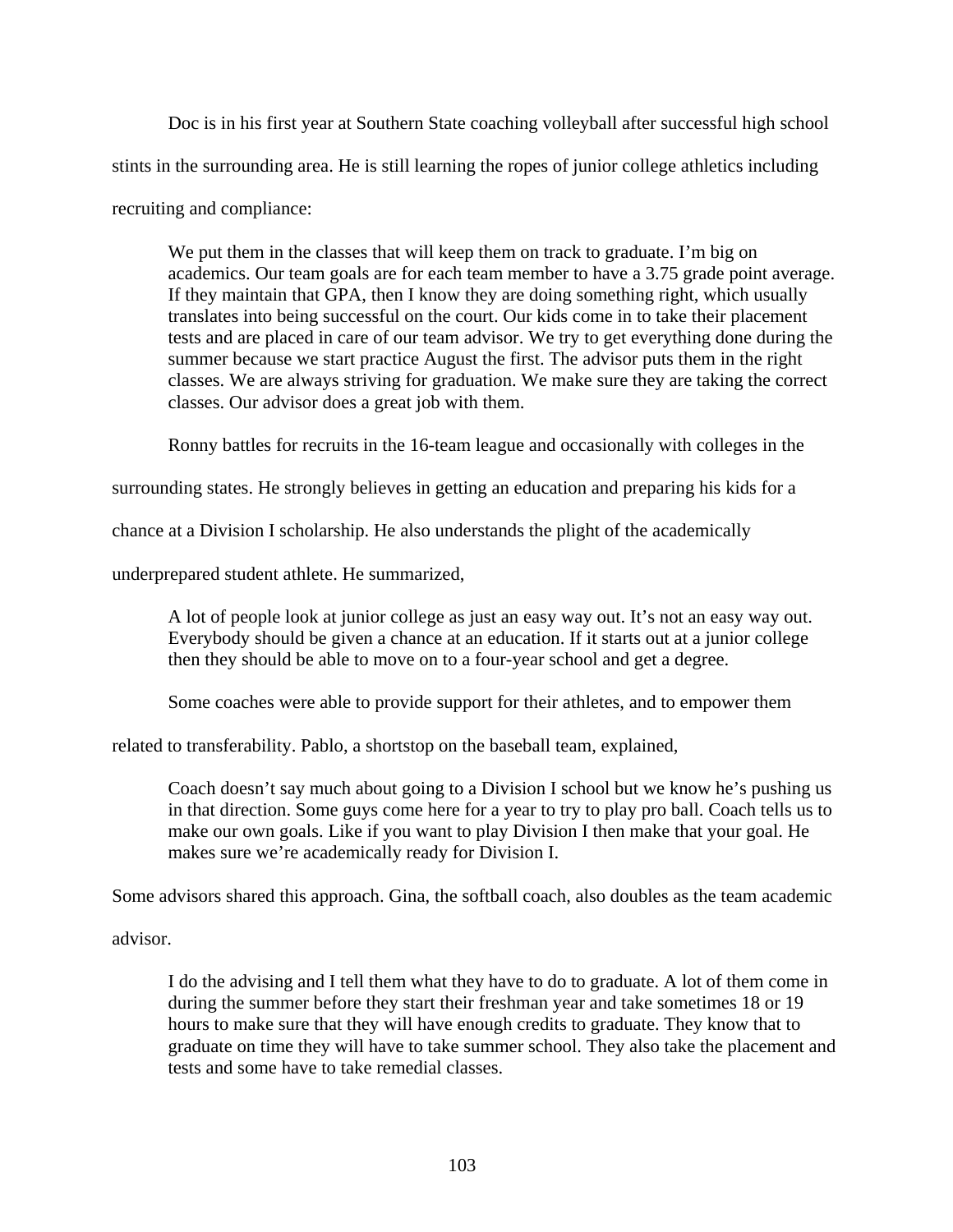Donna, the administrative assistant for the athletic department, is also an advocate for the academically underprepared student athlete and believes the school could do more to help these students:

We should at least get them [the students] 6 hours of summer school if not more to catch up and stay on track," Two summers would be best. When they sign the scholarship it could say on it "fall/spring" and "summer," but the school just types in "fall and spring" and leaves out "summer." The national office allows summer scholarships. They put the athletes in an "honors" program for the summer, which puts them in the pool with all of the other students who want to attend summer school. So who is to know if they will be given a scholarship or not over the summer?

But the advisor's lack of knowledge also impacted the student experience. Steve, the

track coach, was concerned about the general knowledge of the student athlete in regard to

knowing exactly what they have to do in order to graduate on time:

The coaches need to tell them, the academic advisors need to tell them, the athletic department needs to tell them, and they need to see it on a checklist, on a board. I think maybe a checklist will be the best way to make them understand; something that they can carry with them.

Sam, the young energetic men's basketball coach, added,

The kids here want to get a scholarship to a Division I school, at least my kids do, so you have to tell them exactly what to do in order for them to get ready for transferring to Division I. They want to play on television one day because that's the only reason they're here is to get that chance. They should hear that information from the athletic director, the coach, the vice-president--but the athletic director and the coach will have a better feel for their situation, hitting home with them about what you got to get done while you're here.

Louis has been coaching women's basketball at Southern State for 22 years and will be

retiring soon with four state championships to his credit. This cowboy boot-wearing coach is

tough on his athletes on and off the court. His foot-stomping, yelling tirades are legendary

throughout the league, but he puts it all aside after the game and grudgingly accepts his few

defeats with class. The girls seem to have a love/hate relationship with him. They complain of

tough practices and senseless punishment drills for sloppy play but they will absolutely run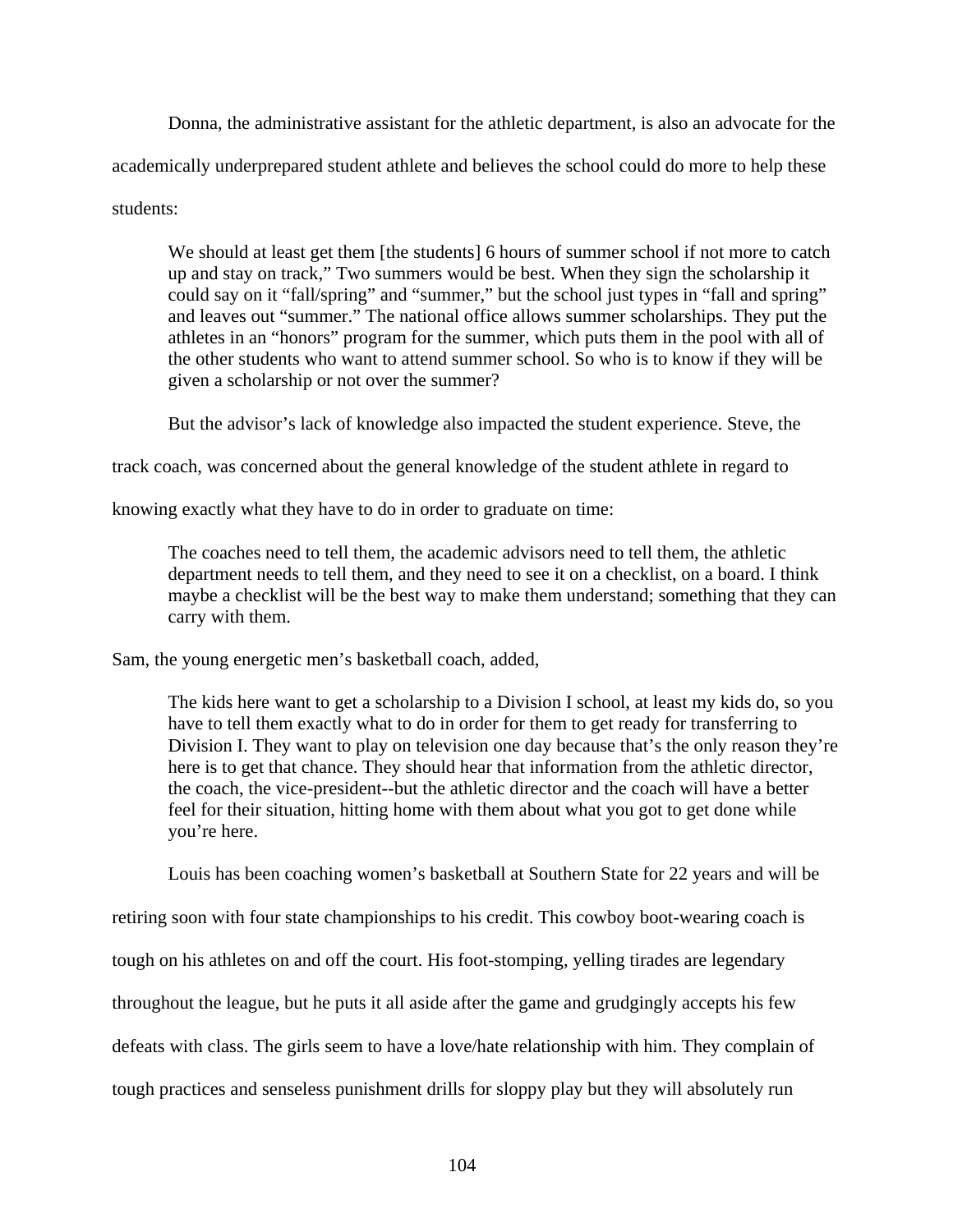through the proverbial wall for him. They know he demands their best effort on and off the court as evidenced by a very successful graduation rate. Louis builds his team mostly from the sevencounty service area sometimes dotted with students from the bordering states. His hard-nosed approach is perfect for the caliber of athlete from this rural area.

Louis believes athletic orientation is a time to educate the student athlete on what it takes to graduate and teach the student athletes transfer guidelines since many attend Southern State with a goal to eventually transfer. He explained:

If we had a booklet of some sort explaining what it takes to transfer to Division I, Division II, and so on. By having a booklet it would remove some of the liability of what the coach said and what the athletes heard, it would have the rules clearly in front of them if they had a booklet for them to constantly look at. There should be more said at athletic orientation about what is expected of a student athlete and what it takes for them to move on.

# *A Pervasive Lack of Knowledge of Transferability Rules Persist on Campus with no Unified Response for Clarification*

 The academically underprepared student athlete faces a plethora of obstacles when attending college for the first time. The subject of educating these student athletes on their transferability and graduation requirements would seemingly be at the forefront upon their

arrival.

Lucas, from the basketball team, stated,

We need a lot more education on that actually. Sometimes I'm not sure what I need or what classes to take. It needs to be more organized for sure. Coach just says "go to class and do your work, talk to your teachers and we'll help you get a scholarship." The advisor should know the D-I rules. You don't want them to lead you down the wrong road toward transferring classes.

Ricky, also a men's basketball player, concluded,

There should be some seminars. One person ought to sit down and talk to us about transferring and stuff. It is hard coming in as a freshman coming in academically, coming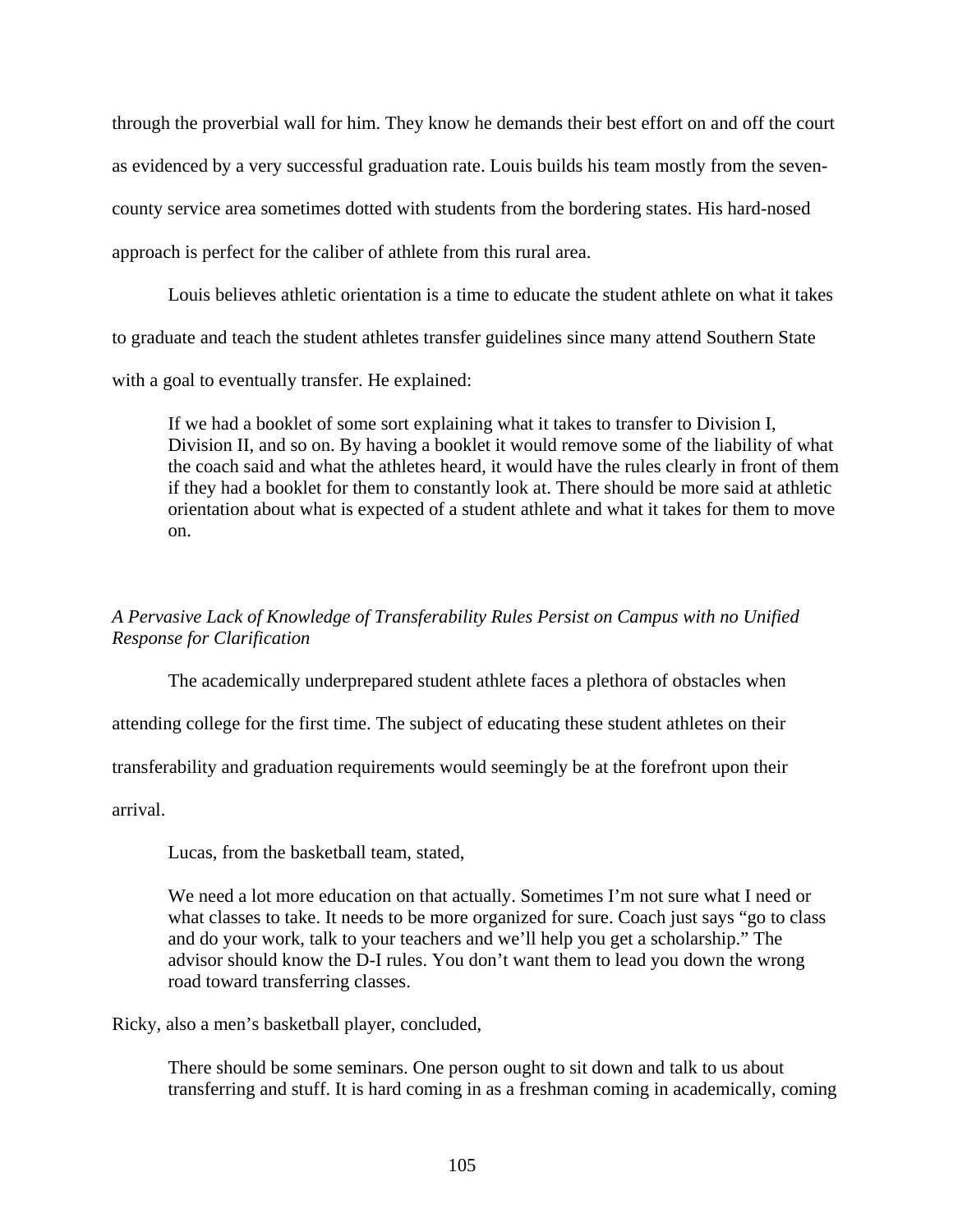in on your own and stuff without anyone helping you . . . talk about what going on, seeing all this new stuff. Kind of have to learn on your own or sometimes from teammates who have been here for a year.

Steve, the track coach, has hopes for his student athletes to attend four-year schools and

many do go on to four-year schools, but he feels that more education for the academically

underprepared student athletes is needed:

I think it needs to be made crystal clear to them the differences between Division I and Division II, and most don't understand the timeline and just because they are taking classes they think they are making progress. JUCO athletes are here for a reason and some would have already been to Division I if they had had a real clear explanation, and I mean repeatedly, put before them. It's just like here, some athletes are taking remedial English and all is fine, "I'll be outta here in 2 years headed to D-1." And they won't be if they don't take enough hours.

Sam, the men's basketball coach, wants the best players he can find that have the ability

to move on and play at the next level. "If they don't have the potential to play at the Division I

level then we can't win here." The men's basketball advisor is Janet, who is somewhat new to

advising athletes. In Sam's words, "Our advisor is learning from me and four-year coaches about

transferability." Benny, the soccer coach, is also an advocate for completing a four-year degree

but is not caught up in graduation rates for his players. He explained:

I've had numerous people transfer to a four-year school that are successful transfers. They want the numbers to reflect graduation, to show that they graduated. Kids can leave and still be a successful transfer. I don't think high GPA's as successful. I think transfer rates should be looked at more. High GPAs can be misleading.

Cathy, the baseball advisor, opined,

There should be a push to get this information to the athletes. If I were the athletic director I would do something about it and have some goals. There has never been that kind of structure and I don't know why there never has been. I give my card to all the parents of the athletes in case they have any questions.

Jason, from the soccer team, seemed amazed at the lack of education on transferability

and graduation that he has gotten from the school when he said, "There should be some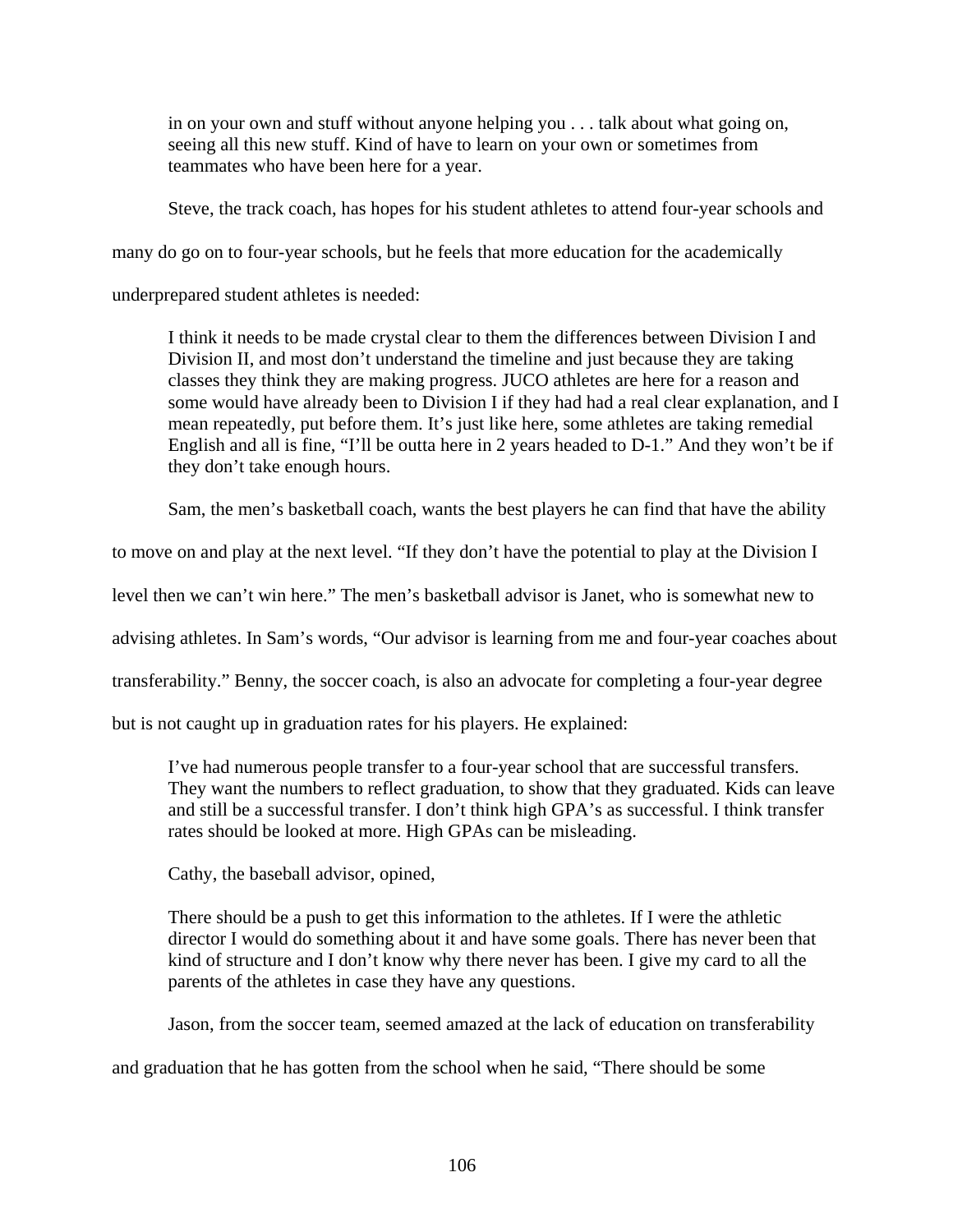education on what it takes to get to D-I or D-II. I don't know crap about what it takes to graduate." Sophie, the shortstop on the softball team added, "Somebody should tell us what it takes to graduate. Maybe they should put us in smaller groups at orientation with the athletes. I wouldn't have asked a question because there were so many people there."

Trudy, also from the softball team, believes that several people should be educated on teaching them the nuances of transferability and graduation as she answered,

The coaches and advisors and players should at least have an idea on where to find out about transferring. If I had to find out some detailed rules on transferring I'd go to my advisor. Some kind of support center for athletes would be great, anything to help us graduate.

Janet, who serves as the men's basketball advisor, is focused on the level of education

about transfer guidelines that each advisor needs to be aware of. She stated,

Not really anything. I've been learning the most about athletes transferring from the assistant coach and the head coach. We need to address what it takes to transfer or graduate early on, on their first visit to the advisor. We need more education on transfer rules. All advisors need transfer rules information.

Mike, the lanky pitcher with aspirations of playing in the professional ranks one day,

stated, "We need to have transfer information and a support center for athletes that have all the transferring information. That would help." Volleyball player Tootie endorses the athletic department as the mouthpiece to get the word out about transferability and graduation. "There should be someone in the athletic department that knows this stuff. I don't even know where the athletic department is."

Tanika from the women's track team explained, "There should be some sort of area or a career center for athletes to help us transfer." Robert, a member of the men's track team responded, "The athletic director should tell us about transferring or someone who has gone to school here and transferred and already gone through the process."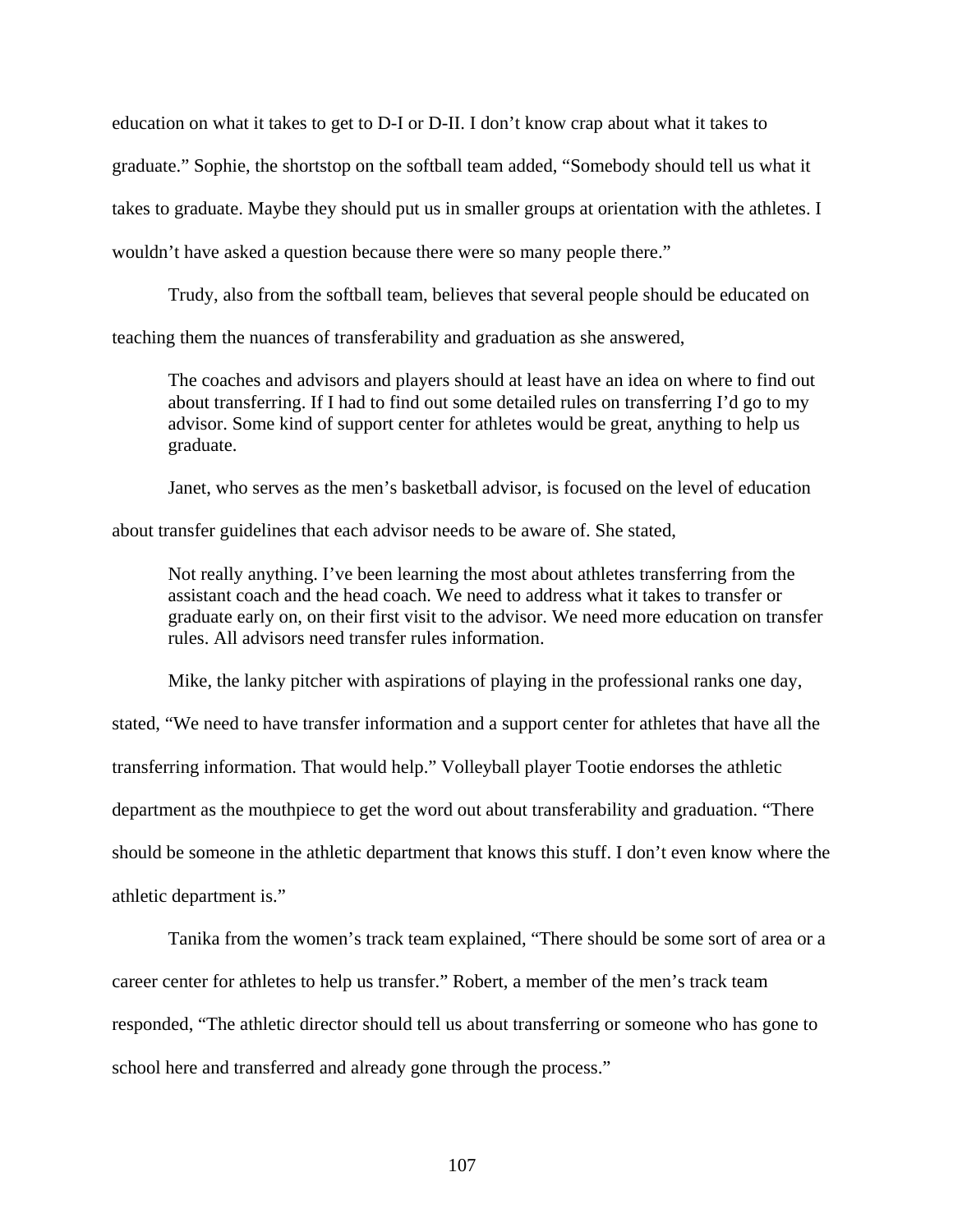Clara said of her concerns about Southern State getting the transfer information in the

hands of the advisors:

As far getting something from the school? We don't really get anything about transfer guidelines. If you have a good [academically] sophomore, then they kind of become a mentor to the other guys on the team. They really listen to their peers. So if you have a good sophomore class that's making good grades the freshman class will turn out the same way.

### Phil said,

They've never really brought up graduation rates or transfer information. The athletic department never emphasizes graduating. They only talk about classes for the freshmen. The Dean should meet with the academic advisors more often. There could be more involvement but they could screw it up because of the lack of knowledge. I've never heard anything from the athletic department about increasing graduation rates. The Dean wants better grad rates but the administration is not helping. It's just lip service.

The softball coach and team advisor, Gina, was concerned about the lack of

communication and departmental goals set forth by the administration regarding the well-being

of the student athletes.

Since I'm their advisor I really don't know what, if any, information is given them by the school. I never get any information from the college to give to any of my students per se, like do this or do that. I think we're supposed to have advisor meetings but we don't.

Dave, the golf coach, is concerned about the lack of people on campus that the athlete can

go to about transfer information and guidelines. "The team advisor helps but as far as someone

on campus knowing about the transferability of athletes, I don't know of anybody that can help

them. I think it would great if all the student athletes knew the rules."

Clint, the laid back assistant baseball coach, is also concerned about the availability of

transfer information meted out to the student athletes:

When a coach calls to express interest in one of our athletes, then the only information they (student athlete) will get is from that particular school. But as far as getting any information from our school, there are no information forms, booklet, sheets, nothing academically. Hopefully the advisor will help them out. Our advisor will look at the information that has been sent to the player from a four-year school and the advisor may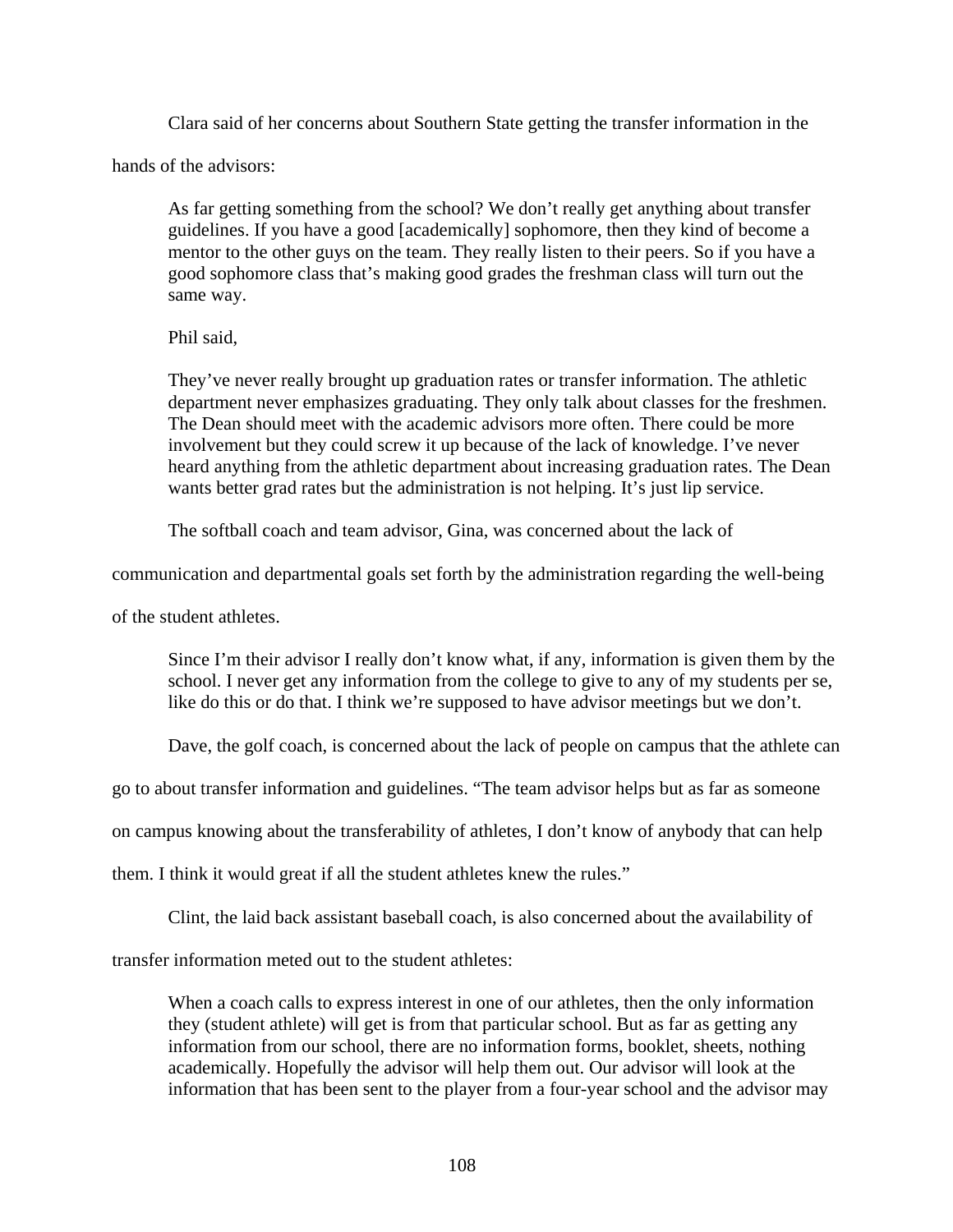add something to the schedule to get him ready to transfer to that school. Our advisor should give them transfer rules.

Doc*,* the women's volleyball coach, was very concerned in his response and somewhat

taken aback by the lack of information coming from the athletic department regarding transfer

guidelines:

No, I've never gotten any kind of information related to that. It would be helpful if we did have some sort of handbook that would address the transfer guidelines. I think it would help a lot. I think we should get some information, maybe have an area for supporting the athletes. Like maybe an athletic center for supporting athletes, maybe with a tutoring lab or some information about what it takes for athletes to transfer to four-year schools . . . have some brochures from schools so the athletes can look at them. I think that would be a good idea.

Ronny, the Junior College Hall of Fame inductee and baseball coach for 20 years, has

concerns similar to the other coaches: the lack of a comprehensive education program about

transfer guidelines and graduation guidelines:

It usually comes from me or our advisor any information that our athletes get. If we had a handbook of some sort I could just give to the athletes, they could study it themselves. I don't want an athlete coming to me in their last semester and wondering why they're not going to graduate and asking me about something they heard from me. By having a handbook or some guidelines for them they would have to take some responsibility for their transferability. I usually take care of the athletic side of transferring athletes and our advisor handles the academic side.

Gina, the highly successful softball coach, echoed the sentiments of the other coaches in

her response while giving thoughts on a remedy to this issue:

The athletic department assistant keeps us up to date on eligibility issues but as far as keeping them in line to graduate, we don't. Transfer rules should be done early, earlier than athletic orientation. All athletes should be on campus sooner. That way everyone will get a competitive schedule. Not getting here sooner is coaches' faults.

Benny, the men's soccer coach in only his third year, agreed with the other coaches and

also believes there should be materials available for transfer and graduation guidelines offered to

the student athletes as he responded, "We should be educated on it; there should be a document."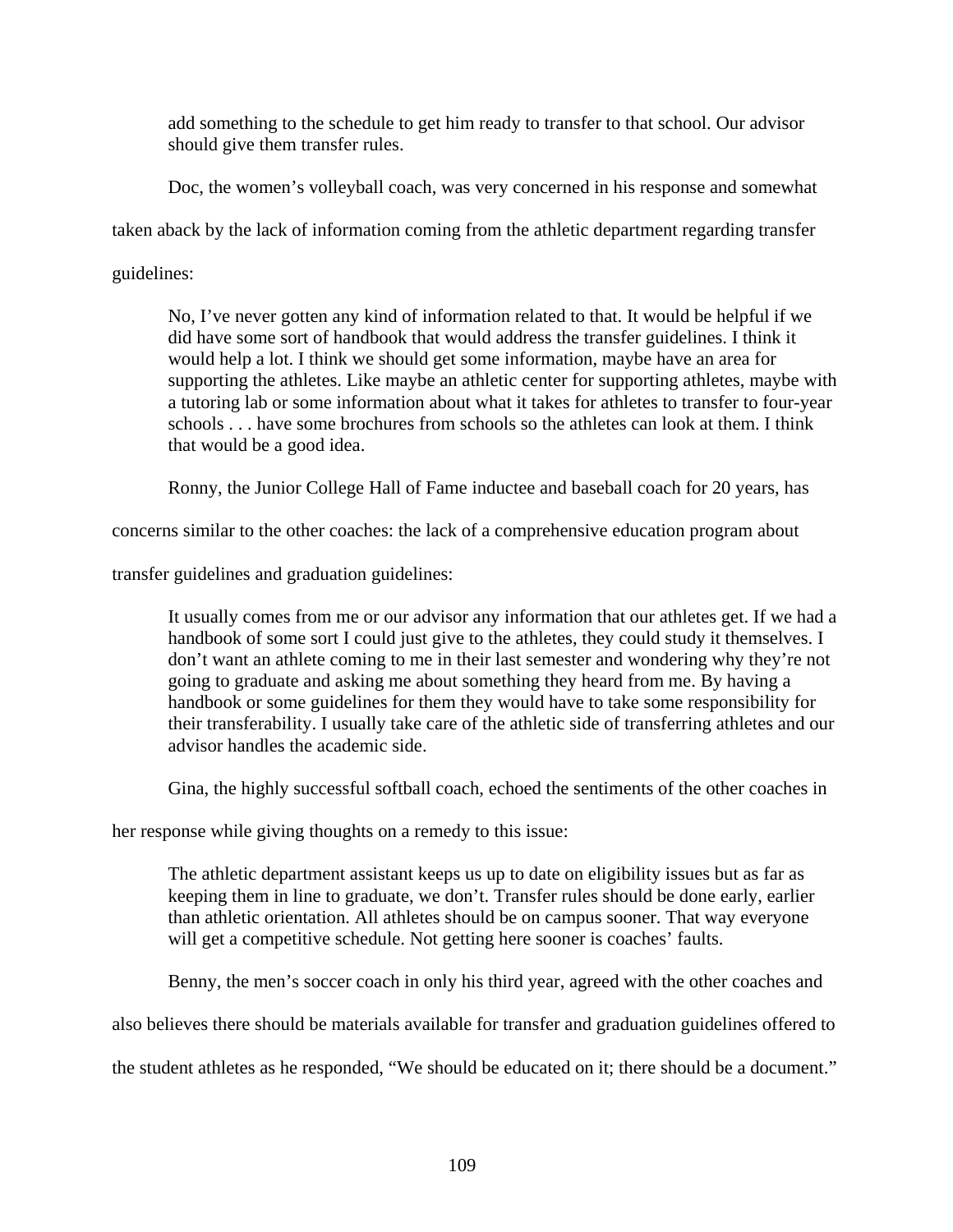The downside of the academically underprepared student athlete is the possibility that they enter college having to take remedial or developmental classes. These classes will not transfer to four-year schools and thus put the academically underprepared student behind in the allotted timeframe of the athletic scholarship at Southern State, which is four semesters.

The following statements were taken from interviews from the three people responsible for athletic oversight at Southern State: Dr. Sims, overseer of athletics, Ronny, the athletic director/baseball coach, and Donna, the athletic department assistant. This line of questioning dealt with the idea of issuing summer scholarships (waivers) to the academically underprepared student athletes in order to keep them on track to graduate in May of their sophomore year. By graduating in May, the opportunities for four-year scholarships would increase because some institutions will not want to dedicate a scholarship to a student athlete who has to attend summer school at the risk of them not completing their coursework.

 Dr. Sims, the Dean of Students who oversees athletics, responded to this line of questioning thusly,

You really don't have any guarantee that they're going to come back the next fall if we give them summer scholarships after their freshmen year. So you're investing in someone that might take the scholarship and transfer away. The other way is to invest in them is they might stay if they need the three classes to graduate and that is what they would get if they stay their sophomore year. I guess it's the unknown. I mean it's got two sides to the coin.

Ronny, the athletic director/baseball coach, seemed aggravated and tired in his answer

when he responded this way:

It's aggravating. We should help them sooner. If we're in the business to help these students then we should help them all the time not some of the time. It's what we do; it's what education is all about, helping the kids succeed. They should be given every opportunity to succeed. They're putting their future in our hands so we should be able to help them from day one, and if they are on scholarship then they should be on scholarship the whole time.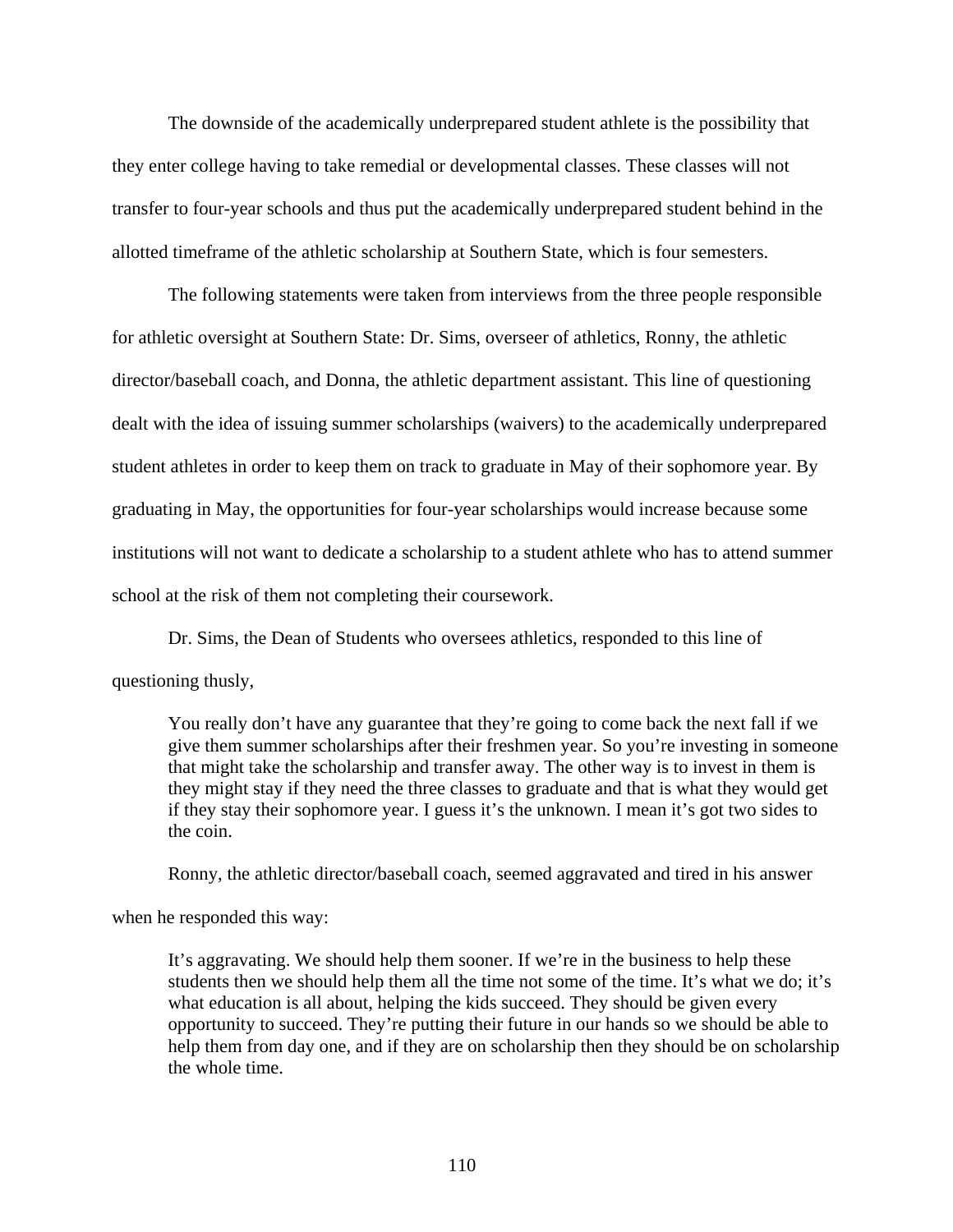Donna, the athletic department coordinator, believes in helping those athletes who want to be helped as she explained:

I think we should help them either year or both years. I think we're glad to have them graduate at the end of the summer of their sophomore year rather than to not have them at all, maybe that's not the time to do it. But we should help them after their freshman year. But after their freshman year and they figure out that they can't graduate on time then someone should be on top of that to help them out in the summers. You have to make sure the kid is trying in the classroom and they're doing everything they can to make it and maybe just getting by making it with a "C" average then we should help them. But the kids that aren't trying and making bad grades in the fall and spring then they don't deserve a summer scholarship. The school ought to want to help them finish their degree before their sophomore year.

 The ideal opportunity to deal with graduation and transferability guidelines would be during athletic orientation. At Southern State, athletic orientation takes place during the first day or week of the fall semester.

 Lucas, a basketball player, did not learn much from athletic orientation. When asked what he received from the experience, he replied, "Nothing really. They didn't really say anything about academics much. They had somebody up there that said 'don't drink.' They should at least know why we're there and where we are headed and not go into school blind." Mike, another men's basketball player, responded about athletic orientation thusly: "I didn't get anything out of it academically or athletically. I was half asleep. It looked like a pep rally. We got to see all the girl athletes but it was boring." Jason, of the soccer team, almost laughed when he said what he learned from athletic orientation: "The only thing I got was don't do drugs." Duke, a fellow soccer player, echoed Jason's sentiments as he responded, "They just said 'don't do drugs' and 'keep your grades up.'"

 Morgan, a student athlete, believes that athletic orientation should be easier to understand what exactly the message is that the school is trying to send to the student athletes. She stated,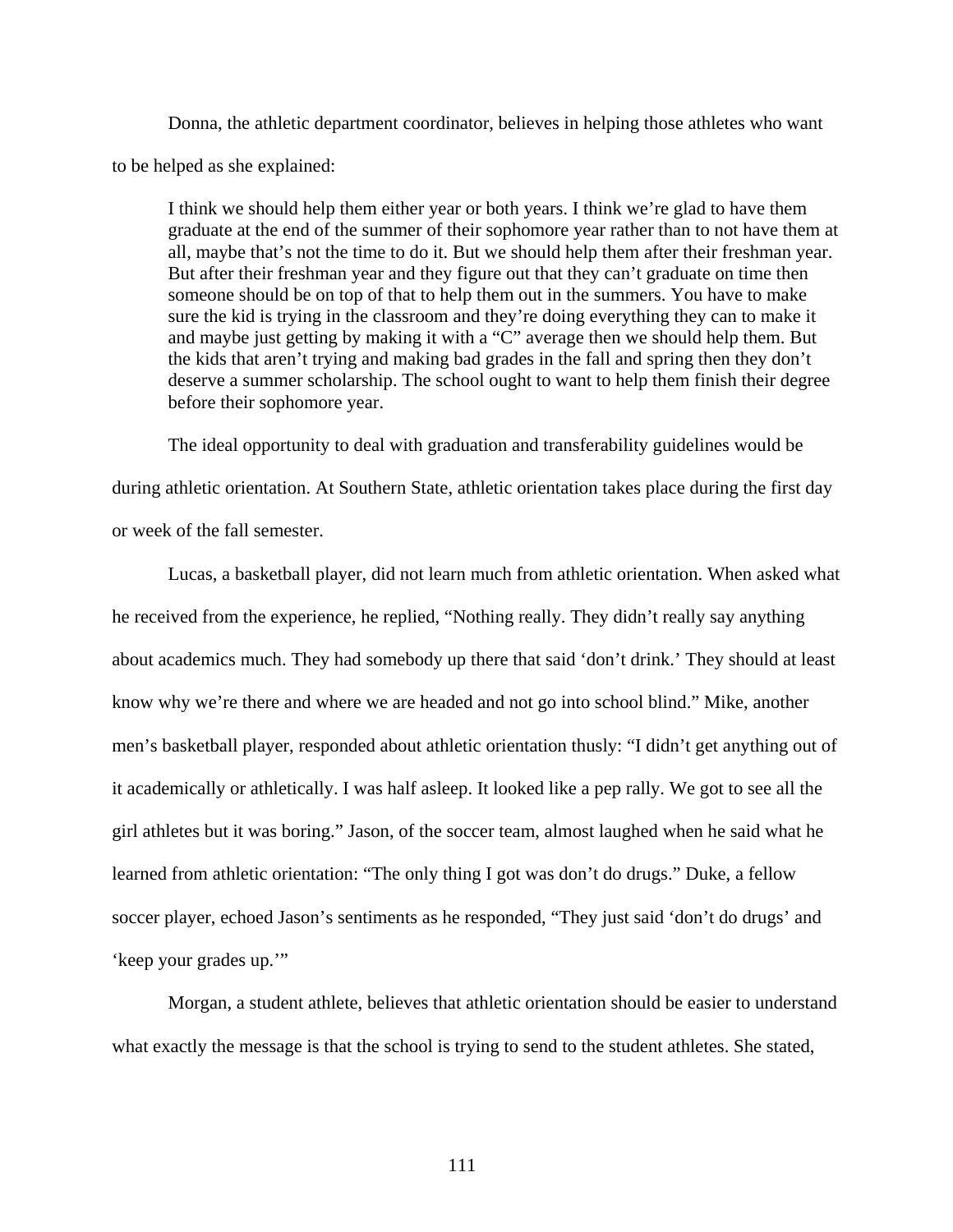It was a lot of info at one time. I think a lot times if you have a question you will figure out where to go to get answers . . . a lot of stuff thrown at us at once. It was ok. I didn't really pay attention because it was the first day.

Meredith from the women's basketball team shrugged as she answered, "They didn't tell us anything about going to four-year schools and transfers." Heather believes more organization would help the athletes to understand the information. She said, "The school should suggest something about coming by someone's office later to find out more. Maybe if they talked to us one on one would be better. Most of my teammates want to go to a four-year school."

 Sherri seemed disheartened about athletic orientation and the opportunity that Southern State has to educate the athlete on transferability and graduation while having all the athletes in one room. "There was nothing about transferring to different levels . . . just a lot of paperwork. Everybody talked about the same things." Bridget thought the whole athletic orientation was a joke and she got nothing from the session: "There was a lot of people in there talking, too many people. I wish we could go over that information in smaller groups."

Tootie's response was about the same as the others and was somewhat skeptical about asking a question in the midst of such a large group of people in her first day at college: "There should have been smaller groups to discuss transferring . . . might help motivate people to do good in class. I wasn't about to raise my hand and ask a question in that big of a group." Tanika said,

I got nothing, really. I said to myself 'Why am I here?' If someone is just up there talking about nothing then it's boring. It would be easier to understand in a smaller group. In big groups no one will ask questions about anything, they don't want to look stupid.

 Chip didn't know anything about athletic orientation as he stated, "I missed athletic orientation." Robert from the track team got some information out of athletic orientation but left the door open for improvement in the future: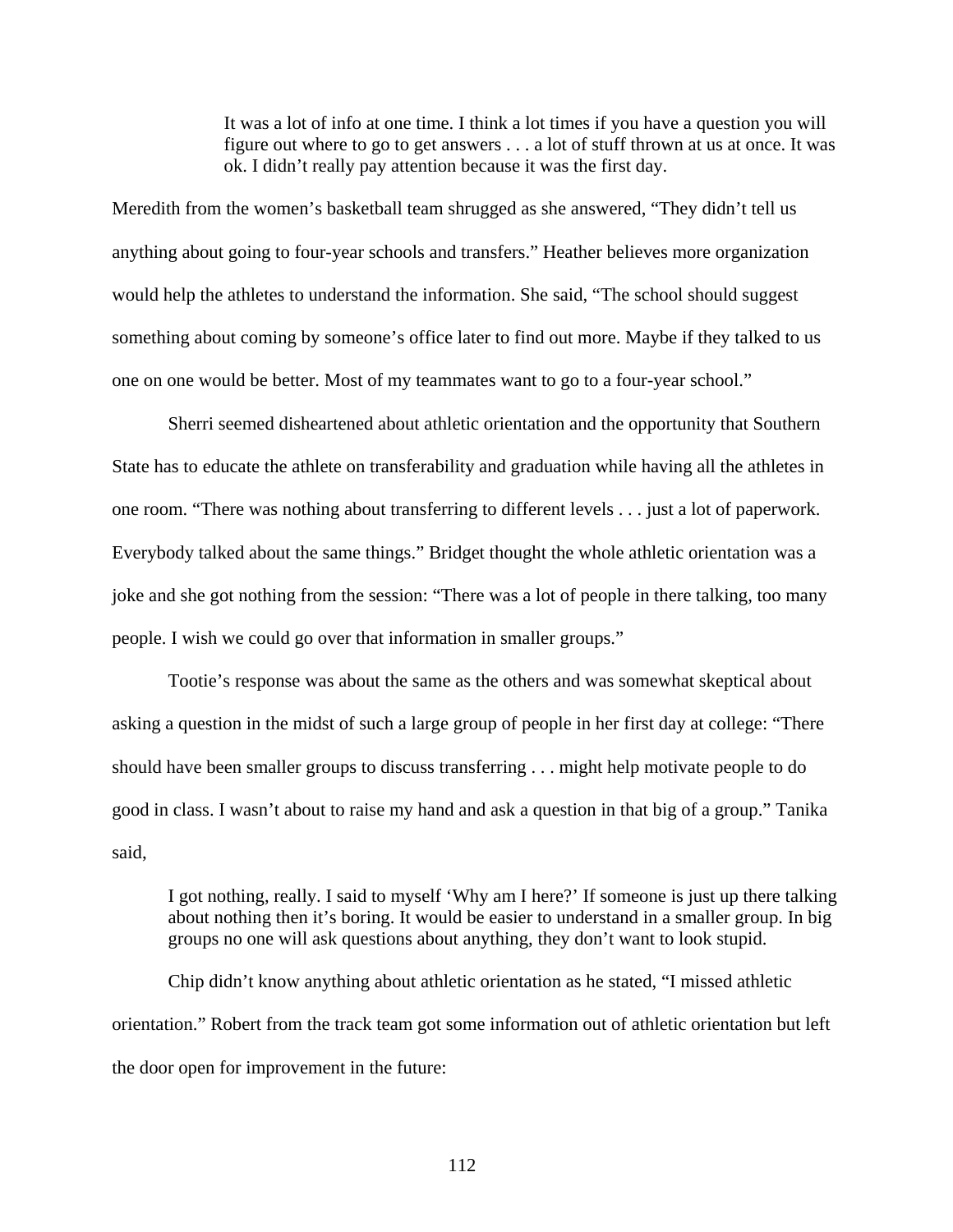I learned about this being our second chance, be a student before an athlete and try to beat your opponent. We should have learned about what it takes to graduate because some teams don't know. They should have told us about transferring to four-year schools. I don't know anything now about the differences.

Denise from the women's track team remembers, "They just told us to go to class. They could

have told us about how to transfer to four-year schools." Tanika remembered the session

differently from Denise: "They didn't say anything about transferring." Tootie summed up the

majority when she simply replied, "I don't even remember what they said."

Cathy, who works as the baseball team advisor, said,

It would be great if we had more informational meetings. I'm not sure how much information they're getting from their coaches. They don't get anything about it at athletic orientation. There needs to be one person overseeing all of the athletics and transferability questions. Meeting with athletes more often or maybe meeting with them as a team.

Rita, an advisor, stated,

They possibly could give information about transferring at an athletic orientation but not in one big group like they do now but possibly breaking down into smaller groups would be best. They don't get much from athletic orientation as it is now. I think small groups would be better. Have the athletes rotate, set up stations. They could get one-on-one or say in groups of 20 and we could talk about what it takes to get into division I schools, or NCAA transfer rules, what it takes to graduate, things like that. They just don't know where to ask these kinds of questions. It's usually just word of mouth.

Phil, the advisor for the golf team, shook his head during his response to this line of

questioning:

The athletic orientation that we have in place now doesn't make sense. It's not conducted at the right time. It's the day before classes start. They don't say much about graduating and they don't say anything about transferring. The athletes don't get anything on transferring guidelines. They should break out the freshmen athletes for more orientation so they can get some things explained to them instead of having them in a group of about 150. Nobody will raise their hand and ask a question in a group that big, especially a freshman on the first day of college.

Gina, the softball coach and advisor, chimed in with her thoughts thusly,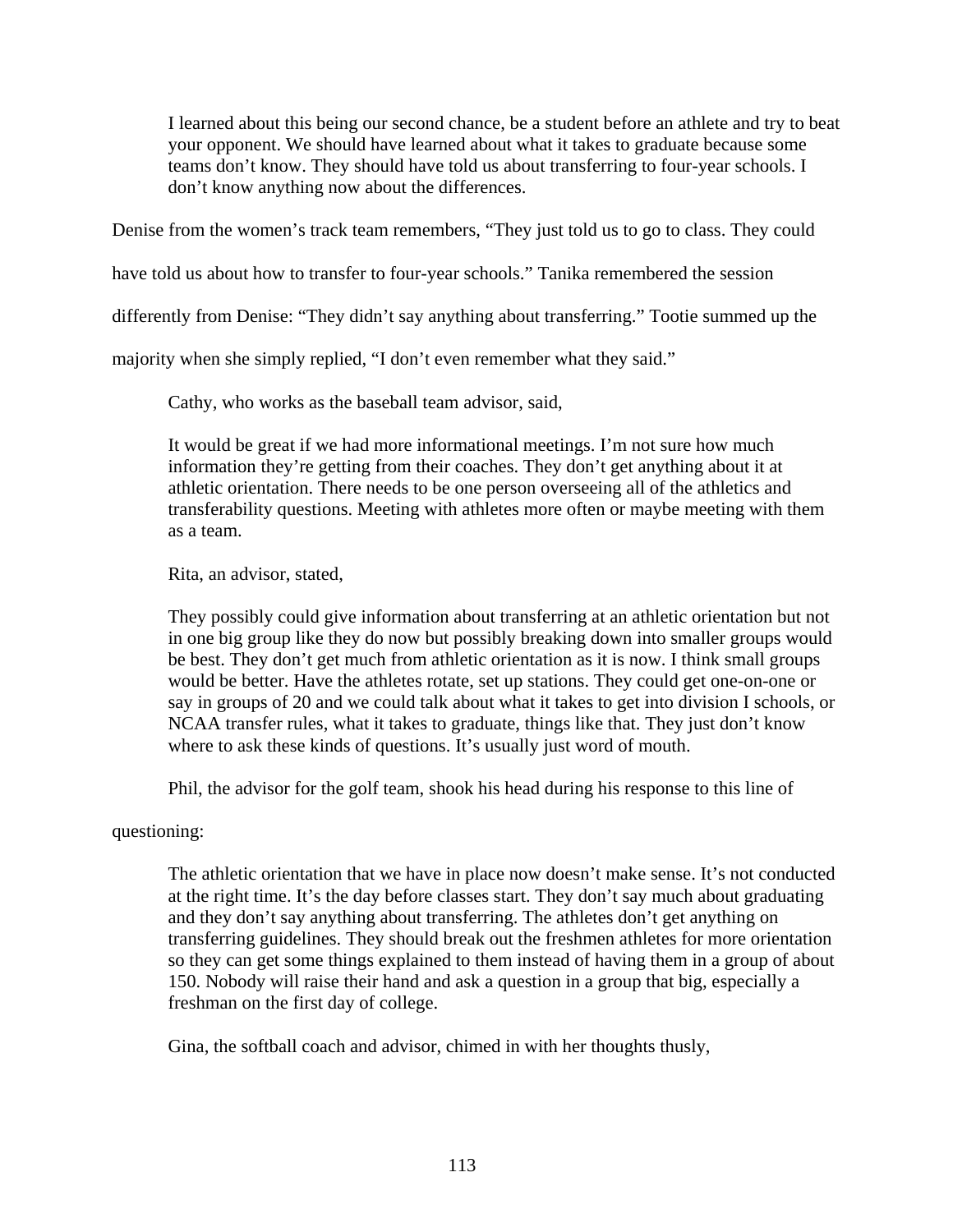Someone needs to be telling these athletes "this is what you have to do to go to an NAIA school, or you have to have this to go to a Division II school, or this to go to a Division I school." Let them know what their options are and what we're going to do to help get them there. That's never discussed unless it comes from me.

Sam seemed numb in his statement about athletic orientation when he stated, "At this

past athletic orientation they got nothing. I think they mentioned what you had to do to stay

eligible." Dave mentioned, "I was there but I don't remember anything about that. It was mostly

telling them [the student athletes] how happy they were to have them here."

Clint, the assistant baseball coach, responded curtly about what information was given to

the student athletes about transfer and graduation guidelines:

Nothing. . . . They just say stuff like "go to class." Transferring should be addressed with someone showing a power point to show some stats on transfers to four-year year schools, and D-I schools. I don't think the kids understand transferability. I think most of the kids think that they're here and they're looked down on academically.

Doc answered the same as Clint did when asked about the information received by the

student athletes concerning transfer and graduation information, "Nothing. . . . They didn't

mention anything about what it takes to transfer to a four-year school. I don't think they talked

about academics at all. At least I don't remember if they did." Ronny said,

There isn't anything given to them. There should and we should meet with athletes as a group and all athletes should meet with advisors and coaches. I think a tutoring lab for athletes would be good. If the coaches do their part they emphasize the academics.

Gina's expressionless look about athletic orientation summed up her response before she

even responded to the missed opportunities of having all the athletes in the same room for

perhaps the only time while at Southern State:

There was nothing said about academics or graduation or that we want you to graduate from this school. They say that we have all these offices on campus that you can go to for assistance like financial aid and admissions. They did say there was a tutoring lab. They never said we will give you opportunities to go to summer school or we'll help you get where you need to be when choosing a four-year school. Nothing was ever said during athletic orientation.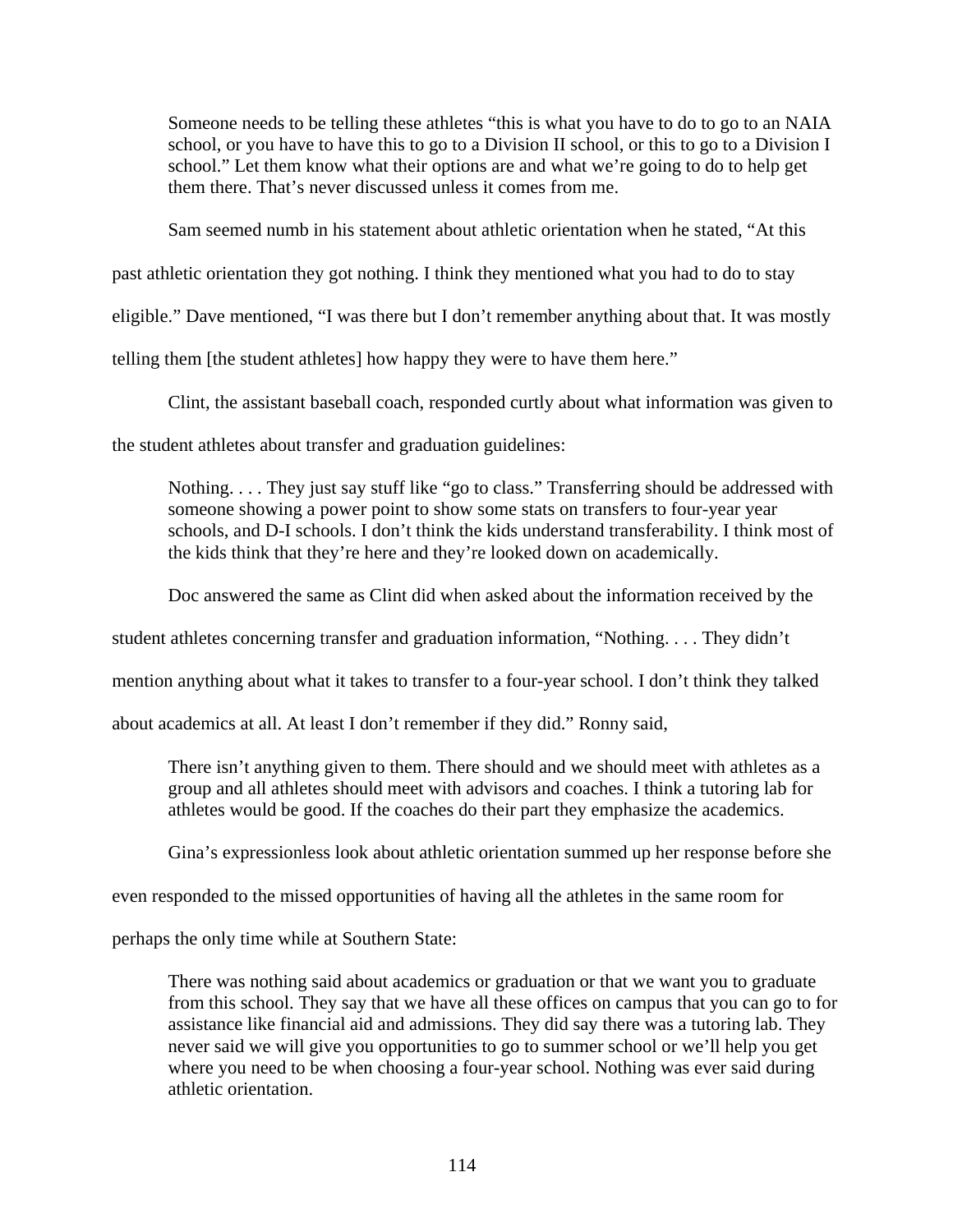Benny's response to what information was communicated to the student athletes about transfer and graduation information was about the same as the other coaches:

Nothing. . . . I think those issues should be addressed, the whole orientation process should be revamped. Now it's just an overview of our school as a whole. They flash up on a screen of names of people that work here but would be more effective if the athletes were separated into small groups so it would sink in, be more productive, and then you talk about graduation rates.

#### Summary

 This study engaged student athletes, academic advisors, coaches, and administrators for the benefit of understanding different attitudes and concerns about the plight of the academically underprepared student athlete at the community college. The responses were both honest and forthright simply because this issue has never been properly addressed at Southern State Community College. All participants felt a need to get some of their concerns and comments "off their chest" to hopefully use this information as a learning tool one day. The school personnel all have concerns for the academically underprepared student athlete and would do everything in their power to help their cause. They realize the awkwardness of being a college freshman, but they are now in a position to assist these freshmen and mold them into successful adults. The biggest concerns were the different opinions of the school personnel attempting to better prepare the academically underprepared student athlete. These differences were the main factors of the interview responses. The differences of the responses of the student athletes, the academic advisors, the coaches, and the administrators about transferability and graduation of the academically underprepared student athlete are what need to be addressed as a unit and not four different entities.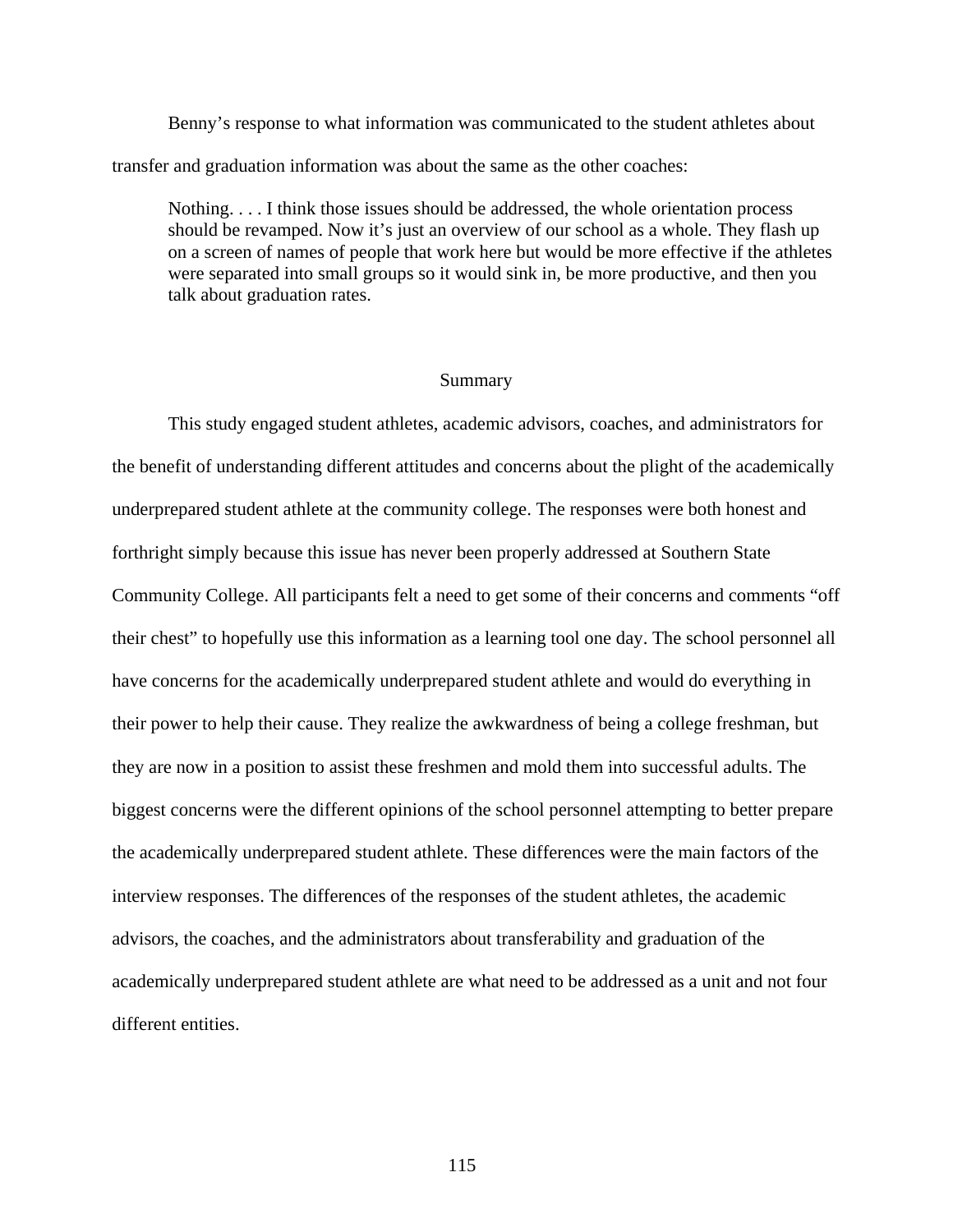#### CHAPTER 5

### CONCLUSIONS AND IMPLICATIONS

This study examined the experiences of academically underprepared first-year community college student athletes as well as their experiences related to transferability and NCAA Division I athletic programs. An increased awareness of transferability rules by the academic advising staff and the student athletes will only enhance the educational experience and involvement for the students. Additionally, the increased awareness of the prospects of transferability to the NCAA Division I level will directly impact the graduation rates of the underprepared community college student athlete. The results of the qualitative interviews also established the possible impact of a more involved advising program on a community college campus for first-year student athletes, specifically student athletes at Southern State Community College. An advising program with the familiarity of transferability rules could improve student involvement, graduation rates, and transferability to four-year institutions among the student athletes at Southern State.

Currently there are few studies emphasizing the impact of athletic advising programs at the community college level. Most research is dedicated to academic advising at the four-year institution. Many student athletes who attend community college may be academically underprepared and the need for intensive advising to assure transferability for these academically at-risk student athletes may be welcomed. The most important aspect of this study is the firstyear community college student athlete. The student athlete carries the burden of producing "on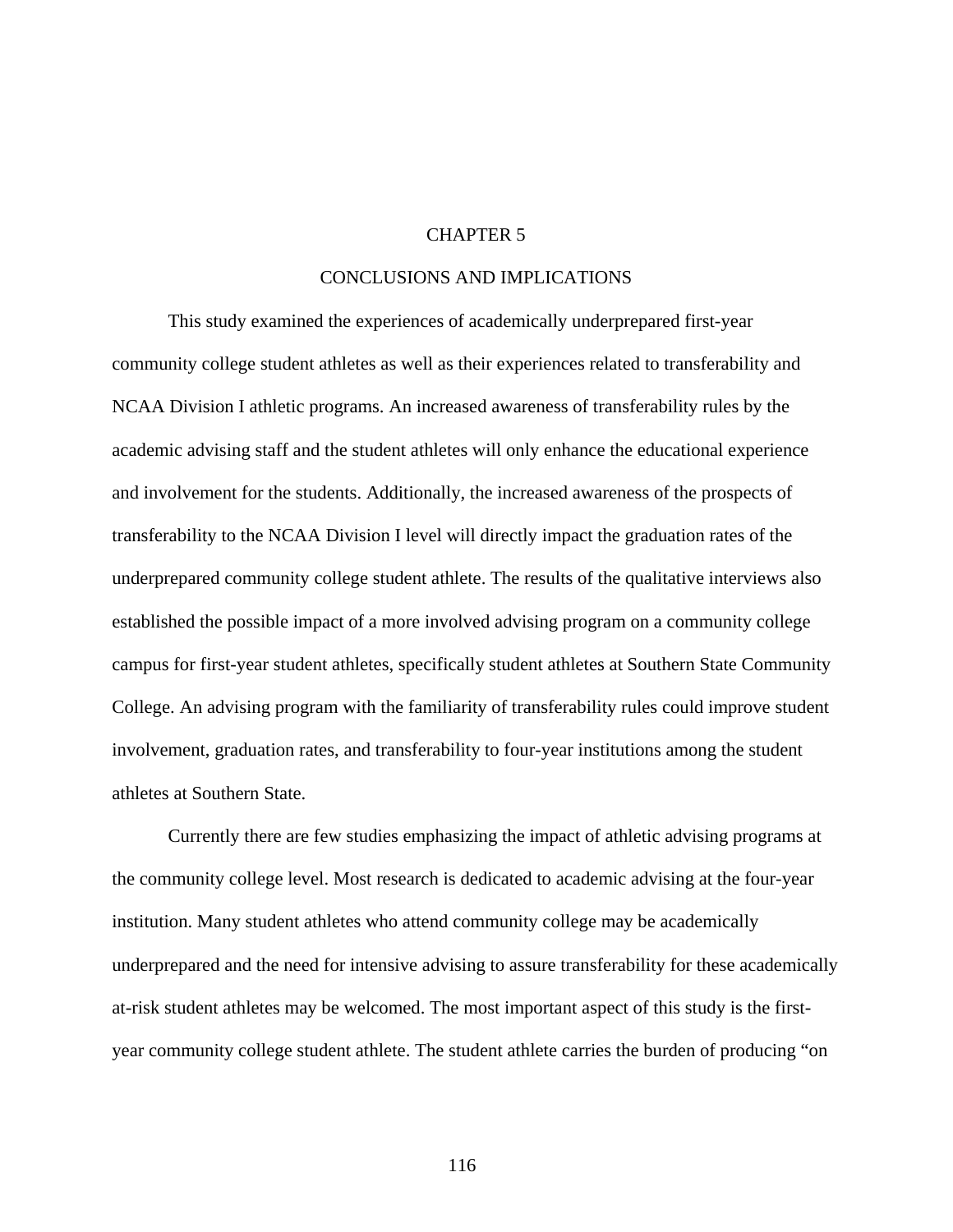and off the court," which entails not only being attentive to coursework, but also athletically successful. This burden is a difficult one.

Students who intend to continue their athletic career after high school fall into one of two categories: qualifiers and non-qualifiers. Non-qualifiers can enroll in a community college with the hope of meeting NCAA criteria to transfer and compete by completing 48 transferable units with an associate's degree as well as a minimum of a 2.0 grade point average in a two-year period. Many of these student athletes enter community college unprepared for the rigors of higher education and, of particular importance to academic advisors in community colleges, are students who are deemed to be of "academically underprepared" status. In this dissertation, I define the term "academically underprepared" student athletes as individuals who did not make the NCAA academic qualifying standards leaving high school and thusly are continuing their athletic and academic careers at a two-year college.

The community college student athlete now faces new transfer rules mandated by the NCAA in regard to transferring and should be educated on the qualifications for a successful transfer during the initial contact with academic advisors. The accuracy and involvement of the athletic academic advisor are paramount to assure the access of community college student athletes to continuing progress at a four-year college or university, particularly when the student desires to continue their athletic career. My dissertation also examines the academic advising in relation to student athlete retention, persistence, and knowledge of transfer guidelines while attending the two-year community college.

Student athletes attending and competing at a two-year community college often aspire to compete their last 2 years at a Division I four-year college or university. The impact of advising community college athletes can influence their ability to transfer to an NCAA Division I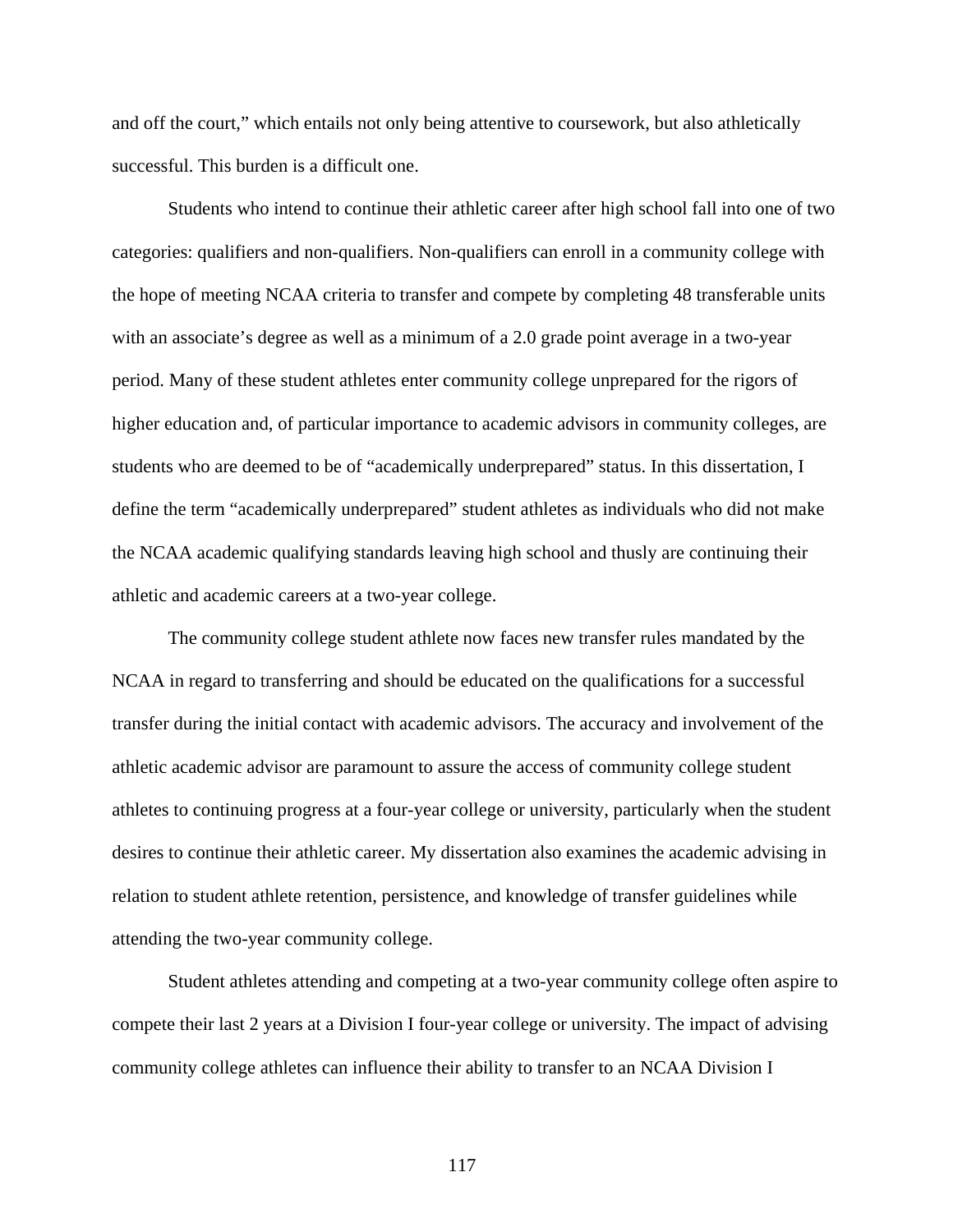institution. For example, the process of taking remedial courses and graduating from a community college combined with meeting the demands of the new NCAA transfer guidelines needs to actively involve the academic advisor. In this dissertation, I focused on the experiences of academically underprepared community college student athletes with academic advising. I considered three research questions:

1. What is the impact of academic advising on community college student athletes who aspire to transfer to NCAA Division I institutions?

2. How is the student athlete educated in regard to transferability to NCAA Division I institutions?

3. How is the student athlete being assured that academic advisors are knowledgeable of transfer guidelines to NCAA Division I institutions?

In this study, the academically underprepared first-year student athletes at Southern State were interviewed at the beginning of the fall 2008 semester. I began the study by making initial contact with their team's academic advisor. Also interviewed were the athletic team coaches, academic advisors for the student athletes, and the administrative personnel who served as the athletic department. The range of responses of the student athletes seem to indicate a dissonance between the academically underprepared student athlete's pursuant of a four-year school athletic scholarship and clarity (or lack of) of academic advising for these athletes.

In this chapter, I respond to each of the research questions that guided this study. I also provide conclusions based on my findings as well as suggested implications for Southern State and other community colleges. I conclude with areas of future research related to community college athletes and transferability to NCAA Division I institutions.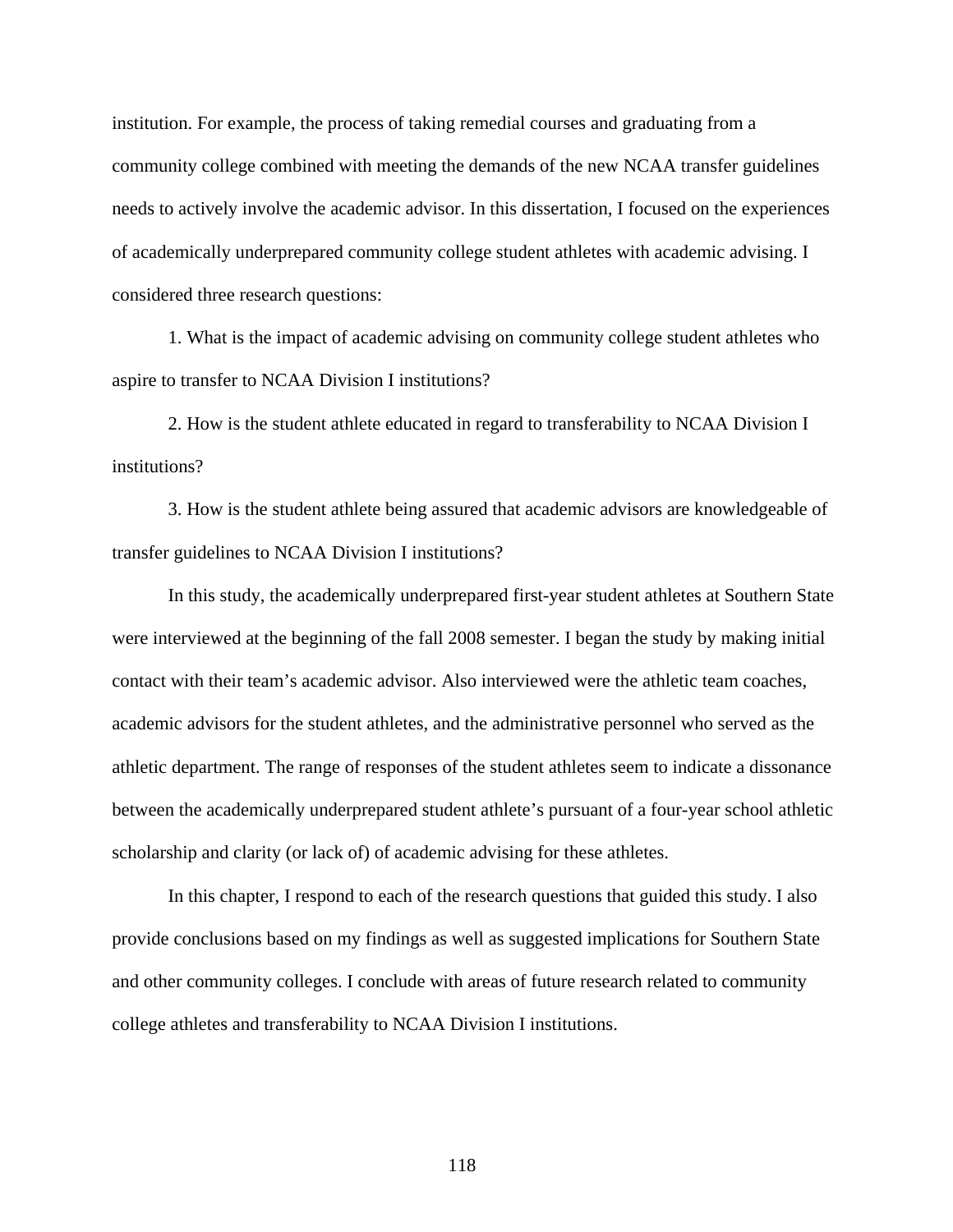### *What Is the Impact of Academic Advising on Community College Student Athletes Who Aspire to Transfer to NCAA Division I Institutions?*

The academically underprepared freshman student athlete that begins his or her college education at a two-year college may sometimes be faced with numerous, unfamiliar obstacles. These obstacles are unique to the transition to postsecondary education; combined with the challenge of achieving success as the athlete, the student must also negotiate success in the classroom. These issues range from a sense of belonging, being away from home for the first time, the pressure to seek playing time, and for the first-generation student, the added pressure of educational success. These obstacles may be mitigated by the two-year institution through effective counseling, introduction of student involvement activities, and, especially, an effective academic advising program for these academically underprepared student athletes. Attrition rates among student athletes, along with newly established transfer guidelines by the NCAA, increase the importance of athletic academic advisors.

 Many of the academically underprepared student athletes in this study (24 of 30) are the first persons in their families to arrive at college directly after high school as full-time students. With these percentages of first-generation students, the significant role of academic advising is paramount to achieving their goals of graduating and continuing at a four-year institution on athletic scholarships. One problem that was exposed during the interviews was the lack of uniformity of academic advising at Southern State relating to graduation and successful transfer to NCAA Division I institutions. Seemingly, the academic advisors for the student athletes act independently of any institutional or NCAA guidelines in regard to scheduling incoming freshmen student athletes for coursework, or for advising them related to professional goals.

In some cases, these student athletes decide on coming to a two-year college after exhausting all efforts to be eligible for an NCAA Division I program. In these situations, the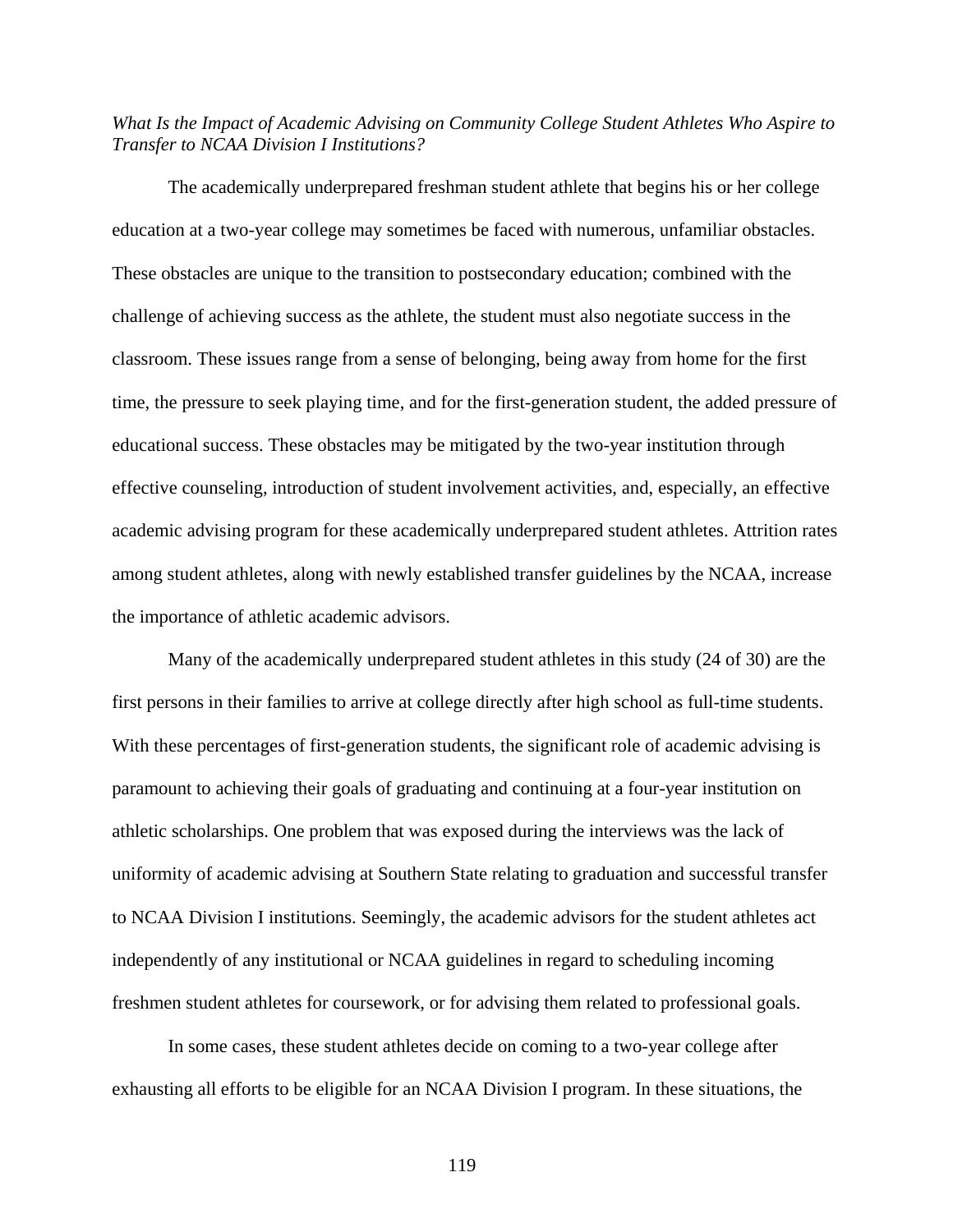student athlete will sometimes arrive on the first day of classes, and therefore his or her schedule may be reduced to one that will not put him or her on track to graduate within the four-semester athletic scholarship. Due to the late arrival, most often the classes that are needed for graduation are full, and therefore the student athlete may have to take classes that will not count toward transfer to a four-year school or not be part of the requirements for his or her major. Often these same community college student athletes are required to take remedial courses in English, reading, mathematics, or a combination of all three.

 The athletic scholarship is good for one academic year (9 months) and does not include summer school. At Southern State Community College, the athletic scholarship is renewed for the second year at the total discretion of the coach of the respective sport. Many of the academic advisors for the athletes, according to their responses, felt that they were put in awkward positions by having to tell the academically underprepared student athlete that a summer school session would be needed for him or her to graduate within the timeframe of the athletic scholarship. To reiterate, most of the student athletes interviewed want to play at the NCAA Division I level and must graduate from a NJCAA two-year institution to be eligible for the NCAA Division I school. By not catering to the needs and goals of the academically underprepared student athlete, the institution must be accountable.

 These advisors realize that most of the athletes want to attend NCAA Division I institutions, and many of these advisors expressed their concerns and differences between what Southern State is not doing for these student athletes relative to fulfilling the goals of the academically underprepared student athletes. All advisors agreed that Southern State lacked in transfer education for themselves and the student athletes. The advisors also agreed that the academically underprepared student athletes were sometimes mislead about the availability of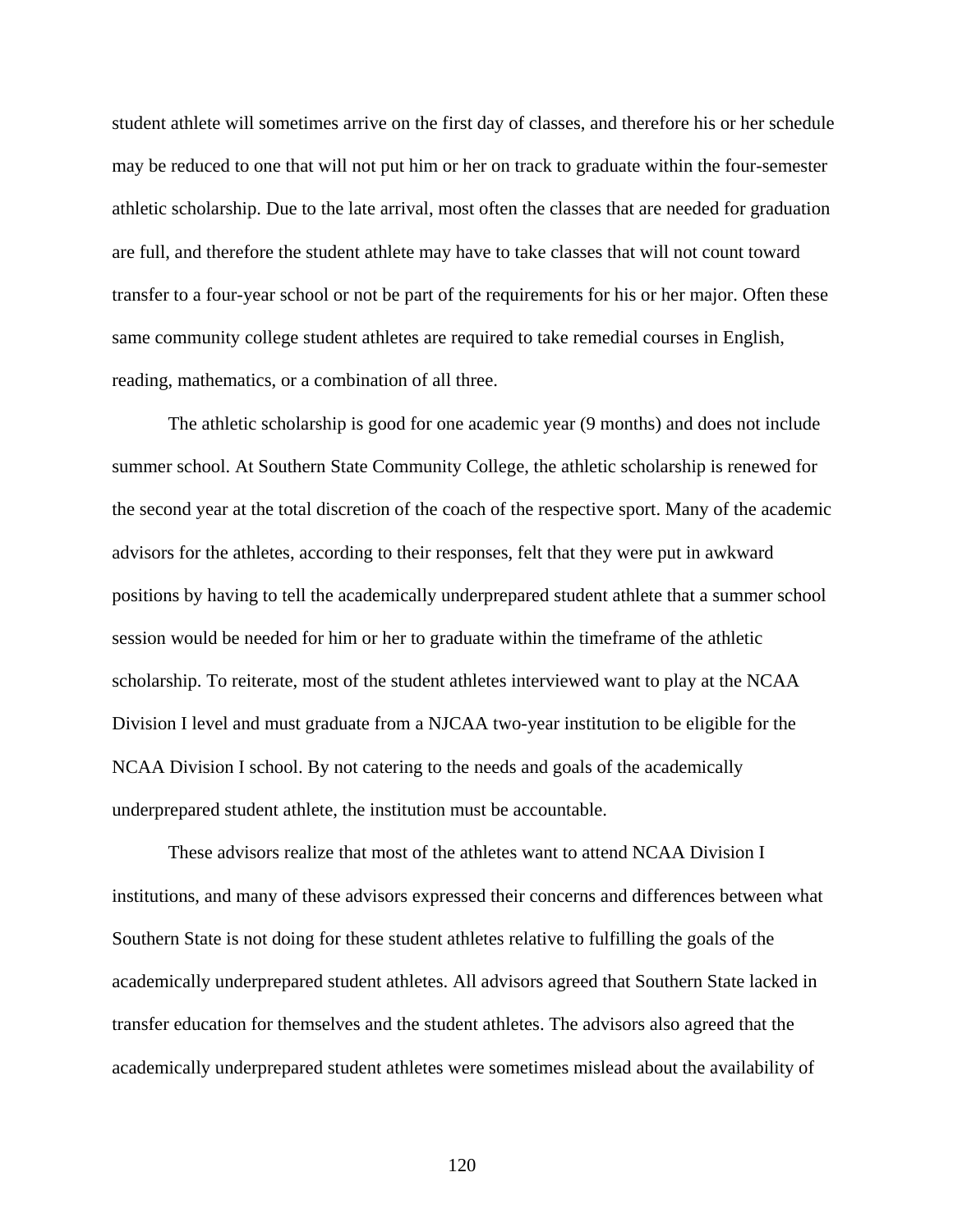summer school scholarships. At this time, the summer school scholarships are arbitrarily meted to few, if any, student athletes after their sophomore year. For the benefit of the student athletes, the advisors do not understand why athletes are not on scholarship during summer school. The advisors believed that the more education that they could receive about transferability guidelines, the better. Currently, the advisors feel as if they are explaining how academics and graduation exist to the student athletes, and the coaches should be the ones to explain this to the student athletes.

 The advisors strongly believed that, if Southern State is concerned about graduation rates and fulfilling the goals of the student athletes (eligibility for an NCAA Division I institution), then the athlete should be given the ability to graduate in May of any year. By graduating in May, the four-year athletic scholarship opportunities increase because the four-year institution knows that the student athlete will be eligible to participate in their sport immediately in the fall. By delaying graduation through the summer, many four-year institutions will not take the chance of signing an athlete to a scholarship based on whether they will pass all the summer coursework.

## *How Is the Student Athlete Educated in Regard to Transferability to NCAA Division I Institutions?*

 The importance of the academic advisor for the student athlete takes on somewhat of a different aspect when the student athlete expresses interest in eventually attending an NCAA Division I level institution upon leaving the two-year college. In this instance, the academic advisor has to closely monitor the academically underprepared student athlete to make sure that every class will count toward transferring to the division I level. The student athlete cannot afford to take classes that will not transfer due to the fact that Southern State will not allow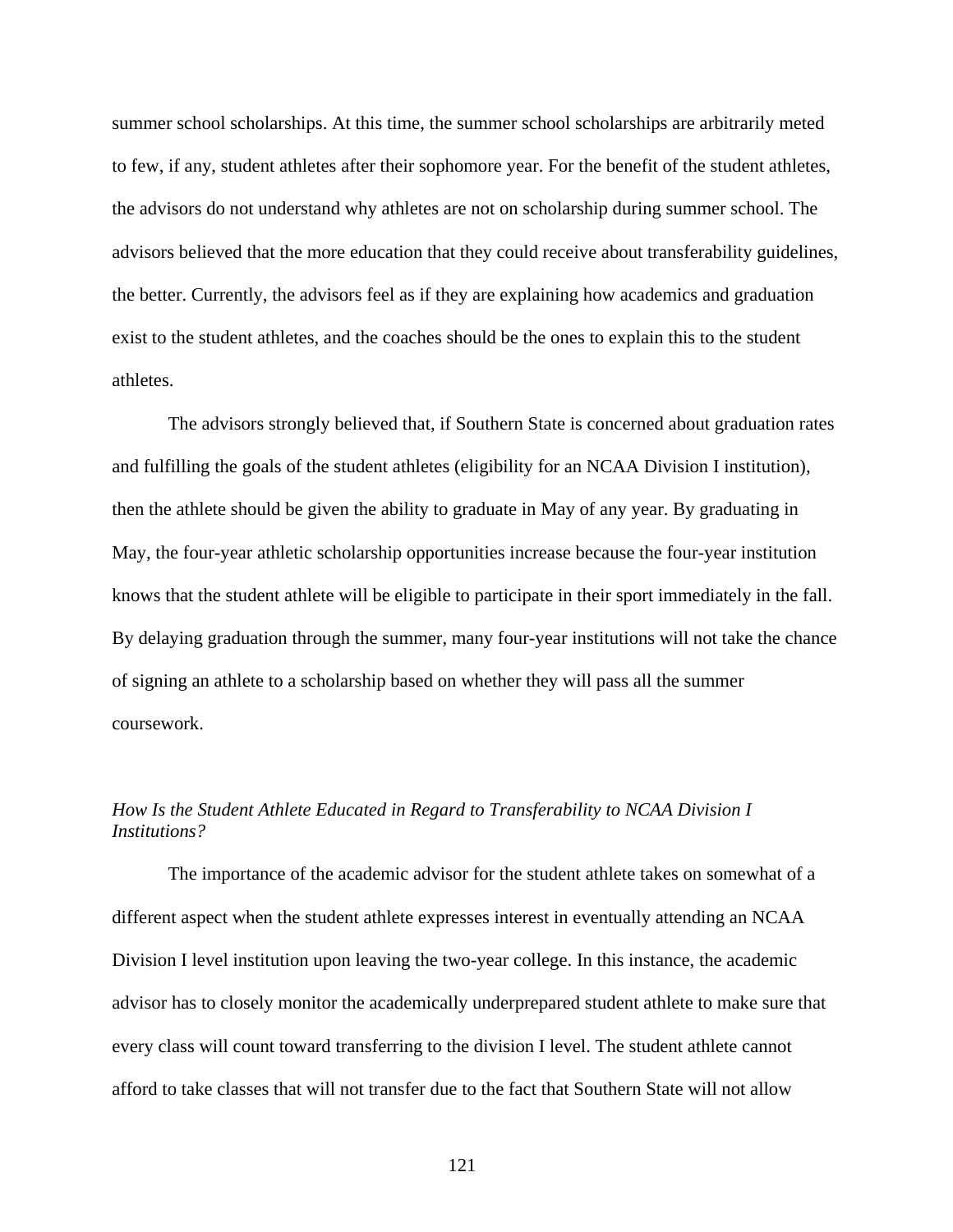student athletes to attend summer school on scholarship. The academic advisors, through their responses, believe that the institution should educate the student athlete on the transfer guidelines for four-year institutions. This responsibility was not solely perceived to be the advisors, but rather was attributed to the "institution." A few of the advisors expressed concern that the scholarships are 1-year renewable scholarships, and the athletes sometimes are not invited back for their sophomore year based solely on athletic ability. The advisors feel that a student athlete in good academic standing should be asked back for his or her sophomore year. According to the advisors, the practice of releasing student athletes after 1 year reeks of a "win-at-all-costs" mentality, which makes the school look academically unfavorable.

 Of the 30 academically underprepared student athletes interviewed, none were educated on transferability guidelines for NCAA Division I scholarships during their initial meeting with their advisors. Three student athletes registered for classes without having seen an advisor. When asked about their knowledge of transferring to an NCAA Division I institution, all 30 academically underprepared student athletes similarly responded about having no knowledge of such guidelines. This lack of response by the group of student athlete participants would indicate a lack of an overall institutional format for educating the academically underprepared student athlete about transferability.

 The student athletes also expressed a concern about the lack of a centralized athletic department. When asked if they knew where to go to get transfer information, all 30 student athletes responded by stating that they did not know. A vast majority neither knew who the athletic director was nor the athletic director's assistant. The students expressed a deep concern about where they would get transfer information in the future and seemed disappointed that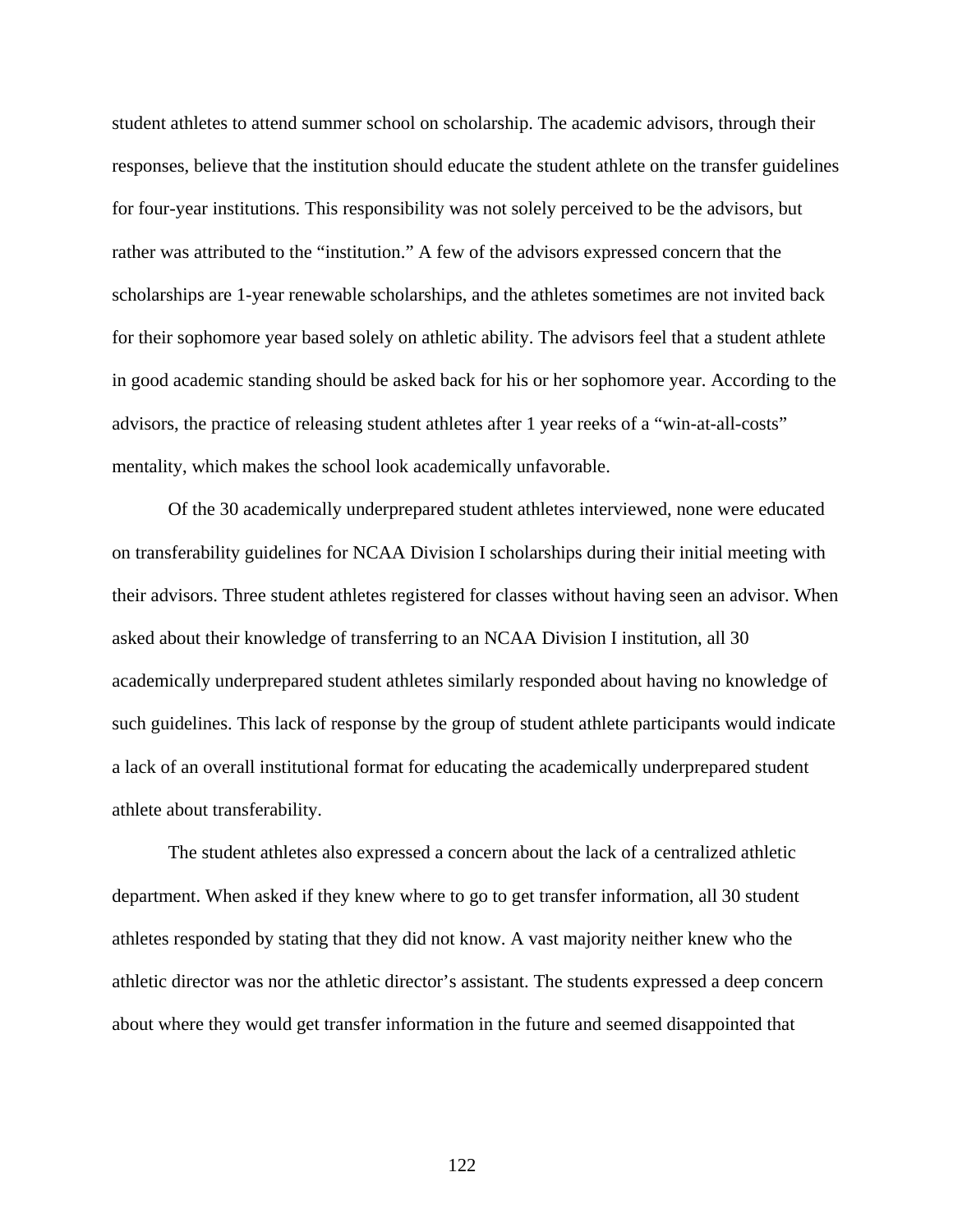Southern State had not educated them more on transferability as soon as they met with their academic advisors.

A majority of the advisors were concerned that the student athletes were not educated on the circumstances of having to take remedial classes, which could delay their graduation date. The advisors feel that the coaches may not be explaining in detail to the student athletes the situation that can arise by delaying graduation dates and the availability of summer school scholarships to keep the athletes on track to graduate on time. The advisors did not want the responsibility of educating the student athletes on the possibility of not graduating on time, or at least within the timeframe of the Southern State athletic scholarship (four semesters), when it could be explained by the recruiting coach. Faced with multiple responsibilities across the institution, the advisors felt that some issues should be addressed by the student's coach. The academic advisor should discuss options on the issue of graduating within the timeframe of 2 years because student athletes should know all options at the beginning of their academic careers at Southern State. The student athletes are rarely, if ever, educated on the lack of athletic scholarship availability for the summers.

The coaches also responded to questions regarding the lack of education about the transfer process for student athletes. These coaches realize that most of the athletes want to attend NCAA Division I schools, and many of these coaches expressed their concerns and differences between what the institution is not doing for these student athletes relative to fulfilling the goals of the academically underprepared student athletes. All of the coaches want the availability of summer scholarships but are told by the administration that they are not readily available. According to the coaches, this Southern State policy damages their recruiting efforts when other schools in the system can offer summer school scholarships. The coaches ask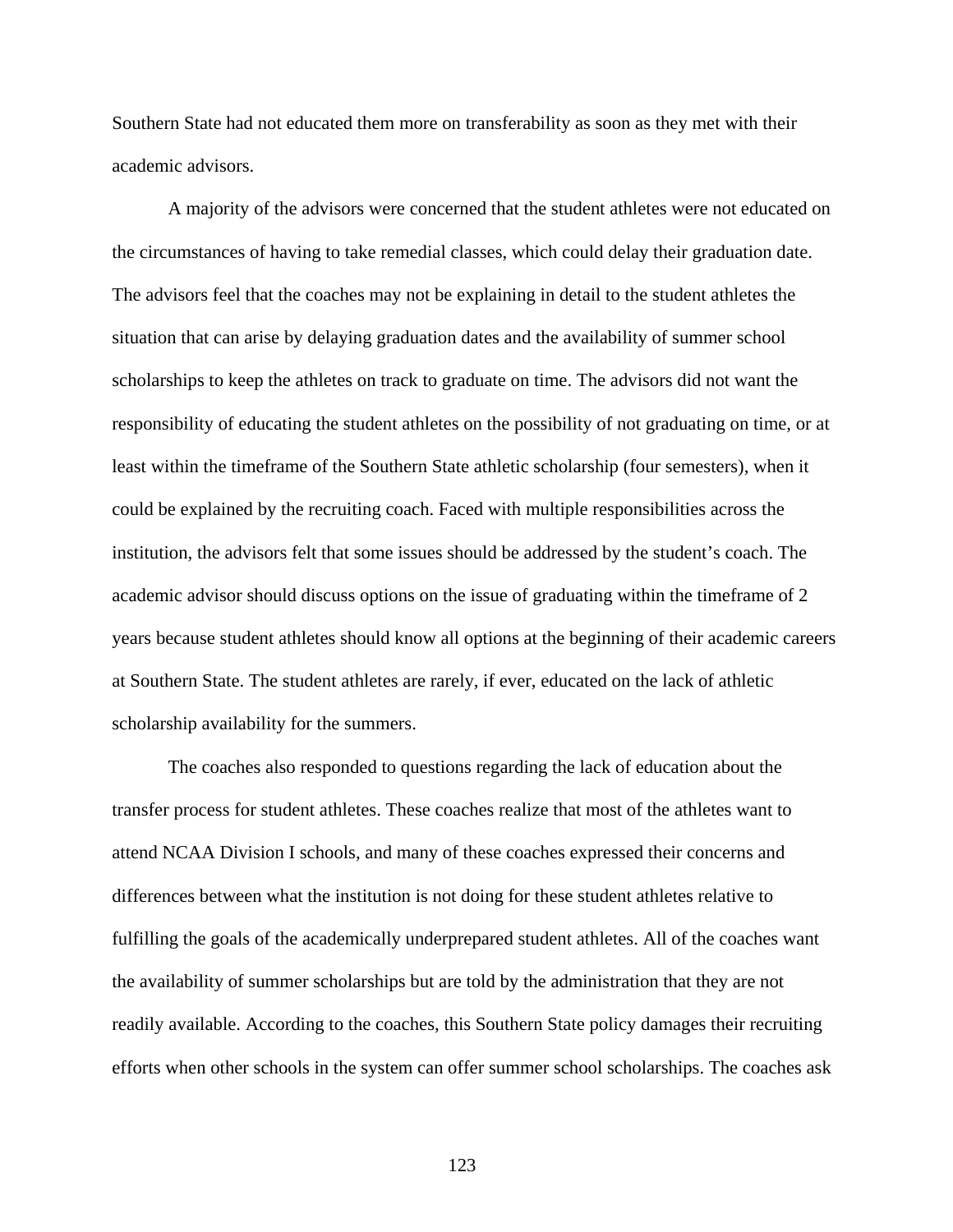for explanations about summer scholarships at their meetings with the administration but are never really given an answer.

All of the coaches expressed a deep desire to have all of their athletes eligible for Division I scholarships but are puzzled by the lack of summer school scholarships for their athletes, which could increase the graduation rates among athletes. The coaches also hear from the administration that they need to increase graduation rates, yet they are not being helped due to the lack of summer school scholarships. As part of their recruiting speeches, the coaches tell the athletes that if they work hard, they can graduate, but usually the topic of transferring to a four-year school is discussed during their sophomore year. The problem for the academically underprepared student athletes is that by the time their sophomore year arrives, they realize that they will have to attend a summer school session. The coaches have witnessed the disappointment in scores of athletes through the years when finding out they are not graduating on time. Based on these instances, the researcher concludes that some coaches are not fully educating the academically underprepared student athletes on the pitfalls of having to take remedial courses and not having summer scholarships available for them to stay on course to graduate in the spring semester.

The researcher also found that if the student athlete's wishes are to compete at the NCAA Division I level, the advisors were not counseling the academically underprepared student athlete about options other than NCAA Division I. If a student athlete has to enroll in remedial (or developmental) classes, then he or she will more than likely not be able to meet his or her athletic goals because of the inability to graduate in 2 years. Therefore, it is not only pertinent but prudent that the academic institution put forth every effort and all available information for the academically underprepared student athlete to become acquainted with the rules and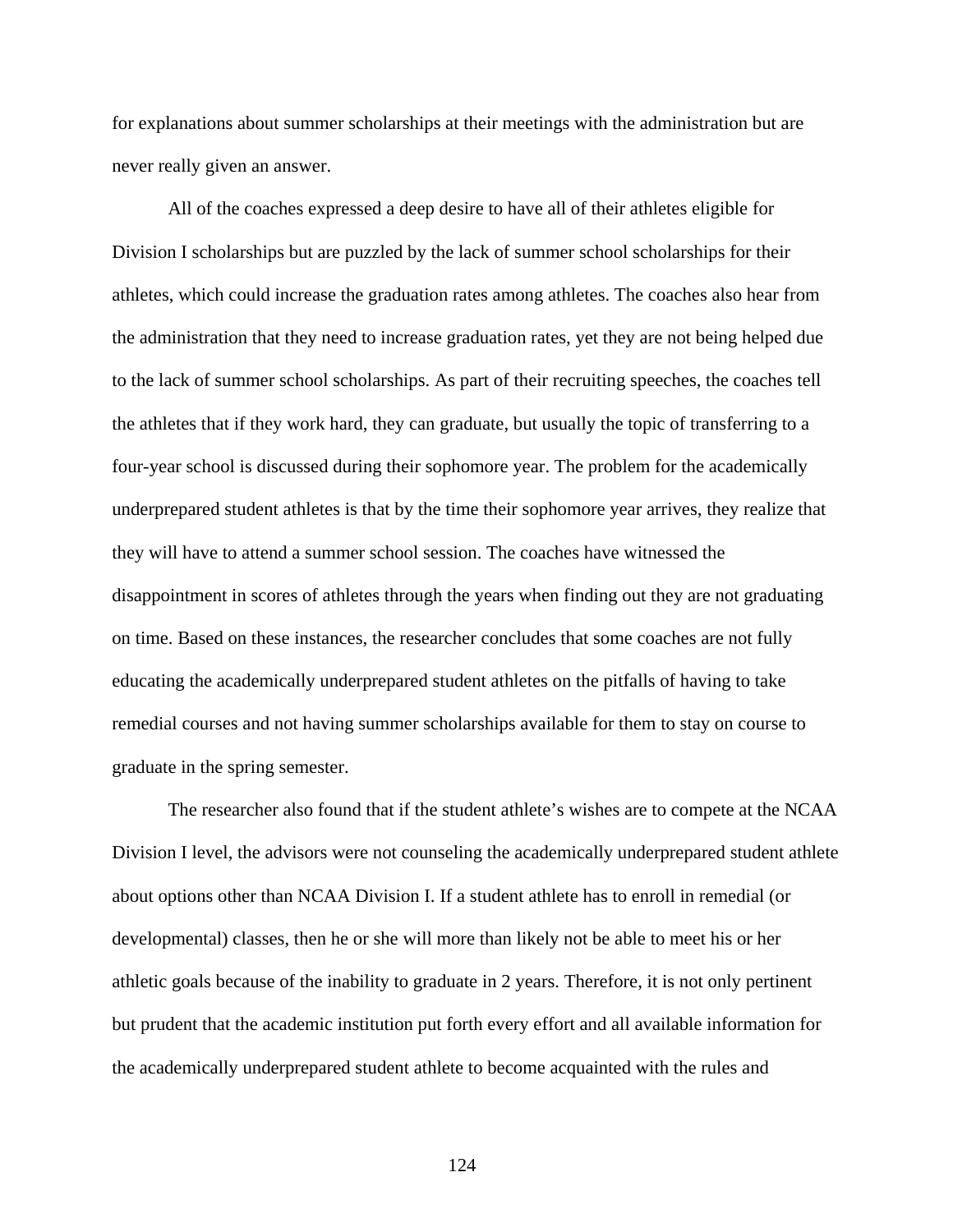guidelines concerning transferring and graduation. Two of the advisors were told by coaches to just keep the athletes academically eligible and not worry about graduation. One advisor had over 80 athletes to advise and wished she had more time to fully explain transfer guidelines but was simply overwhelmed.

Also a matter of concern for the academically underprepared community college student athlete is the transfer process that the student athlete must complete in order to continue to participate in their sport at a four-year institution. In order to transfer, the community college student athlete must not only meet the requirements of eligibility to play while at the community college, but they also must prepare for eligibility at the four-year college or university. Since a community college student athlete is only eligible to participate for two seasons of competition, the courses he or she takes during the first year are crucial in determining an eligibility status upon transfer.

### *How Is the Student Athlete Being Assured that Academic Advisors are Knowledgeable of Transfer Guidelines to NCAA Division I Institutions?*

At the time of this study, Southern State has never had an established protocol focused on educating student athletes and academic advisors on transferability guidelines for four-year institutions. In the past, just as the present, the student athlete has simply learned about transferability either through their coach on campus or through a coach recruiting them from a four-year school.

 The academically underprepared freshman student athlete should be educated on transferability by their respective coach or by the athletic department personnel upon arriving at Southern State. Currently, according to the responses of the student athletes, academic advisors,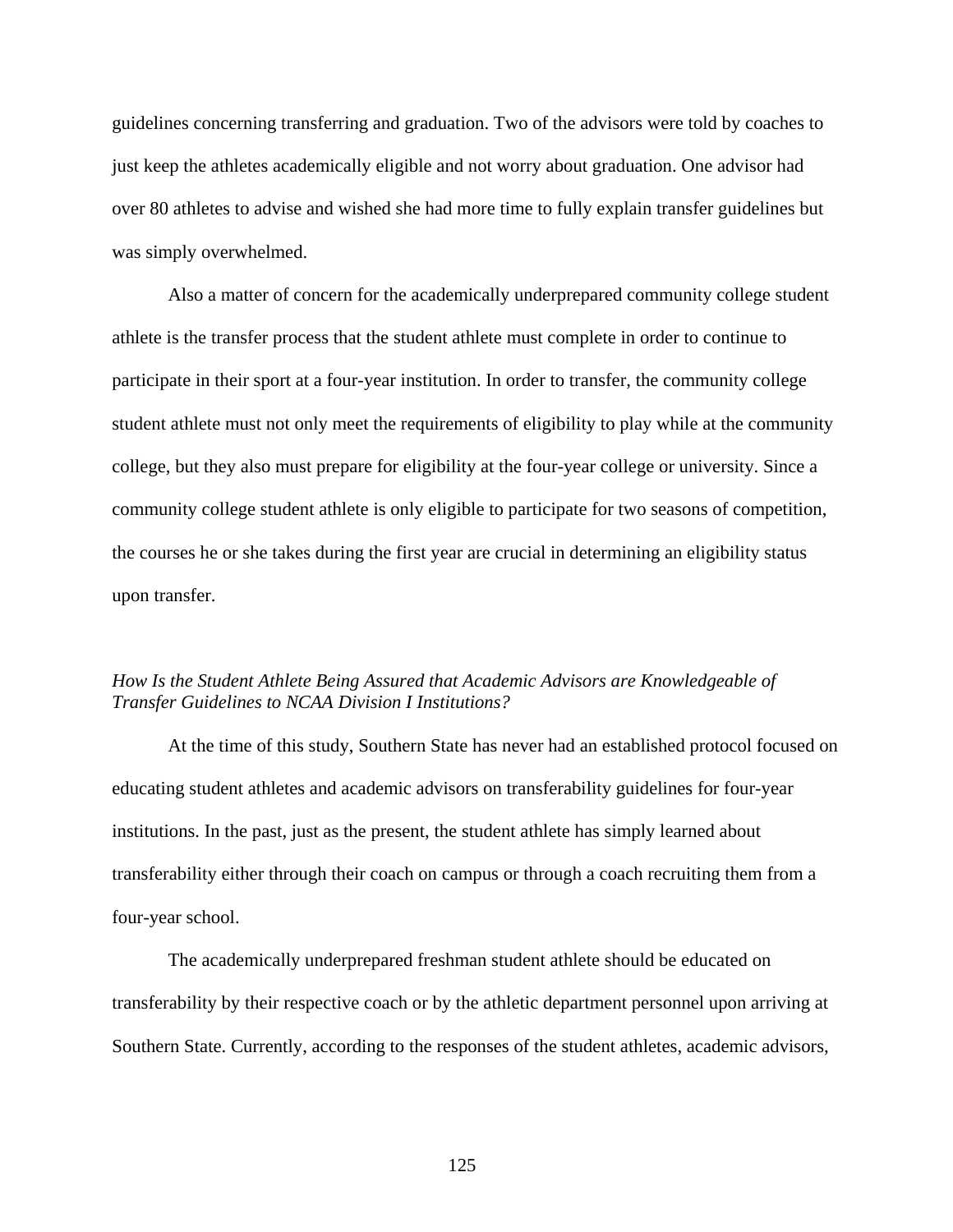coaches, and athletic department personnel, there is not a standardized agenda for educating the student athletes or the academic advisors for student athletes on transfer guidelines.

 Perhaps the most detrimental aspect of this line of questioning posed to the academically underprepared student athlete was the loss of trustworthiness between the student athlete and Southern State. This cohort of student athletes arrived at college for the first time and did not know how to seek answers to their questions, according to their responses in the study. These student athletes have put their trust in a few Southern State personnel and coaches to explain to them the nuances of college academics and the requirements they must fulfill in order to graduate. According to the student athletes, they are not told about graduation requirements, much less about transferability requirements upon arrival at Southern State. None of the student athletes interviewed had a checklist of sorts concerning transfer rules even after expressing their desire to attend an NCAA Division I institution during the recruiting process. Some of the athletes did mention that they were given a checklist about graduation requirements, but only one or two of the athletes could actually remember what they had done with that paper. This lack of concern by Southern State is an indication that there is a need for an athletic department policy to address first-year student athletes concerning graduation and transfer requirements.

The athletic administration should be the foundation for the total success of the athletic programs at the two-year college level. Southern State has the largest number of athletic teams in the ACCC (Alabama Community College Conference), and the facilities, by far, outshine any others within the state member institutions. Therefore, with the obvious importance placed on athletics, the school itself should carry the banner for graduation rates and sending athletes to the NCAA Division I level or at least getting them qualified for the Division I level.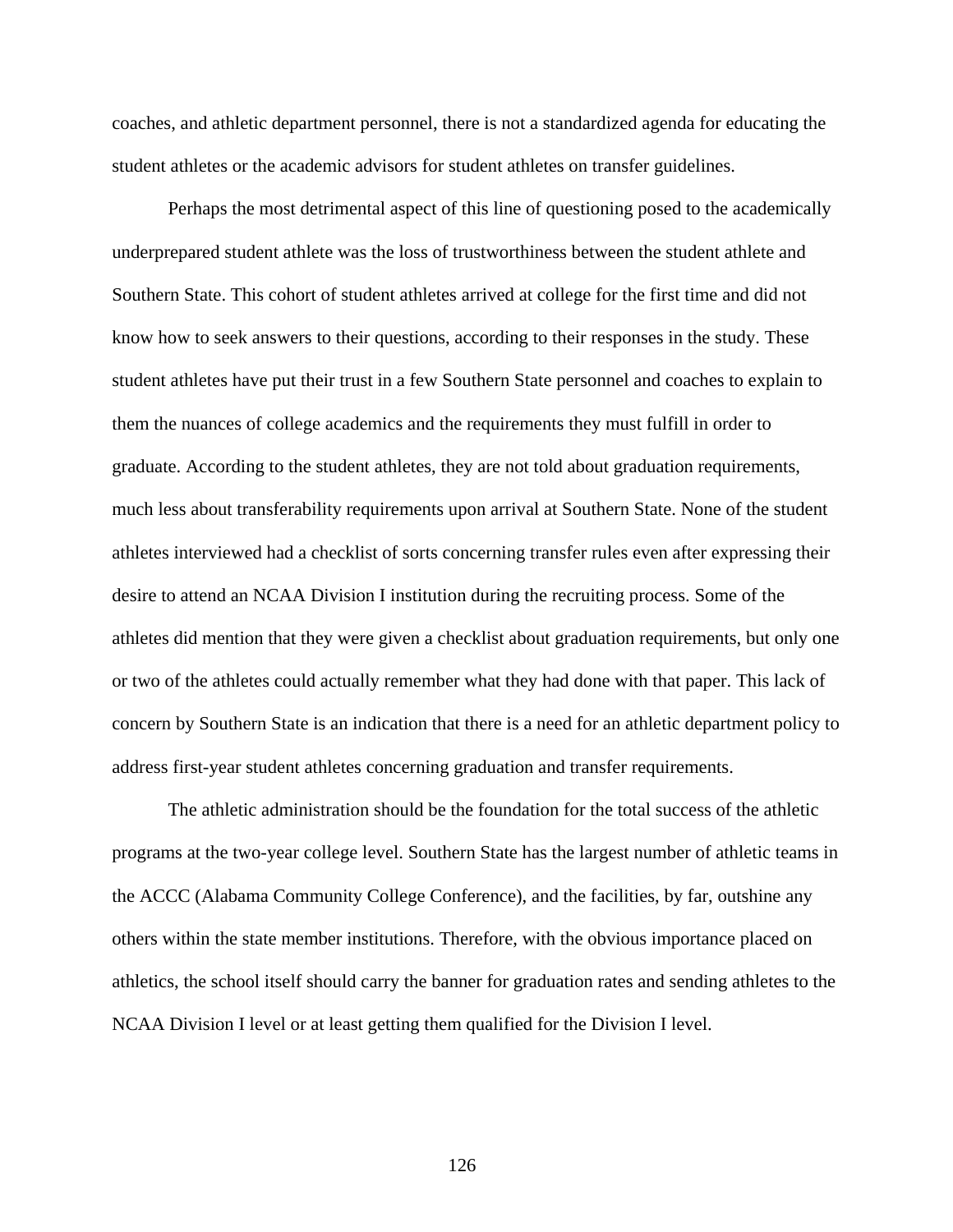The coaches have also expressed a desire for those involved in the athletic department to be more knowledgeable of each team's sport, which would make for easier communications for some of the requests made from each coach. In their opinion, the athletic department would run more smoothly if perhaps each person involved had a better understanding of each sport so as to understand the nuances of each team's needs. At this time, the baseball coach/athletic director is the only person in the athletic administration knowledgeable of the sports teams collectively. In the past at Southern State, there has never been one person who has assumed leadership of the athletic department. With the current situation and different locations of the athletic department staff, it can be easy to deflect answers to one of the other staff members and thusly begin the complex labyrinth of finding "who makes the decisions."

Within the context of this dissertation, the "Administration" consists of the Dean of Students, who oversees athletics, the Athletic Director (also the baseball coach), and the administrative assistant to the athletic department (who also has duties with the on-campus advising lab). Each of these administrative positions has duties, in addition to athletics, which has led to some animosity by the coaches who want quick answers for various questions ranging from eligibility, compliance, travel, scheduling, and budgetary. However, none of the athletic department administrators or personnel address the issue of graduation and transferability to NCAA Division I schools to the student athletes, the coaches, or the academic advisors.

The academic advisors, according to their responses, usually try to educate themselves about transferability issues. They responded in the interviews about calling coaches at four-year schools and looking up information via the internet concerning transfer rules. The advisors have never had a meeting with school administrators or athletic department personnel concerning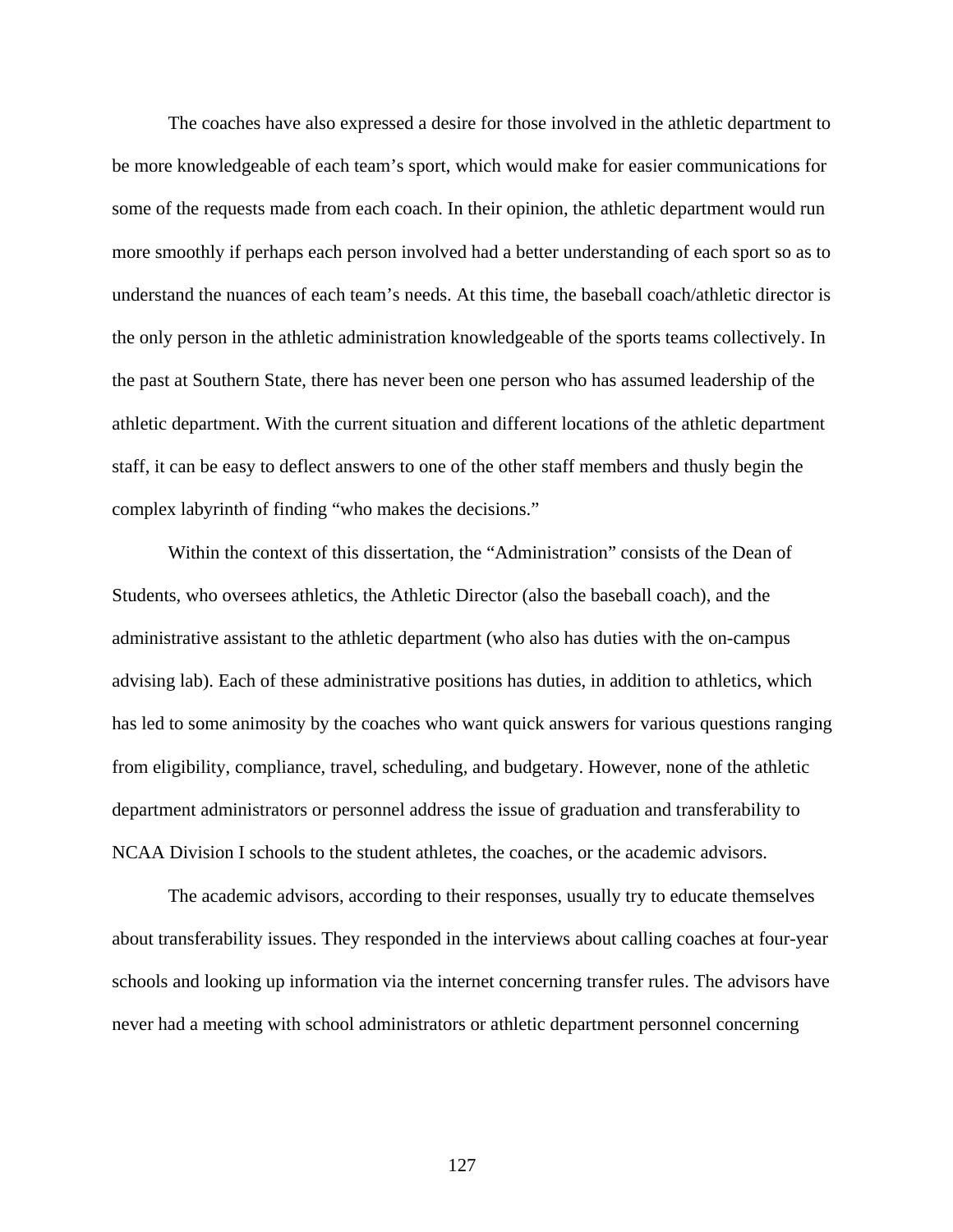transferability issues or guidelines. All of the advisors agreed that there should be some education on transferability.

Every advisor also mentioned that they are not given any goal to set for graduating athletes. According to the advisors, the advising process is strictly up to them concerning scheduling athletes. When asked if they ever receive any feedback from the administration about graduating athletes, they all responded with a resounding "no." The advisors all take their roles as academic advisors very seriously, but they also responded by saying that they get no feedback on graduation rates of athletes. Neither the advisors nor the Dean overseeing athletics knew the graduation rates of the athletes. The researcher found that one year prior to this study the graduation rate of athletes was around 25%. The coaches and advisors found the situation odd that more emphasis is not placed on graduating athletes. The coaches stated that they are told they need to improve graduation rates, but nothing is ever done about the situation. At Southern State, it is simply the hard work by the academic advisors and coaches to prepare the academically underprepared athletes to graduate.

Clearly the coaches, advisors, and student athletes are in support of a true "athletic department" situated in a centralized location. They all believe that a centralized athletic department would be beneficial as a place to go for questions concerning transferability and graduation. At this time, the athletic department personnel are in three different areas, with the athletic director spending most of his time on the field with his team. The athletic department oversees coaches and teams representing baseball, softball, soccer, volleyball, men's golf, men's and women's track, men's and women's cross-country, and men's and women's basketball.

Perhaps the most frequent question raised by the coaching staff was about the lack of availability of summer scholarships for the student athletes. Not only would this help graduation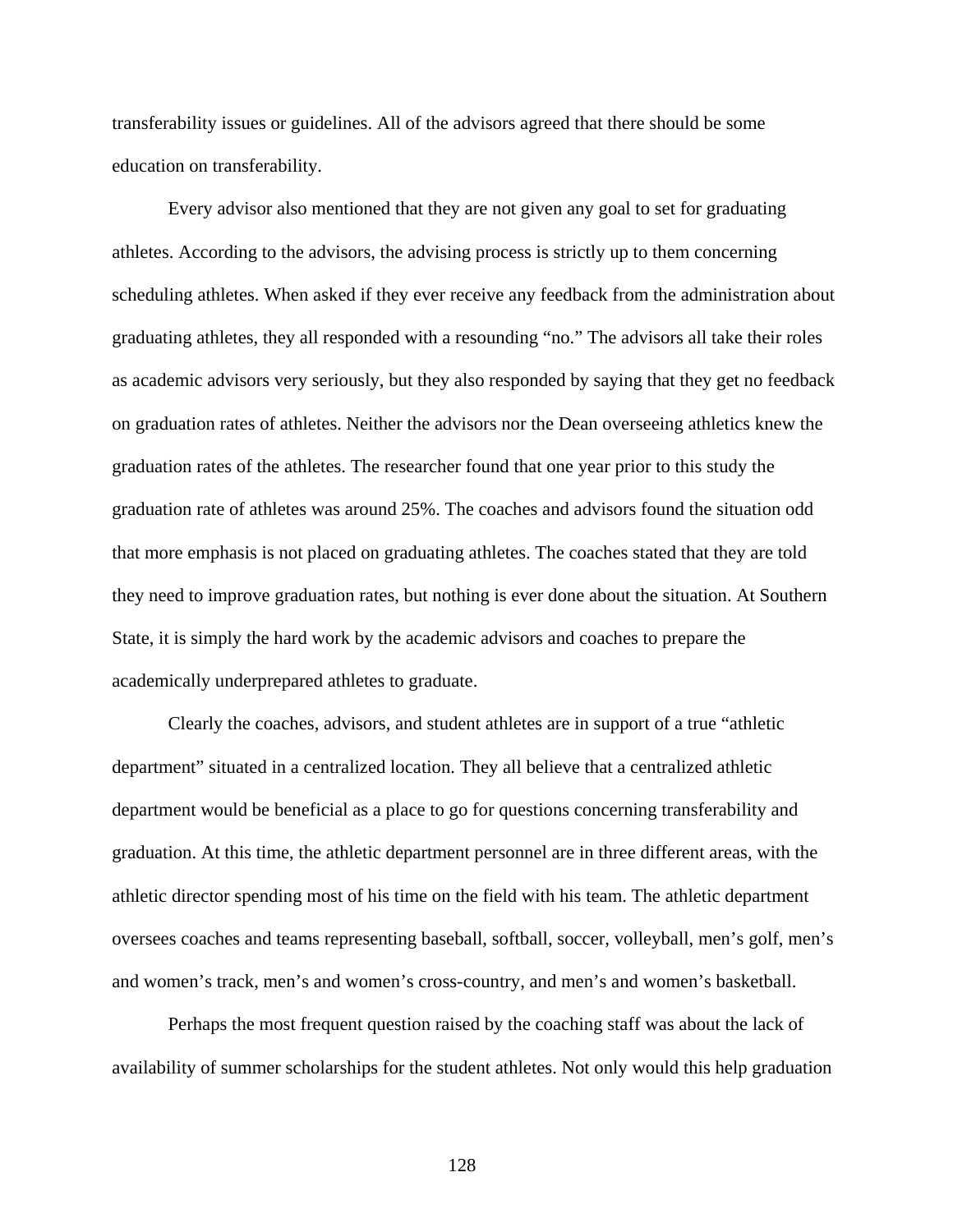rates of student athletes, but these summer scholarships could also provide a better opportunity for the academically underprepared student athlete to complete graduation requirements while becoming academically eligible to compete at the NCAA Division I level. According to the coaches, this elusive subject has never been clarified for the coaches' benefit and thusly leaves the academically underprepared student athlete unable to graduate within the timeframe of the athletic scholarship and all but closes the door on their dreams of competing at the NCAA Division I level. This scenario was posed to the athletic department personnel and was met with differing answers, once again reinforcing uncertainty of leadership within the athletic department.

During the interviews, all of the student athletes responded positively about the opportunity for summer scholarships. The academically underprepared student athlete knows that a summer scholarship will keep them on track to graduate in May of their sophomore year. By graduating in May of their sophomore year, the student athletes' chances of receiving a scholarship offer from an NCAA Division I school will increase. The line of thinking is that a Division I coach will offer a scholarship to a graduating sophomore in May and thereby remove any academic obstacles that would delay enrollment at their respective four-year institution if the student athlete would have to attend summer school after their sophomore year.

In summary, Southern State Community College has a group of very hard working coaches who issue scholarships to athletes in order to make their teams better, but more importantly to give young adults a chance to graduate from college. If not for the athletic scholarship, some of the student athletes in this study would not have had the chance at a college education. The conscientious work done by the academic advisors proved to be the backbone of the college. These advisors, in some cases, are taking upon themselves the duty to graduate these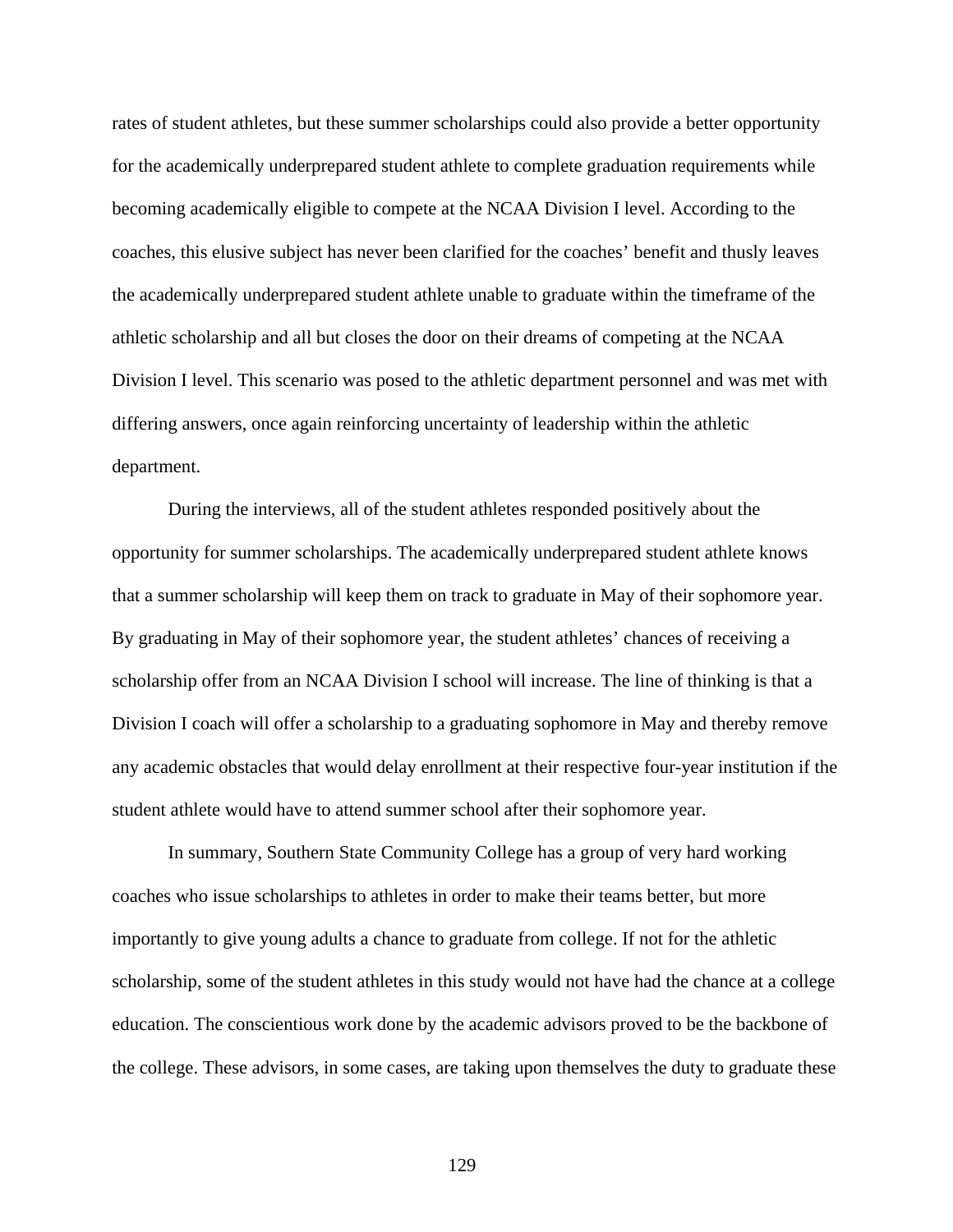academically underprepared student athletes without any relief of the classroom workload. At Southern State, the academic advising is done by volunteers--those instructors who want to go the extra mile to change someone's life. Some are overwhelmed, but yet they seem to always find time for a kind word or a pat on the back for these student athletes and sometimes that makes a positive impact. The enthusiasm of all of the participants is what will make Southern State thrive and persevere for years to come.

#### Recommendations for Southern State

 The athletic orientation for student athletes at Southern State has been somewhat of an illconceived summit for the student athletes with the goal of providing information on the nuances of life at Southern State. First, the athletic orientation takes place on the first day of classes. This in and of itself is self-defeating because the information needing to be conveyed to the student athlete has already been answered: what classes do I take, where do I live, how do I navigate the campus, etc. The student athletes and coaches are all herded into a 500-seat auditorium with little understanding of what will take place. After a series of introductions of coaches and advisors, the orientation turns into a 45-minute montage of pictures of people and buildings on the projection screen that seems more appropriate for a normal student orientation that would occur months or weeks before the beginning of classes and not the very first day of classes.

 Second, athletic orientation should be about discussing the guidelines for graduating and information related to NCAA transfer rules since about 90% of the student athletes want to attend a four-year school after their time at Southern State. Contrary to this belief, the athletic orientation for student athletes at Southern State has become nothing more than a slide show projected to a big screen, which identifies the pictures of Southern State employees who may at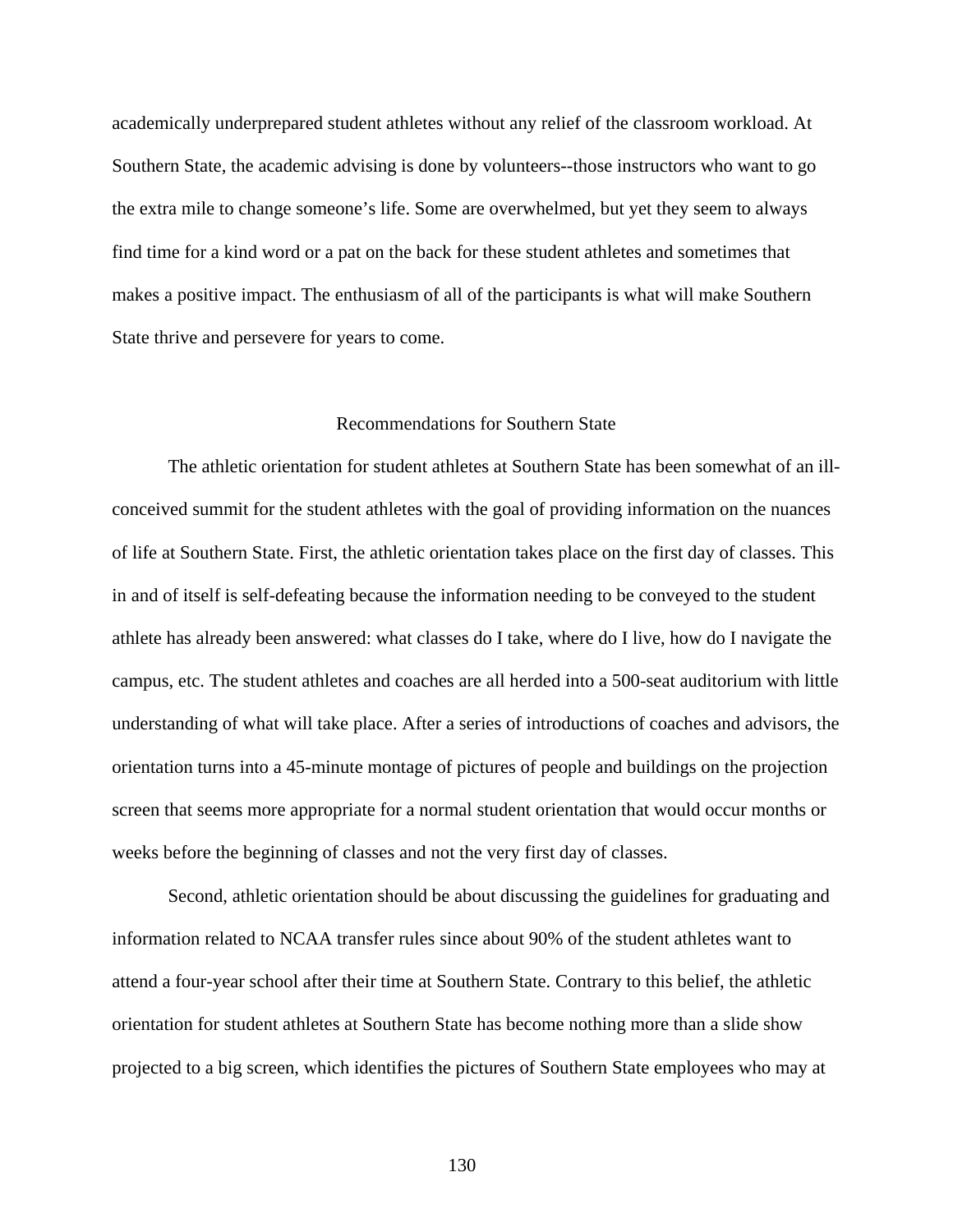some time render their assistance to the student athletes, if needed. Most, if not all, questions that the student athlete has probably have been answered at this juncture.

 The importance of an effective athletic experience and fulfilling the requirements to be eligible for transfer should be communicated to this captive audience of student athletes by reaching out to them about information regarding graduation requirements and transfer guidelines. The athletic orientation should not be a quick glimpse of school employees that the student athlete may never see again and much less remember the names. This is where Southern State falls short in establishing trustworthiness between school administrators and the student athlete. This is the opportunity to remove any questions or concerns for the student athlete relative to transferring to four-year schools and graduation requirements.

Most, if not all, of the academic advisors for athletes attended this past athletic orientation; those who did not attend felt that orientation for the student athlete is redundant and serves no purpose. All of the advisors also believed that the athletic orientation should be of utmost importance, which would enable school representatives to educate the student athletes on the pitfalls of non-compliance, academic discipline, usage of spare time to concentrate on studies, and the importance of attaining goals. The system that is currently in place at Southern State is seemingly ineffective, based on response from the student athletes, coaches, and advisors in attendance.

The athletic scholarship is good for one academic year (9 months) and does not include summer school. At Southern State Community College, the athletic scholarship is renewed for the second year at the total discretion of the coach of the respective sport. No explanation is required for not renewing athletic scholarships. Therefore, if the academically underprepared student athlete has as few as one remedial level course they may not be able to graduate within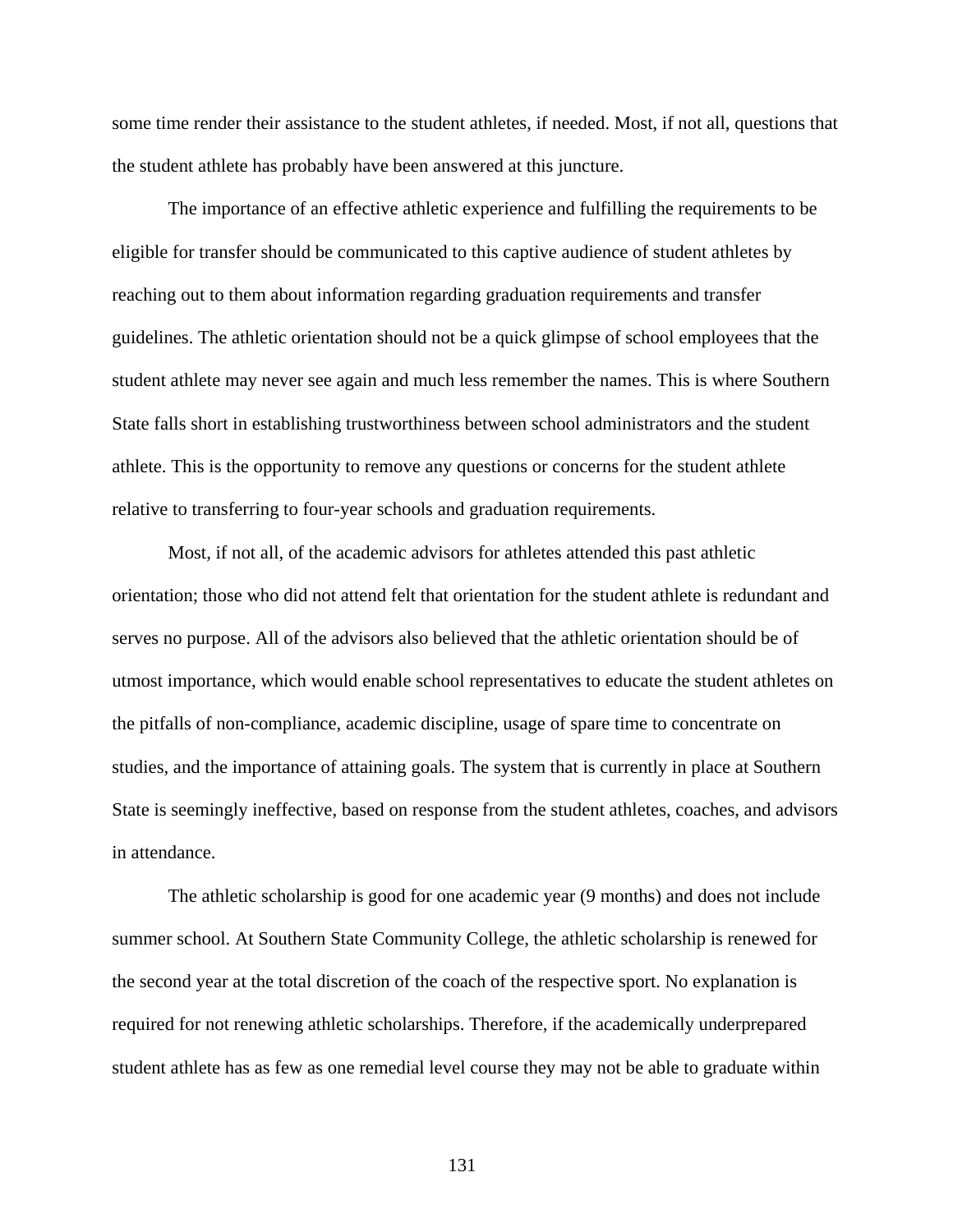the timeframe of the two-year scholarship (four semesters) without an additional semester. Southern State hopefully will see the need for more summer scholarships for the academically underprepared student athlete and prepare them for graduation. By not catering to the needs and goals of the academically underprepared student athlete, the institution must be accountable.

The response by the Dean in charge of athletics, about issuance of summer scholarships to assist the academically underprepared student athlete to graduate on time, was somewhat confusing. The response was that she was not opposed to issuing summer scholarships if they helped the academically underprepared student athlete to graduate. The problem is that coaches and student athletes at Southern State need to establish a pattern of success even though the current administration does not offer summer scholarships to the student athletes.

Graduation rates may indeed increase if there were a summer scholarship allotment. Additionally, the Dean also stated in her response that if a summer scholarship were to be made available, it would be for deserving student athletes after their 2 years of eligibility. Seemingly, to keep the academically underprepared student athlete's graduation date on schedule, Southern State would issue summer scholarships for deserving student athletes after their freshman year. By issuing summer scholarships after the freshman year, the school could also see an influx of graduates among the pool of student athletes because the athletes would be more academically motivated knowing that they are on pace to graduate in May of their sophomore year.

Additionally, Southern State should establish an athletic department protocol for addressing the needs of the academically underprepared student athlete. These needs include more education for the academic advisors for athletes as well as more education for the student athletes. The coaches and athletic administration should also communicate about the goals of the student athlete so that Southern State may assist in the academic success of the athletes. The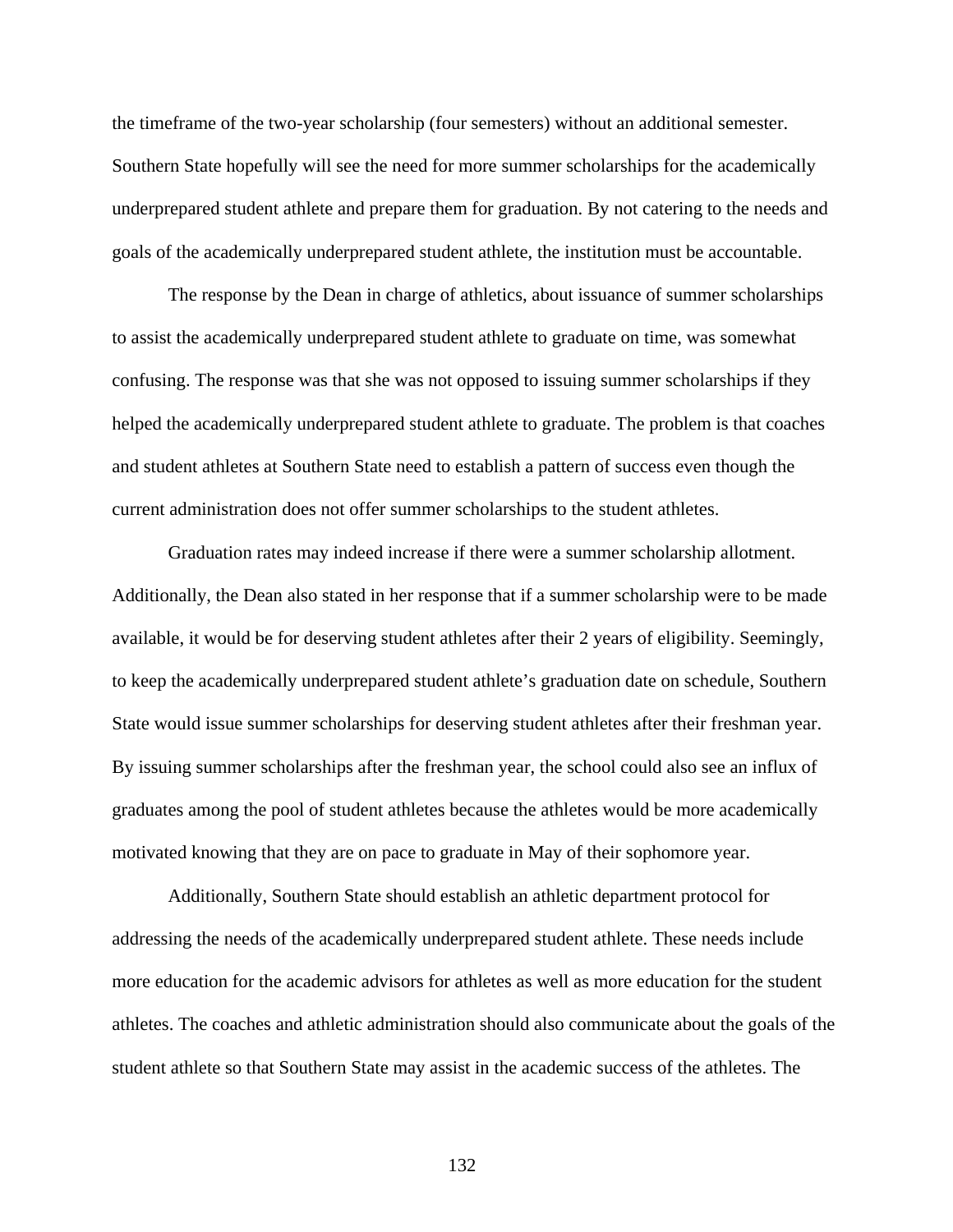researcher, through the interview process, learned that at the time of the present study there was not any form of worksheet or information pamphlet concerning transfer guidelines to four-year schools for student athletes. A booklet with transfer information and graduation requirements would seem to be a perfect fit for Southern State Community College athletics.

An establishment of a centralized athletic department seemed to be a popular response among all of the participants of the study. Currently, the athletic department personnel and coaches are located in different areas of the campus and the student athletes have nowhere to find out information concerning transfer guidelines.

A centralized athletic department would provide a leadership element that has been absent at Southern State. Without an athletic department in one office, the student athletes are without an information center providing assistance on issues such as eligibility, transferability, and academics. By having the Dean in charge of athletics, the athletic director, and the athletic department assistant in the same office area, the importance of athletics would at once become a more prominent entity for the student athletes and coaches alike. The student athletes would have a department that could process their paperwork and keep them abreast of any athletic department issues which may affect them. A centralized athletic department would also eliminate many of the organizational issues that have seemingly plagued the staff, students, and coaches for years. The dissemination of information to the coaches and student athletes would now come from one office as opposed to the current system of having to go through three different offices in different locations on campus. A centralized athletic department would simplify lines of communication that currently have coaches and student athletes scrambling for information pertaining to a plethora of issues including scheduled mandatory physicals, drug screenings, scheduling of classes, practice times, travel times, and counseling.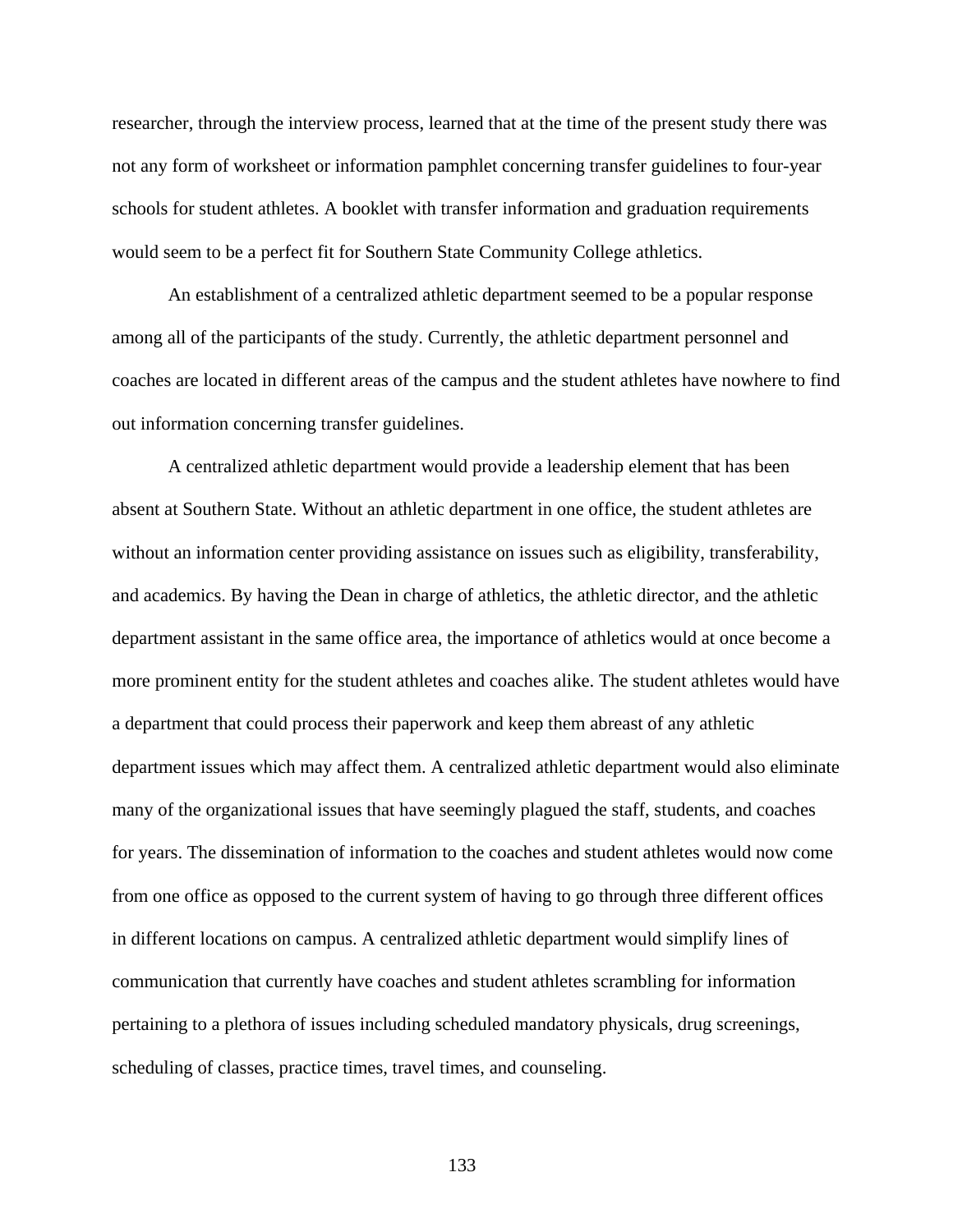The athletic department at Southern State, in essence, needs a structural change and a cultural change. A strong athletic department should seek the academic and athletic goals of the student athletes and plot a course that will provide the student athletes with all of the resources available to make them successful. The academic and athletic goals of the academically underprepared student athletes currently are not met by Southern State. The athletic department leadership should take a more prominent role of leadership and fulfilling the goals of the underprepared student athletes if the academic goals of the underprepared should athletes are not being met. The academically underprepared student athlete needs more intrusive advising and career counseling than what is currently in place to make each athlete successful. A strong leader in the athletic department should provide a more goal-oriented student athlete and coaching staff that can become a strong unit both academically and athletically. Currently the only goal for coaches is to win games, while the goals for the athletes are unclear. The coaches want all of their athletes to be academically qualified for NCAA Division I schools; however, without some Southern State policy changes, the academically underprepared athlete will not attain his or her goal of meeting those qualifications. These changes must come from the administration and filter down through the coaching staff to the student athletes as a message that Southern State will provide the resources for the academically underprepared student athlete to succeed academically and athletically.

Athletics at Southern State has a lengthy and proud history of giving young people a chance at success. Through the years, Southern has produced professional athletes, Olympic medalists, Hall of Fame coaches, and National Championships, but the most important byproduct of Southern State is the student. For those students who are able to participate in athletics, life lessons can be applied to each and every game or practice. For student athletes, life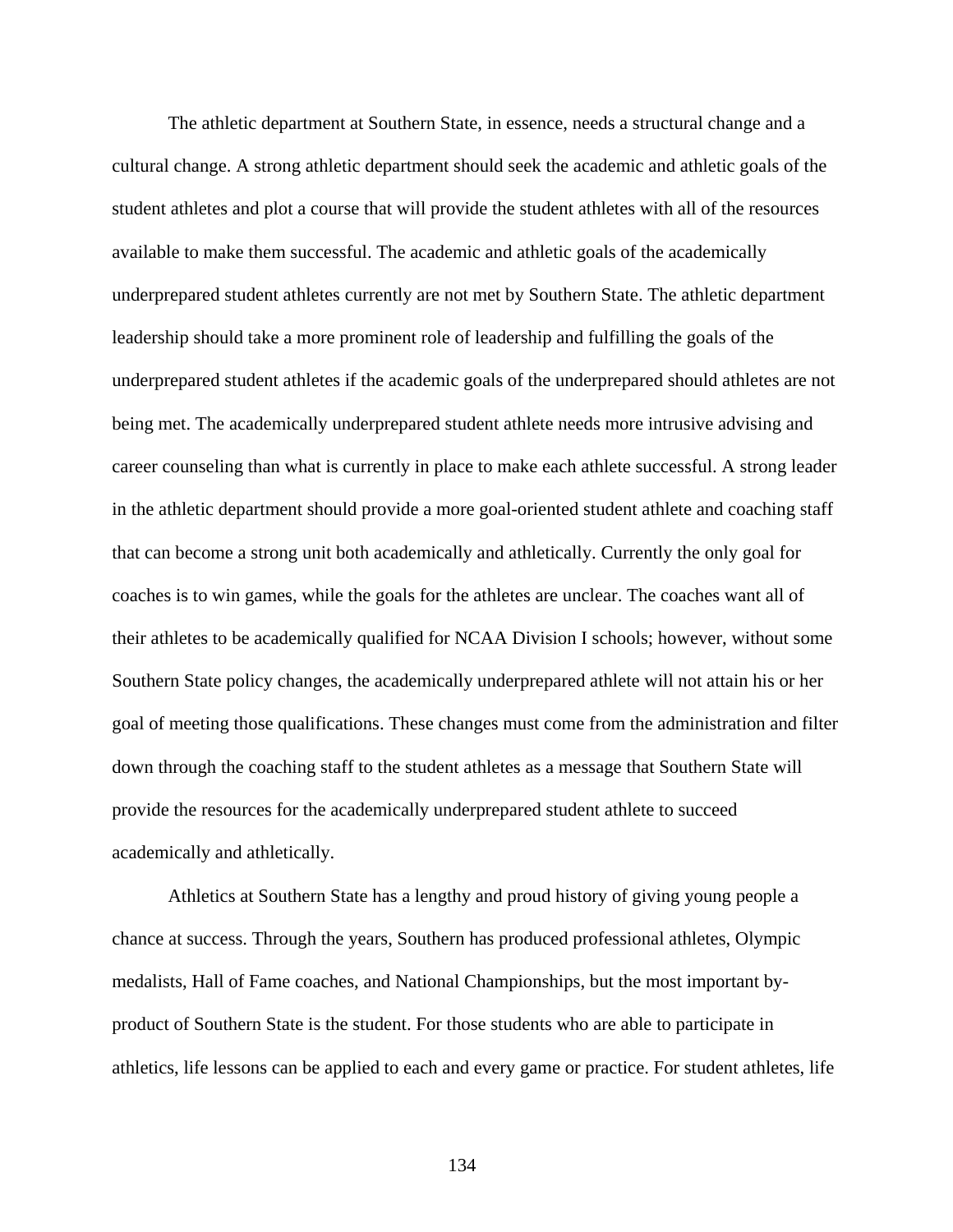lessons can be applied from many aspects of games or practices. Student athletes learn that it is not just about winning or losing but about positive forces and the formation of life-long friends and memories.

#### Limitations

This study was dedicated to the academically underprepared student athletes, the athletic team coaches, the academic advisors for student athletes, and the administrative personnel responsible for athletics at Southern State Community College. Southern State is but one of over 20 similar two-year institutions within this particular two-year college system. The student athletes who participated in this study were freshman student athletes considered to be "academically underprepared." The term "academically underprepared" was defined by the researcher in an effort to narrow the field of participants to those student athletes who were enrolled in developmental or remedial classes or did not qualify for NCAA Division I institutions upon high school graduation. By having to take developmental or remedial classes, these student athletes would be unable to graduate within the timeframe of the Southern State athletic scholarship (4 semesters) because of additional class workload. Therefore, not all freshman student athletes were interviewed.

 The researcher took the approach of open-ended questions for the participants to fully and adequately portray their truest feelings on a sensitive subject. Ordinarily the topic of this study would not be discussed openly perhaps inferring a level of distrust and anticipated trivial repercussions by "sounding off." In the manner in which the interviews were conducted, all participants were protected of their privacy, but yet felt compelled to give their opinions in hopes of helping this student population. A survey could have been used to simplify the study;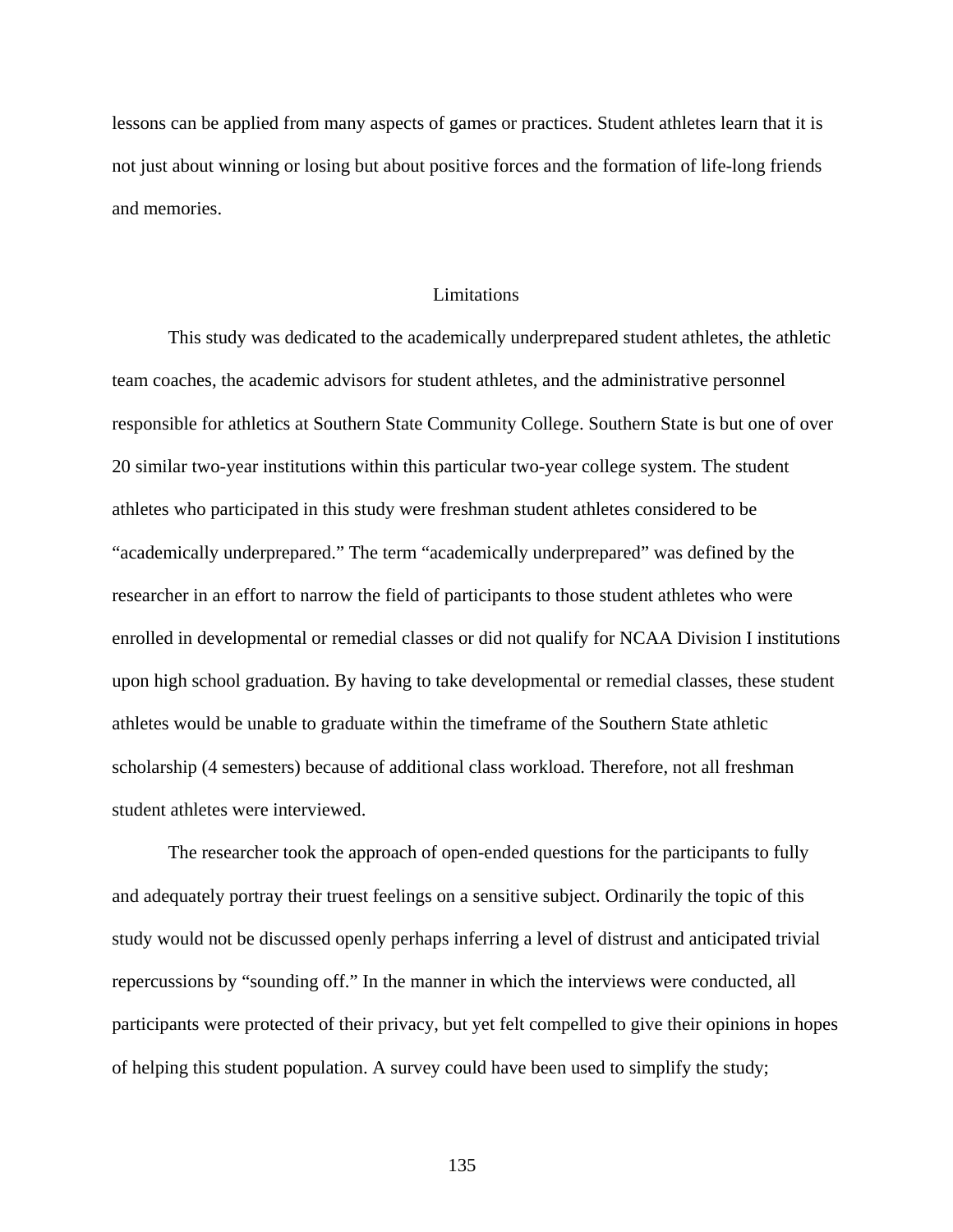however, the researcher felt the true story was from between the different groups of participants (student athletes, coaches, advisors, and administrators) and the level of knowledge pertinent to the subject at hand. A simple survey in this situation would have limited the responses and the study would not have had the depth of effectiveness I wanted. The open-ended questions will possibly lead to a complete evaluation of the process to assist the academically underprepared student athletes and their quest of one day participating at the Division I level.

## Recommendations for Future Research

 Further studies on the topic of advising and academically underprepared student athletes could be widespread using different cohorts. This same study could be used on sophomores at a particular institution to gain information about the successes or failures of academic advising of first-year athletes. Perhaps another study could be conducted at four-year institutions by interviewing or surveying junior college transfers who also participate in athletics at the NCAA Division I, II, III, or NAIA level.

 Future research could also be more exclusive for the academic advisors and their plight in advising the academically underprepared student athletes at the two-year or four-year institutional level. Researching athletic administrators and their concerns of trying to increase graduation rates of academically underprepared student athletes could be an interesting study. The perspective of community college coaches and the pressures involved with keeping and graduating academically underprepared student athletes for 2 years would be insightful for those researchers interested in athletics.

 Future research could include a study of how organizational, structural, and cultural change can affect student athletes. While not all athletic departments need all of the

136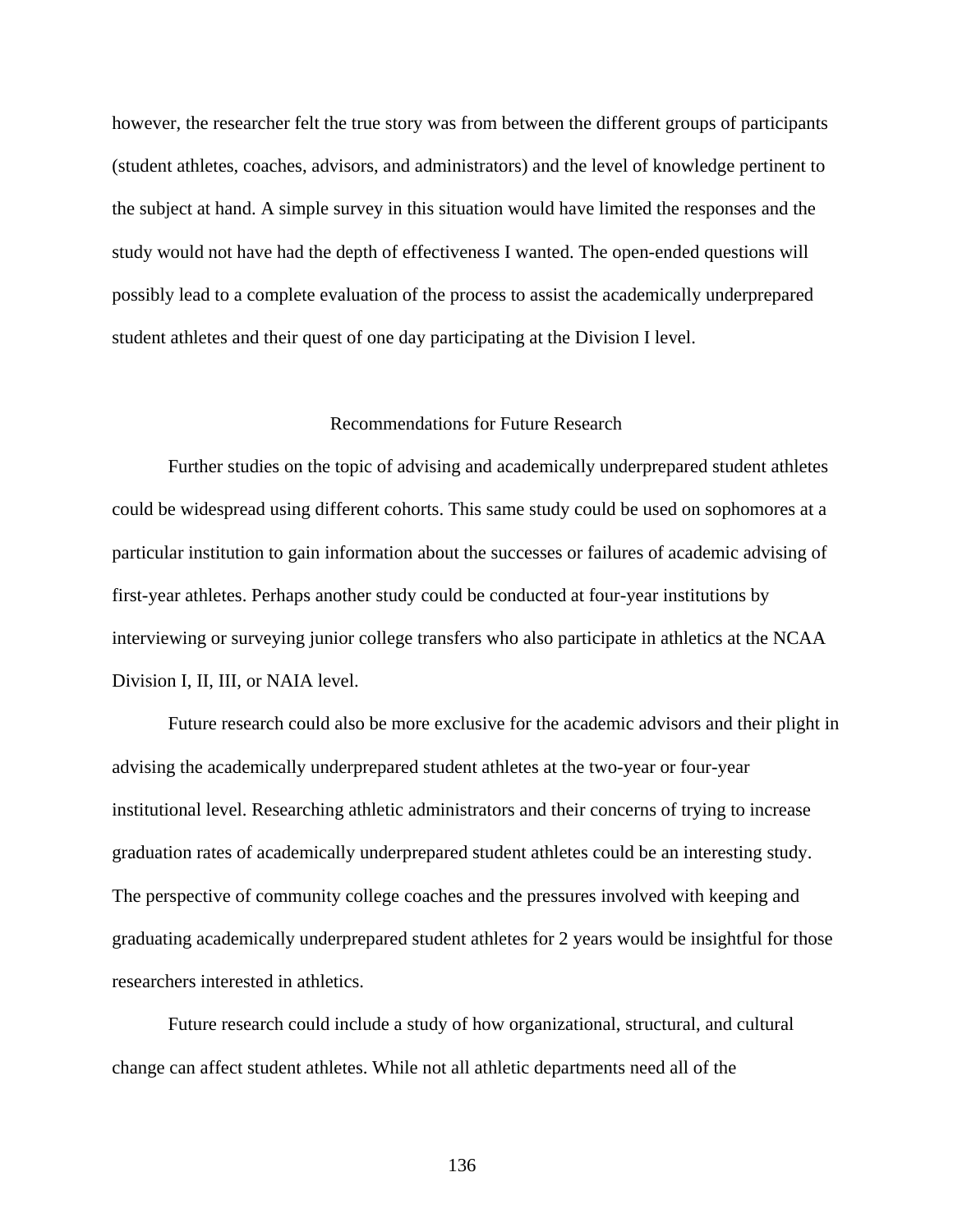aforementioned changes, it would be a worthwhile study to ascertain how it affects the academically underprepared athletes for the departments in need of any of these changes. Additionally, a nationwide study of how community colleges are providing for the academically underprepared student athlete and the graduation rates of these underprepared athletes should be of interest to any student in the field of sports management. Comparing graduation rates of student athletes who begin at community college and eventually graduate from NCAA Division I schools could also be of interest to researchers in the field of athletic administration.

 Currently there is very little information about community student athletes and even less research on the academically underprepared student athletes at community colleges. The transferability issue of academically underprepared student athletes at community colleges and their successful transfer to an NCAA Division I institution would be an issue that all athletic directors at the community college level would take interest. A researcher could also study what community college athletic conferences produce the most transfers to NCAA Division I institutions and why some are more successful than others. One could surmise that if one community college conference produces more Division I prospects than others then they should be studied as to what makes them more successful. The success of producing transfers could be based on the overall philosophy of an athletic department. Perhaps changing cultural, structural, or academic philosophy of athletic departments has provided more resources at some community colleges that produce more NCAA Division I student athlete transfers.

 Research has shown that student athletes in general need adequate academic and career counseling to be successful. A survey of what types of career counseling and academic advising are provided to the academically underprepared first-year community college student athletes would be an excellent study in understanding why some schools and conferences are producing

137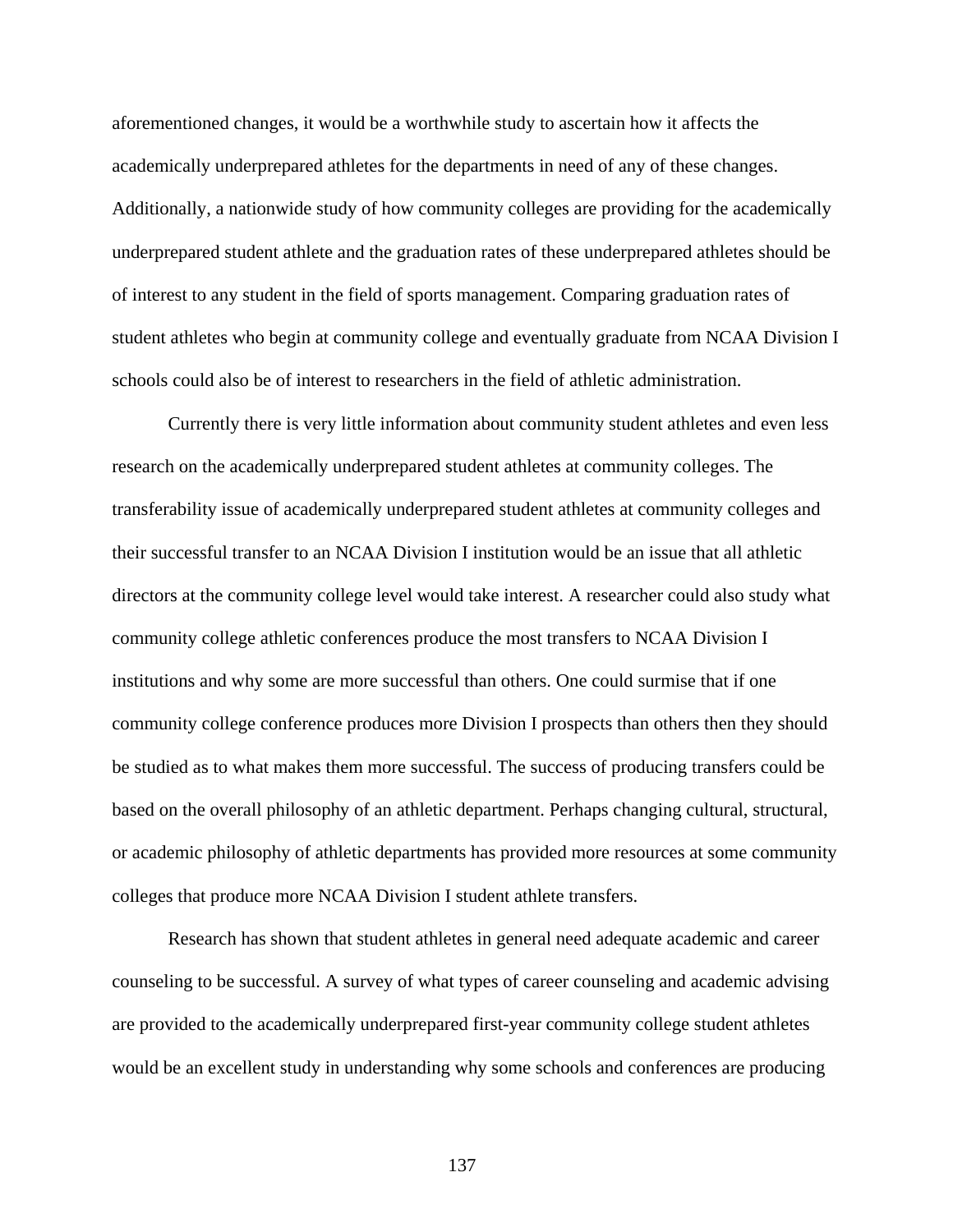more NCAA student athlete transfers. Another study at issue could be the athletic scholarships structure of some community college conference members compared to other conferences and members. Further study could also provide insight into how the percentage of student athletes that transfer to Division I institutions could differ between the conferences with full scholarships that are offered student athletes for 12 months and those that offer only half scholarships and do not provide scholarships for 12 months.

## Conclusion

The primary objectives of this study were to establish what knowledge the academically underprepared community college student athletes have of transferability to four-year institutions. In addition to the student athletes, the study also established the knowledge of transferability guidelines pertaining to academic advisors for athletes, coaches, and administrators. An overwhelming number of the student athletes interviewed want to continue their athletic careers at an NCAA Division I institution but are somewhat handicapped by the lack of general knowledge of transfer guidelines by the academic advisors, coaches, and administrators as a whole unit.

 The academically underprepared student athlete beginning his or her academic career at a community college needs to be academically advised thoroughly about transferability issues at the onset of the first semester of college. The lack of communication and clarification of transferability information are at issue at Southern State as evidenced by the responses of the academically underprepared student athletes participating in this study. The majority of the student athletes interviewed never received verbal or written communication related to transferability issues and guidelines from the academic advisors or athletic department personnel.

138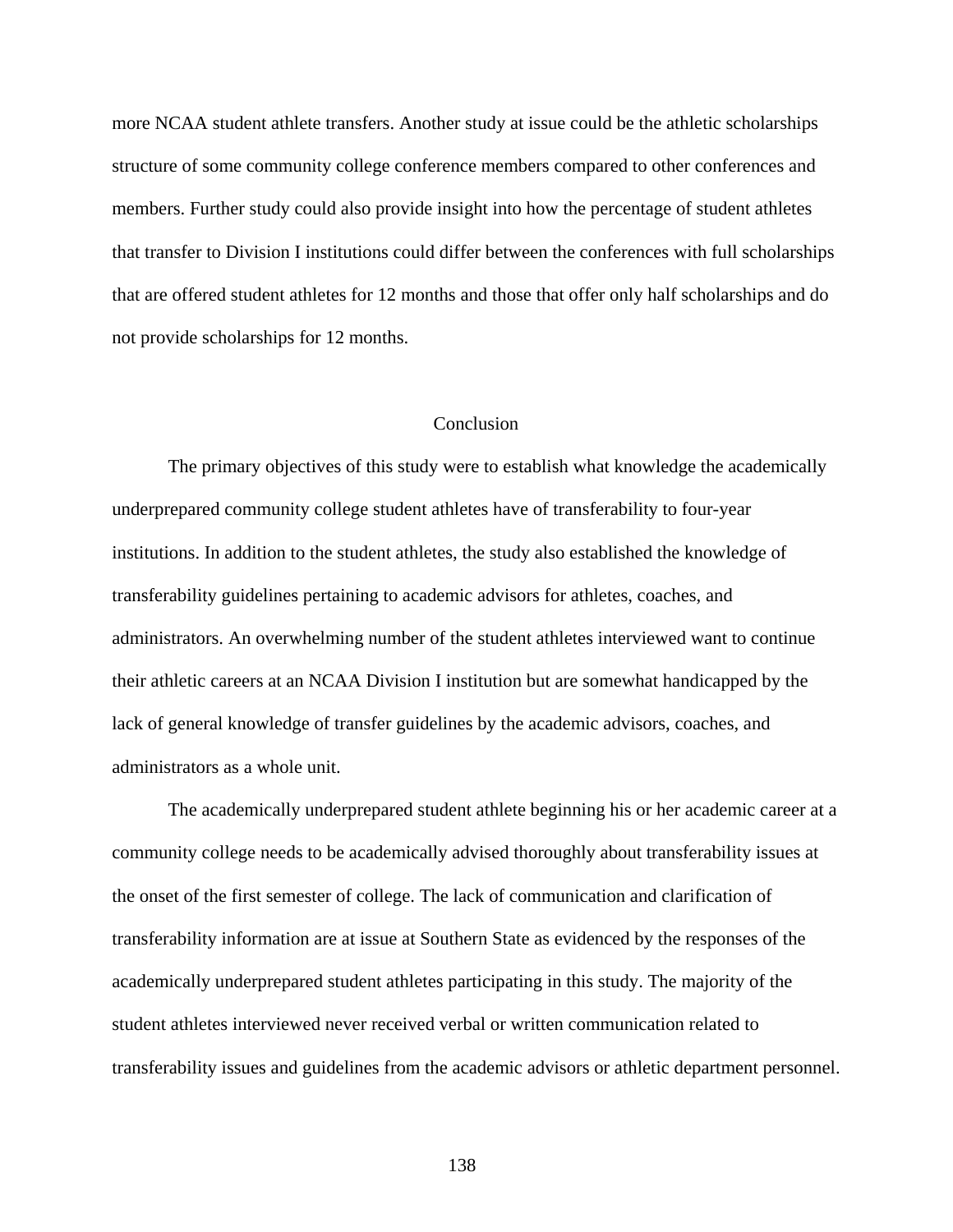Without this information, many of the academically underprepared will not graduate within the timeframe of the athletic scholarship and thusly miss the opportunity to be academically eligible for an NCAA Division I institution.

The biggest hurdle for the academically under prepared student athlete at Southern State is the inability to avoid remedial or developmental classes that do not transfer to four-year schools. To alleviate this problem, Southern State would need to allot summer school scholarships to these remedial students to keep them on track to graduate within the two-year period at Southern State. Presently, these scholarships are not given out to help these academically underprepared students graduate in a timely fashion.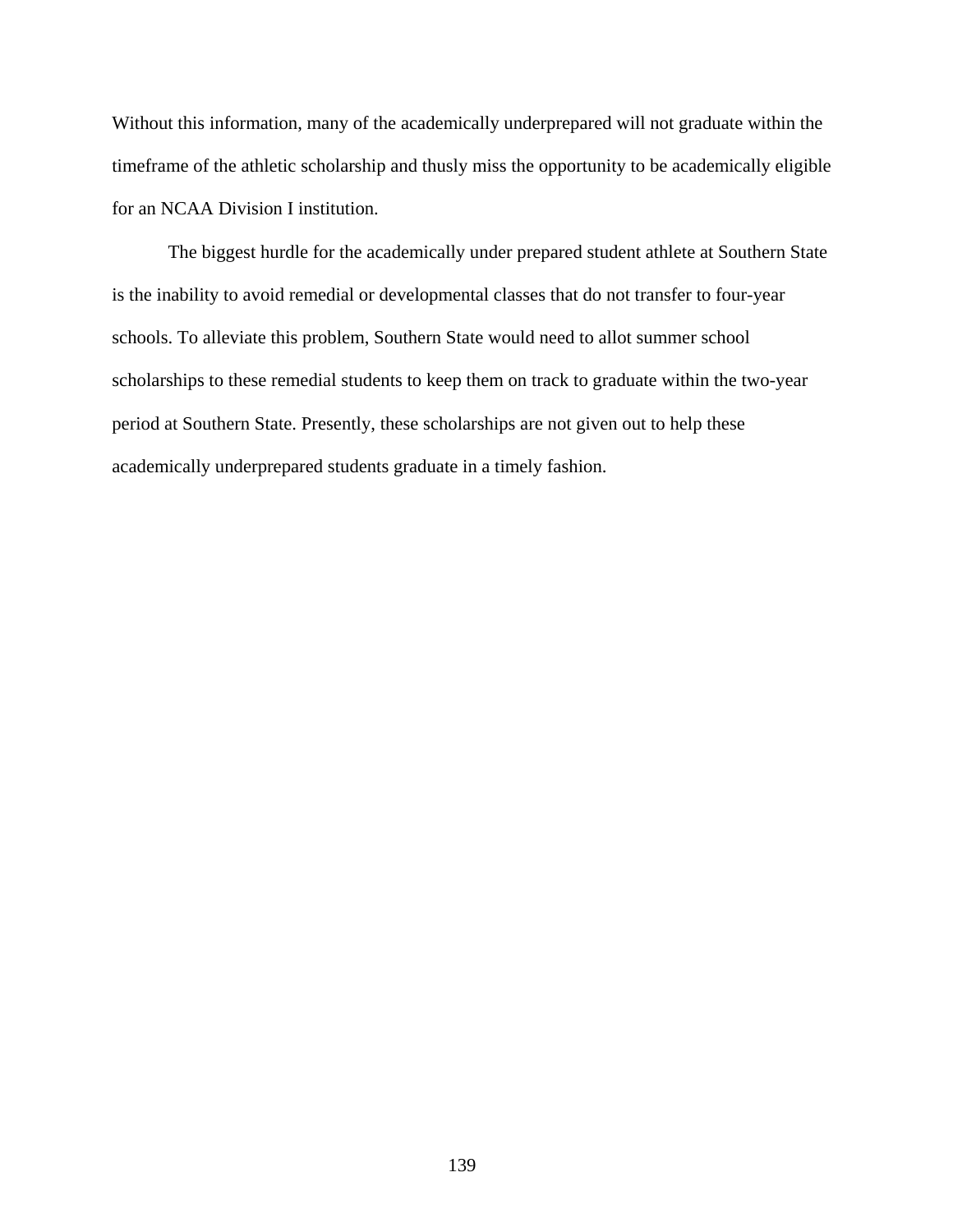## REFERENCES

- Adler, P. & Adler, P.A. (1985). From idealism to pragmatic detachment: the academic performance of college athletes. *Sociology of Education, 58*(4), 241-250.
- Adler, P., & Adler, P. A. (1991). *Backboards and blackboards: College athletes and role engulfment.* New York: Columbia University Press.
- Andrews, M., Andrews, D., Long, E., & Henton, J. (1987). Student characteristics as predictors of perceived advising needs. *Journal of College Student Personnel, 28*, 60-65.
- Albaili, M. A. (1997). Differences among low-, average-, and high-achieving college students on learning and study strategies. *Educational Psychology, 17*(1).
- American School Counselor Association. (2006). *The national model for school counseling programs.* Alexandria, VA: Author.
- Arizona State University, Institutional Analysis. (2005). *Common data set.* In Dixon Rayle & K. Chung (Eds.), Revisiting first-year college students' mattering: Social support, academic stress, and the mattering experience. *Journal of College Student Retention, 9*(1), 21-37.
- Astin, A. W. (1971). Open admissions and programs for the disadvantaged. *Journal of Higher Education, 42*(8), 629-647.
- Astin, A. W. (1975). Minority enrollments in higher education. *Integrated Education, 13*(3), 173-174.
- Astin, A. W. (1978). Quantifying disadvantagement. *New Directions for Higher Education, 6*(3), 75-83.
- Astin, A. W. (1984). Student involvement: A developmental theory for higher education. *Journal of College Student Development, 25,* 297-308.
- Astin, A. w. (1993). *Assessment for excellence: The philosophy and practice of assessment and evaluation in higher education.* Phoenix, AZ: Oryx.
- Bailey, S. J. (1993). Issues in counseling athletes at the high school level. In W. P. Kirk & S. V Kirk (Eds.), *Student-athletes: Shattering the myths and sharing the realities* (pp. 25-34). Alexandria, VA: American Counseling Association.
- Bailey, T., Jacobs, J., Jenkins, D., & Leinbach, T. (2003). *Community colleges and the equity agenda: What the record shows.* Paper presented at the ACCC National Conference, Dallas, TX.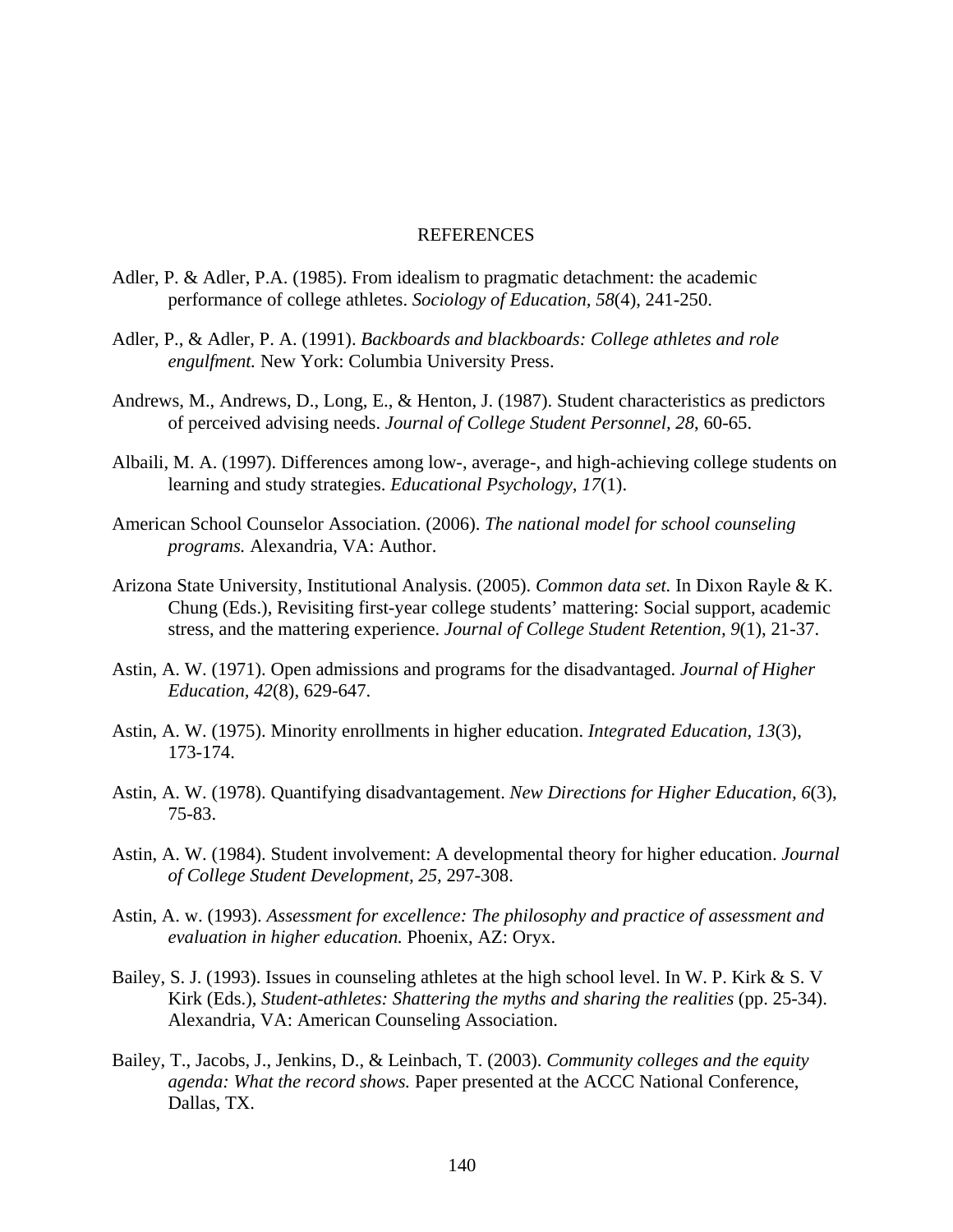- Bailey, W. S., & Littleton, T. A. (1991). *Athletes and academe: An anatomy of abuses and* a prescription for reform. New York: Macmillan.
- Baugh, S. G., & Scandura, T. A. (1999). The effect of multiple mentors on protégé attitudes toward the setting work. *Journal of Social Behavior and Personality, 14*(4), 503-521.
- Beal, P. E., & Noel, L. (1980). *What works in student retention?* Iowa City, IA: American College Testing Program; Boulder City, CO: National Center for Higher Education Management Systems.
- Beck, H. P., & Davidson, W. D. (2001). Establishing an early warning system: Predicting low grades in college students from survey of academic orientations scores. *Research in Higher Education, 42*(6), 709-723.
- Becker, H. S. (1968). Social observation and social case studies. In *International Encyclopedia of the Social Sciences,* Vol. 11. New York: Crowell.
- Bedford, M. H., & Durkee, P. E. (1989). Retention: Some more ideas. *NASPA Journal, 27,* 168- 171.
- Bednorz, J. E. (2005). Career counseling effects on motivation levels of community college students. *Dissertation Abstract International, 66*(05), 1606A. (UMI No. 3174551)
- Benson, M. T. (Ed.) (1994)*. Cohort trends in college academic performances of 1984-1988 freshmen student-athletes*. NCAA Research Report 93-01. Overland Park, KN: National Collegiate Athletic Association.
- Benson, M. (Ed.). (1997). *Characteristics of student-athlete data in the 1994-95 NCAA initial eligibility clearinghouse.* NCAA Research Report 97-02. Overland Park, KN: National Collegiate Athletic Association.
- Berg, R. (1989). Making the grade. *Athletic Business, 42,* 30-34.
- Berg, R. (1992). The issue is academic. *Athletic Business, 16*(1), 29-30.
- Bergin, J. W., & Bergin, J. (2004). The forgotten student. *School Counselor, 41*(6), 38-41.
- Bishop, C. S. (1987). Teaching at Johns Hopkins: The first generation. *History of* Education *Quarterly, 27*(4), 499-523.
- Boudreau, C., & Kromrey, J. (1994). A longitudinal study of the retention and academic performance of participants in freshmen orientation course. *Journal of College Student Development, 35*(6), 444-449.
- Boylan, H., & Saxon, D. (1998). *An evaluation of developmental education in Texas public colleges and universities.* Austin, TX: Texas Higher Education Coordinating Board.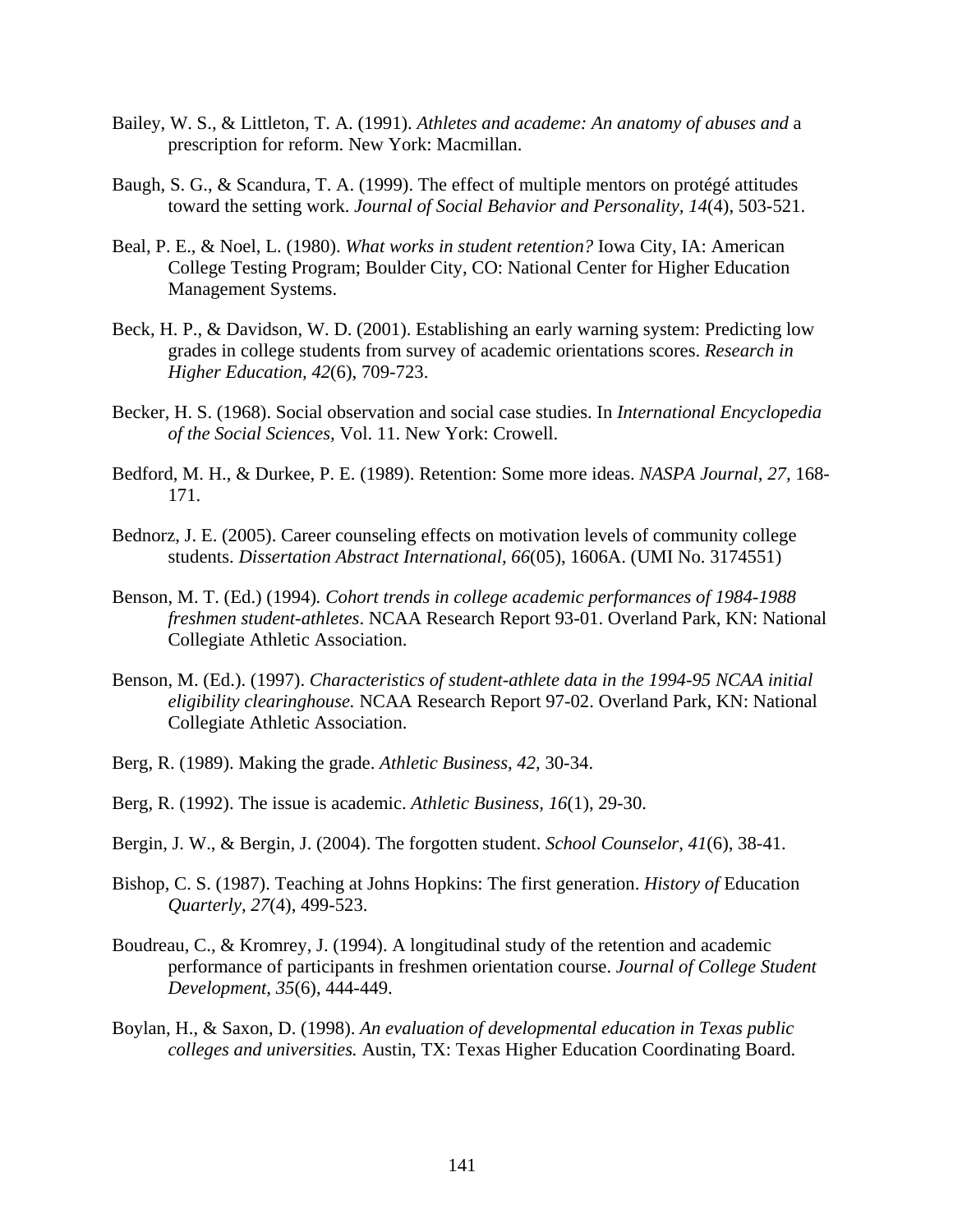- Bowen, W. G., & Levin, S. A. (2003). *Reclaiming the game: College sports and educational values.* Princeton, NJ: Princeton University Press.
- Boyer, E. L. (1987). *College: The undergraduate experience in America.* New York: The Carnegie Foundation for the Advancement of Teaching.
- Braxton, J., Milem, J., & Sullivan, A. (2000). The influence of active learning on the college student departure process: Towards a revision of Tinto's theory. *The Journal of Higher Education, 71*(5), 569-590.
- Braxton, J. M., Vesper, N., & Hossler, D. (1995). Expectations for college and student persistence. *Research in Higher Education, 36*, 595-612.
- Bray, C. S. (1985). Early identification of dropout prone students and early intervention strategies to improve student retention at a private university (Attrition, staying environment, persistence, high-risk students, freshmen). *Dissertation Abstracts International, 47*(01A), 0095.
- Brewer, B. W., Van Raalte, J. L., & Linder, D. E. (1993). Athletic identity: Hercules' muscle or Achilles' heel? *International Journal of Sport Psychology, 24*, 237-254.
- Briggs, C. (1996). *Differences in degree aspirations and attainment outcomes between football, basketball, and other intercollegiate athletes*. Paper presented at the annual meeting of the Association for the Study of Higher Education, Memphis, TN. (ERIC Document Reproduction Service No. 402832).
- Broadbridge, A. (1996). Academic advising--traditional or developmental approaches? Student perspectives. *British Journal of Guidance & Counseling, 24*(1), 97-112.
- Brophy, D. A. (1984). The relationship between student development activities and rate of retention in a rural community college. *Dissertation Abstracts International, 45*(07A), 1990.
- Broughton, E., & Neyer, M. (2001). Advising and counseling student athletes. *New Directions for Student Services, 93,* 47-53.
- Brown, T., & Rivas, M. (1994). The prescriptive relationship in academic advising as an appropriate developmental intervention with multicultural populations. *NACADA Journal, 14*, 108-111.
- Canonica, J. N. (2002). *Meeting the first year advising needs of non-traditional male and female students enrolled in a Mid-Atlantic community college.* Published doctoral dissertation, Wilmington College, Delaware.
- Carkhuff, R. (1987). *The art of helping* (7th ed.). Amherst, MA: Human Resource Development Press.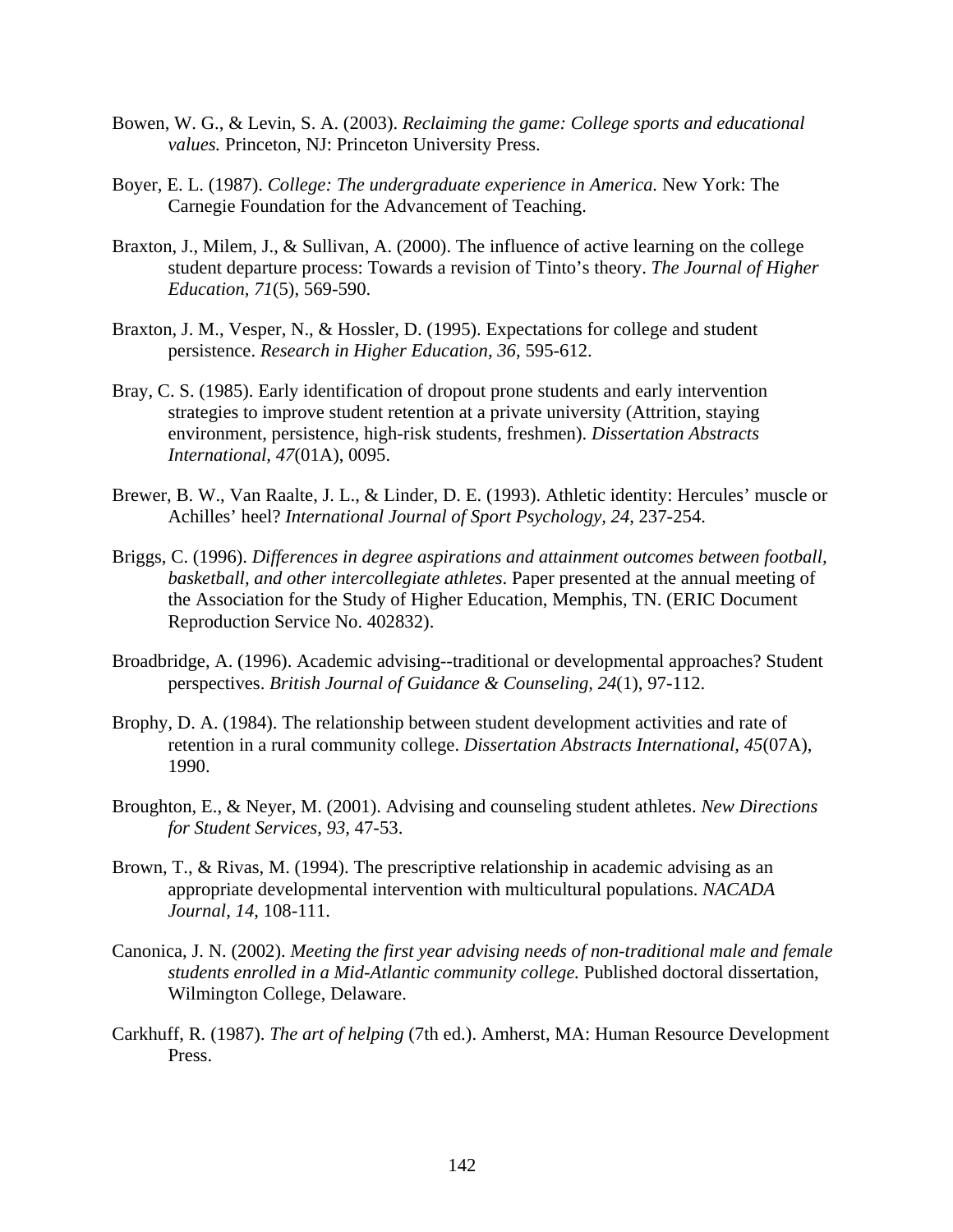- Carnevale, D. (2002). Stronger students benefit from online course. *Chronicle of Higher Education, 48*(45), A30.
- Carodine, K., Almond, K., & Grotto, K. (2001). College student athlete success both in and out of the classroom*. New Directions for Student Services, 93*, 19-33.
- Carpenter, M. N. (2005). Course completion and older adult students: The effects of selfefficacy, self-regulation, and motivation. *Dissertation Abstract International 66*(06), 2078a. (UMI No. 3180374)
- Carstensen, D. C., & Silverhorn, C. (1979). *Final report on the ACT Survey of Academic Advising.* Iowa City, IA: The American College Testing Program.
- Chandler, B. A. (1999). Intrusive advising and its effects on students who exhibit behavioral problems in the classroom (At-risk, community college students, intervention). *Dissertation Abstracts International, 60*(04A), 989.
- Chando, C. M. (1997). Predicting advising style preference from student characteristics. Doctoral dissertation, University of Memphis. (UMI Dissertation Services, No. 930635)
- Chartrand, J. M., & Lent, R. W. (1987). Sports counseling: Enhancing the development of the student-athlete. *Journal of Counseling and Development, 66*, 164-167.
- Chickering, A. W. (1969). *Education and identity*. San Francisco: Jossey-Bass.
- Chickering, A. (1981). *The modern American college.* San Francisco: Jossey-Bass.
- Chickering, A. W., & Gamson, Z. F. (1987). Seven principles for good practice in undergraduate education. *AAHE Bulletin, 39*(7), 3-7.
- Chickering, A. W., & Reisser, L. (Eds.). (1993). *Education and identity* (2nd ed.). San Francisco, CA: Jossey-Bass.
- Chu, D. (1989). *The character of American higher education and intercollegiate sport*. Albany: State University of New York Press.
- Coakley, J. J. (1990). *Sport in society issues* (4th ed.) St. Louis: Times Mirror/Mosby.
- Cogan, K. D., & Petrie, T. R. (1996). Counseling college women student-athletes. In E. F. Etzel, A. P. Ferrante, & J. W. Pinkney, (Eds.), *Counseling college student-athletes: Issues and interventions* (2nd ed.; pp. 1146-1154). Morgantown, WV: Fitness Information Technology.
- Cole, C. A. (1947). *An evaluation of prognostic devices for college English, mathematics, and general scholastic achievement.* Unpublished master's thesis. Creighton University, Omaha, Nebraska.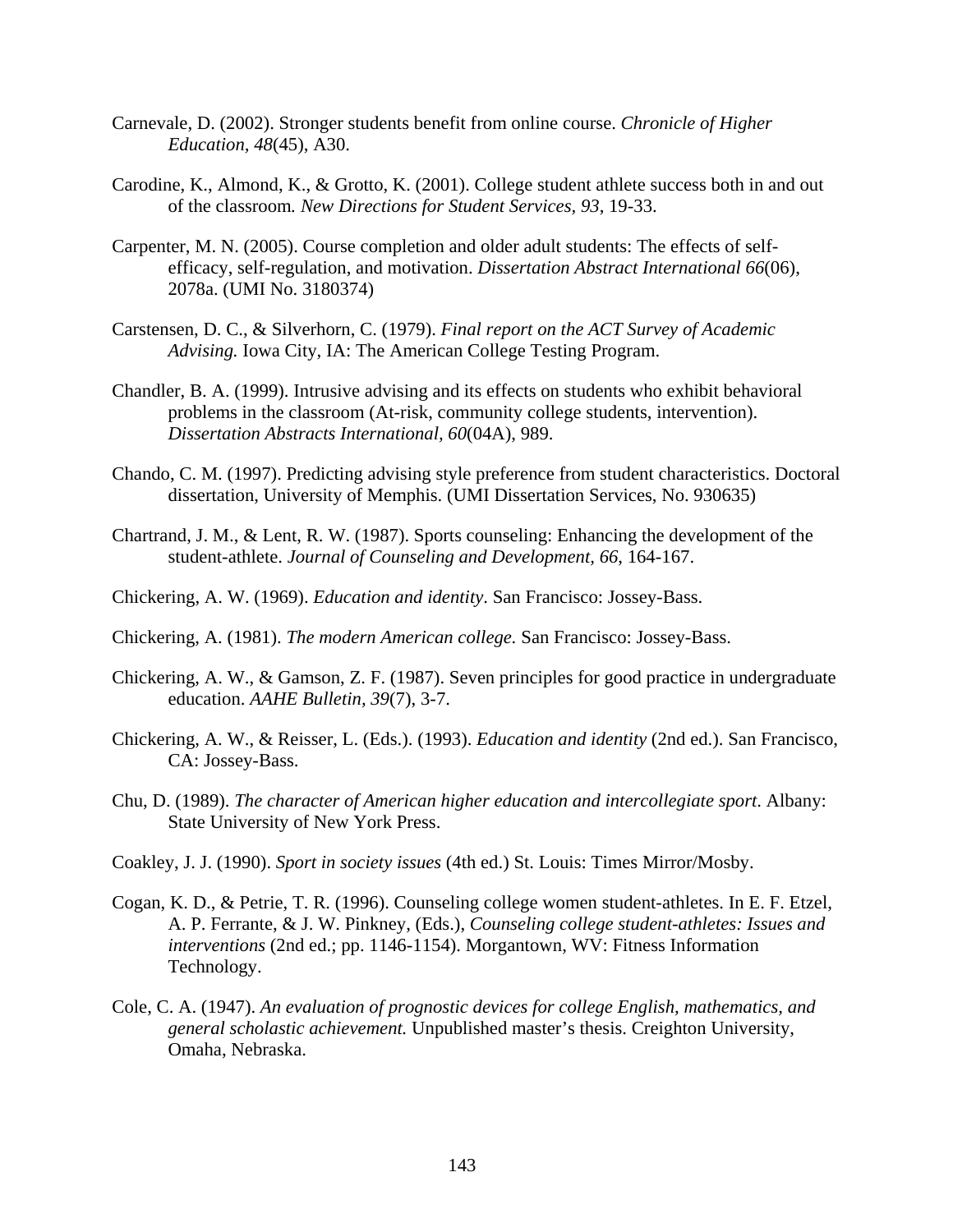- Cole, K. W. (2006). An examination of school counselors' knowledge and perceptions of recruited student athletes. *Dissertation Abstract International* (UMI No. 3229652).
- Coleman, V. D., & Barker, S. A. (1991). Academic counseling for student-athletes: A model. *The Academic Athletic Journal,* 13-19.
- Community College Survey of Student Engagement. (2004). *Engagement by design: Summary of 2004 findings*. Austin, TX.
- Community College Survey of Student Engagement. (2006). *Act on fact: Using data to Improve student success*. Austin, TX.
- Cone, A. E., & Rosenbaum, J. L. (1990). Predicting academic success among student-athletes. *The Academic Athletic Journal,* 1-8.
- Cooper, E. J., & Franke, J. S. (1992). Advising under-prepared and transfer students: Integrating English assessment and academic advising. *NACADA Journal, 12*, 33-37.
- Cornelius, A. (1995). The relationship between athletic identity, peer and faculty socialization, and college student development. *Journal of college Student Development, 36*(6), 560- 573.
- Creamer, E. G., & Scott, D. W. (2000). Assessing individual advisor effectiveness. In V. N. Gordon & W. H. Habley (Eds.), *Academic advising: A comprehensive handbook* (pp. 339-347). San Francisco: Jossey-Bass.
- Creswell, J. W. (1998). *Qualitative inquiry and research design: Choosing among five traditions.* London: Sage Publications.
- Crookston, B. B. (1972). A developmental view of academic advising as teaching. *Journal of College Student Personnel, 13*(1), 12-17.
- Cukras, G. G. (2006). The investigation of study strategies that maximize learning for underprepared student. *College Teaching, 54*(1), 194-197.
- DeBerard, M. S., Spielmans, G. I., & Julka, D. C. (2004). Predictors of academic achievement and retention among college freshmen: A longitudinal study. *College Student Journal, 38*(1), 66-80.
- Dede, D., & Lane, H. (1998). *Student athletes with learning disabilities in a university setting: Assessment and treatment issues*. Paper presented at Southeastern Conference Summer Workshop, Birmingham, AL.
- Deil-Amen, R., & Rosenbaum, J. E. (2003). The social prerequisites of success: Can college structure reduce the need for social know-how? *The ANNALS of the American Academy of Political and Social Science, 586*(1), 120-143.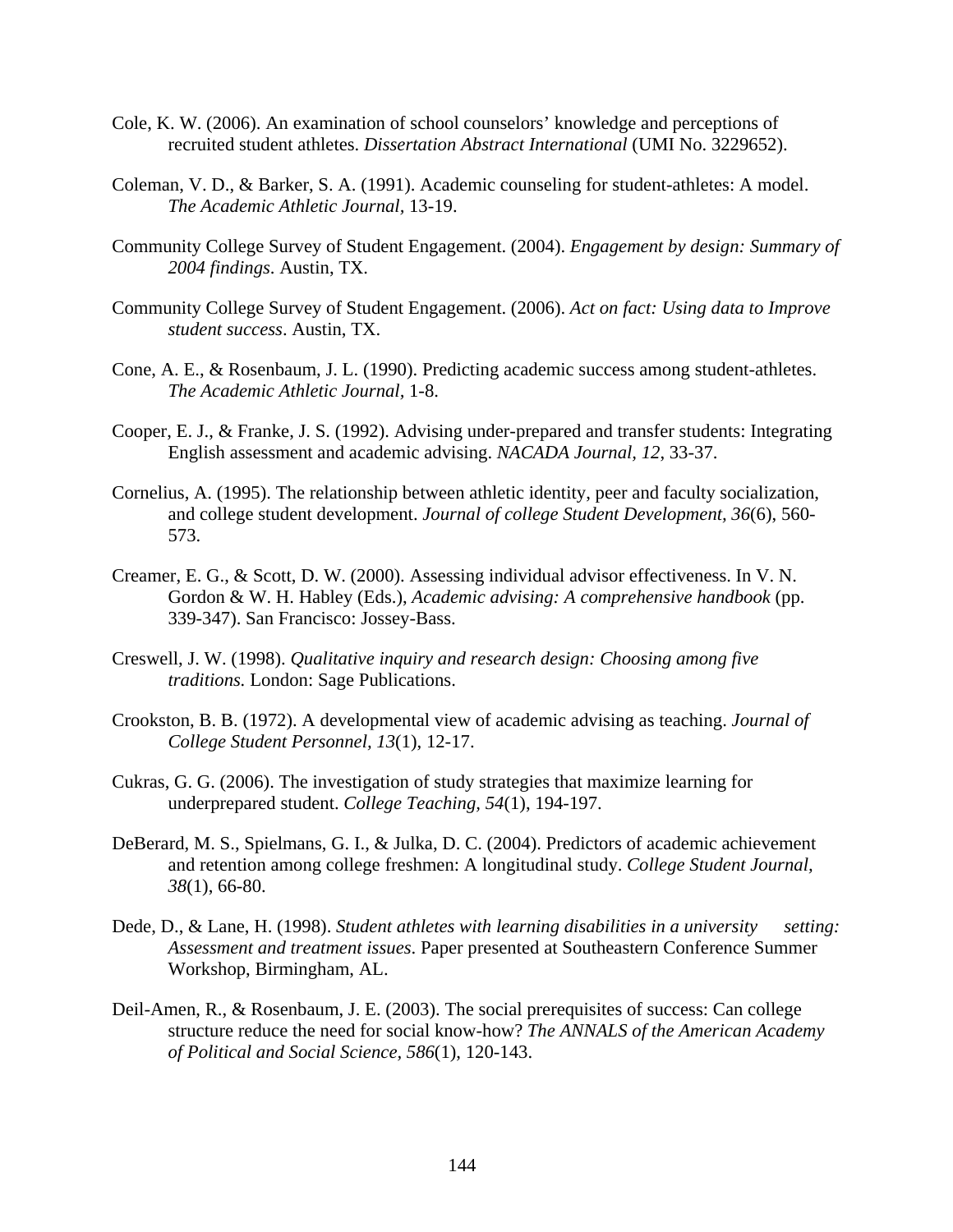- Deen, M. (2005, Winter). What about the at-risk student dilemma? Students speak out!. The *Delta Kappa Gamma Bulletin,* 43-48.
- Derby, D. C., & Watson, L. W. (2006). African American retention within a community college: Differences in orientation course enrollment. *Journal of College Student Retention, 8*(3), 377-390.
- Duderstadt, J. (2000). *Intercollegiate athletics and the American university.* Ann Arbor, MI: The University of Michigan Press.
- Dwyer, A. L., & Cummings, A. L. (2001). Stress, self-efficacy, social support, and coping strategies in college students. *Canadian Journal of Counseling, 35,* 208-220.
- Earl, W. R. (1988). Intrusive advising of freshmen in academic difficulty. *NACADA Journal, 8*, 27-33.
- Egan, G. (1994). *The skilled helper* (4th ed.). Monterey, CA: Brooks/Cole.
- Eitzen, D. S., & Purdy, D. A. (1986).The academic preparation and achievement of Black and White collegiate athletes. *Journal of Sport and Social Issues, 10*, 15-29.
- Eitzen, D. S., & Sage, G. (1997). *Sociology of North American sport*. Dubuque, IA: Brown & Benchmark.
- Ender, S. C. (1994). Impediments to developmental advising. *NACADA Journal, 14*, 105-107.
- Engstrom, C. M., & Sedlacek, W. E. (1991). A study of prejudice toward university studentathletes. *Journal of Counseling & Development, 70*, 189-193.
- Entwistle, N., & McCune, V. (2004). The conceptual bases of study strategy inventories. *Educational Psychology Review, 16*(4), 325-345.
- Erlandson, D., Harris, E., Skipper, B., & Allen, S. (1993). *Doing naturalistic inquiry.*Newbury Park, CA: Sage.
- Ervin, L., Saunders, S., Gillis, H., & Hogrebe, M. (1985). Academic performance of student athletes in revenue-producing sports. *Journal of College Student Personnel, 26*(2), 119- 124.
- Fallon, M. V. (1997). The school counselor's role in first generation students' college plans. *School Counselor, 44*(5), 384-394.
- Feldman, M. (1993). Factors associated with one-year retention in a community college. *Research in Higher Education, 34*, 503-512.
- Feldman, R. S. (2005). *Improving the first-year of college: Research and practice.* Mahwah, NJ: Lawrence Erlbaum Associates.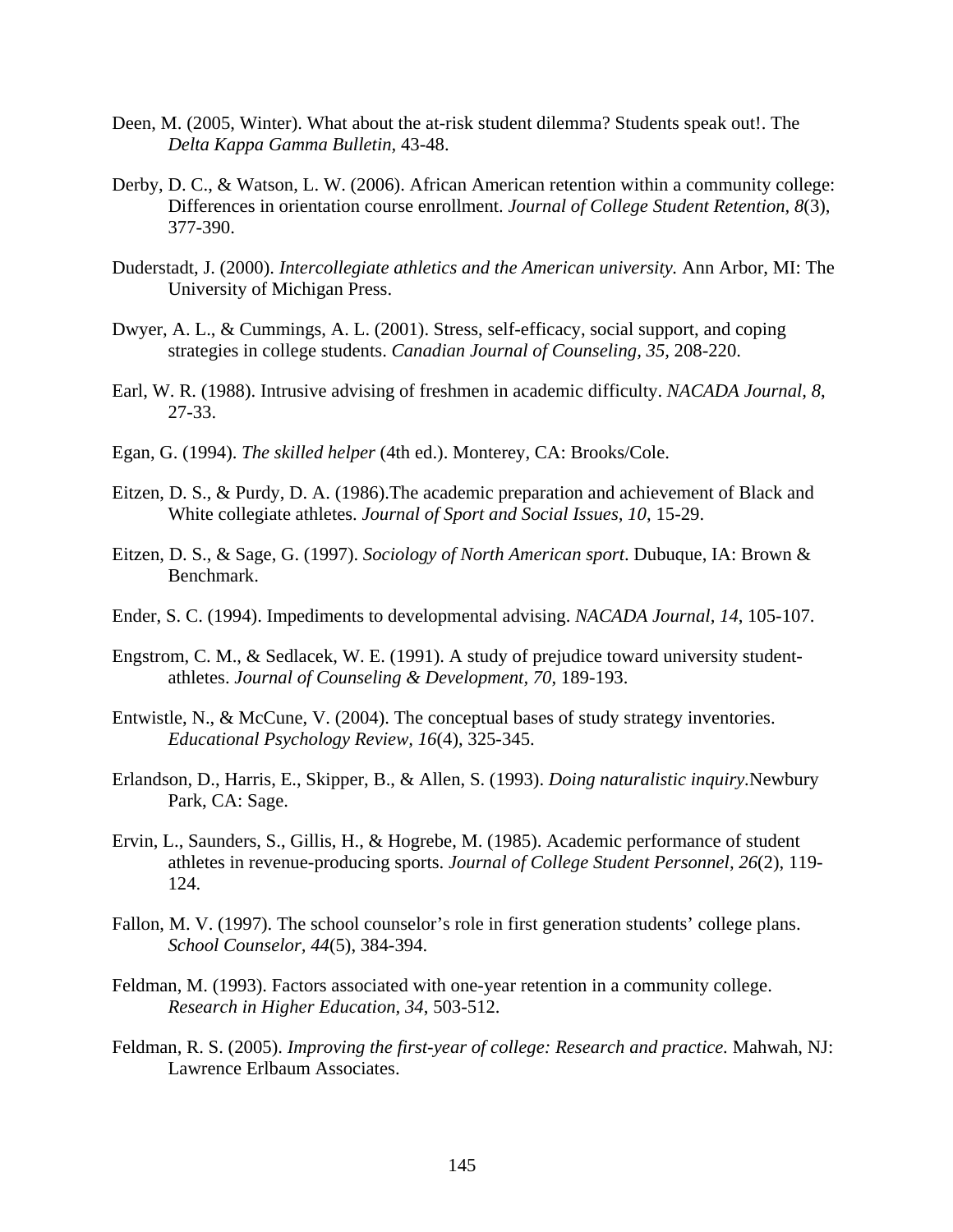- Ferrante, A. P., & Etzel, E. F. (1991). Counseling college student-athletes: The problem, the need. In E. F. Etzel, A. P. Ferrante, & J. W. Pinkney (Eds.), *Counseling college studentathletes: Issues and interventions.* Morgantown, WV: Fitness Information Technology.
- Ferrante, A. P., Etzel, E., & Lantz, C. (1996). Counseling college students: The problem, the need 1996. In E. Etzel, A. Ferrante, & Pinkney (Eds.), *Counseling college studentathletes: Issues and interventions* (2nd ed., pp. 3-26). Morgantown, WV: Fitness Information Technologies.
- Ferris, E., Finster, M., & McDonald, D. (2004). Academic fit of student-athletes: An analysis of NCAA division I-A graduation rates. *Research in Higher Education, 45*(6).
- Fielstein, L. L. (1987). Student preferences for personal contact in a student-faculty relationship. *NACADA Journal, 7*(2), 34-40.
- Fielstein, L. L. (1989). Developmental versus prescriptive advising: Must it be one or the other? *NACADA Journal, 9*, 33-38.
- Fielstein, L. L. (1994). Student preferences for personal contact in a student-faculty relationship. *NACADA Journal, 7*(2), 34-40.
- Figler, S., & Figler, H. (1984). *The athlete's game plan for college and career*. Princeton, NJ: Peterson's Guides.
- Finch, L. M., & Gould, D. (1996). Understanding and intervening with the student-athlete-to-be. In E. F. Etzel, A. P. Ferrante, & J. W. Pinkney (Eds.), *Counseling college student-athletes: Issues and interventions* (pp. 223-245). Morgantown, WV: Fitness Information Technology.
- Fitch, T. J., & Robinson, C. R. (1998). Counseling and development interventions with college athletes: A proposed model. *Journal of College Student Development, 39*(6), 623-627.
- Foley-Nicpon, M., Huser, L., Blanks, E. H., Sollenger, S., Befort, C., & Robinson-Kurpius, S. E. (2006). The relationship of loneliness and social support with college freshmen's academic performance and persistence. *Journal of College Student Retention, 8*(3), 345- 358.
- Freeman, K. (1999). No services needed? The case for mentoring high-achieving African American students. *Peabody Journal of Education, 74*(2), 15-26.
- Frost, S. H. (1991). *Academic advising for student success: A system of shared responsibility.*  ASHE-ERIC Higher Education Research Report no. 3. Washington, D C.: School of Education and Human Development, George Washington University.
- Frost, S. H. (1993). Developmental advising: Practices and attitudes of faculty advisors. *NACADA Journal, 13*, 15-20.
- Gabbard, C., & Halischak, K. (1993). Consulting opportunities: working with student-athletes at a university. *The Counseling Psychologist, 21*, 386-398.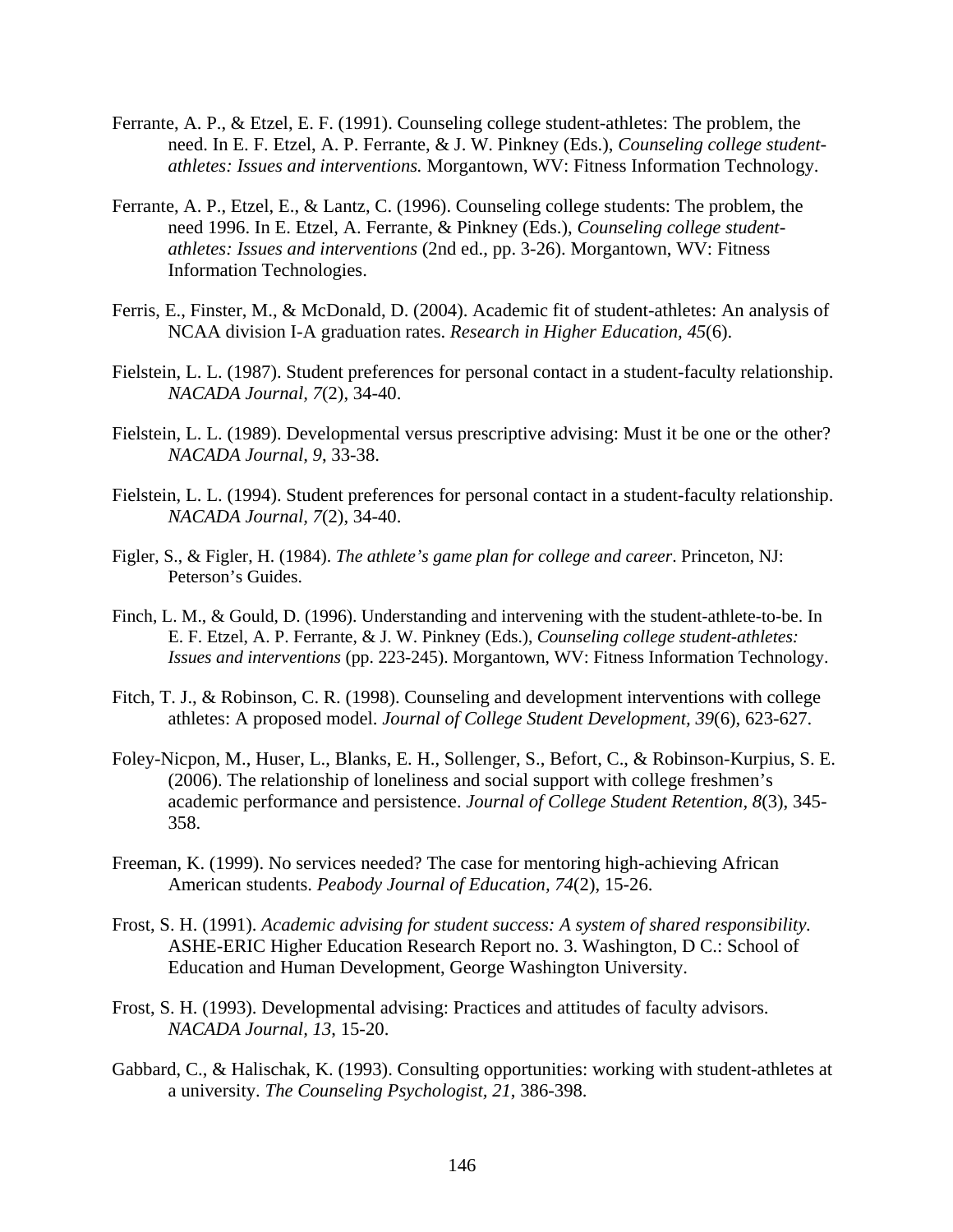- Gerdes, H., & Mallickrodt, B. (1994). Emotional, social, and academic adjustment of college students: A longitudinal study of retention. *Journal of Counseling and Development, 72,*  281-288.
- Glennen, R. E. (1995). Obtaining presidential support for advising. In R. E. Glennen & F. N. Vowell (Eds.), *Academic advising as a comprehensive campus process* (Monograph No. 2, pp. 11-14). Manhattan, KS: National Academic Advising Association.
- Glennen, R. E., & Vowell, F. N. (Eds.). (1996). *Academic advising as a comprehensive campus process*. National Academic Advising Association Monograph Series (No. 2).
- Goldberg, A. D. (1991). Counseling the high school student-athlete. *The School Counselor, 38*, 332-340.
- Goldberg, A. D., & Chandler, T. (1995). Sports counseling: Enhancing the development of the high school student-athlete. *Journal of Counseling & Development, 74*, 39-44.
- Good, A. J., Brewer, B. W., Petitpas, A. J., Van Raalte, J. L., & Mahar, M. T. (1993). Athletic identity, identity foreclosure, and college sport participation. *Academic Athletic Journal, 8,* 1-12.
- Gordon, V. (1994). Developmental advising: The elusive ideal. *NACADA Journal, 14*, 71-75.
- Gordon, V. N., & Habley, W. R. (Eds.). (2000). *Academic advising: A comprehensive handbook.* San Francisco: Jossey-Bass.
- Greenberg, J. (1993). *Comprehensive stress management* (4th ed.) Dubuque, IA: Human Kinetics.
- Grimes, S. K., & David, K. C. (1999). Underprepared college students: Implications of attitudinal and experiential differences. *Community College Review, 27*(2), 73-93.
- Grites, T. J. (1979). *Academic advising: Getting us through the eighties*. Washington: AAHE-ERIC Higher Education Research Report (Report No. 7).
- Grites, T. J. (1982). Advising for special populations. In R. B. Winston, Jr., S. C. Enders, & T. K. Miller (Eds.), *New directions for student services: Developmental approaches to academic advising* (pp. 67-83). San Francisco: Jossey-Bass*.*
- Guba, E. G., & Lincoln, Y. S. (1981). *Effective evaluation.* San Francisco: Jossey-Bass.
- Gurney, G. S., & Johnston, S. P. (1986). Advising the student athlete. *The Academic Journal,* 35- 38.
- Harris, H. L., Altekruse, M. K., & Engels, D. W. (2003). Helping freshmen student-athletes adjust to college life using psychoeducational groups. *Journal for Specialists in Group Work, 28*(1), 64-81.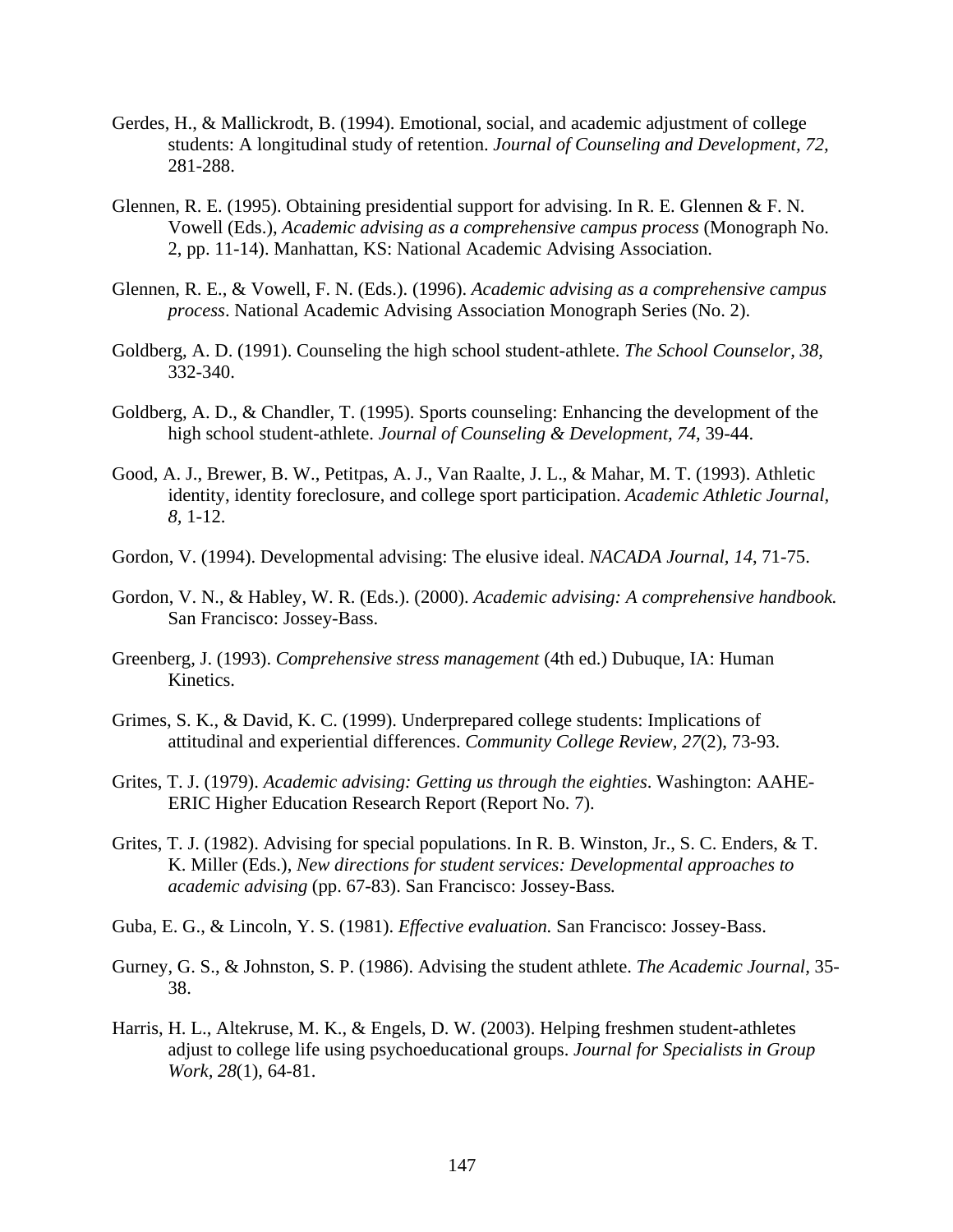- Harris, M. M. (1993). Developmental benefits of athletics. In W. P. Kirk  $\& S. V.$  Kirk (Eds.), *Student-athletes: Shattering the myths and sharing the realities (pp. 25-34). Alexandria,* VA: American Counseling Association.
- Harrison, R. E. (1981). Psychosocial dimensions of student-athletes: Implications for developmental studies. *The Personal and Guidance Journal, 60*, 113-115.
- Hattie, J., Biggs, J., & Purdie, N. (1996). Effects of learning skills interventions on student learning: A meta-analysis, *Review of Educational Research, 66,* 99-136.
- Heisserer, D. L., & Parette, P. (2002). Advising at-risk students in college and University settings. *College Student Journal, 36*(1), 69-114.
- Hendel, D. D. (2001). *The relative contribution of participating in a first-year seminar on student satisfaction and retention into the sophomore year.* Paper presented at the Annual Meeting of the American Educational Research Association, Seattle, WA.
- Hicks, T. (2002). Advising the first-generation college student: Effective retention tools for colleges and universities. *The Mentor: An Academic Advising Journal, 4*(4).
- Hill, K., Burch-Ragan, K., & Yates, D. Y. (2001). Current and future issues and trends facing student athletes and athletic programs. *New Directions for Student Services, 93,* 65-80.
- Hinkle, J. S. (1990). Integrating sport psychology and sport counseling: Developmental programming, education, research. Journal of Sport Behavior, 17(1), 52-59.
- Hollis, L. P. (2001). Service ace? Which academic services and resources truly benefit student athletes. *Journal of College Student Retention, 3*(3), 265-284.
- Horn, L., & Nevill, S. (2006). *Profile of undergraduates in U.S. Postsecondary education institutions 2003-2004, with a special analysis of community college students* (NCES 2006184). Washington, DC: U.S. Government Printing Office.
- Ingels, S., Curtin, T. R., Owings, J. A., Kaufman, P., Alt, M. N., & Chen, X. (2002). *Coming of age in the 1990s: The eighth-grade class of 1988 12 years later.* Washington, DC: U.S. Department of Education, Office of Educational Research and Improvement.
- Ivy, A. (1971). *Microcounseling*. Springfield, IL: Thomas.
- Jakubowski, T., & Dembo, M. (2002, April). *Social cognitive factors associated with the academic self-regulation of undergraduate college students in a learning and study strategies course.* Paper presented at the Annual Meeting of the American Educational Research Association, New Orleans, LA.
- Jarrell, C. L. (2004). Creating a foundation for student success: From research to practice. *Community College Journal of Research and Practice, 28*, 513-524.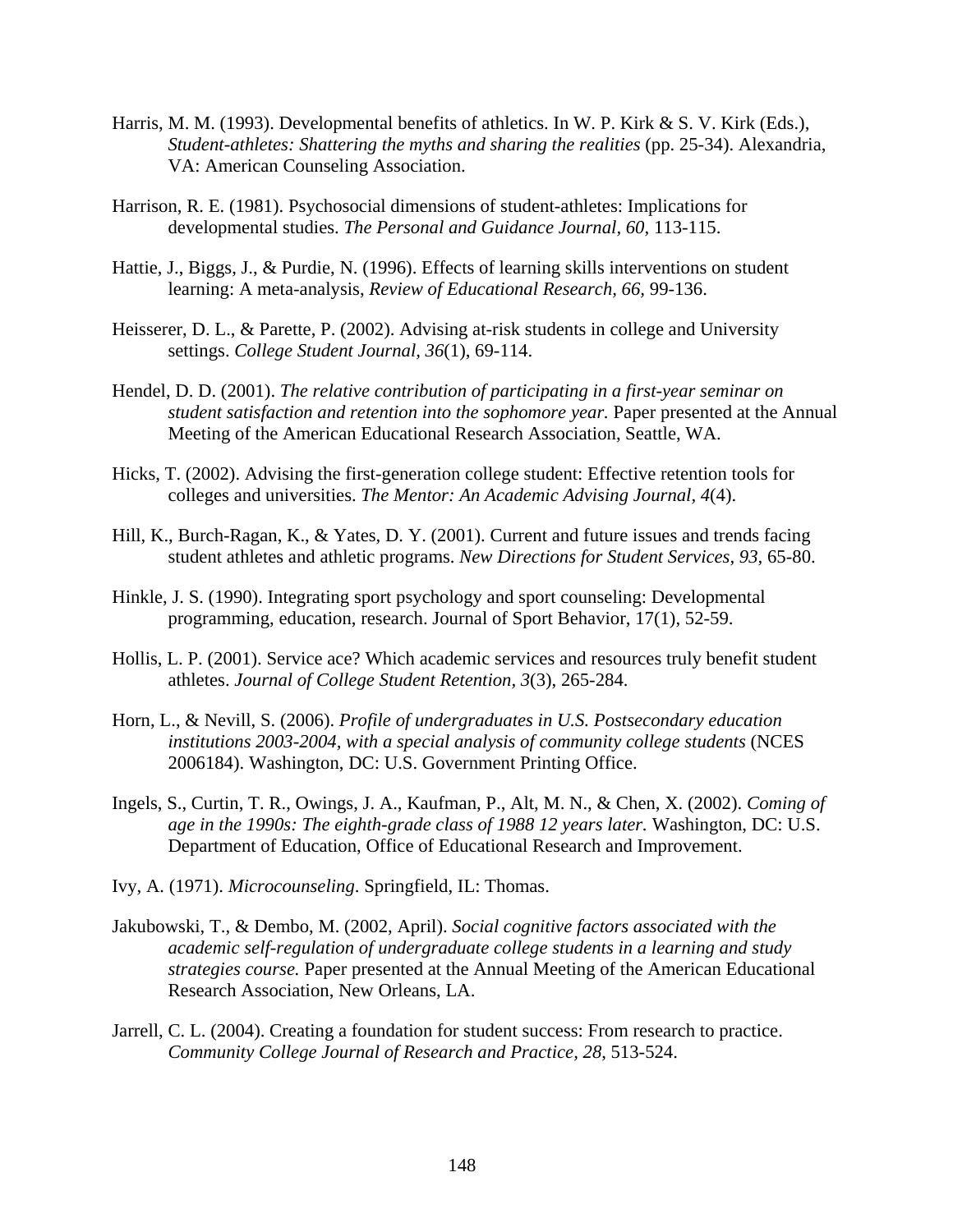- Johnson, I. H. (1996). Access and retention: Support programs for graduate and professional students. *Journal of College Student Personnel, 25*(3), 297-308.
- Jordan, J. M., & Denson, E. L. (1990). Student services for athletes: A model for enhancing the student-athlete experience. *Journal of Counseling and Development, 69*, 95-97.
- Kaczmarek, P. G., Matlock, C. G., & Franco, J. N. (1990). Assessment of college adjustment in three freshmen groups. *Psychological Reports, 66*, 1195-1202.
- Kennedy, S., & Dimrick, K., (1987). Career maturity and professional sports expectations of college football and basketball players. *Journal of College Student Personnel, 28*, 293- 297.
- Kerka, S. (1995). *Adult career counseling in a new age*. Report No. EDO-CE-95-167 (Eric Clearinghouse on Adult, Career, and Vocational Education). ERIC Digest.
- Kindie, H. A. (2005). Community college students' perceptions of classroom climate. *Dissertation Abstract International 66*(02), 465A. (UMI No. 31649933).
- King, M. C. (1993). Academic advising, retention, and transfer. In M. C. King, (Ed.), *Academic advising: Organizing and delivering services for student success* (pp. 21-31). San Francisco: Jossey-Bass.
- Kirk, W., & Kirk S. (Eds.). (1993). *Student athletes: Shattering the myths and sharing the realities*. Alexandria, VA: American Counseling Association.
- Kramer, G. L. (Ed.) (1995). *Reaffirming the role of faculty in academic advising* (NACADA Monograph Series No. 1). Manhatten, KS: National Academic Advising Association.
- Kramer, G. L., Higley, H., & Olsen, D. (1994). Changes in academic major among undergraduate students. *College and University, 70*, 88-98.
- Kroll, R. C. (1990). Development implementation and evaluation of an academic advising model for use in the small, private college. (ERIC Document Reproduction Service No. ED 331 333).
- Kuh, G. D., Kinzie, J., Schuh, J. H., Whitt, E. J., & Associates (2005). *Student success in college: Creating conditions that matter.* Washington, DC: American Association for Higher Education.
- Lapchick, R. (1987). The high school athlete as the future college student-athlete. *Journal of Sport and Social Issues, 11*, 104-124.
- Lapchick, R., & Slaughter, J. (1989). *The rules of the game: Ethics in college sport*. New York: Collier MacMillian.
- Levine, A., & Cureton, J. S. (1998). *When hope and fear collide: A portrait of toady's college students.* San Francisco: Jossy-Bass.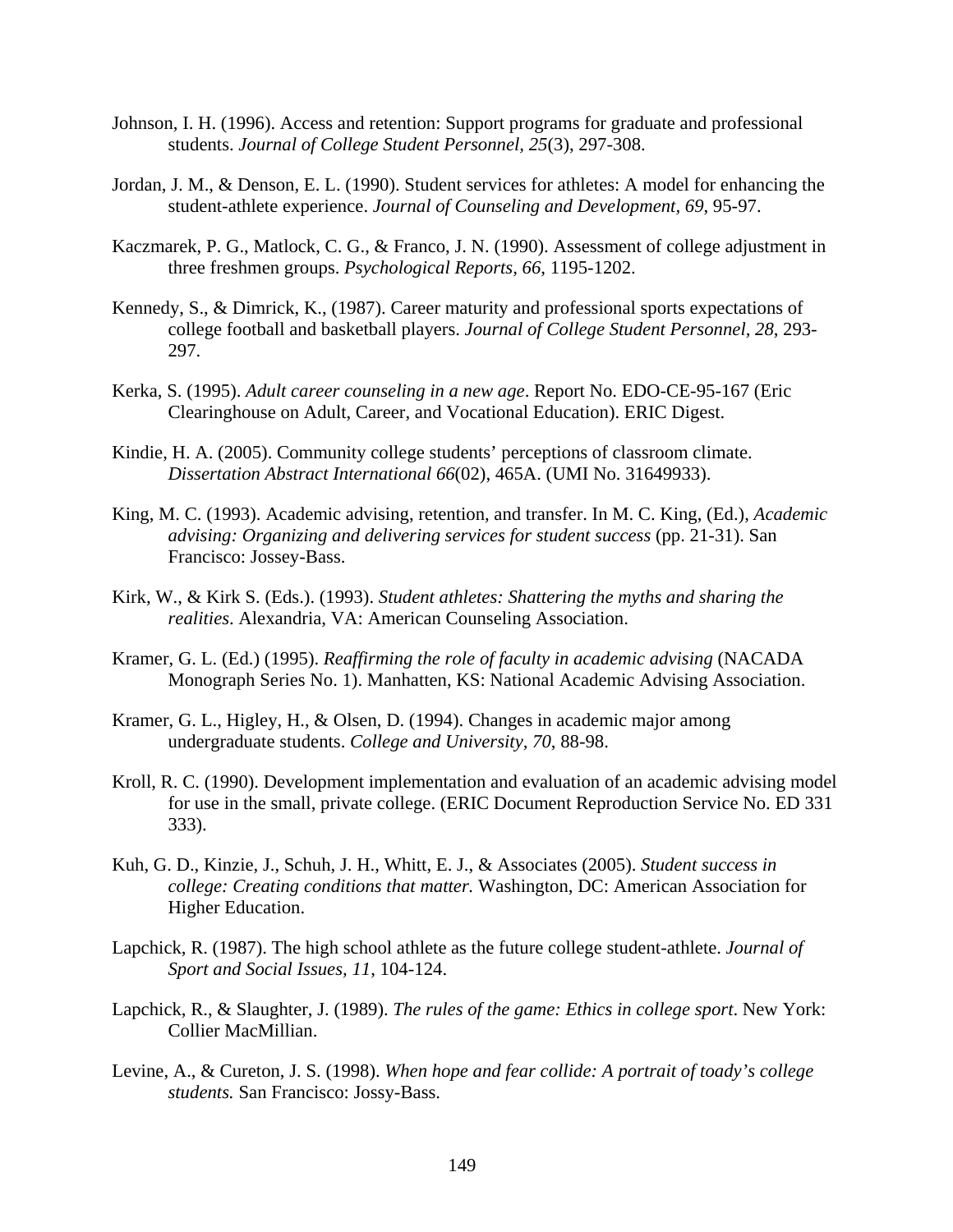- Levitz, R., & Noel, L. (1989). Connecting students to institutions: Keys to retention and success. In J. L. Upcraft, J. N. Gardner, & Associates (Eds.), *The freshman year experience* (pp. 65-79). San Francisco: Jossey Bass.
- Lucas, M. (1993). Personal, social, academic, and career problems expressed by minority college students. *Journal of Multicultural Counseling and Development, 2*(1), 2-13.
- Mackechnie, R., & Mackechnie, C. (1999). *How helpful are introductory skills programmes? Thoughts on the experience of one programme in Hamilton, New Zealand*. HERDSA Annual International Conference, Melbourne.
- Mallette, B. I. (1992). Evaluating academics in intercollegiate athletics: Methodological issues. *New Directions in Institutional Research, 19*(2), 61-73.
- Mallinckrodt, B. (1988). Student retention, social support, and dropout intention: Comparison of Black and White students. *Journal of College Student Development, 29,* 60-64.
- Marsh, H. W., & Kleitman, S. (2003). School athletic participation: Mostly gain with little pain. *Journal of Sport and Exercise Psychology, 25*, 205-229.
- Martens, M. P., & Lee, F. K. (1998). Promoting life-career development in the student-athlete: How can career centers help? *Journal of Career Development, 25*, 123-134.
- Marti, C. N. (2007). *Latent postsecondary persistence pathways: Educational pathways in American two-year colleges*. Manuscript submitted for publication.
- Mastrodicasa, J. M. (2001, March). *But you teach chemistry, how can you advise me at orientation?* Paper presented at the annual conference of the National Association of Student Personnel Administrators, Seattle, WA.
- Mau, W. C., Hitchcock, R., & Calvert, C. (1998). High school students' career plans: The influence of others' expectations. *Professional School Counseling, 2*, 161-166.
- MacDonald, B., & Walker, R. (1977). Case study and the social philosophy of educational research. In D. Hamilton, *Beyond the numbers game,* London: Macmillan Education.
- Melendez, M. C. (1991). The social experiences of African American football players on an Eastern university campus: A qualitative approach. Unpublished manuscript, Boston University, Boston, MA.
- Melendez, M. C. (2006). The influence of athletic participation on the college adjustment of freshmen and sophomore student athletes. *Journal of College Student Retention, 8*(1), 39- 55.
- Melton, B. (2004). Breaking down barriers. *School Counselor, 41*(5), 16-21.
- Merriam, S. (1988). *Qualitative research and case study applications in education.* San Francisco: Jossey-Bass.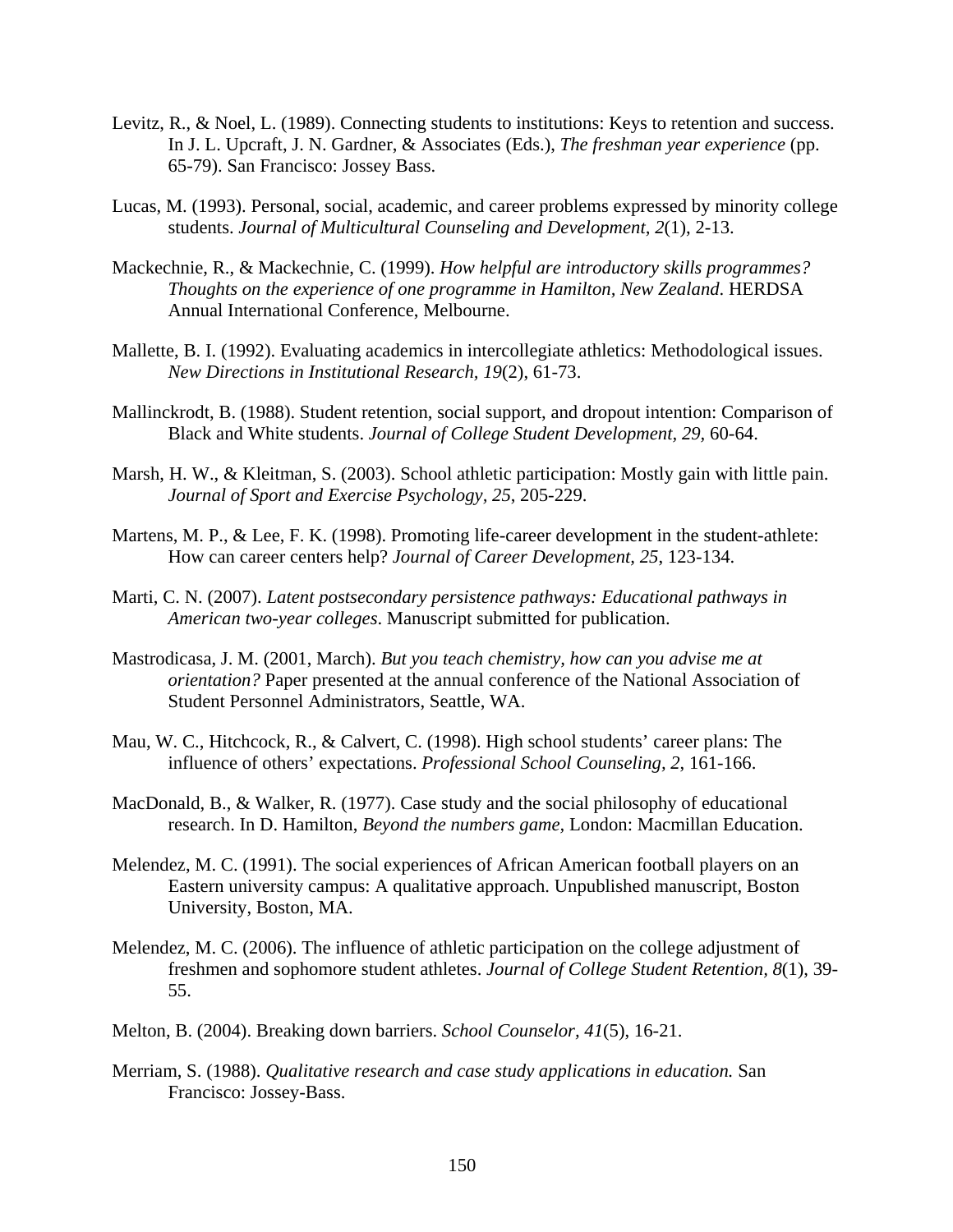- Micceri, T., & Wajeeh, E. (1999). *Evidence supporting a university experience course's efficacy at a metropolitan university, and associated effective processes.* Paper presented at the 39th Annual Forum of the Association for Institutional Research, Seattle, WA.
- Miller, P. S., & Kerr, G. (2002). The athletic, academic, and social experiences of intercollegiate student athletes. *Journal of Sport Behavior, 25*, 346-368.
- Miller, G., & Wooten, R. (1995). Sports counseling: A new counseling specialty area. *Journal of Counseling and Development, 74*, 172-173.
- Misra, R., McKean, M., West, S., & Russo, T. (2000). Academic stress of college student: Comparison of student and faculty perceptions. *College Student Journal, 34,* 236-245.
- Murtaugh, P. A., Burns, L. D., & Schuster, J. (1999). Predicting the retention of university students. *Research in Higher Education, 40*(3), 355-371.
- Myrick, R. D. (1997). *Developmental guidance and counseling: A practical approach.* (3rd ed). Minneapolis: Education Media.
- Najar, R. L. (1999). *Pathways to success: Learning strategy instruction in content curriculum*. HERDSA Annual International Conference, Melbourne.
- *National Collegiate Athletic Association Division I Manual* (1<sup>st</sup> ed.). (2002). Indianapolis, IN: National Collegiate Athletic Association.
- *National Collegiate Athletic Association Division I Manual*. (2007). Indianapolis, IN: National Collegiate Athletic Association.
- *National Collegiate Transfer Guide*. (2003). Indianapolis, IN: National Collegiate Athletic Association.
- *National Junior College Athletic Association Handbook*. (2007). Hutchinson, KS. National Junior College Athletic Association.
- Naughton, J. (1996). Report finds lagging graduation rates among basketball players. *The Chronicle of Higher Education, 42(*43), A40.
- Nichols, R. H. (1986). Effects of intensive, intrusive faculty advising on college freshmen. *Dissertation Abstracts International, 06A*, 2048.
- Nishimoto, P. A. (1997). Touchdowns and term papers: Telescoping the college student-athlete culture. *College Student Affairs Journal, 16*(2), 96-103.
- Noble, K., Fynn, N. T., Lee, J. D., & Hilton, D. (2007. Predicting successful college experiences: Evidence from a first year retention program. *Journal of College Student Retention, 9*(1), 39-60.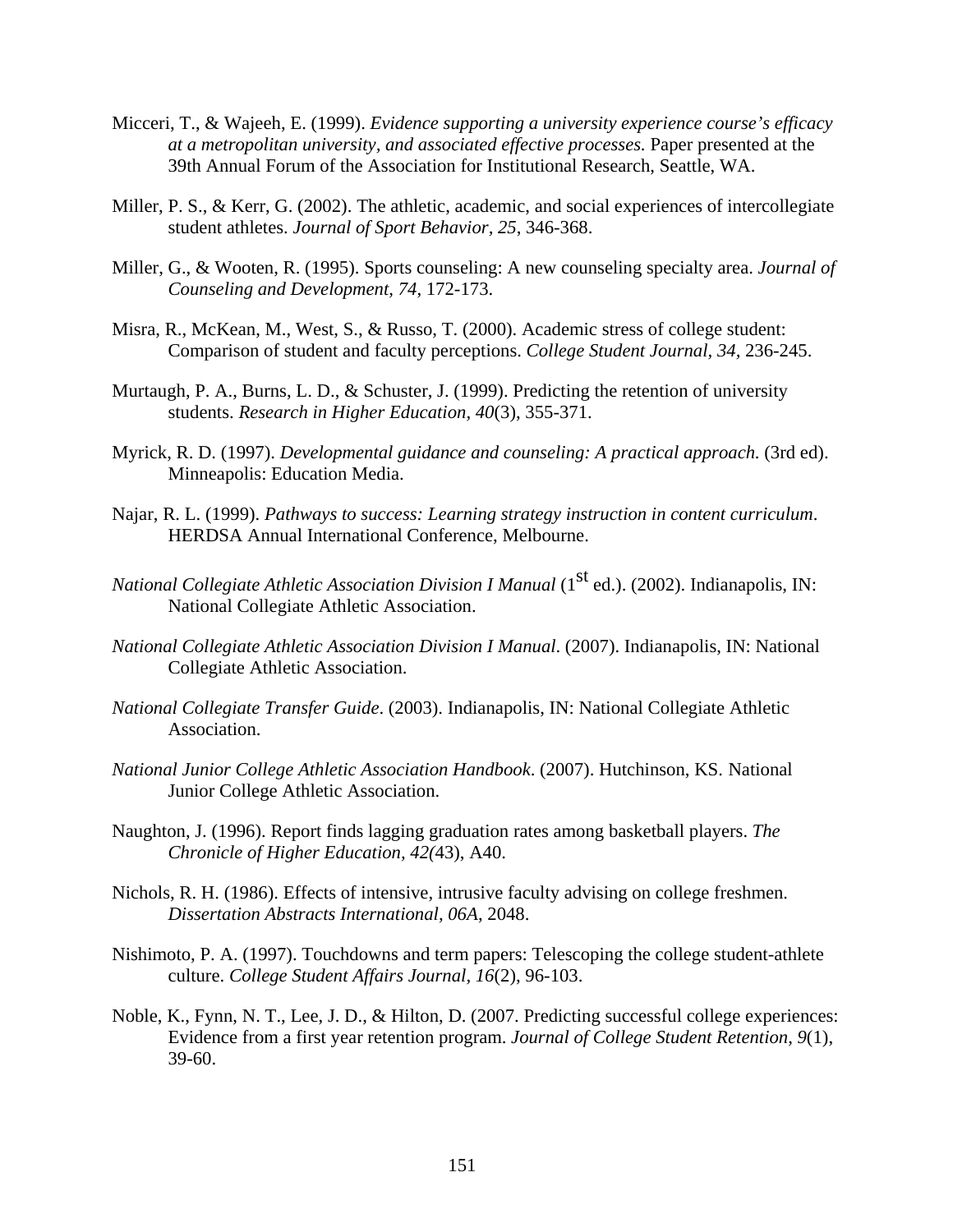- Noel-Levitz, L. (1993). *Coordinator's manual, retention management system*. Iowa City, IA: Noel-Levitz National Center for Student Retention.
- Noel, L., Levitz, R. S., & Saluri, D., & Associates (1985). *Increasing student retention.* San Francisco: Jossey-Bass.
- Nutt, C. L. (2000). One-to-one advising. In V. N. Gordon & W. H. Habley (Eds.), *Academic advising: A Comprehensive handbook* (pp. 220-237). San Francisco: Jossy-Bass
- O'Bryant, B. (1993). School counseling and the student athletes. In W. P. Kirk & S. V. Kirk (Eds.), *Student-athletes: Shattering the myths and sharing the realities.* (pp. 13-24). Alexandria, VA: American Counseling Association.
- Pardee, C. F. (1994). We profess developmental advising, but do we practice it? *NACADA Journal,* 14, 59-61.
- Parham, W. D. (1993). The intercollegiate athlete: A 1990s profile. *The Counseling Psychologist, 21*, 411-429.
- Parker, C. (1997). Making retention work. *Black Issues in Higher Education, 13*(26), 120-128.
- Parker, C. (1999). Who really cares about retention? *Black Issues in Higher Education, 16*(17), 144-148.
- Pascarella, E., & Terenzini, P. (1977). Patterns of student-faculty informal interaction beyond the classrooms and voluntary freshman attrition. *Journal of Higher Education, 48*(5), 540- 552.
- Pascarella, E. T., & Terenzini, P. T. (1980). Student-faculty informal contact and college outcomes. *Review of Educational Research, 50*(4), 545-595.
- Pascarella, E. T., & Terenzini, P. T. (1991) *How college affects students: Findings and insights from twenty years of research.* San Francisco: Jossey-Bass.
- Pascarella, E. T., Terenzini, P. T., & Wolfe, L. M. (1986). Orientation to college and freshmen year persistence/withdrawal decisions. *Journal of Higher Education, 57*(2), 155-175.
- Patton, M. (2002). *Qualitative research and evaluation methods*. Thousand Oaks, CA: Sage.
- Paul, E. L., & Kelleher, M. (1995). Precollege concern about losing and making friends in college: Implication for friendship satisfaction and self-esteem during the college transition. *Journal of College Student Development, 36,* 513-521.
- Person, D. R., Benson-Quaziena, M., & Rogers, A. M. (2001). Female student-athletes and student-athletes of color. *New Directions for Student Services,* 93, 55-64.
- Peterson, S. (1993). Career decision-making self-efficacy and institutional integration of underprepared college students. *Research in Higher Education, 34*, 659-695.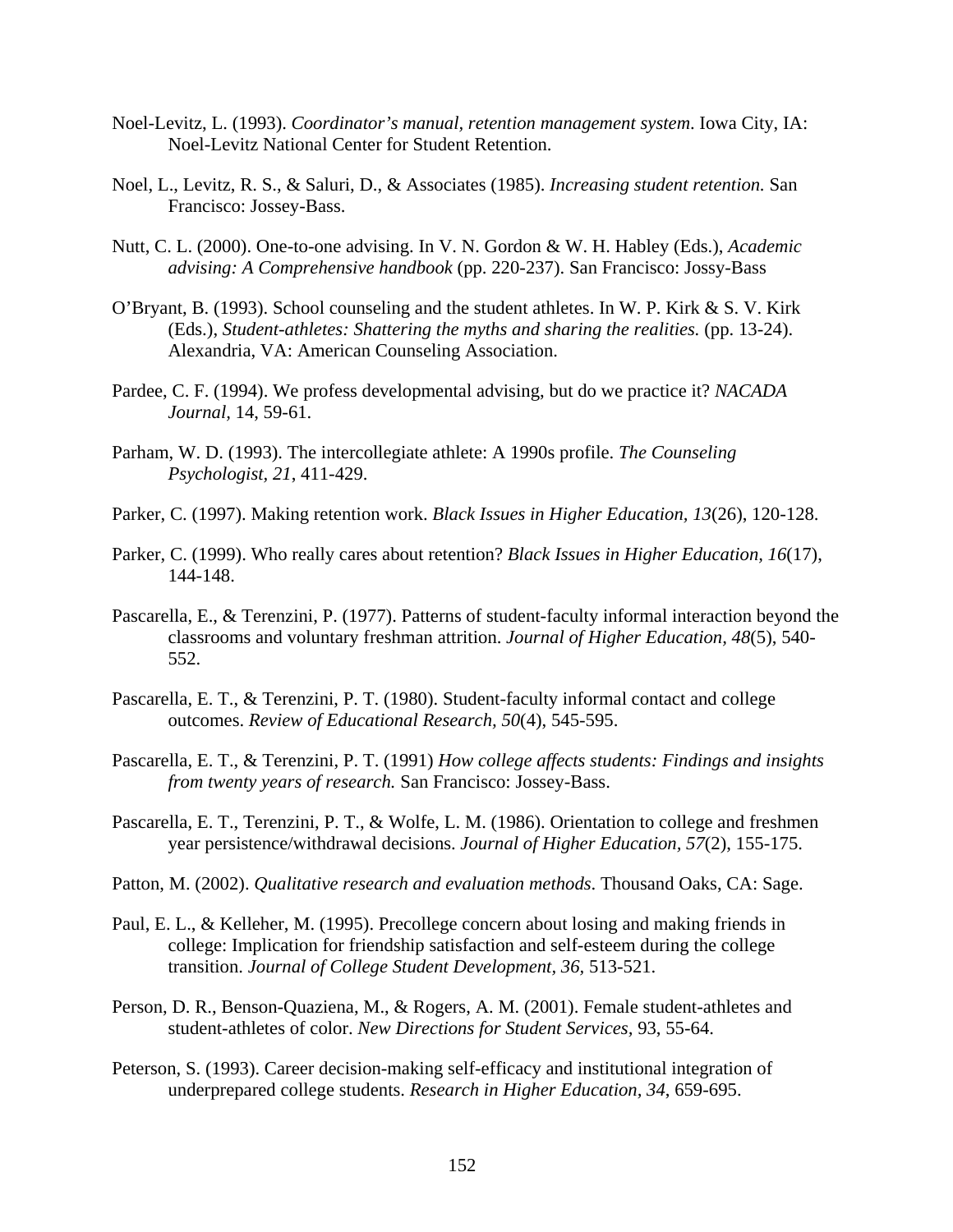- Peterson, J. V., & Nisenholz, B. (1999). Orientation to counseling (4th ed.). Boston: Allyn & Bacon.
- Petitpas, A., Brewer, B., & Van Raalte, J. (1996). Transitions of the student-athlete: Theoretical, empirical, and practical perspectives. In E. F. Etzel, A. P. Ferrante, & J. W. Pinkney (Eds.), *Counseling college student-athletes: Issues and interventions* (pp. 137-156). Morgantown, WV: Fitness Information Technology.
- Petrie, T. A. (1993). Racial differences in the prediction of college football players' academic performances. *Journal of College Student Development, 34*, 418-421.
- Petrie T. A., & Russell, R. K. (1995). Academic and psychosocial antecedents of academic performance for minority and non-minority college football players. *Journal of Counseling and Development, 73*, 615-620.
- Petrie, T. A., & Stoever, S. (1997). Academic and nonacademic predictors of female studentathletes' academic performances. *Journal of College Student Development, 38*(6), 599- 608.
- Phelps, M. (1982). The student-athlete: A proposal. *College Board Review, 124*, 14.
- Pinkerton, R. S., Hintz, L. D., & Barrow, J. C (1989). The college student athlete: Psychological considerations and interviews. *Journal of American College Health, 37*, 218-226.
- Pinkney, J. W. (1996). Coaching student-athletes toward academic success. In E. F. Etzel, P. Ferrante, & J. W. Pinkney (Eds.), *Counseling college student-athletes: Issues and interventions* (pp. 309-331). Morgantown, WV: Fitness Information Technology.
- Pintrich, P. R., & Zusho, A. (2002). Student motivation and self-regulated learning in the college classroom. In J. C. Smart & W. G. Tierney (Eds.), *Higher education: Handbook of theory and research 17,* 55-128. New York: Agathon Press.
- Quinn, F., Muldoon, R., & Hollingsworth, A. (2002). Formal academic mentoring: A pilot scheme for first-year science students at a regional university. *Mentoring & Tutoring, 10*(1), 21-33.
- Reiff, H. B. (1997). Academic advising: An approach from learning disabilities to research. *Journal of Counseling and Development, 75*, 433-441.
- Rhodes, G. R. (2003). Hand in hand. *School Counselor, 40*(3), 10-13.
- Ridpath, D. (2002). *NCAA Division I student athlete characteristics as indicators of academic achievement and graduation from college*. Unpublished doctoral dissertation, West Virginia University.
- Robyak, J. E., & Patton, M. J., (1977). The effectiveness of a study skills course for students of different personality types. *Journal of Counseling Psychology, 24*(3), 200-207.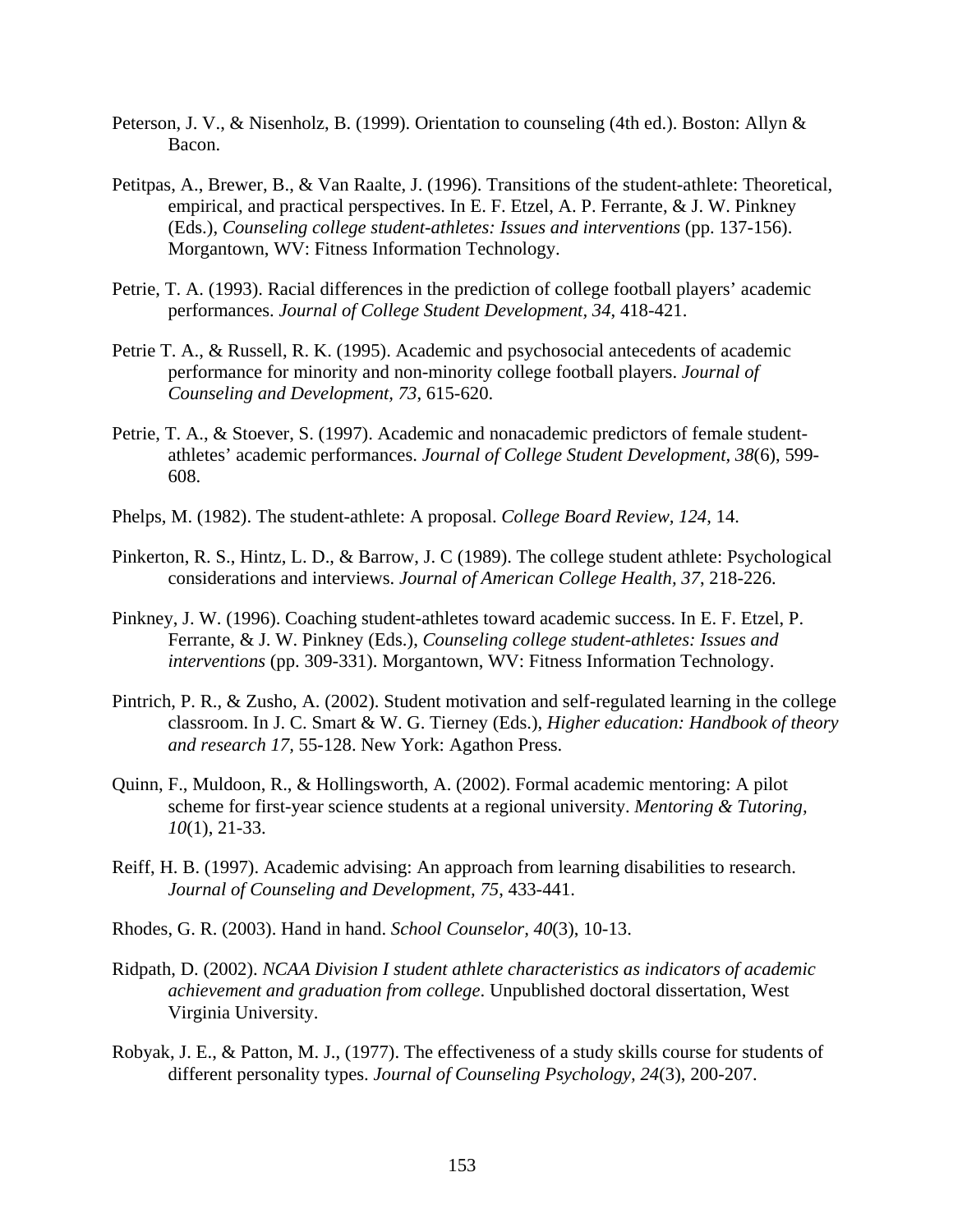- Ross, R. (1991). Postsecondary minority education: 8 myths and realities. *Education Digest, 56*(5), 26-31.
- Roueche, J. E., & Roueche, S. D. (1993). *Between a rock and a hard place: The at-risk student in the open-door college.* Washington, DC: Community College Press.
- Ruban, L. M., McCoach, D. B., McGuire, J. M., & Reis, S. M. (2003). The differential impact of academic self-regulatory methods on academic achievement among university students with and without learning disabilities. *Journal of Learning Disabilities, 36*(3), 270-287.
- Rudolph, F. (1962). *The American college and university: A history.* New York: Vintage Books.
- Sack, A. L., & Staurowsky, E. J. (1998). *College athletes for hire: The evolution and legacy of the NCAA's amateur myth.* Westport, CT: Praeger.
- Sailes, G. A. (1993). A guide for college-bound athletes. In W. P. Kirk  $& S. V.$  Kirk (Eds.), *Student-athletes: Shattering the myths and sharing the realities* (pp. 51-58). Alexandria, VA: American Counseling Association.
- Sand, J. K., Robinson-Kurpius, S. E., & Dixon-Rayle, A. (2005). *Academic stress and social support factors in Latino and Euro-American male and female college students.* Manuscript submitted for publication.
- Schmid, C., & Abell, P. (2003). Demographic risk factors, study patterns, and campus involvement as related to student success among Guilford Technical Community College students. *Community College Review, 31*, 1-16.
- Schuetz, P. (2005). UCLA community college review: Campus environment: A missing link in studies of community college attrition. *Community College Review, 32*(4), 60-80.
- Schultz, R. A. (1989). Differences between academically successful and unsuccessful students in an intrusive academic advising program. *Dissertation Abstracts International, 51*(02A), 417.
- Sedlacek, W. E. (1989). Noncognitive indicators of student success. *The Journal of College Admissions, 125*, 2-10.
- Sedlacek, W., & Adams-Gaston, J. (1992). Predicting the academic success of student-athletes using SAT and non-cognitive variables. *Journal of Counseling & Development, 70,* 724- 727.
- Sellars, R., & Damas, A. (1996). The African American student experience. In E. F. Etzel, P. Ferrante, & J. W. Pinkney (Eds.). *Counseling college student-athlete issues and interventions* (2nd ed.; pp. 1146-1154). Morgantown, WV: Fitness Information Technology.
- Sharkin, B. (2004). College counseling and student retention: Research findings and implications for counseling centers. *Journal of College Counseling, 7,* 99-108.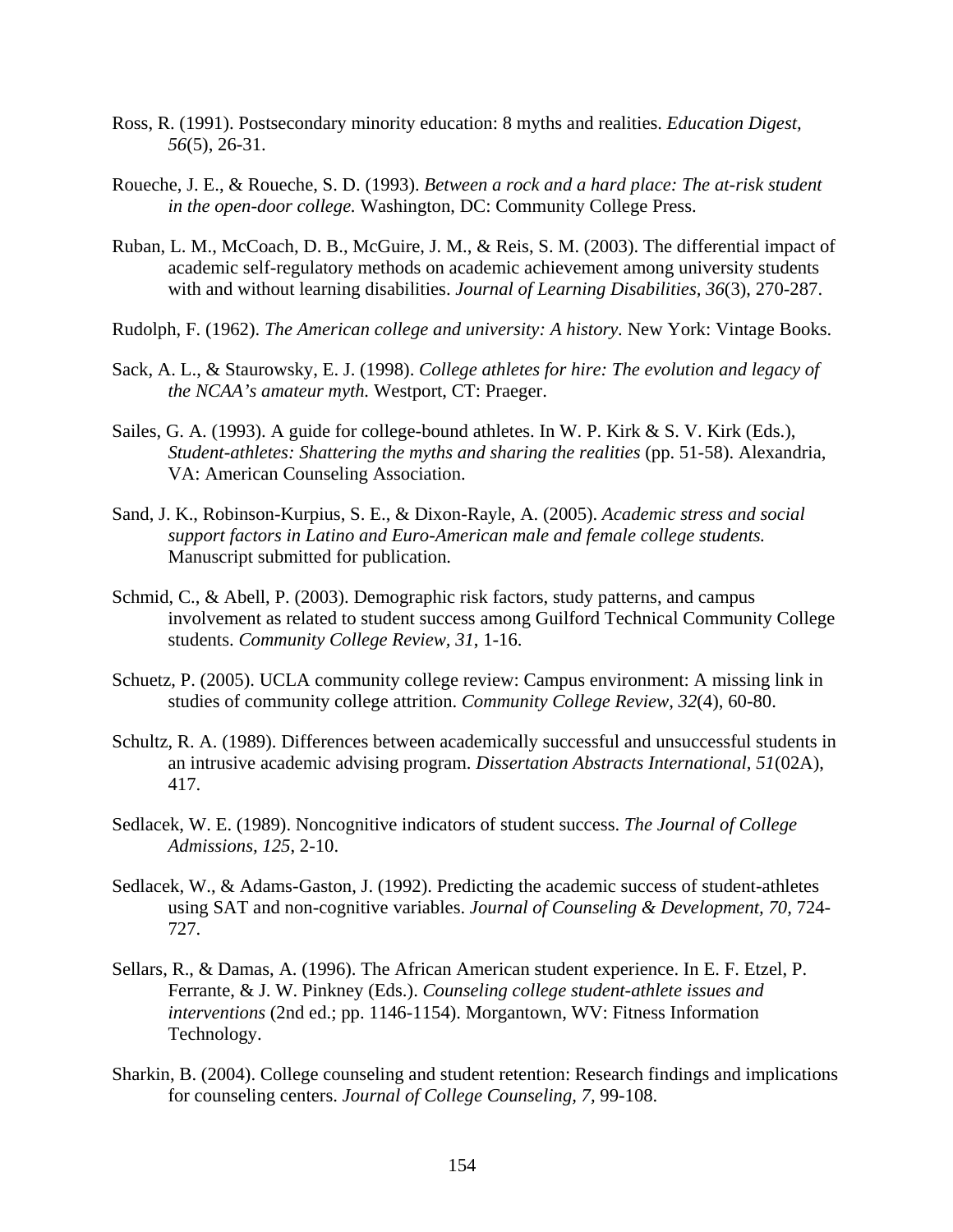- Sherman, R. R., & Webb, R. B. (1988). Qualitative research in education: A focus. In R. R. Sherman and R. B. Webb (Eds.), *Qualitative research in education: Focus and methods.*  Bristol, PA: Falmer Press.
- Shriberg, A., & Brodzinski, F. R. (Eds.) (1984). Rethinking services for college athletes. In *New directions for student services* (p. 28). San Fransisco: Jossey-Bass.
- Simons, H. D., Van Rheenen, D., & Covington, M. V. (1999). Academic motivation and the student athlete. *Journal of College Student Development, 40*, 151-161.
- Smedley, B. D., Meyers, H. F., & Harrell, S. P. (1993). Minority-status stresses and the college adjustment of ethnic minority freshmen. *Journal of Higher Education, 64*, 434-453.
- Smith, J. S. (2002). First-year student perceptions of academic advisement: A qualitative study and reality check. *NACADA Journal, 22*(2), 39-49.
- Smith, L. M. (1978). An evolving logic of participant observation, educational ethnography, and other case studies. In L. Shulman (Ed.), *Review of research in education.* Itasca, IL: Peacock.
- Sparks, E. (2003). Defining school counselor. *School Counselor, 40*(3), 14-17.
- Spears, M. C. (1990). A study of the effects of academic intervention on performance, satisfaction, and retention of business administration students in a public comprehensive college. *Dissertation Abstracts International, 51*(08A), 2656.
- Sperber, M. (1990). College *sports, inc.: The athletic department vs. the university*. New York: Henry Holt and Company.
- Stake, R. (1994). *The art of case study research.* Thousand Oaks, CA: Sage.
- Steele, G. E., Kennedy, G. J., & Gordon, V. N. (1993). The retention of major changers: A longitudinal study. *Journal of College Student Development, 34*, 58-62.
- Stratten, R. J. (1990). Making a difference for at-risk student-athletes. *Athletic Administration, 25*(1), 16-17.
- Swann, P. R., (1989). *An analysis of support services for student-athletes attending division I institutions of higher education*. Unpublished doctoral dissertation, the University of Connecticut.
- Sydow, D., & Sandel, R. (1998). Making student retention an institutional priority. *Community College Journal of Research and Practice, 22*, 635-644.
- Ting, S. R., Grant, S. L., & Plenert, S. L. (2000). The Excellence-Commitment-and-Effective-Learning (ExCEL) group: An integrated approach for first-year college students' success. *Journal of College Student Development, 41*(3), 353-360.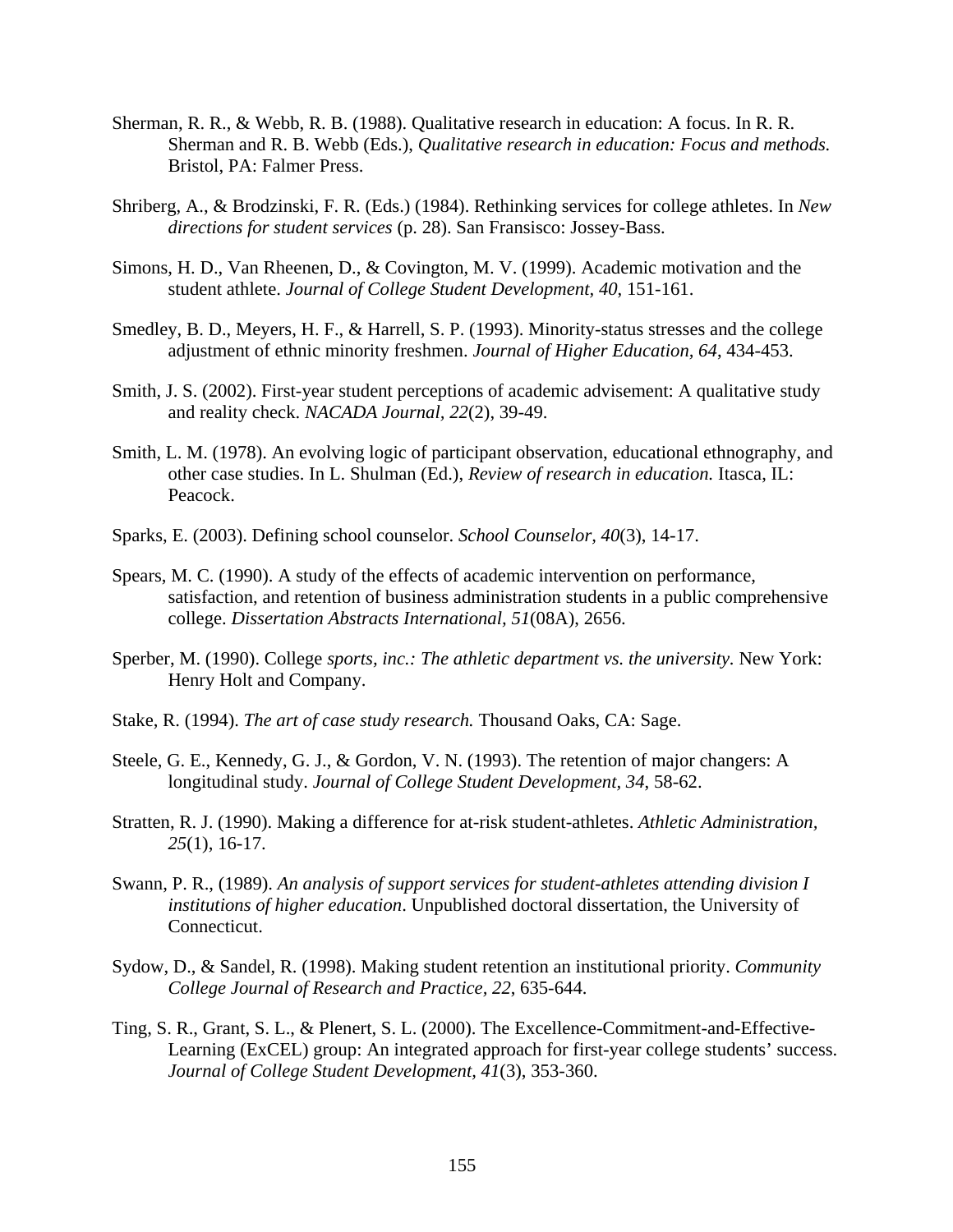- Tinto, V. (1987). *Rethinking the causes and cures of student attrition*. Chicago: University of Chicago Press.
- Tinto, V. (1990). Principles of effective retention. *Journal of the Freshman Experience, 2*, 35-48.
- Tinto, V. (1993). *Leaving college: Rethinking the causes and cures of student attrition.* Chicago: University of Chicago Press.
- Tinto, V. (1998). Colleges as communities: Taking research on student persistence seriously. *Review of Higher Education, 21,* 167-177.
- Tracey, T. J., & Sedlacek, W. E. (1987). Prediction of college graduation using noncognitive variables by race. *Measurement and Evaluation in Counseling and Development, 19*, 177-184.
- Trombley, T. (1984). An analysis of the complexity of academic advising tasks. *Journal of College Student Personnel, 25*, 234-239.
- Trombley, T. T., & Holmes, D. (1981). Defining the role of academic advising in the industrial setting: The next phase. *NACADA Journal, 1(2),* 1-8.
- Trusty, J., & House, R. (2004). High school matters. *School Counselor, 42*(1), 10-16.
- Tuttle, K. N. (2000). Academic advising. *New Directions for Higher Education, 111,* 15-24. San Francisco: Jossey-Bass.
- Ugbah, S., & Williams, S. A. (1989). The mentor-protégé relationship: Its impact on Blacks in predominantly White institutions In J. C. Elam (Ed.), *Blacks in higher education: Overcoming the odds* (pp. 29-42). Lanham, MD: University Press of America.
- Veysey, L. R. (1965). *The emergence of the American university.* Chicago: University of Chicago Press.
- Vivian, C. (2005). Advising the at-risk college student. *The Education Forum, 69,* 336-351.
- Volkwein, J., King, M., & Terenzini, P. (1986). Student-faculty relationships and intellectual growth among transfer students. *Journal of Higher Education,* 57(4), 413-430.
- Wagner, C. A., & McKenzie, R. (1980). Success skills for disadvantaged undergraduates. *Journal of College Student Personnel,* 21, 514-520.
- Walton J. M. (1979). Retention, role modeling, and academic readiness: A perspective on the ethnic minority students in higher education. *The Personnel and Guidance Journal, 58*, 124-127.
- Waschull, S. (2001). The online delivery of psychology courses: Attrition, performance and evaluation. *Teaching Psychology, 28*(2), 143-147.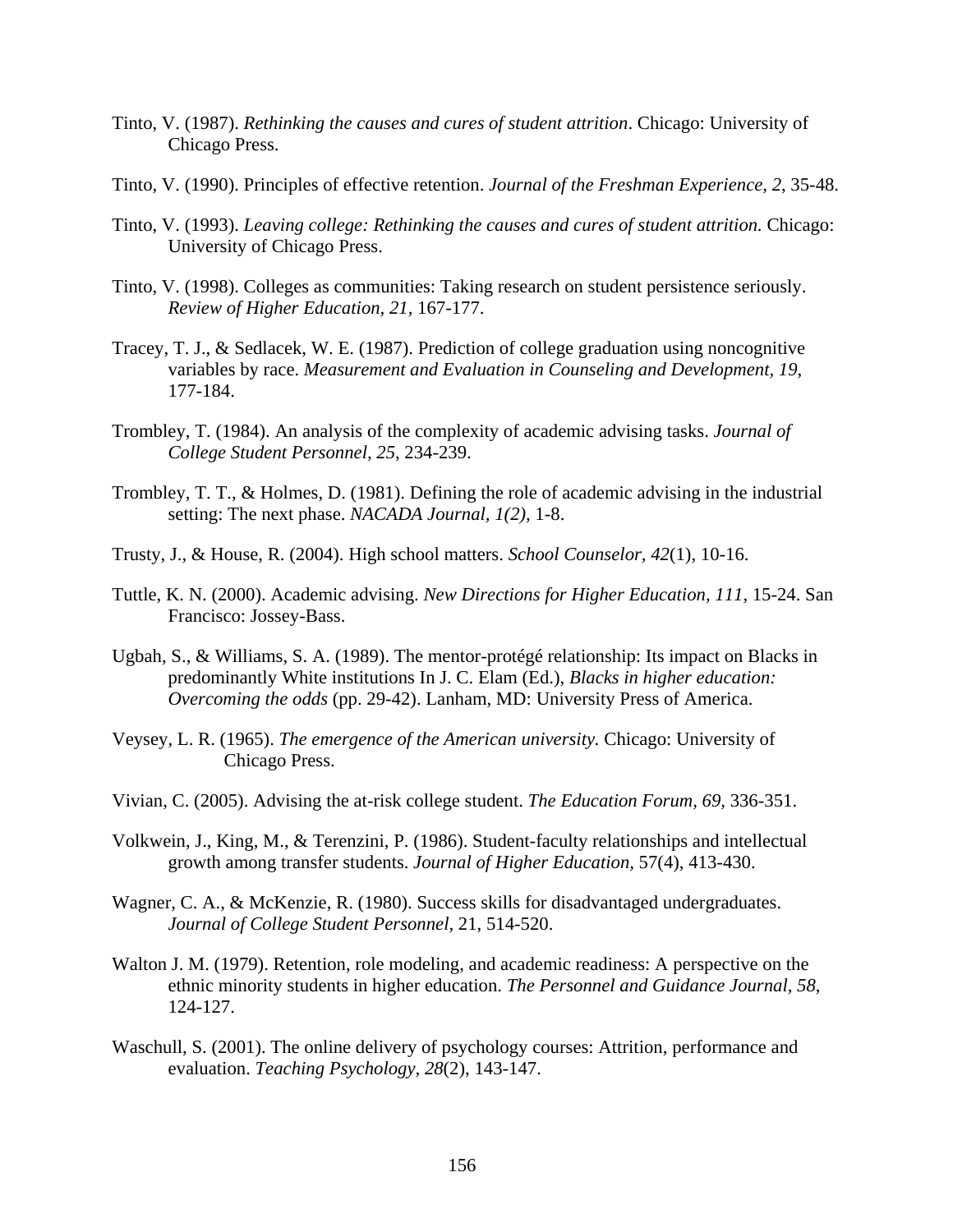- Watt, S., & Moore, J. (2001). Who are student athletes? *New Directions for Student Services, 93*, 7-18.
- Weinstein, C. E., Husman, J., & Dierking, D. R. (2000). Self-regulation interventions with a focus on learning strategies. In M. Roberts, P. R. Pintrich, & M. Zeidner (Eds.), *Handbook of self-regulation* (pp. 727-747). New York: Academic Press.
- West, L., & Schallie-Giddis, P. (2004). College planning for students with disabilities. *School Counselor, 42*(1), 30-35.
- Whitner, P. A., & Myers, R. C. (1986). Academics and an athlete. *Journal of Higher Education, 57*(6), 659-672.
- Wiggins, D. K. (1991). Prized performers, but frequently overlooked students: The involvement of Black athletes in intercollegiate sports on predominantly White university campuses 1970-1972. *Research Quarterly on Exercise and Sport, 62*(2), 164-177.
- Wilder, J. R. (1981). A successful academic program. *Journal of College Student Personnel, 16*, 281.
- Willett, T. (2001). *Preliminary report on the impact of follow-up counseling on academic performance and persistence.* Gavilan College, CA. (ERIC Document Reproduction Service No. ED 461399).
- Williford, A. M., Chapman, L. C., & Kahrig, T. (2000). The university experience course: A longitudinal study of student performance, retention, and graduation. *Journal of College Student Retention, 2*(4), 327-340.
- Willoughby, L. M., Willoughby, D. S., & Moses, P. A. (1991). Mentors for beginning college student athletes: A possible aid academic success. *The Academic Athletic Journal,* 1-12.
- Wilson, R. (1997). Negative mentoring: An examination of the phenomenon as it affects minority students. In *Mentoring and diversity in higher education* (pp. 177-186). Greenwich, CT: JAI Press.
- Wilson, S. (1979). Explorations of the usefulness of case study evaluations. *Evaluation Quarterly, 3*, 446-459.
- Winston, R. B., & Sandor, J. A. (1984). Developmental academic advising: What do students want? *NACADA Journal, 4*, 5-13.
- Wong, W. F. (2006). The national collegiate athletic association 40/60/80% impact on California community college student athletes' ability to transfer to a division I university. *Dissertation Abstract International* (UMI No. 3218183).
- Yarbrough, D. (2002). The engagement model for effective academic advising with undergraduate college students and student organizations. *Journal of Humanistic Counseling, Education & Development, 41*(1), 61-69.